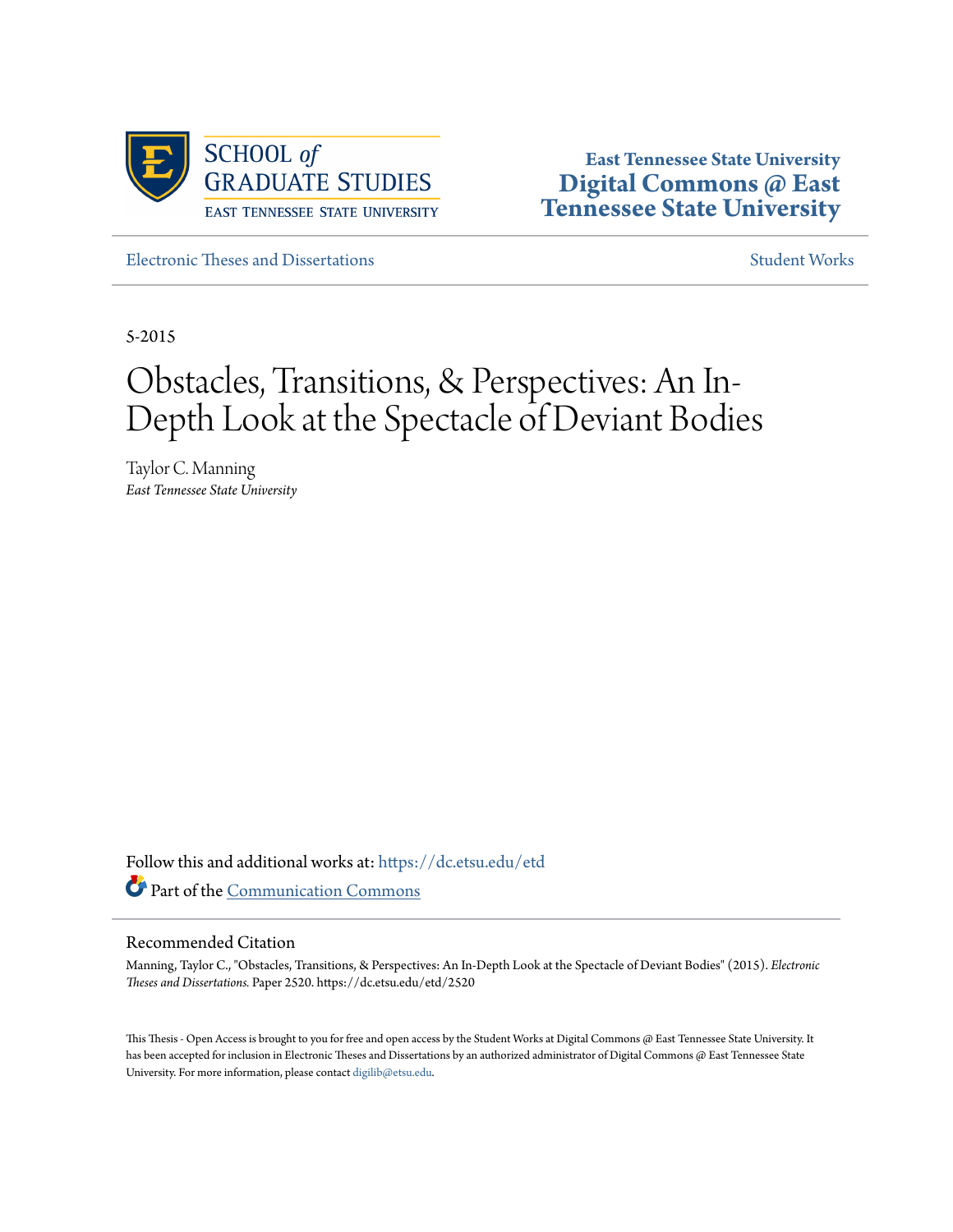Obstacles, Transitions, & Perspectives: An In-Depth Look at the Spectacle of Deviant Bodies

 $\frac{1}{\sqrt{2}}$  ,  $\frac{1}{\sqrt{2}}$  ,  $\frac{1}{\sqrt{2}}$  ,  $\frac{1}{\sqrt{2}}$  ,  $\frac{1}{\sqrt{2}}$  ,  $\frac{1}{\sqrt{2}}$  ,  $\frac{1}{\sqrt{2}}$  ,  $\frac{1}{\sqrt{2}}$  ,  $\frac{1}{\sqrt{2}}$  ,  $\frac{1}{\sqrt{2}}$  ,  $\frac{1}{\sqrt{2}}$  ,  $\frac{1}{\sqrt{2}}$  ,  $\frac{1}{\sqrt{2}}$  ,  $\frac{1}{\sqrt{2}}$  ,  $\frac{1}{\sqrt{2}}$ 

A thesis

presented to

the faculty of the Department of Communication

East Tennessee State University

In partial fulfillment

of the requirements for the degree

Master of Arts in Professional Communication

\_\_\_\_\_\_\_\_\_\_\_\_\_\_\_\_\_\_\_\_\_\_\_\_\_\_\_\_\_

by

Taylor C. Manning

May 2015

\_\_\_\_\_\_\_\_\_\_\_\_\_\_\_\_\_\_\_\_\_\_\_\_\_\_\_\_\_

Amber Kinser, Ph.D, Chair

Andrew Herrmann, Ph.D.

Patrick Cronin

Keywords: anorexia nervosa; amputation; bodily deviance; bulimia nervosa; disability;

spectacle; stigma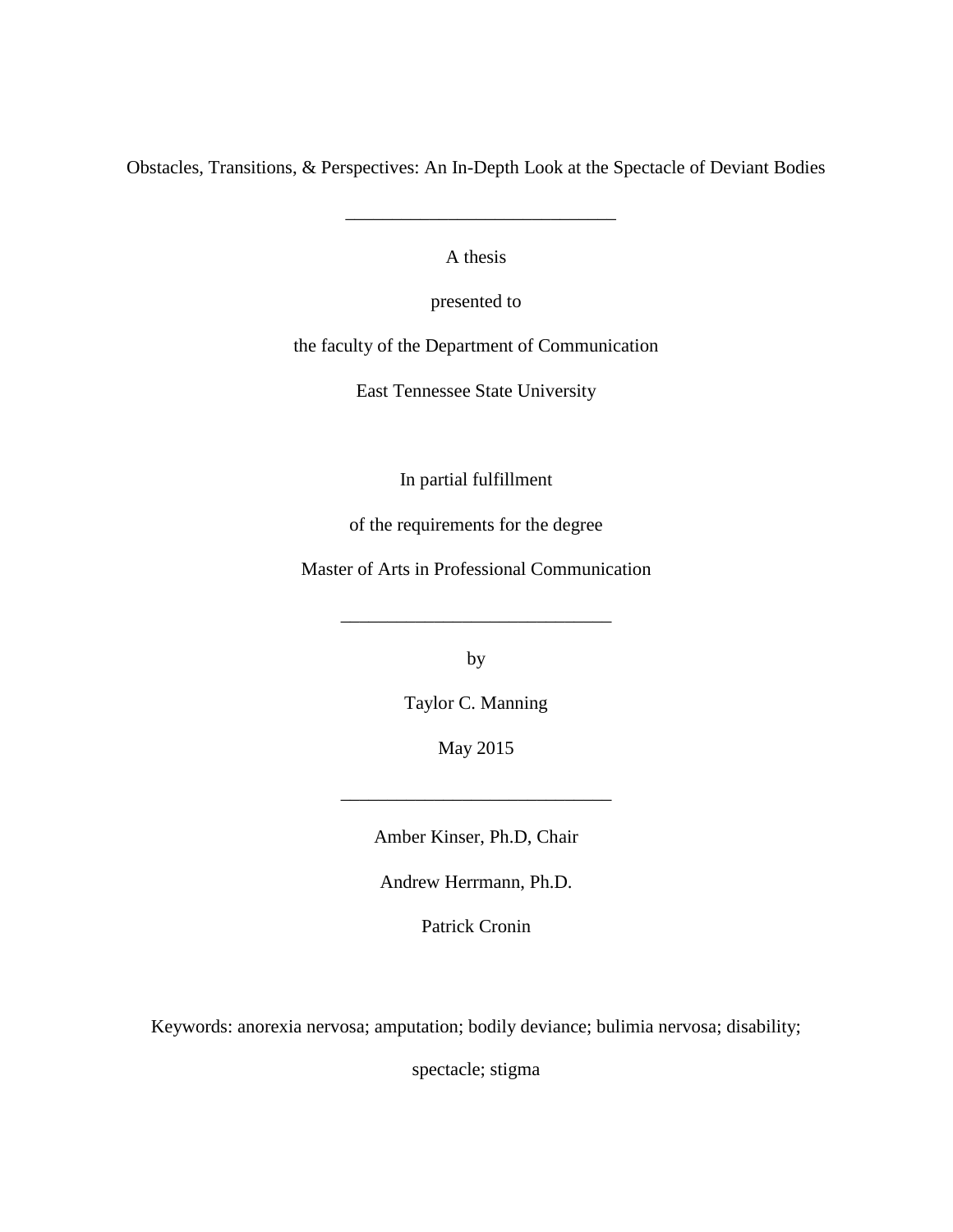# ABSTRACT

Obstacles, Transitions, & Perspectives: An In-Depth Look at the Spectacle of Deviant Bodies

by

# Taylor C. Manning

This autoethnographic study is an attempt to humanize the deviant behaviors and bodies of eating disordered and physically disabled persons in Western culture. The narratives included within are from the author's own personal experiences as a heterosexual, eating disordered, disabled man. The narratives unfold chronologically in ways that explicate the transitions between identities and the onset and acceptance of each. The goal of this study is to unveil aspects of both eating disorders and disabilities as they relate to the locus of attention surrounding individuals that experience them. The researcher argues that the attention a deviant body draws from others may form the deviant body as a *spectacle* that can be either *eagerly sought* after, or *reluctantly ascribed* to, the individual that holds it.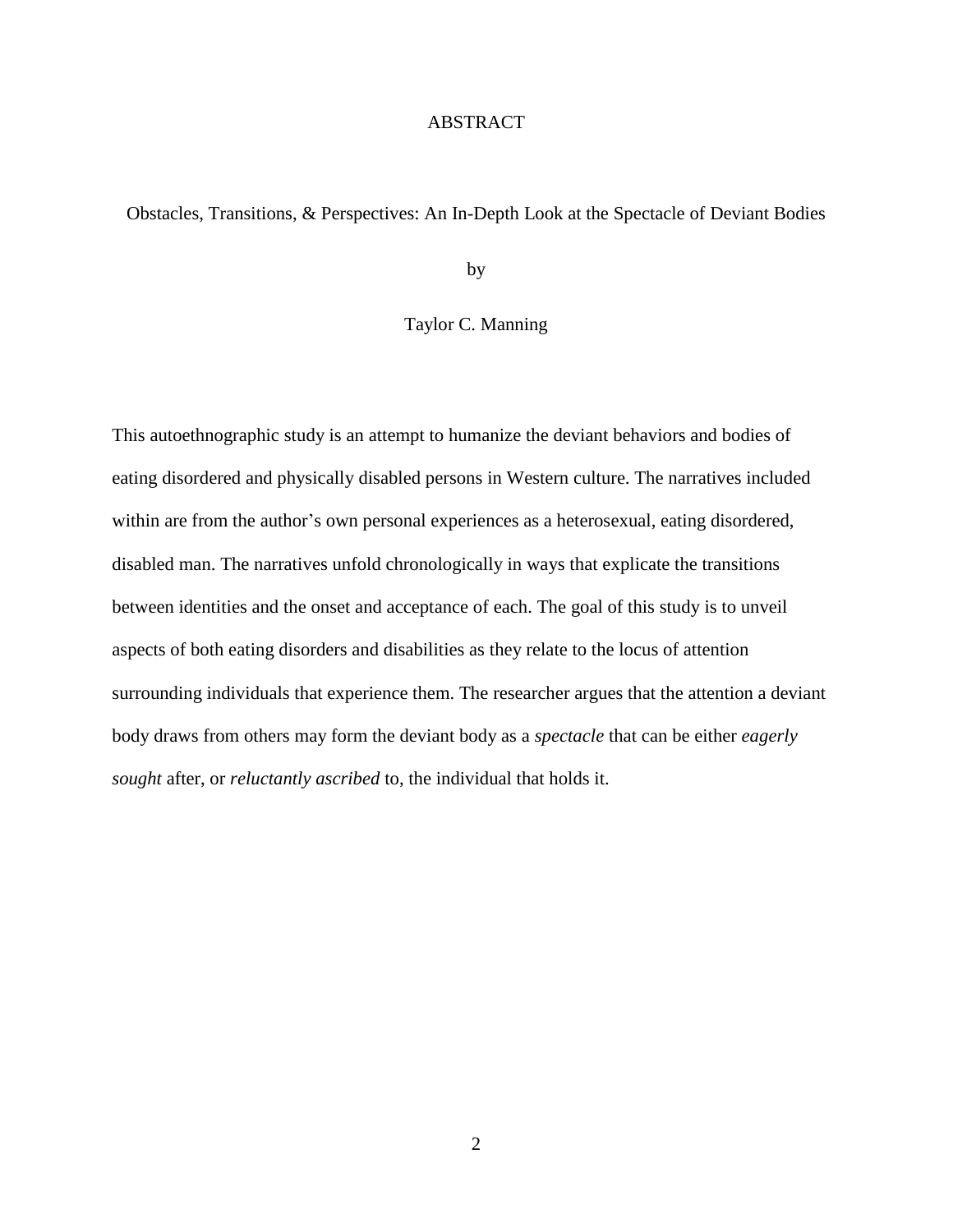# ACKNOWLEDGEMENTS

I would like to express the sincerest gratitude to my academic advisor and thesis chair Dr. Amber Kinser for consistently providing me with the insightful and constructive feedback that without which I truly believe my thesis would have suffered. Thank you Dr. Andrew Herrmann for granting me an independent study, and lending me your ears and insight during my struggle to meet deadlines. I would also like to give special thanks to my father Dexter Manning and mother Sharon Taylor-Manning for providing love, support and suggestions, especially during my construction of this thesis. Thank you to my brother Nathan for our conversations that that led me to a title for this thesis. Lastly, thank you to the institution of East Tennessee State University, for providing an environment that strengthened my performance in higher education.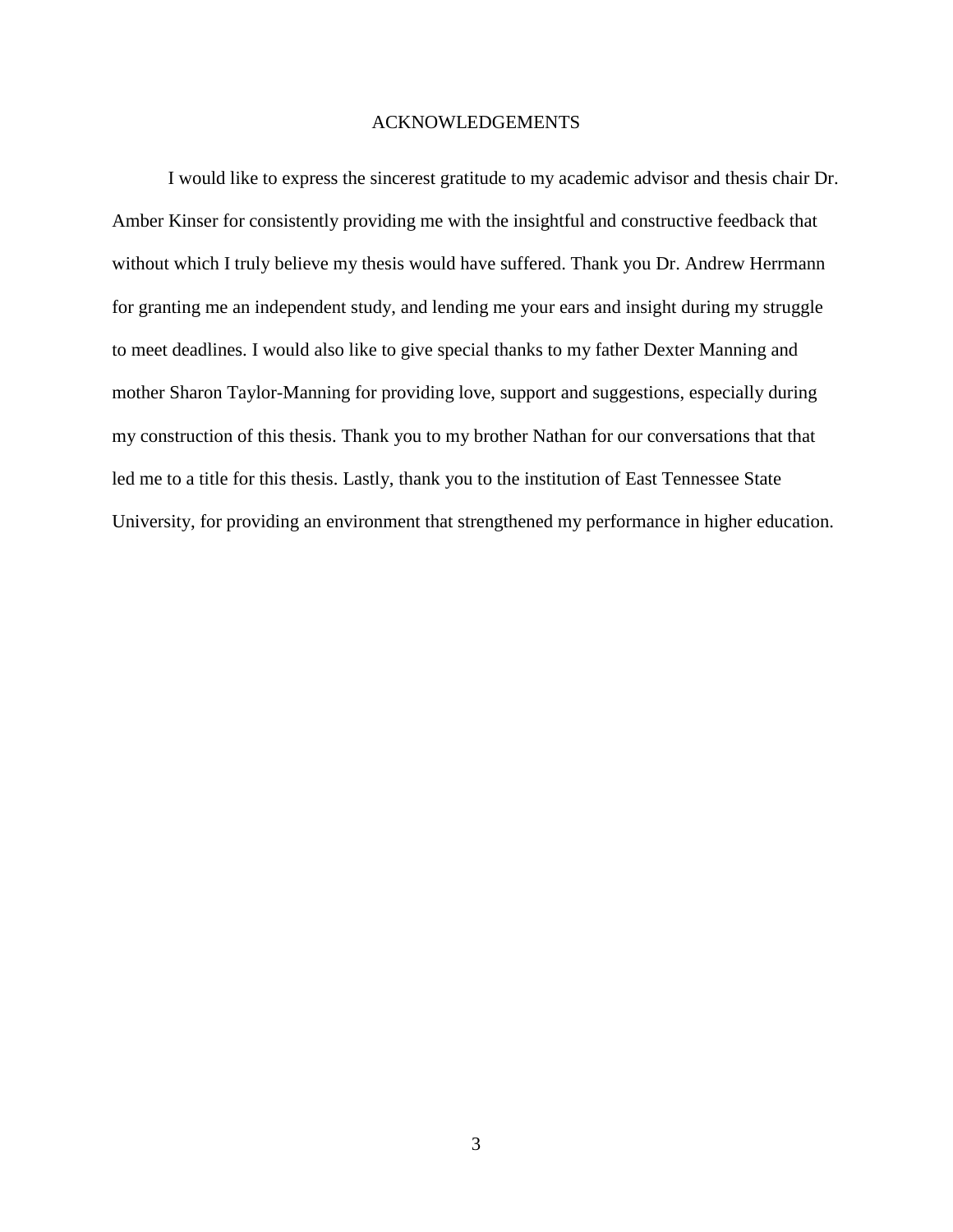# TABLE OF CONTENTS

| Chapter |     |
|---------|-----|
|         |     |
|         |     |
|         |     |
|         |     |
|         |     |
|         |     |
| 2.      |     |
|         |     |
|         |     |
|         |     |
|         |     |
|         |     |
|         | .24 |
|         |     |
|         |     |
|         |     |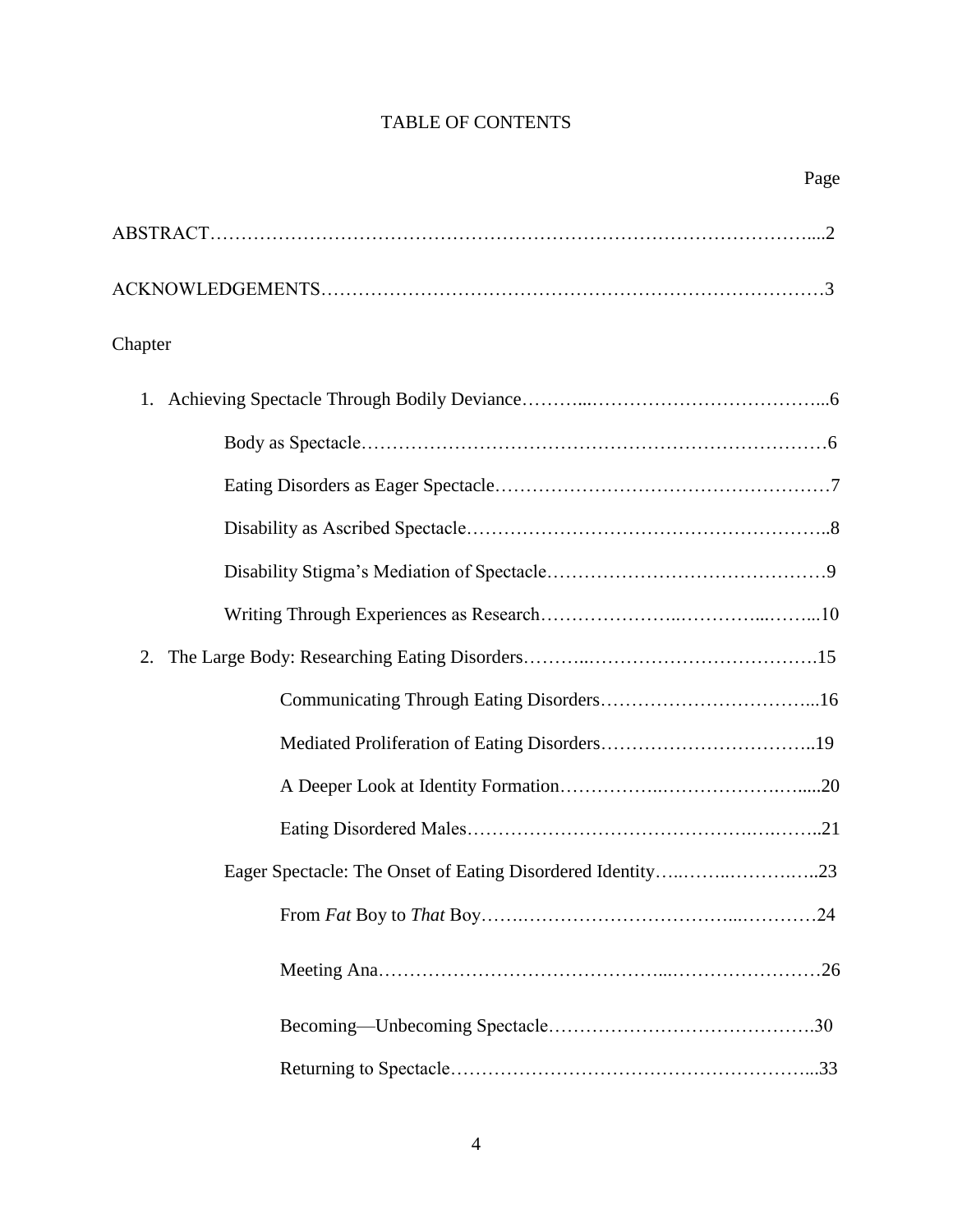| An Identity Forged: The Illusion of Struggle40                     |  |
|--------------------------------------------------------------------|--|
| 3.                                                                 |  |
| Disability Stigma: An Ascribed Form of Spectacle44                 |  |
|                                                                    |  |
|                                                                    |  |
|                                                                    |  |
|                                                                    |  |
|                                                                    |  |
| Keeping Austin Weird: Curiosity Intrigues Me, Language Minimizes64 |  |
| Passing, Over Community: Hierarchy of Authentic Suffering70        |  |
| 4.                                                                 |  |
|                                                                    |  |
|                                                                    |  |
|                                                                    |  |
|                                                                    |  |
|                                                                    |  |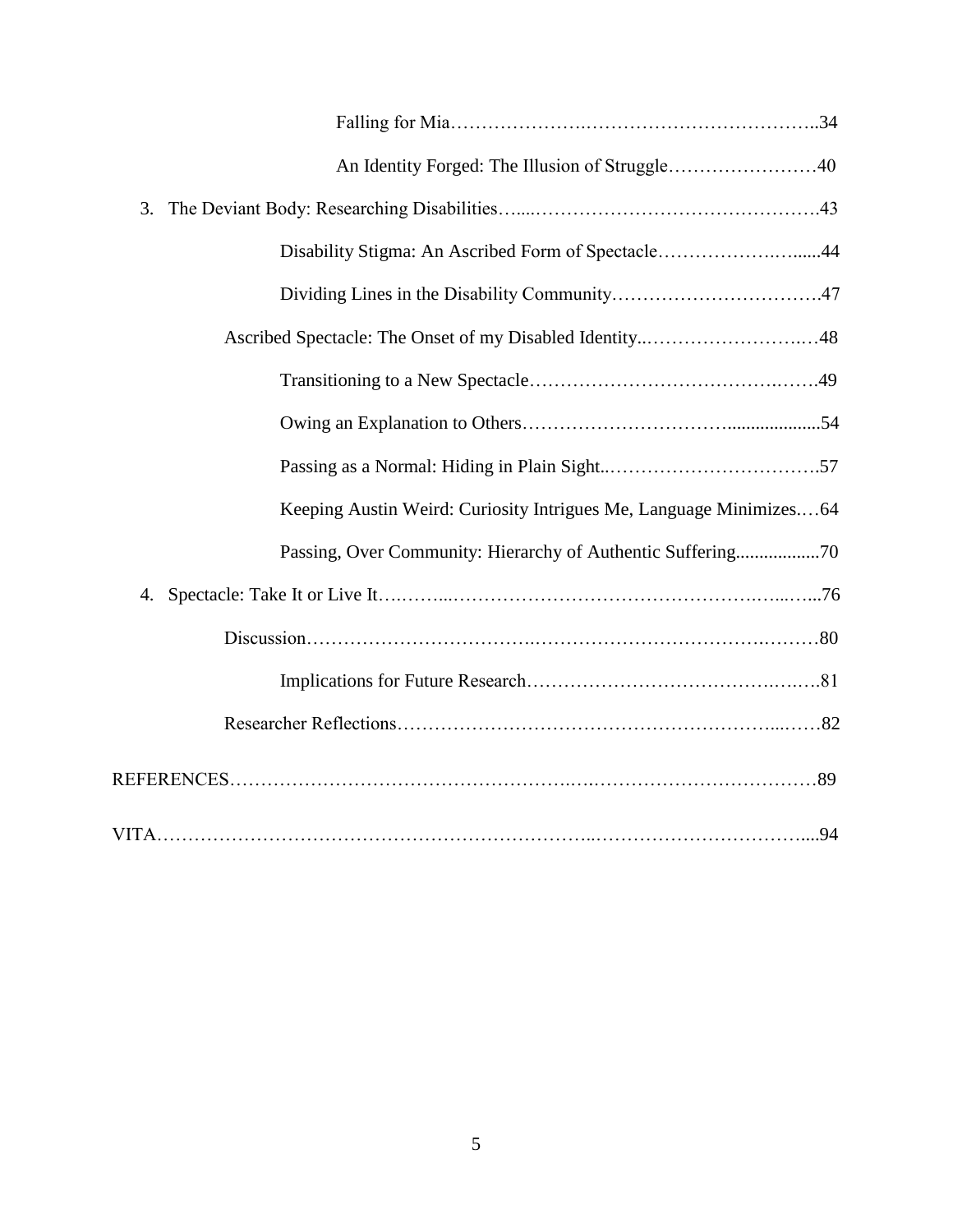# CHAPTER 1

## ACHIEVING SPECTACLE THROUGH BODILY DEVIANCE

Many events in my life have led me to place great value on the study of human communication. The wealth of experiential knowledge we each possess as individuals would be meaningless if we were unable to share it with one another. This work, in its entirety, is a bucket pulled from the well of my personal experiences as an eating disordered, permanently disabled, heterosexual male. My goal is to share with readers very intimate and vivid recollections of my past that are most germane to discussions in the field of communication.

My argument is that eating disorders serve a communicative function beyond the simple pursuit of the ideal body, and that disability is far more than just a physical state of being. Both eating disorders and my disability have served as identities that I have used to my advantage at different stages in my life; each has served to elevate me as a spectacle in different ways. The concept of spectacle will be referred to throughout this text as the principle connecting factor between my identities.

#### **Body as Spectacle**

The term Spectacle is most commonly used to refer to visual artwork such as film, sculptures, paintings and tattoos (Horine, 2008). Though the term "spectacle" itself is very common, its application to the body as a form of art requires some sculpting. The most useful explanation of spectacle as it will be discussed in my thesis comes from Horine's (2008) analysis of tattoos as a body modification that signifies culture. Horine's (2008) explanation of spectacle is the most definitive: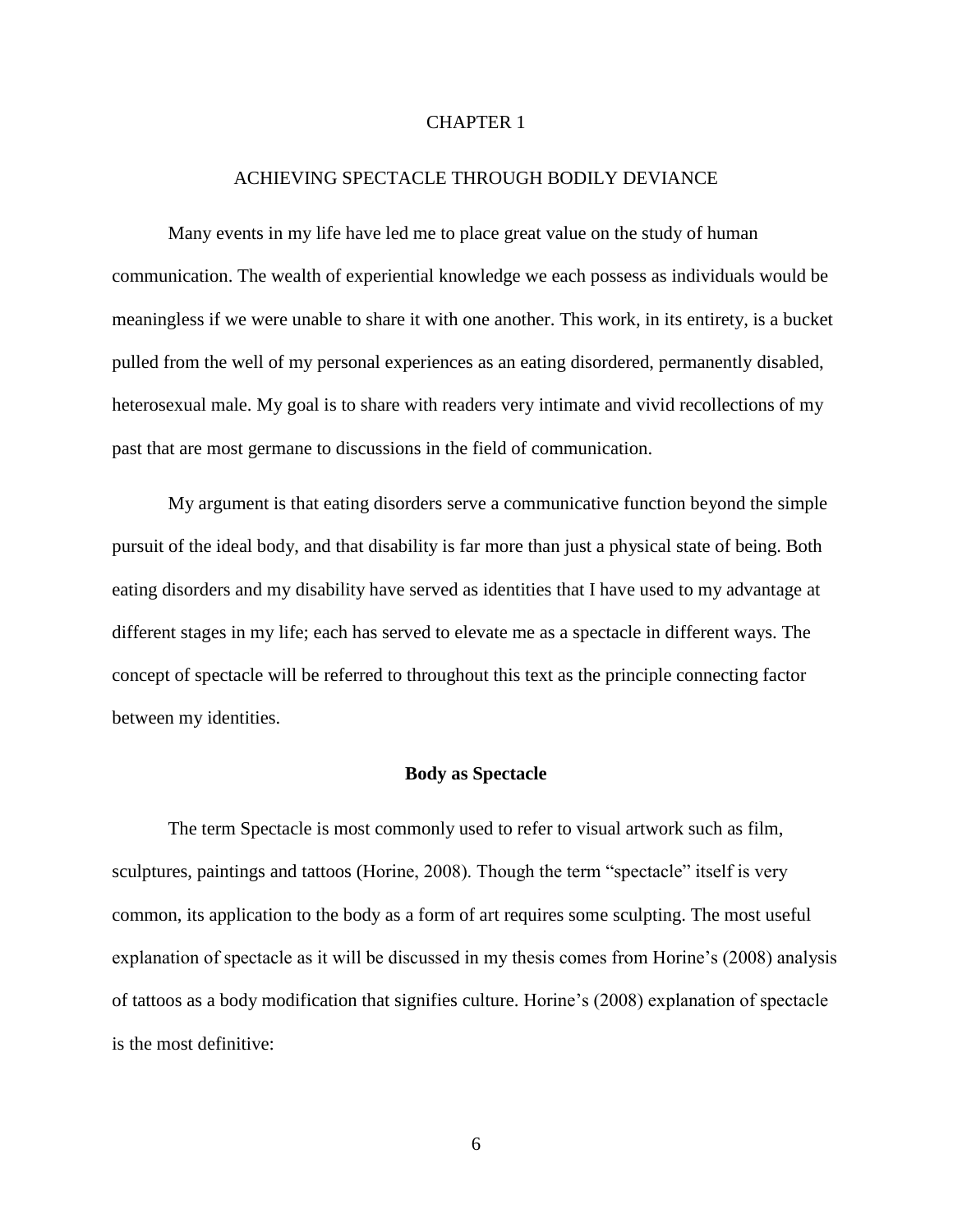"Spectacle involves a visual appearance that is the *locus of all attention,* a site that draws all eyes. Not only can spectacle *be* a person or an object, it blurs the boundary between them. As spectacle a person can become an object" (p. 19).

Like tattoos, more natural and less voluntary bodily deviances such as extreme thinness or physical disabilities can elevate an individual as a spectacle to be judged as artwork. This thesis will discuss the positive and negative aspects of "spectacle" as it can be both voluntary (e.g., tattoos, extreme thinness) and involuntary (e.g., bodily deviance, amputations). In my early adolescence and teen years I was overweight, and I was ascribed unwanted spectacle as the fat boy in class. As an eating disordered male, I was eager for spectacle; I worked voluntarily at creating my newly-thin body as a spectacle to be the focal point of everyone's attention. In present day, as an amputee, I face involuntary, ascribed spectacle every time I enter the public sphere, and although I make efforts to reduce it, the intrusive gaze of others is unavoidable.

## **Eating Disorders as Eager Spectacle**

My eating disorders began as an obsessive fixation on my weight and restrictive eating behaviors, but they evolved into an identity that I believe granted me the spotlight or spectacle that I was truly starving for. What I thought to be a good diet/exercise regimen as a boy transformed into what I now know was Anorexia Nervosa, which I lovingly refer to as Ana. Anorexia Nervosa is rarely diagnosed in men, because in western culture concern with one's own weight is considered a feminine notion. It is for that reason I was unable to gain the recognition I wanted from Ana alone.

I removed myself from the ascribed spectacle of being largely overweight and positioned myself closer to the socially accepted thin-ideal. The recognition one receives from weight loss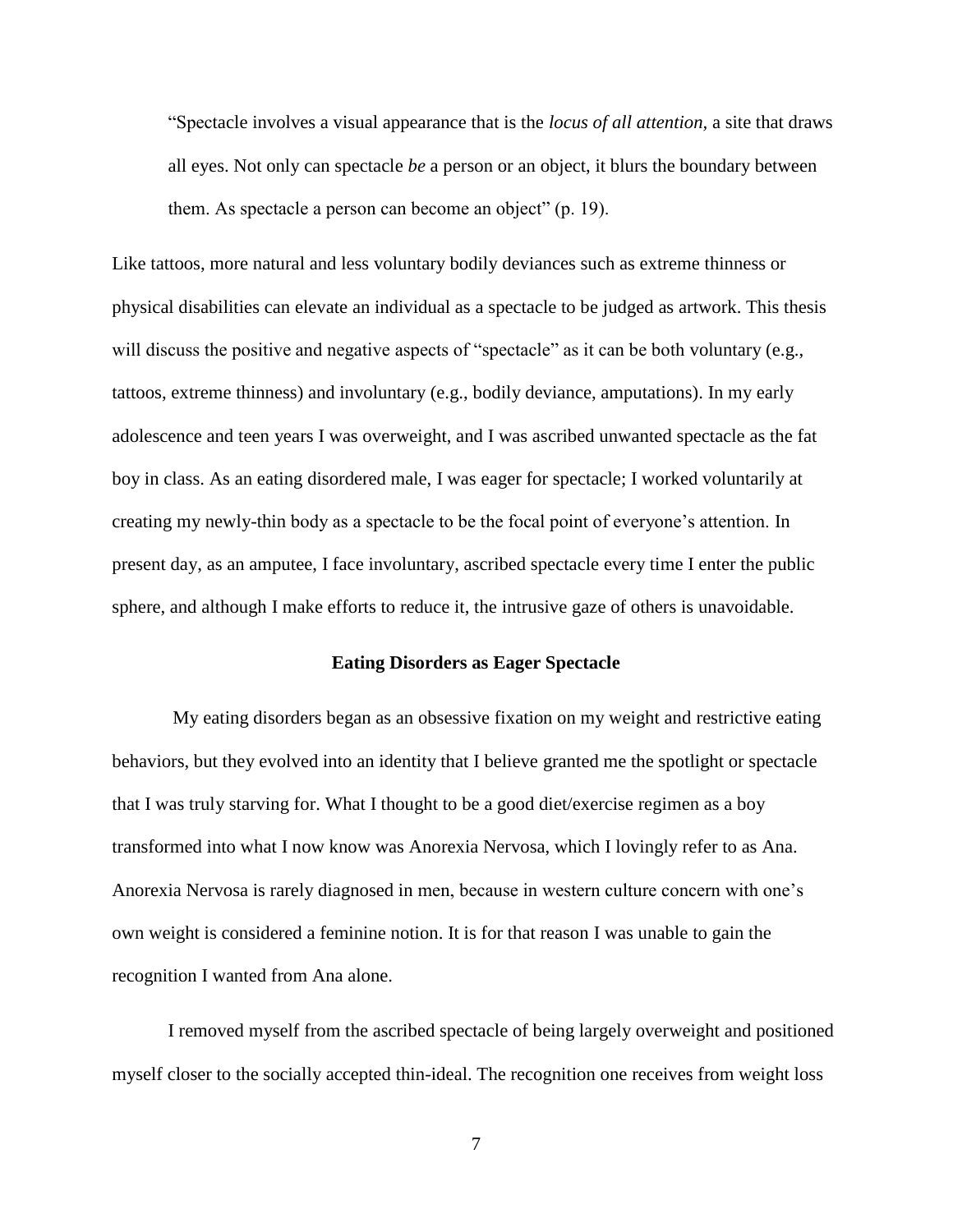is ephemeral, and I hungered for my peers' attention more than anything. Attempting to make my newly acquired thinness discussion fodder amongst my peers, I began to ritualistically bingeeat high calorie foods in public to shock them and then recluse to the closest private place to vomit. I knew even then that I was forging a new identity through the disorder Bulimia Nervosa, which I lovingly refer to as Mia.

Ana and Mia were my closest loves for years. I used them to communicate to my peers that I too was disgusted by my former obesity, and I was given a wealth of attention for my hard work. Even mere acquaintances in my small Southern Appalachian high school were led to believe that I was struggling *from* eating disorders, but I argue that I was giving a voice to my struggle *through* my eating disorders. Without Ana and Mia I would have been simply a skinny guy, but with them I became a poetically tortured soul with the ability to captivate audiences.

# **Disability as Ascribed Spectacle**

Captivation of attention is the prime characteristic of spectacle, but the valence that I place on spectacle, like my identities themselves, has evolved with age. I lost the need to maintain my eating disordered identities whenever I received the ascribed spectacle of physically disabled. Unlike the spectacle I became through my eating disorders, the attention that I receive from my amputated leg is unwelcomed because I have no control over its solicitation, and it is viewed by others as a limitation of my ability regardless of context. In a sense, the onset of my identity as a disabled man greatly reduced the symptoms of, and value that I placed on, my eating disorders.

My disabled identity also communicates messages to my peers, but it does so without requiring any effort on my part. In fact, all of my efforts are steadfastly focused on concealing it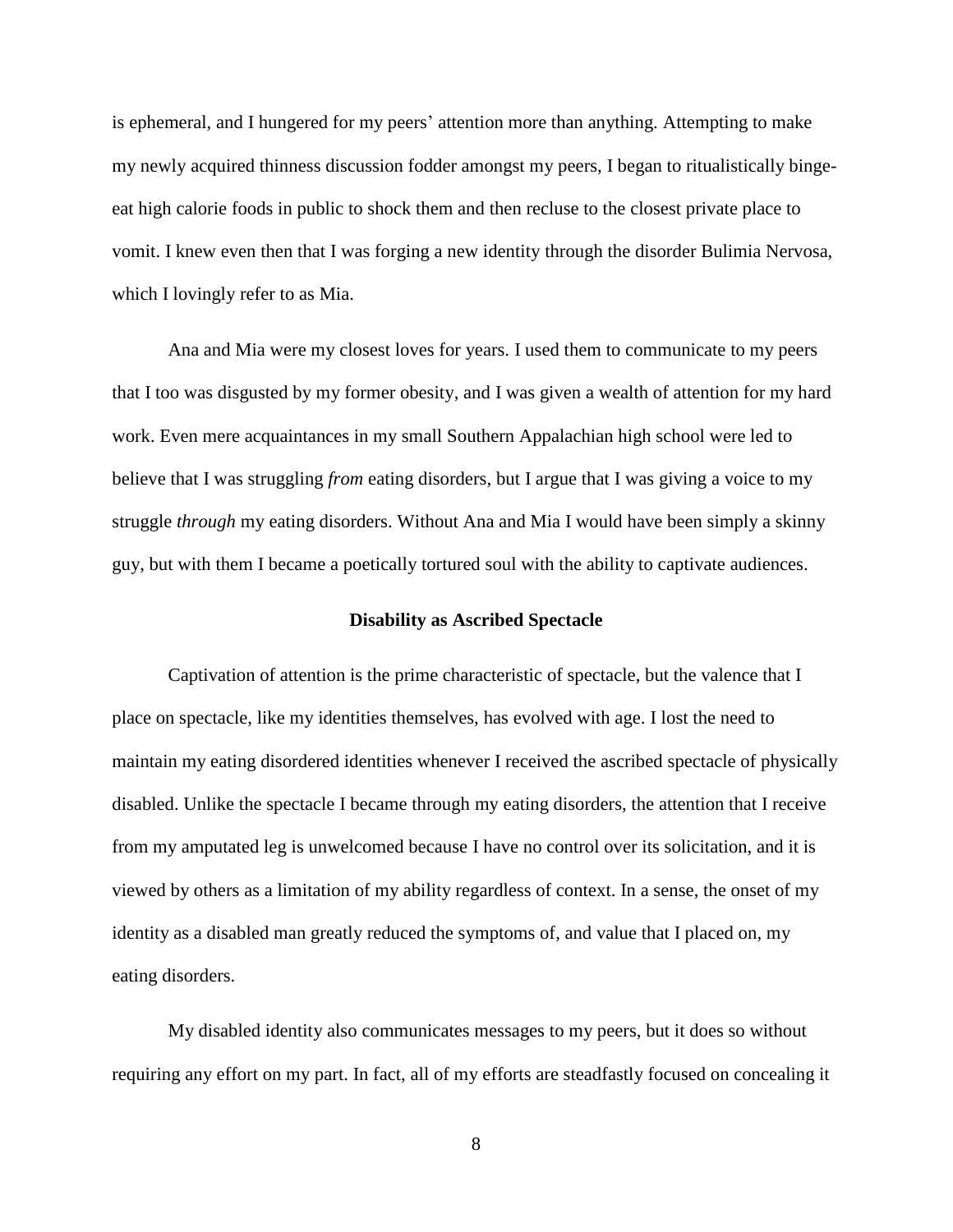from my peers and the public at large. I carefully controlled how and to whom I revealed the fact that I lived with Ana and Mia, and I believed myself to also be in control of the way my peers would receive it. Conversely, my disability constantly begs the pardon of those who encounter me, and my awareness of that continually brings me discomfort.

The spectacle that my identities create, through reifying my marginalized status are deeply seated in my privileged status as a heterosexual, white, male. Before writing through my past experiences for autoethnographic analysis, I had never truly considered how my masculinity could affect the way that people interpret my eating disorders or disability. It was through reading the works of others that I came to understand how my masculinity likely prevented my doctors from diagnosing me with eating disorders, and why my leg amputation is often mistakenly assumed by others to have come from valiant, God-loving, military service. The former maintained my privileged status as a male, even while working against me in the long run, and the latter elevated my specific subcultural status among males as a perceived military man.

#### **Disability Stigma's Mediation of Spectacle**

Disability stigma encompasses a great deal of limiting stereotypes and negative attitudes that are directed at persons with disabilities. "Passing," which I will discuss in more detail later, is a term associated with a disabled individual's ability to mitigate stigma by appearing to be able-bodied. The ability to "pass" can be extremely valuable because by appearing as ablebodied, a disabled person can avoid becoming a stigmatized spectacle in public. Whereas an individual's eating disorders may be used as a means to gain eagerly sought after position of spectacle, the stigma of disability and lack of control one has over revealing their bodily difference to others places them reluctantly in a position of ascribed spectacle. There are no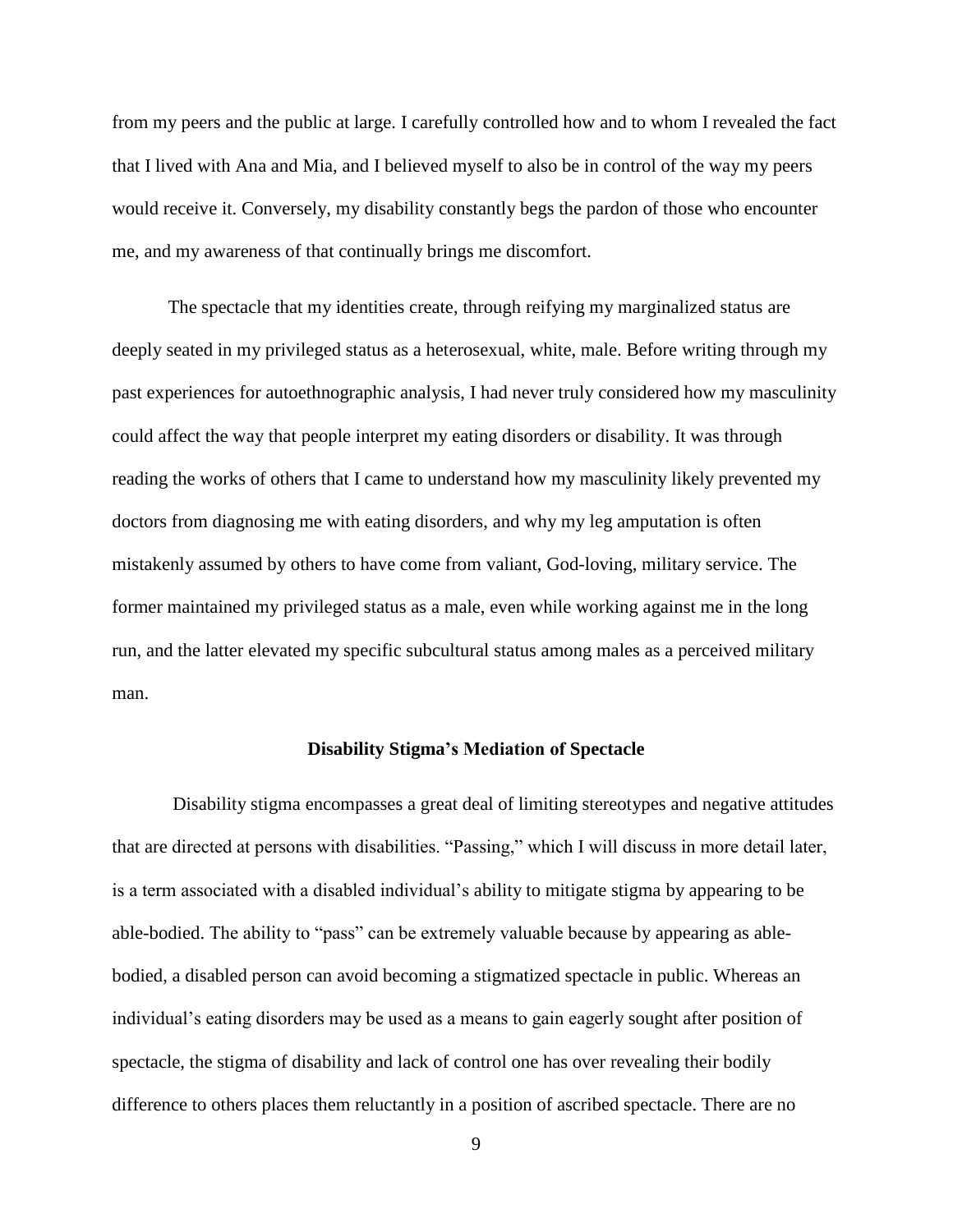rituals necessary for one to solicit spectacle as a disabled person; there are, however, many rituals that disabled individuals use to avoid having it ascribed to them.

#### **Writing Through Experiences as Research**

This essay is written from the critically-reflexive first person perspective. The autoethnographic method has the ability to give voice to minority groups that otherwise would have no real voice in the marketplace of ideas (Goodall, 2004). The method in this particular case serves as a deep dive into my own experiences while living as an eating disordered, disabled, heterosexual male. The personal narratives are woven with and compared to information drawn from relevant scholarship that is intended to help readers conceptualize the significance of events.

This essay revolves around discussions of masculine embodiment, identity formation, and spectacle. My overall intention is to share intimate and revelatory experiences in order to humanize eating disordered males and persons with physical disabilities while deconstructing long-held societal misconceptions about each; in hope, doing so will facilitate readers' critical examination of their own perceptions of these marginalized groups.

Critics of the autoethnographic method may argue that this essay's grounding in a single individual's experiences reduces credibility or authenticity and that it offers less utility as a form of research for that reason; but as Bochner (2001) states:

"The question is not whether authenticity is possible but whether the ideal of authenticity is good and useful and whether it is an ideal to which we should aspire. It's not an empirical question; it's a moral and ethical one"(p.147).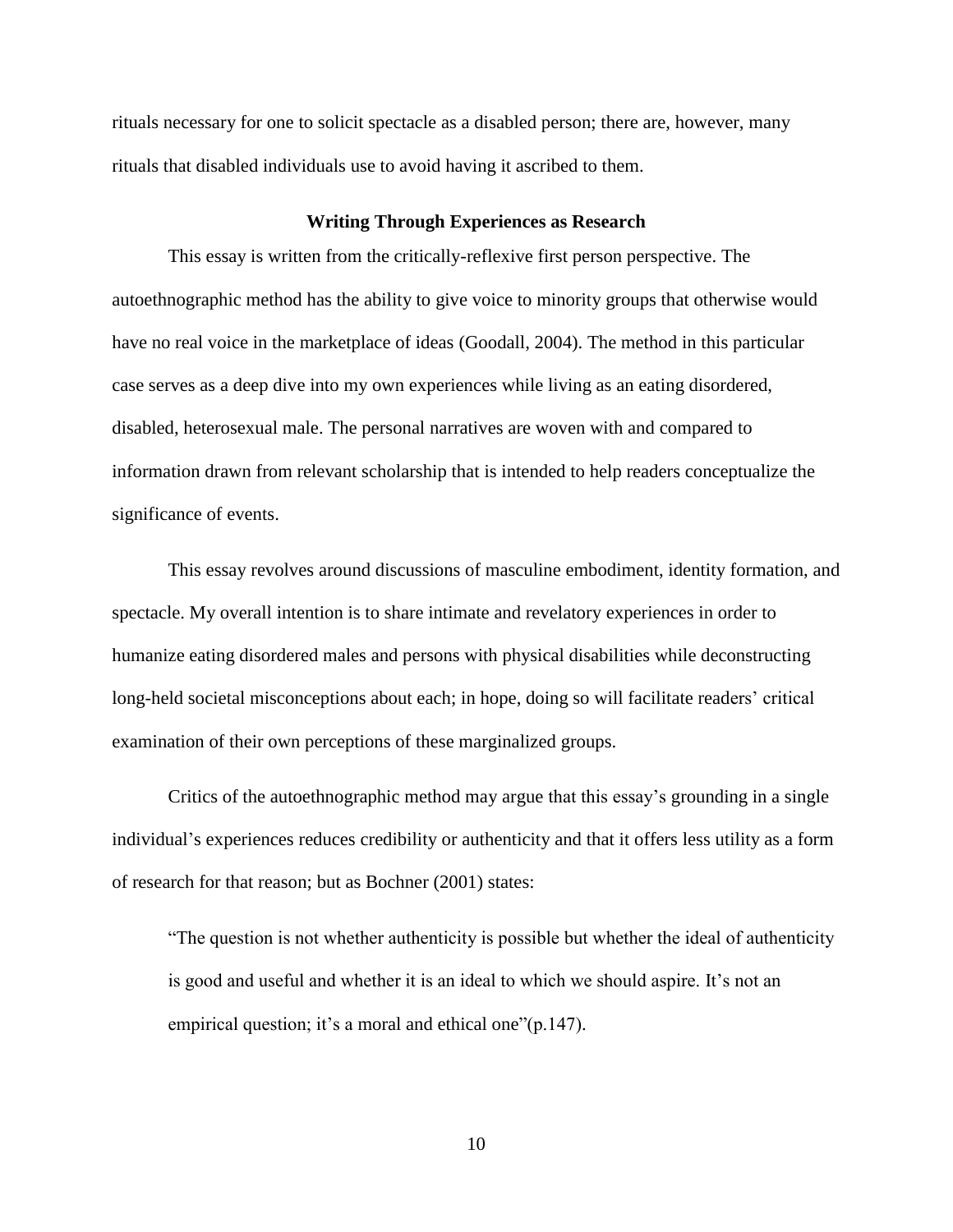Morals and ethics are both constructs drawn from human emotion; such things could never be examined in depth through sample-sizes or mathematical equations. Autoethnographic research creates a narrative journey for readers to embark on via the lived experiences of informed scholars from marginalized populations. The style of writing I use is atypical to the jargonized language of the social sciences, and is intended it to create an emotional connection between reader and author that fosters more critical examinations and thoughtful processing of the topic being discussed (Boyle & Parry, 2007). In present day, social media and internet platforms have allowed for a great deal of individuals to share their own personal lives with the masses, and for that reason the autoethnographic approach may be more easily accepted by younger readers and more easily employed by younger researchers (Boyle & Parry, 2007, p.186).

Autoethnographic research reveals a great deal of personal information about the author, and in turn can have consequences for them professionally and socially (Ellis, Adams & Bochner, 2011). I have given due process in safeguarding the identities of individuals that are implicated in my narratives by referencing them through pseudonyms, and as a consequence of discussing my personal life and cultural environment some of my closest relatives and friends are at times portrayed in a negative light. Regardless of the value I place on relationships with those included in this research, relational ethics are essential to consider.

Beyond considering the effects on others whom are implicated in one's research—the researcher must give due care to safeguarding one's own self in the process of conducting autoethnography (Carpenter, 2010). My personal narratives are used throughout this thesis to reveal dark, troubling, stigmatizing and often painful happenings in my past. Writing these narratives required me to reveal my insecurities, doubts, fears, and shortcomings, not only to those who read them, but to myself as well. I chose to write without subscribing to the fear of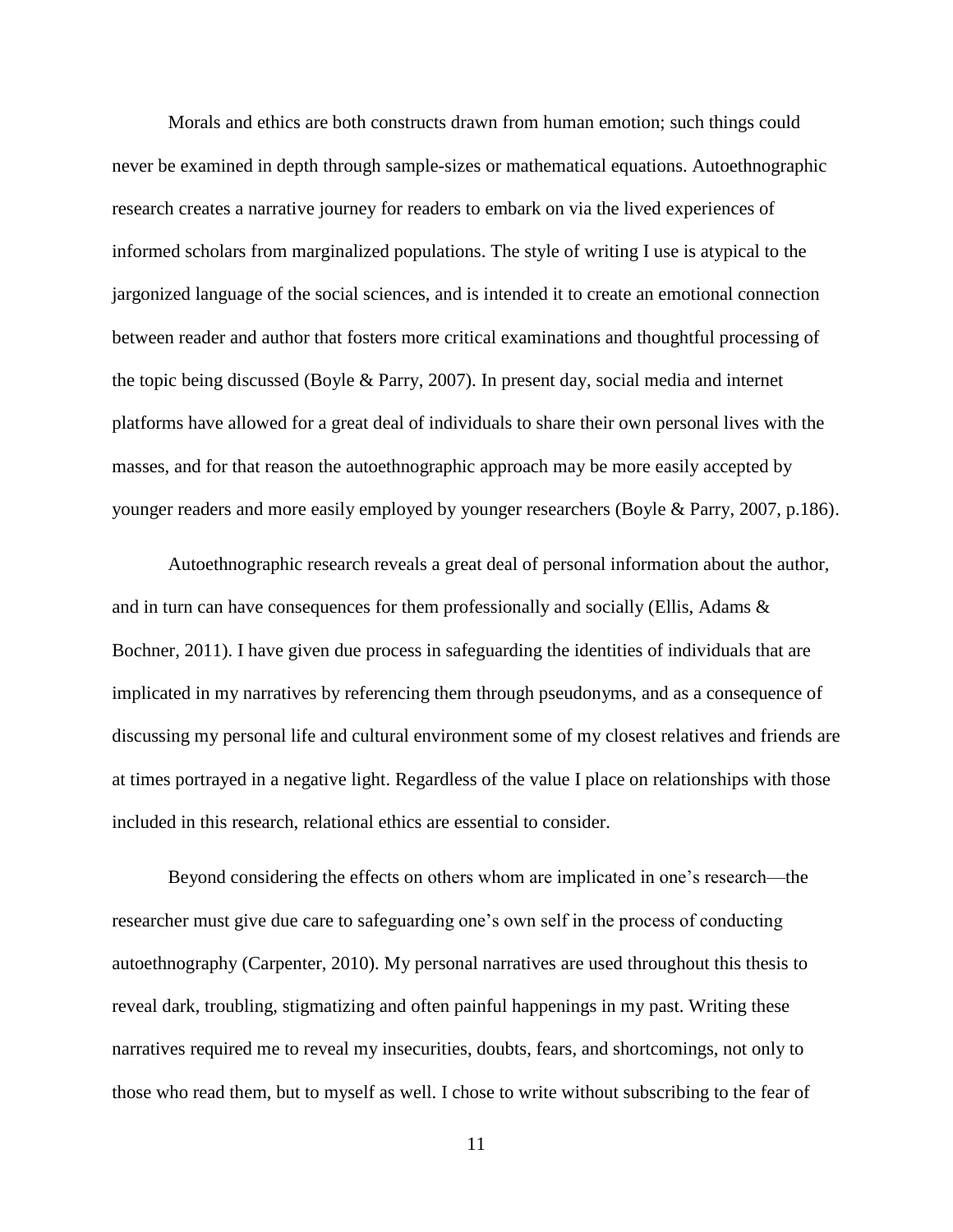social judgment, ironically such fears are what catalyzed the formations of the identities that I discuss.

Too often, academics take for granted their level of insight into their own cultural experiences; it was easy at times to misconstrue the fact that I am intimately aware of the struggles involved with living with eating disorders and disability to mean that it is common knowledge. I believe my experiences may serve to help friends and family improve the quality of interactions that they have with others like myself, but it is not my intention to suggest that my experiences and outlook will be wholly representative of theirs. Rather, my intention is to illuminate how very different human experiences can be, and how they are all valuable in humanizing our diversities.

When it comes to the issue of using autoethnographic inquiry to investigate my own disability, Scott (2013) rightly warns against claiming insider status to the culture because the disabled community is extremely diverse and classifies a myriad of conditions both mental and physical. Claiming the ultimate and all-encompassing role of disability is foolish because no such role exists, and I could never conceptualize even my own eating disorders and disability in their entirety. It will take a multitude of bold researchers that are willing to put themselves under the magnifying glass in order to examine and assemble even the smallest aspects of their experiences into a useful whole.

Autoethnography is especially useful when investigating eating disordered males. The plethora of academic literature surrounding body dysmorphic and eating disordered behavior is vastly limited in terms of describing the lived experiences of males who suffer from them (Strother, Lemberg, Stanford & Turberville, 2012). The overwhelming majority of research has focused on the effects, treatment, and recovery from eating disorders in female sample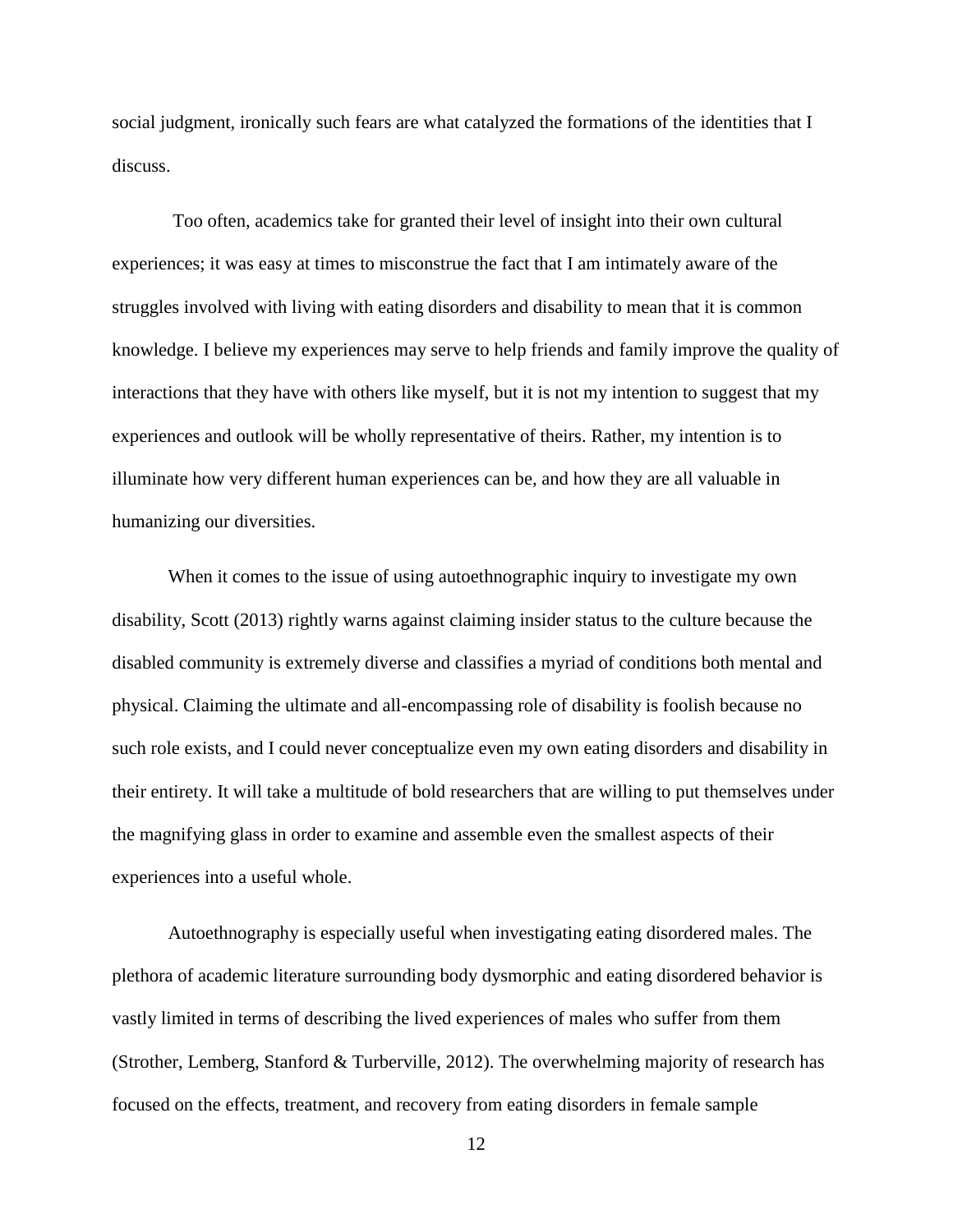populations; often men are only included in such studies as a comparison or control group to better facilitate understanding of female sufferers (Bjork, Wallin, Petersen, 2012, p. 460-461). The common characterization of the disorders as feminine often leads to heterosexual, eating disordered males being misconstrued as homosexuals who, similar to women, are believed to have developed eating disorders "as a consequence of their aesthetic-driven culture" (Drummond, 2005, p.287). Through my research, I have found no first-person scholarship concerning heterosexual males with eating disorders, and qualitative research that incorporates multiple persons' narratives falls short of investigating eating disorders or disabilities in such depth.

This work is based on my own subjective experiences and will not be wholly representative of the experiences of others who identify as eating disordered or physically disabled. The transitions between my eating disordered and disabled identities are lain out in chronological order, and each narrative is preceded by a literature review of relevant scholarship as it relates to each individual experience. The eating disordered and disabled identities are narrated in slightly different voices, as I experience being a disabled man through a much more informed and educated lens than I did my eating disorders. The narratives of my eating disordered identities explain a time when I was markedly more insecure, lonely, embarrassed, and lacked the language to fully express or understand what I was going through at the time. The narratives of my disabled identity are of more recent experiences that I have had throughout many years of studying sociology and communication.

The narratives used throughout this autoethnography were all written from my current recollections of experiences that I have had in the past. Although I did refresh my memory by reading through some of my old personal journals, none of the passages in this thesis are quoted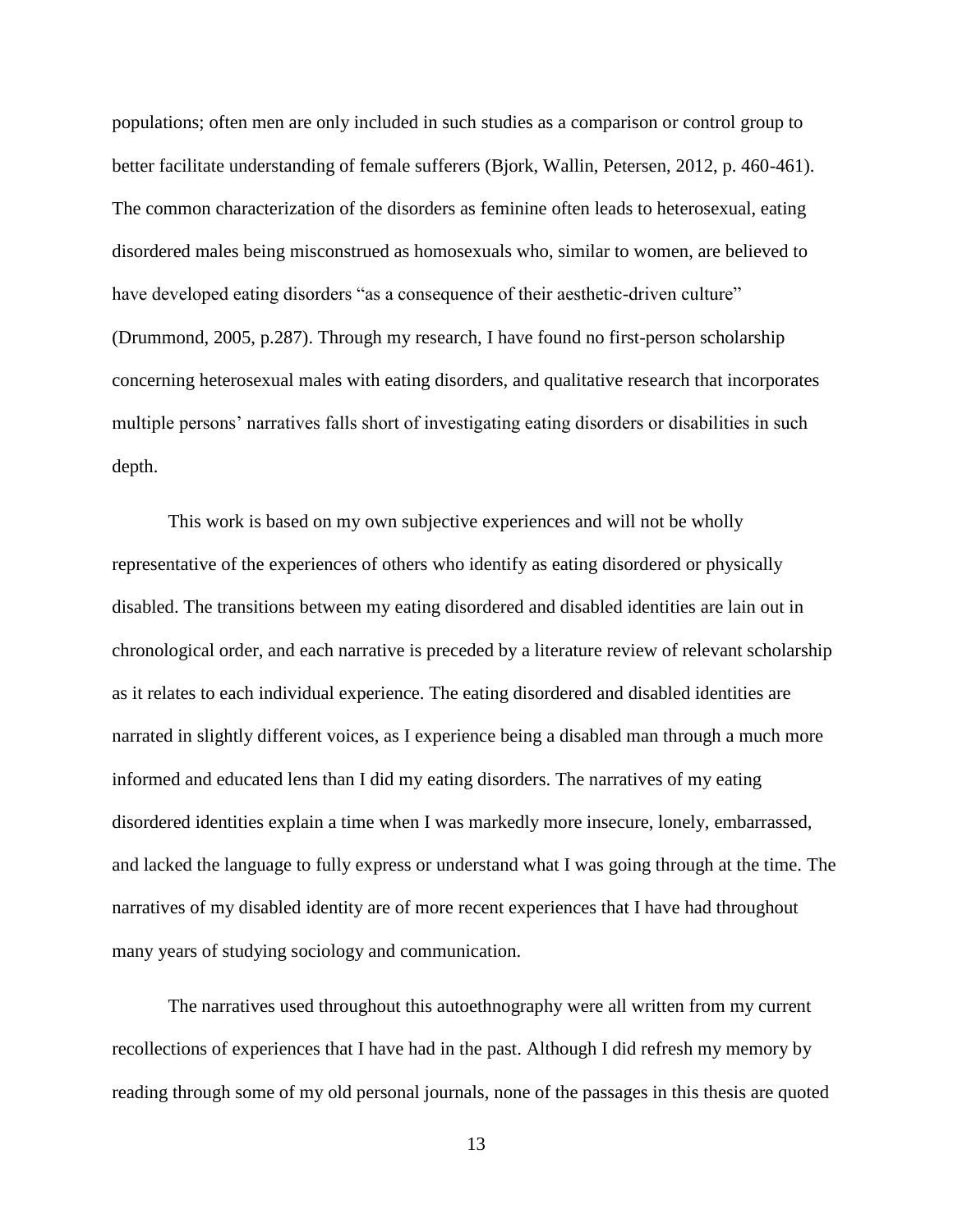verbatim from them. Each narrative is representative of a different aspect of my bodily history that I felt germane to the topics of spectacle and identity. Throughout the process of creating these narratives, I worked to also keep a small journal of my research reflections on the method as I experienced it, and each of those reflections can be found at the end of chapter four.

Not everyone who lives with eating disorders or disabilities follows the same academic path that I have, and I have been lucky enough to use my experiences to expand my field of study. Luckily, I have worked with the strong support and encouragement of my professors, and the wealth of resources from academics with similar interests available through my university's library. I am not the first person to begin an academic discussion on the topic of eating disordered identities, and in order to better understand the claims that I make it is important to know what has been said by those who have come before me. In order to enhance comprehension of the following section it is important to reiterate that research is scant in regards to heterosexual males with eating disorders, and my narratives are entering a longstanding discussion that has almost entirely focused on the effects of eating disorders for teenage and adult women (Strother et al., 2012).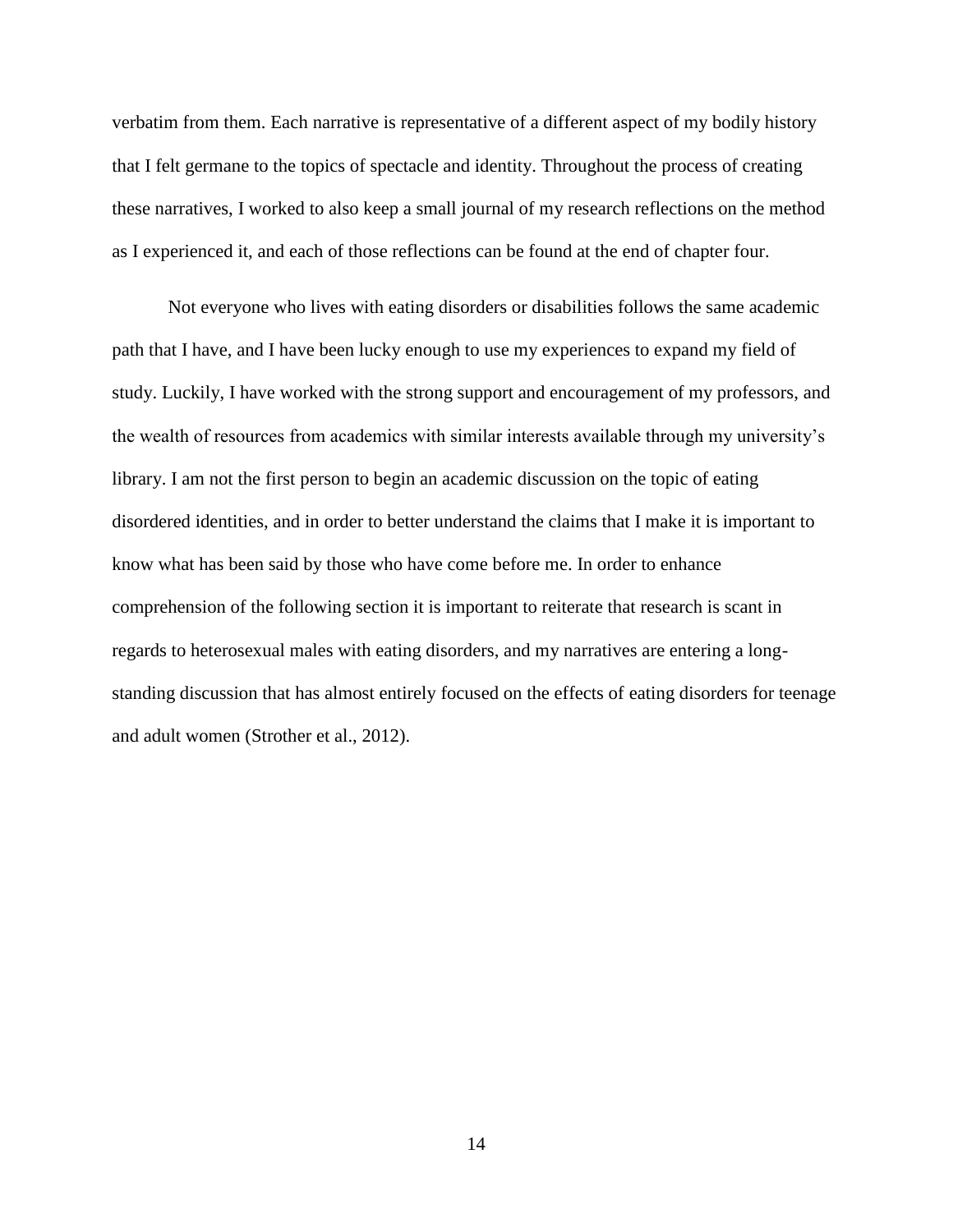# CHAPTER 2

#### The Large Body: Research of Eating Disorders

Western culture is largely believed to be home to and responsible for the birth of eating and body dysmorphic disorders. Anorexia nervosa (Ana) and bulimia nervosa (Mia) are the two most prevalent and widely recognized eating disorders (EDs) in the United States; they are classified in the DSM-IV as psychological disorders. Sigmund Freud was the first to diagnose the disorders as what he believed to be an extension of hypochondria (Lager & McGhee, 2003). Now, nearly a century after Freud's initial diagnosis, the disorders have been reconstructed and given their respective names, yet they are still considered and treated as forms of mental illness.

Ana and Mia are assumed in present day to be predominantly affecting white, middleclass, and upper-class females in the United States, but that assumption is giving way to research findings that BN and AN are affecting women world-wide through online social media forums as well (Wolf, Theis, & Kordy, 2013). These disorders are indicative of an identity conflict for their sufferers, and though they are mainly discussed in the languages of medicine and psychology, there is a more cultural and personal side to the disorders. Rich (2006) argues that they are socially constructed and maintained. The idea that the eating disordered behavior is socially constructed and maintained lends to claims that exposure to dramatized accounts of EDs and peers who suffer from them could increase one's likelihood of developing an ED (Pascual, 2001).

Some argue that sufferers of EDs are motivated internally by: "rebellion, selfishness, perfectionist tendencies, feelings of inadequacy and pressure from society"(Lager & Mcghee, 2003, p.266), but research provides support for the view that EDs are spread in a socially communicable way (Rich, 2006). Not only are EDs often suggested to be negative effects of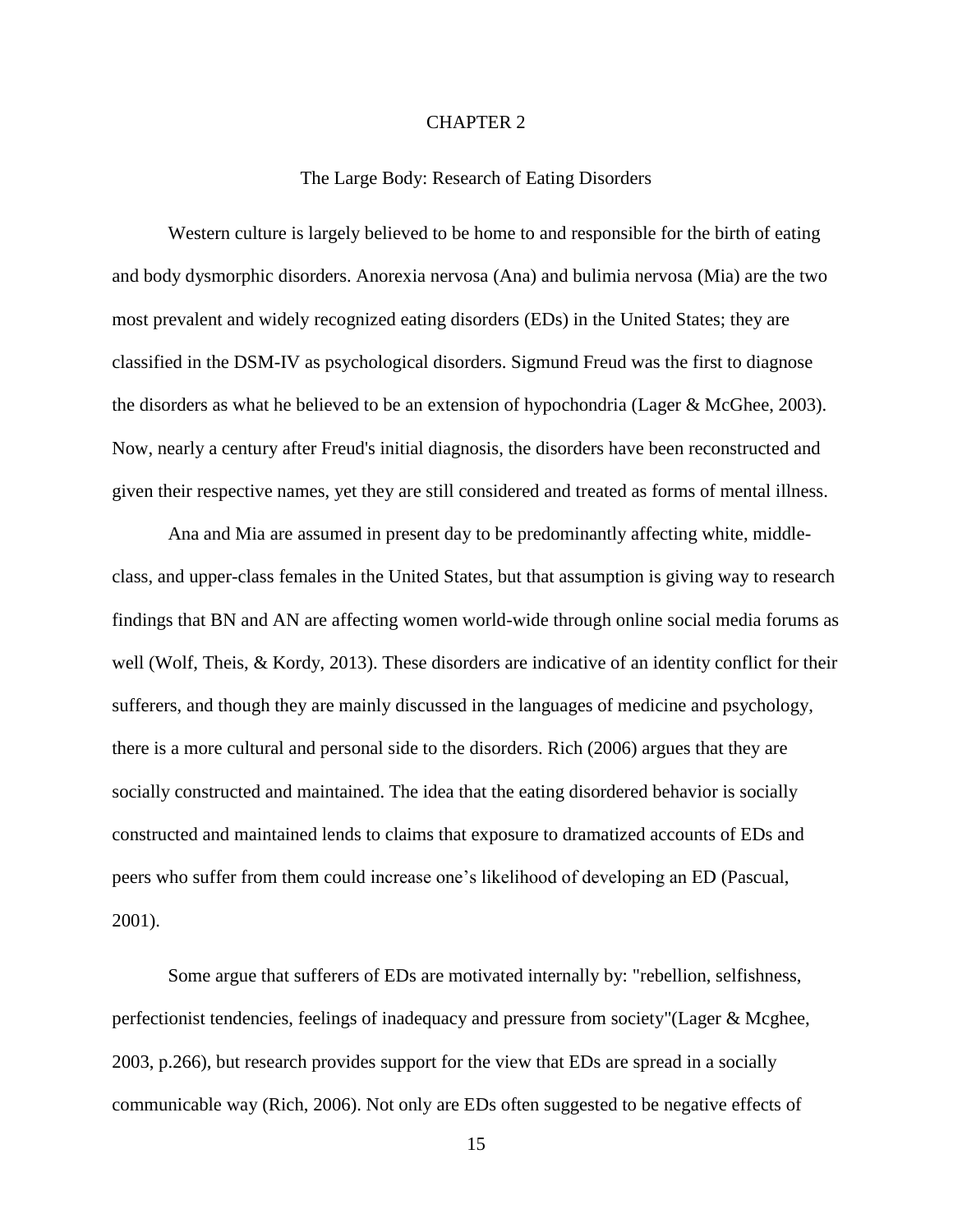globalization and the pervasive expansion of western media culture, but Ana and Mia also have evolved into their own subcultures, and sufferers are now using the internet as a means to maintain their disordered identities (Wolf et al., 2013). The most outstanding difference between offline recovery groups and online communities is related to the invention of online negative enabling support groups or ONESG (Haas, Irr, Jennings & Wagner, 2010). Proliferation of such websites has caused a public outcry for censorship, and questions concerning freedom of expression have been raised in response. Many sufferers believe EDs to be not only a lifestyle but a physically expressed and communicated act of protest.

# **Communicating Through Eating Disorders**

Much has been written about the power of EDs as communication tool. As the disorder mainly affects women, they are often thought to be a communicative vessel for women to protest female objectification and control in western society (Cooks, 2009, p.102; Holte, Nordbo, Espeset, Gulliksen, Skarderud, 2006, p. 561; Lager & Mcghee, p.291; Scott, 2008, p.117). Food performances have long been used in civil protests. Throughout history "Resistance to and through food as the exercise of power" (Cooks, 2009, p.94) has been a method of peaceful civil disobedience for centuries such as Mahatma Gandhi's protest of the Hindu caste system in India. Cooks (2009) takes a different view of self-starvation by viewing it as a gaining of power both for and over one's self rather than a destructive view of one's body image, and that Ana was a direct response made by women to resist the metaphor of "food-as-body." Consequently, resisting the metaphor reproduces the thin-ideal for women as their food resistance causes the forced embodiment of their prescribed normative behavior of diet restriction (Arnold & Doran, 2007). In a sense, positive reinforcement of Anorexia nervosa is supportive of problematic yet societally normative female behaviors (Cooks, 2009). Though the communicative powers of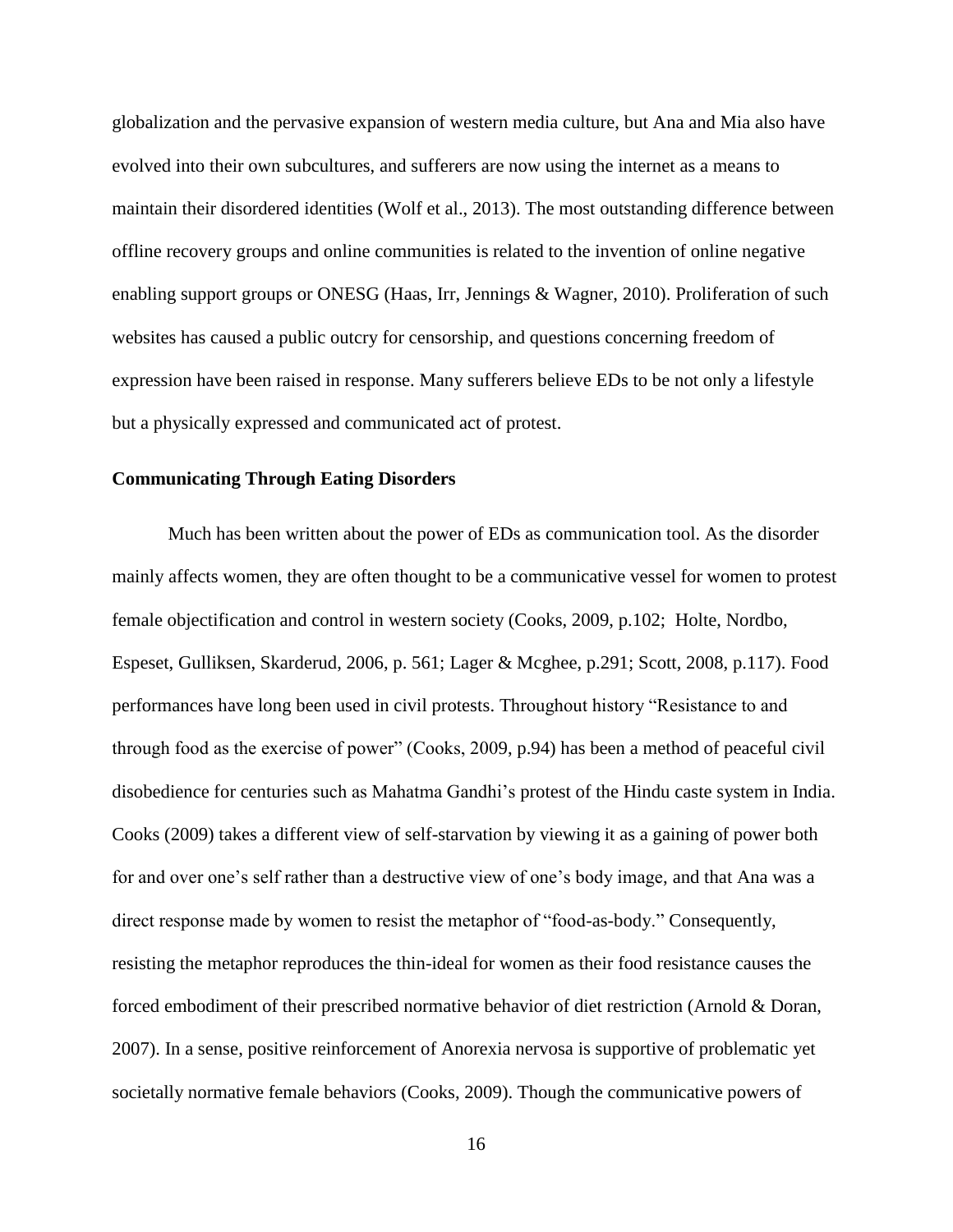protest through starvation are historically related to larger societal issues, EDs have been suggested on a smaller scale to be protests against familial control.

Family members serve an important role in mediating the behavior of eating disordered relatives, and they are important to consider for many reasons. Arnold and Doran (2007) discussed family as not only a catalyst for perpetuating EDs but also as a complication of family relationships for mothers, yet, in childhood, each of the researchers viewed EDs as acts of defiance against feminine objectification and as an act to gain power both over themselves and within their families. Family members' and friends' demands that the authors "fix themselves" for the safety of their children were futile. For Arnold and Doran (2007), attacks on their disordered identities only further strengthened their disorder as a response to outsiders' attempts to control their behavior. The same response is common for eating disordered teens who are committed to in-patient rehab facilities against their own will; the young teens form connections with one another based solely off of their desire to maintain the disorders through resisting the control of authorities (Rich, 2006, p.297).

Control is a very important aspect of eating disorders. Control of weight, control over when to conceal or reveal the disorder and ultimate control of the self to determine when to cease disordered eating behavior are what creates a guise of power through self-restriction (Holte et al., 2006, p.559). Arnold and Doran (2007) further explained the conflicting purposes of their own eating disorders in adulthood stating: "By engaging in restricted eating, we both exhibit selfcontrol . . . . and loss of control. . ." (p.330). Self-control is in the defiance of their own natural urges to eat, social urges to eat in particular ways, and development of methodological strategies to do so. Being "told to stop" had negative effects on their recovery; they found such a message is "ineffective and ultimately may serve to encourage the very behavior it appears to reject"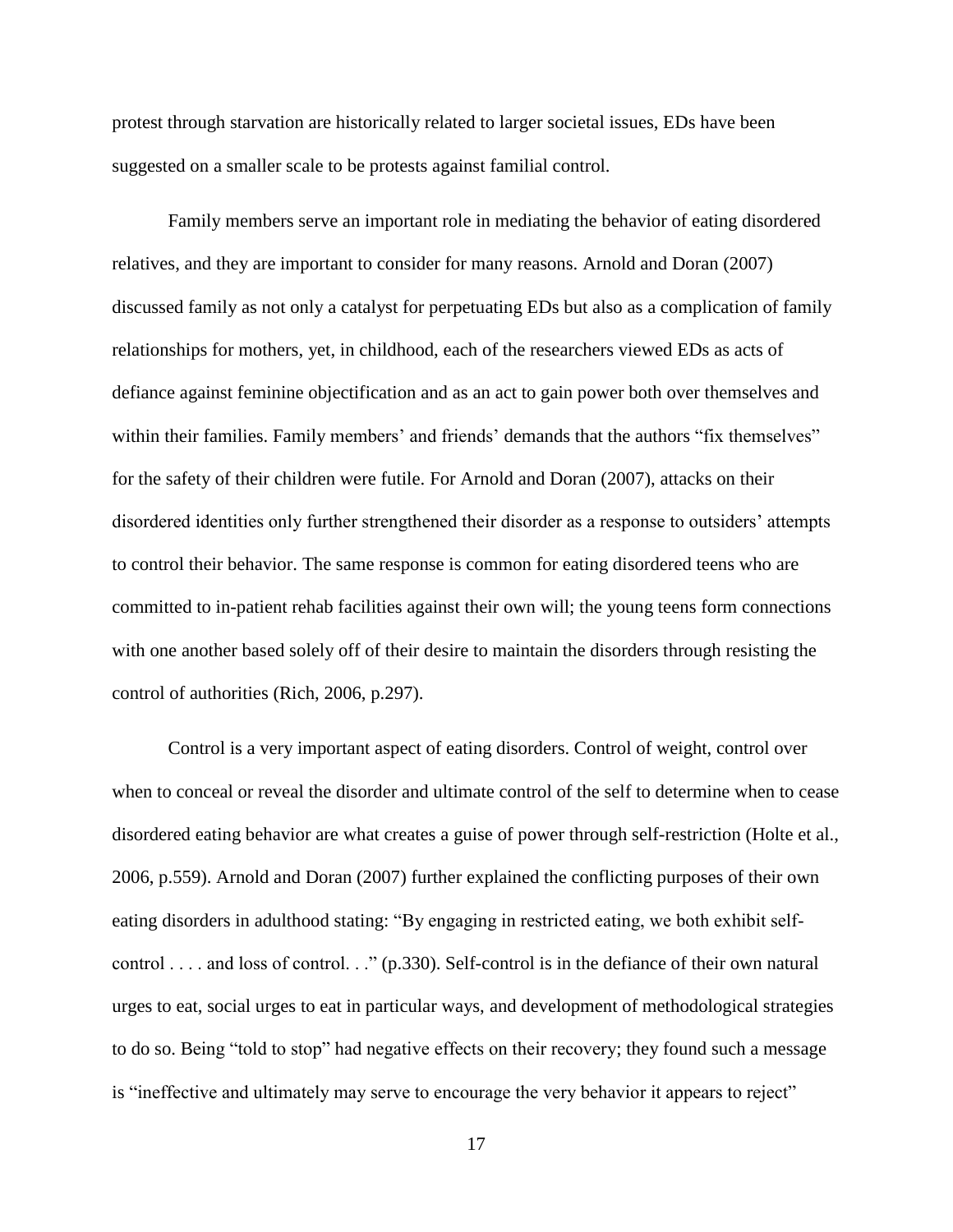(p.333). Again, the resistance to control and attacks on their identities are significant in the ways that they mirror identities formed through religion, a faith that despite all opposing forces and evidence they maintain devoutly.

Family members and friends often do more harm than good by trying to police the behavior of their loved ones who develop eating disorders. Once an ED becomes noticeable to those around the sufferer, family, friends, and doctors typically attempt to control and monitor him; research has suggested that attempts to control or be critical of a sufferer's behavior may only cause them to more steadfastly resist change (Rich, 2006). For that very reason, many young individuals with ED identities use the internet as an outlet to express themselves free of persecution, censorship or control (Ferreday, 2003; Haas et al., 2010; Stommel, 2008; Wolf et al., 2013).

Although the sufferer's best interests are in mind, their loved ones attempts to help them are not perceived as supportive (Haas et al., 2010). This at times leads persons living with eating disorders to "online negative enabling support groups" or ONESGs (Haas et al., 2010). The humanizing terms "Mia"(bulimia) and "Ana"(anorexia) are used frequently on ONESGs, and the sufferers write devotionals in which they rededicated themselves to Ana or Mia in ways much similar to religious prayers (Haas et al., 2010). The ONESGs serve as a perfect example for the cultural development of EDs, as it is very rare for anyone living with Ana or Mia to identify as a *sufferer*. When further examined, Haas et al. (2010) found that "expression of commitment to ana [sic] was a key characteristic of establishing a pro-ana identity" (p.47). Anorexia Nervosa and Bulimia Nervosa have become subcultures of their own, and those labelled as sufferers often consider the disorder to be a part of their authentic identity (Hope, Steward, & Fitzpatrick, 2011).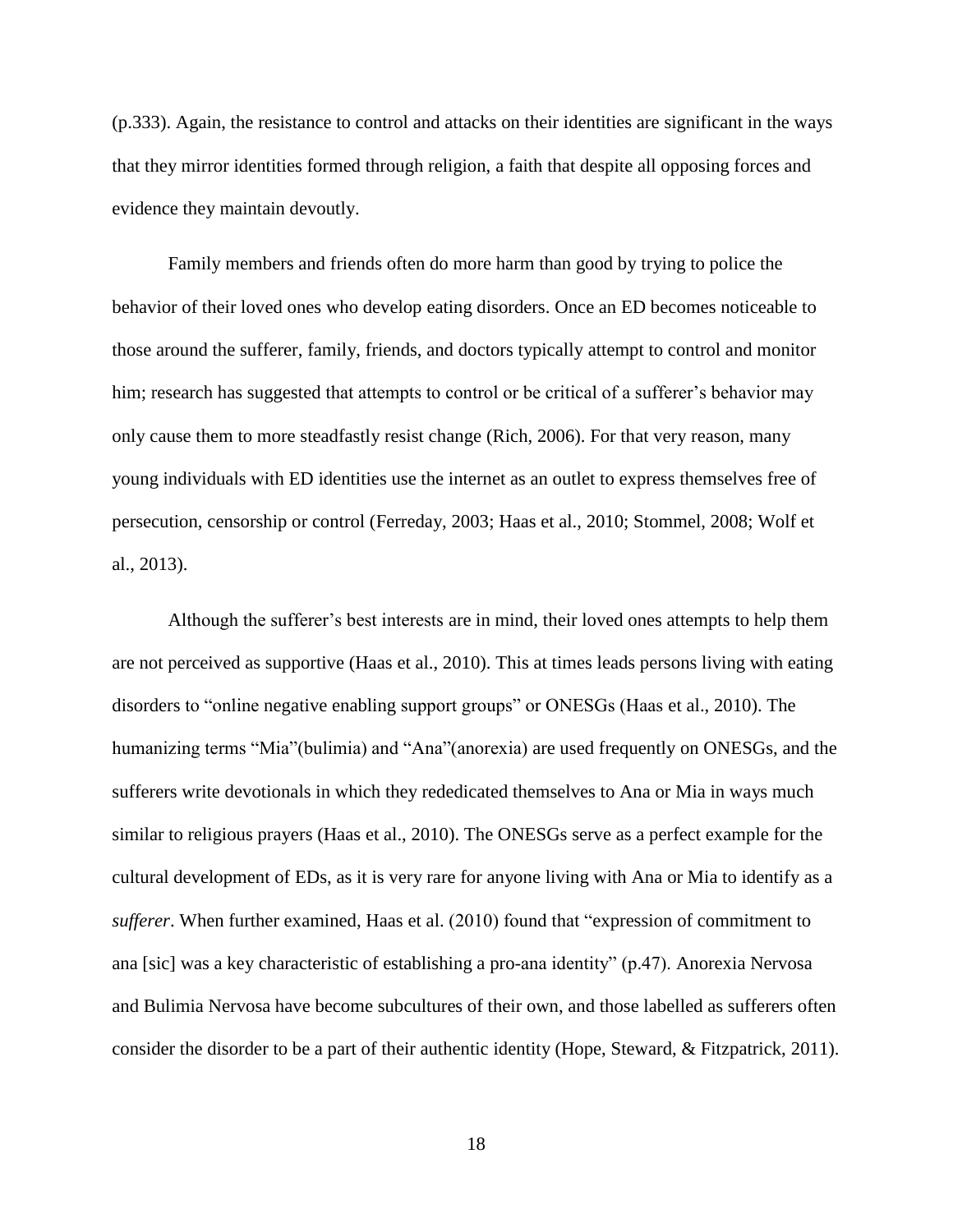ONESGs are important to consider because of what they represent: a shared will of sufferers to maintain the disorder as an identity which grants both a locus of control and community membership. The digital age has made it much easier for those living with Ana and Mia to provide open disclosure and positively reinforce one another's behavior, but the positive reinforcement of the disorders existed long before the internet. Television and print media have long been suggested as the progenitors of eating disordered behavior in teens (Pascual, 2001). Although blogs and different forms of one-to-many communication media have provided a much larger sense of community and commitment for ED sufferers in the digital age, in the past Pro-Anorexia material existed only in the minds of individual sufferers as they compiled tips and tricks through dramatized accounts of others stories in print media.

# **Mediated Proliferation of Eating Disorders**

Print media was the most common vehicle for raising preventative ED awareness, and women's health, fashion, and entertainment magazines often included discussions of eating disordered behavior (Lager & McGee, 2003). Unfortunately, this practice may not have functioned in preventative ways. Using entertainment magazines to spread ED awareness poses several problems. Such magazines feed gender-role stereotypes which perpetuate the thin-ideal for women—Ana and Mia stories (whether triumphs or failures) provide readers with "roadmaps" to aid in the drive for perfection. Mooney, DeTore and Malloy (1994) conducted a study of women's perceptions of other women related to food choice, and found that "in a sample of magazines widely read by college students, every publication aimed toward women featured at least one nutrition or low fat recipe article, while men's magazines generally lacked even basic food advertisements"(p.434).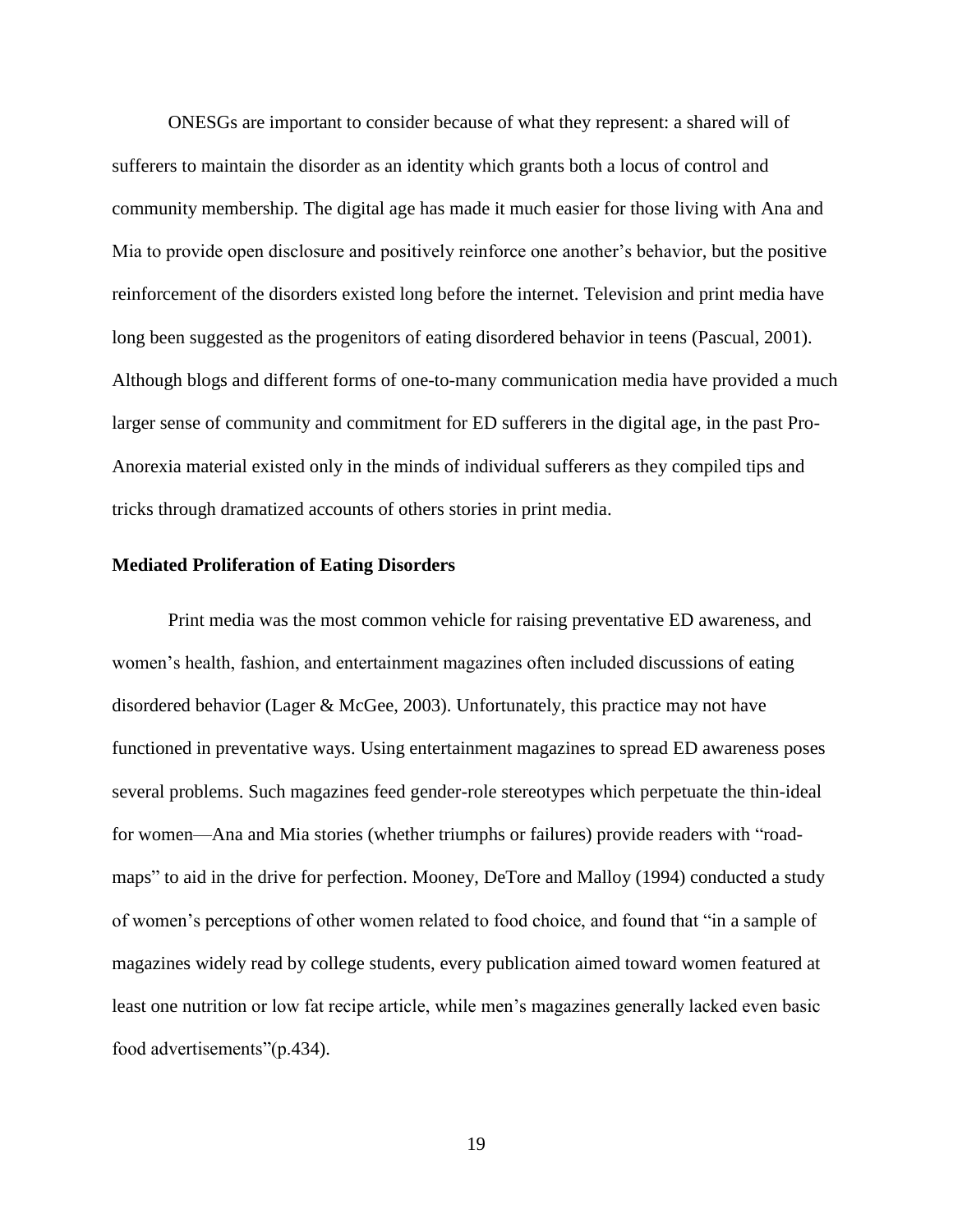The pervasive objectification of women in popular culture encourages women to be not only more critical of other women's eating habits, but far more critical in overestimating their own body size/shape (Mooney et al., 1994). To conceptualize this relationship, Mooney et al. (1994) explain that when asked to evaluate others based solely on diet information women would estimate lower levels of "attractiveness, intelligence, conscientiousness, calmness, daringness, and spontaneity"(p.437) in women who had diets composed of higher fat content.

Perhaps led by a need for dramatic substance and novelty, such magazines inaccurately depict ED in only its most extreme forms. The print-media obsession with AN and BN became a catalyst for their spread among teenage girls and young women. Lager and McGee (2003) found that for women who already have a negative evaluation of their weight, "anorexia articles give readers goals to strive for" (p.279).

Narrative depictions in women's magazines that focused on a single woman's struggle, regardless of their intent, serve to negatively impact the recovery of individuals who are already ED sufferers and to lure those with negative self-evaluation into the ED lifestyle (Pascual, 2001). Narratives "heroicize" the illness itself and "seduce readers into taking up the route of starvation by making them believe anorexia is the solution to gaining control"(Pascual, 2001, p.349). Because EDs are viewed as primarily a "female issue," the EDs become signifiers of a feminine identity, facilitating the formation of EDs and close ties with other sufferers as a "community of women who survive in suffering, 'an elite fraternity'"(Pascual, 2001 p.348).

# **A Deeper Look at Identity Formation**

Whereas individual sufferers may evaluate their eating disorders as positive identities that offer power and control, eating disorders are more commonly recognized as psychological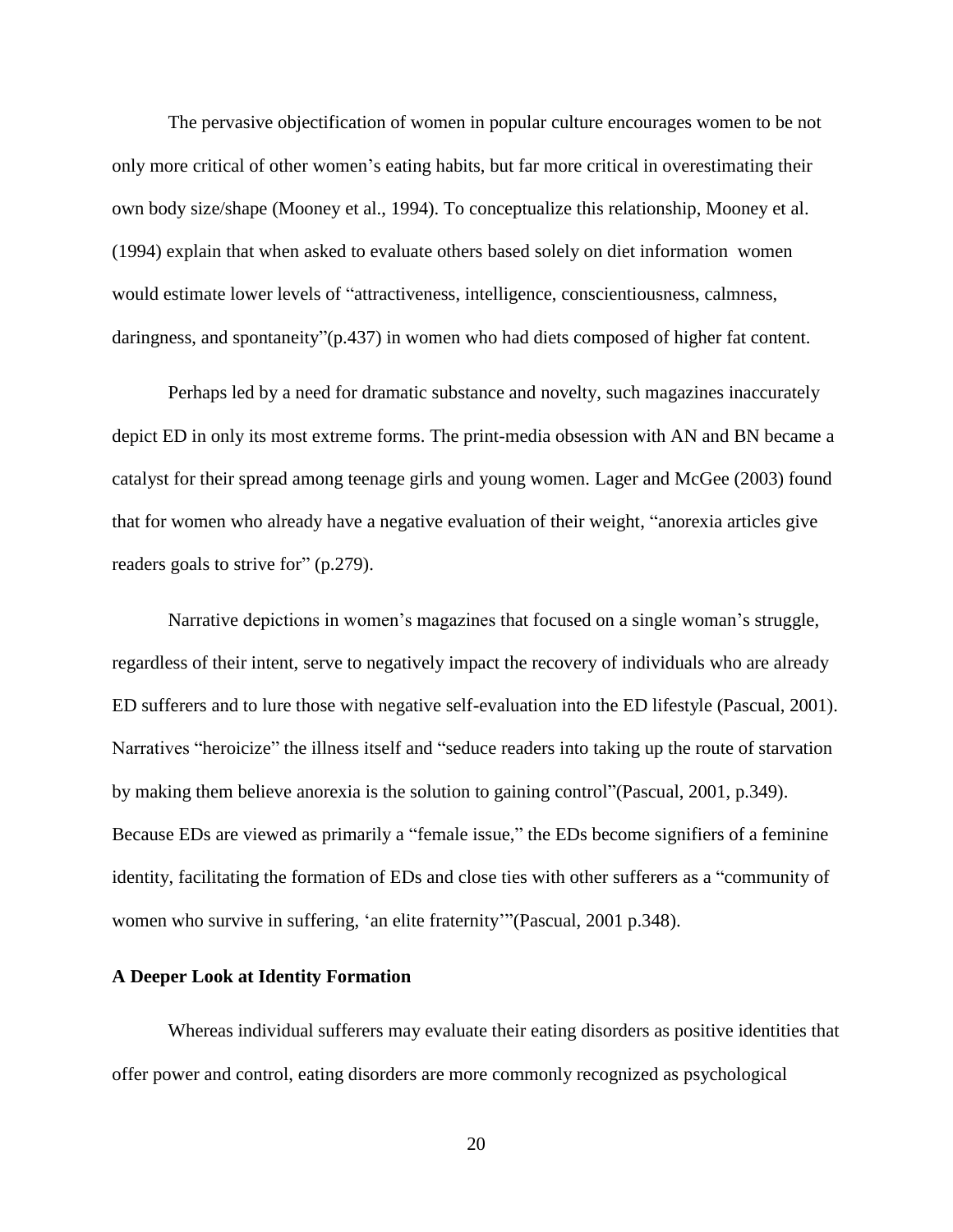disorders. Disorders being held as a positive identity could explain why a great deal of persons with eating disorders across multiple studies describe ostensibly supportive conversations with non-sufferers as leaving them with an overall feeling of being misunderstood. The psychological discourse surrounding the disorders medicalizes sufferer's rituals; this is problematic in that it constrains the sufferer's identities and makes them appear unstable. Critical theorists view this as a marginalization of the ED sufferers; medical discourse serves "at least to understate . . . the other human and social dimensions of individual experiences of these disorders"(Rich, 2006, p.294).

ED sufferers often discussed self-actualization and identity formation within the ED community; some narratives provided by sufferers were indicative of more than one view of self (Scott, 2008). Maintaining multiple identities often causes sufferers to question "which identity is the most authentic?" Authenticity was an often-discussed issue in face-to-face interviews (Hope et al., 2011; Rich, 2006). ED sufferers often found it hard to differentiate emotions, decisions and desires caused by their disorder and those that they felt were representative of their "authentic self" (Hope et al., 2011). Regardless of perceptions of authenticity however, there was a clear sign of identity formed in the choice of language in the interviews—"people don't say, 'I have anorexia,' they say, 'I am anorexic'" (Hope et al., 2011, p.25). Once a person begins to identify as "anorexic" the disorder becomes more than simply a signifier of identity; it becomes that person's perceived membership in social groups of sorts.

# **Eating Disordered Males**

Lager and McGee (2003) introduced the term "hidden anorectic" to describe a sufferer who is more than 15 lbs underweight for her height, yet still does not identify with the extreme cases depicted in the media she consumes. I extend this term to include men with eating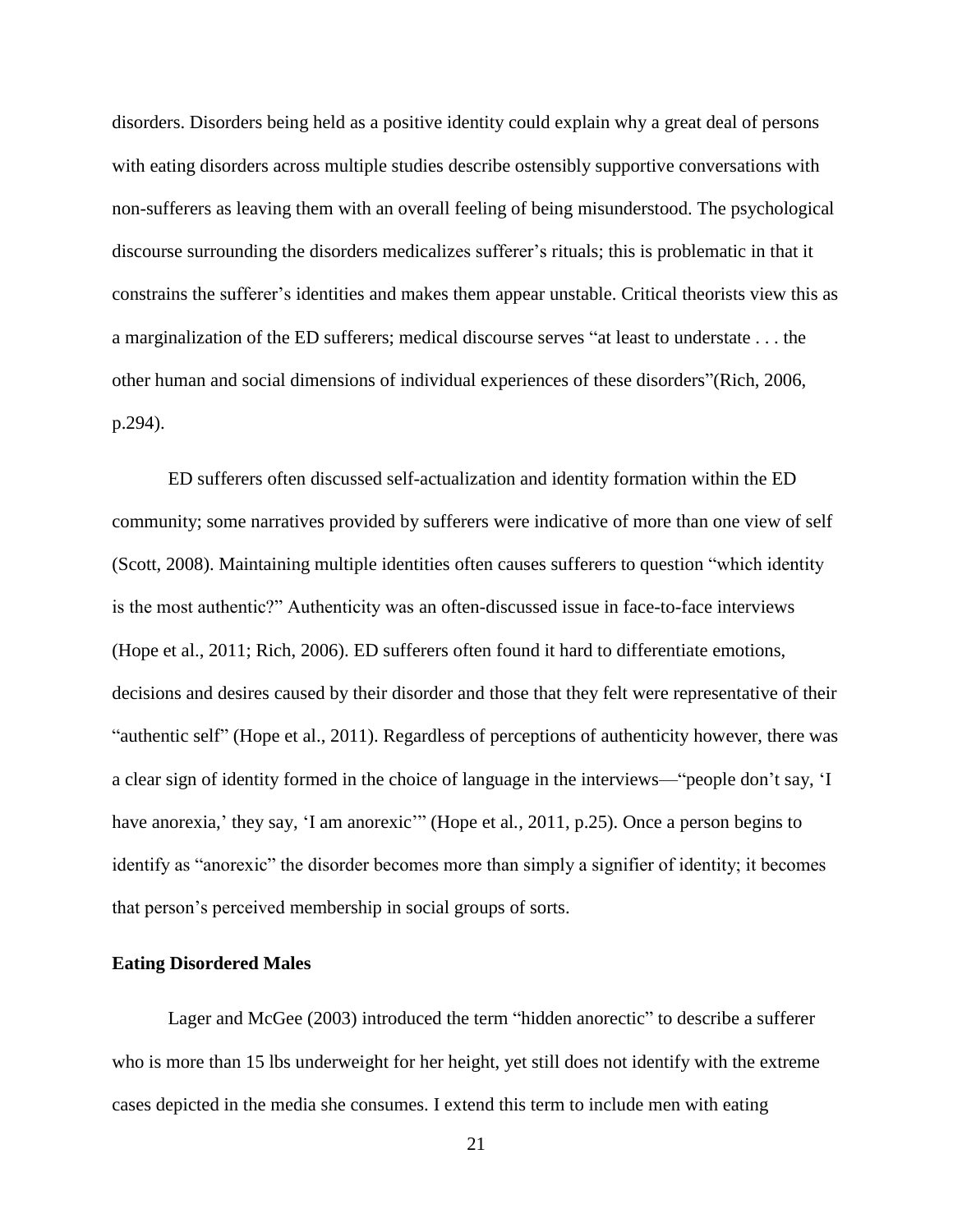disordered behaviors, because the characterization of the disorders as feminine both makes physician diagnoses less likely, and as Strother et al. (2012) found, the view of the disorder as "feminine" causes many men to feel emasculating shame which prevents them from seeking help and keeps their disorder hidden. In refutation of the misconception that eating disorders are female problems, the National Institute of Health claimed in 2008 that men accounted for one million cases of eating disorders, and researchers believe that number to be underestimated (as cited in Strother et al., 2012, p.347).

Males often go undiagnosed because they give more medically reasonable justifications for pursuing weight loss than women do, and they are "less likely than females to seek psychological help" (Greenberg & Schoen, 2008, p.466). Even after seeking help and classifying themselves as 'recovered' men still discuss feelings of shame (Bjork et al., 2012, p.463). More often than pursuing weight loss specifically through starvation and purging of food, men's focus tends toward attaining muscle definition through compulsive over exercise (Bjork et al., 2012; Strother et al., 2012; Greenberg & Schoen, 2008).

To the extent that eating disordered males restrict their diets, it typically is in pursuit of defined muscularity in the form of six-pack abs (Greenberg & Schoen, 2008). Furthermore, men are also more willing to pursue illicit means such as steroid and stimulant use in order to achieve muscularity and thinness (Greenberg & Schoen, 2008; Strother et al., 2012). Men more frequently develop a disorder known as body dysmorphia in which "an individual is overconcerned, or obsessed, with certain parts of their bodies,[sic] in which they misperceive as being irregular or extremely unattractive" (Strother et al, p.350).

One significant difference between men and women in regards to weight history is that men more often than women develop EDs after having been overweight, especially whenever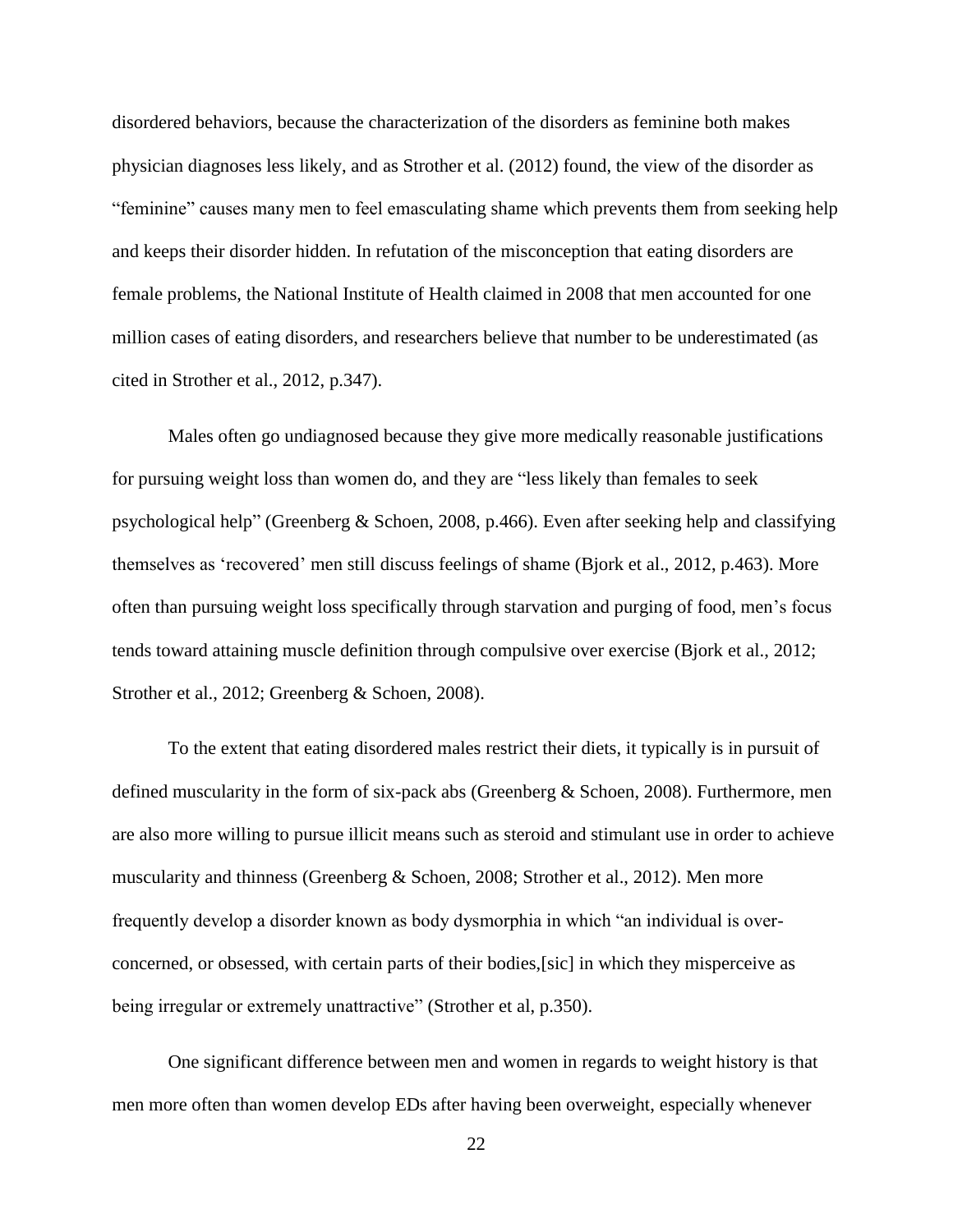they have been obese during childhood (Strother et al, 2012). The researchers go on to state that "childhood bullying is common in males who may react to this trauma by conscious or unconscious manipulation of body shape" (p.348).

Beyond symptomology, very little attention has been paid to the lived experiences of males with eating disorders; after a lengthy search for similar studies I can comfortably claim that this thesis is the first to do so. The symptoms of eating disorders are often mentioned, but rarely detailed in such depth as the autoethnographic method allows for. A single first-person account allows for an illumination of the disorders in the areas that a sufferer finds most important rather than areas which unaffected researchers find the most interest. Such narratives may have the ability to humanize the disorders, and explicate in detail, some the ways in which they are developed and maintained.

#### **Eager Spectacle: The Onset of Eating Disordered Identity**

The following is an examination of my embodied experiences as a heterosexual male living with both anorexia and bulimia nervosa. Though my narrative is a reflection of my own personal experiences, I expect the content may resonate with others who have developed identities under the terms anorexic and bulimic. I argue that an overwhelming focus on gender has served to restrict research from expanding the field of knowledge regarding males.

One of my hopes is that this research has the ability to reach beyond the realm of academe and actually influence the general public as Goodall (2004) suggested it may. As the field of qualitative inquiry is revolutionized to include more artistic forms of expression, so too should it be revolutionized for public consumption (Herrmann, 2012). The aesthetic and artistic freedom of expression available through autoethnographic research stands to create something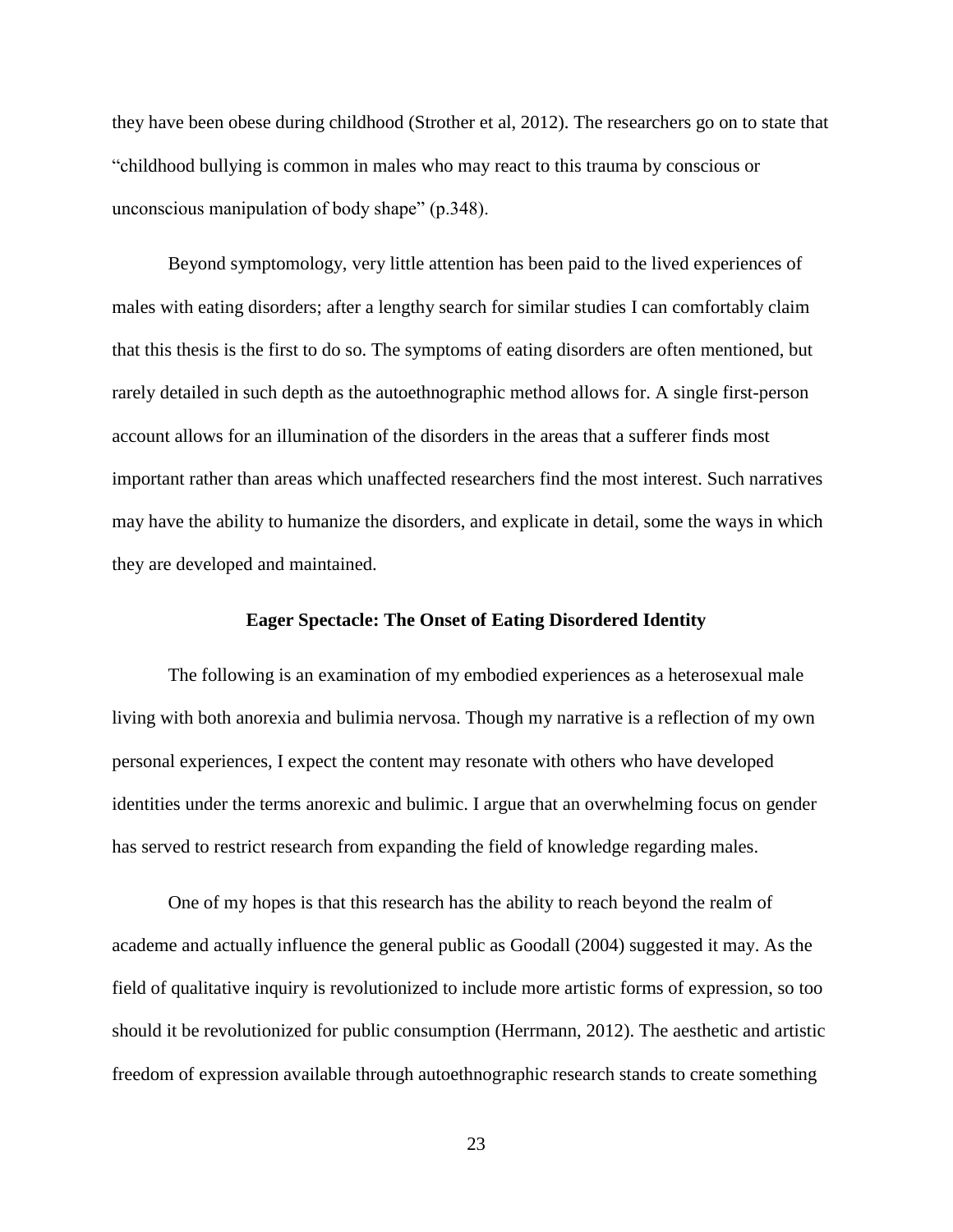that could directly inform a broader audience (Goodall, 2004). When writing an academic article, one enters an ongoing conversation with other academics of similar interests; I attempt in this thesis to enter this conversation candidly with my own experiences and an understanding of how they apply to those of others. Goodall (2004) suggested that communication researchers view narrative as "a field of study, as a collection of life stories we give to the world, [that] needs to address a broader public audience," and to do so we must "communicate our research to new audiences in a language they understand" (p. 190). In hopes, the narratives included within this autoethnographic thesis will cause the information to be more resonant with readers both inside and outside of academe.

The next section will begin with the onset of my eating disordered identities as a 15-yearold, and end at the onset of my disabled identity at the age of 19. I chose to form the initial narrative by detailing my self-perceptions as they were directly influenced by my peers, and subsequently reinforce my own experiences with those of other eating disordered individuals from research as they apply.

# **From** *Fat* **Boy to** *That* **Boy**

Until the age of 15, I never saw myself as a *fat boy* when I looked in the mirror; my loving mother and father always positively reinforced that I looked muscular rather than obese. At 15-years-old I weighed 234 pounds and was only 5'3" tall. I suffered a great deal of ridicule for my weight in elementary school, and it grew exponentially from the years of sixth to ninth grade. The average day involved at least one mention of deplorable nicknames ascribed to me by my peers: Tanker tits, Butt stomach, Tig ol' bitties. Writing the words now feels so trivial, benign and emotionless, but at the age of 15 those embarrassing monikers haunted me.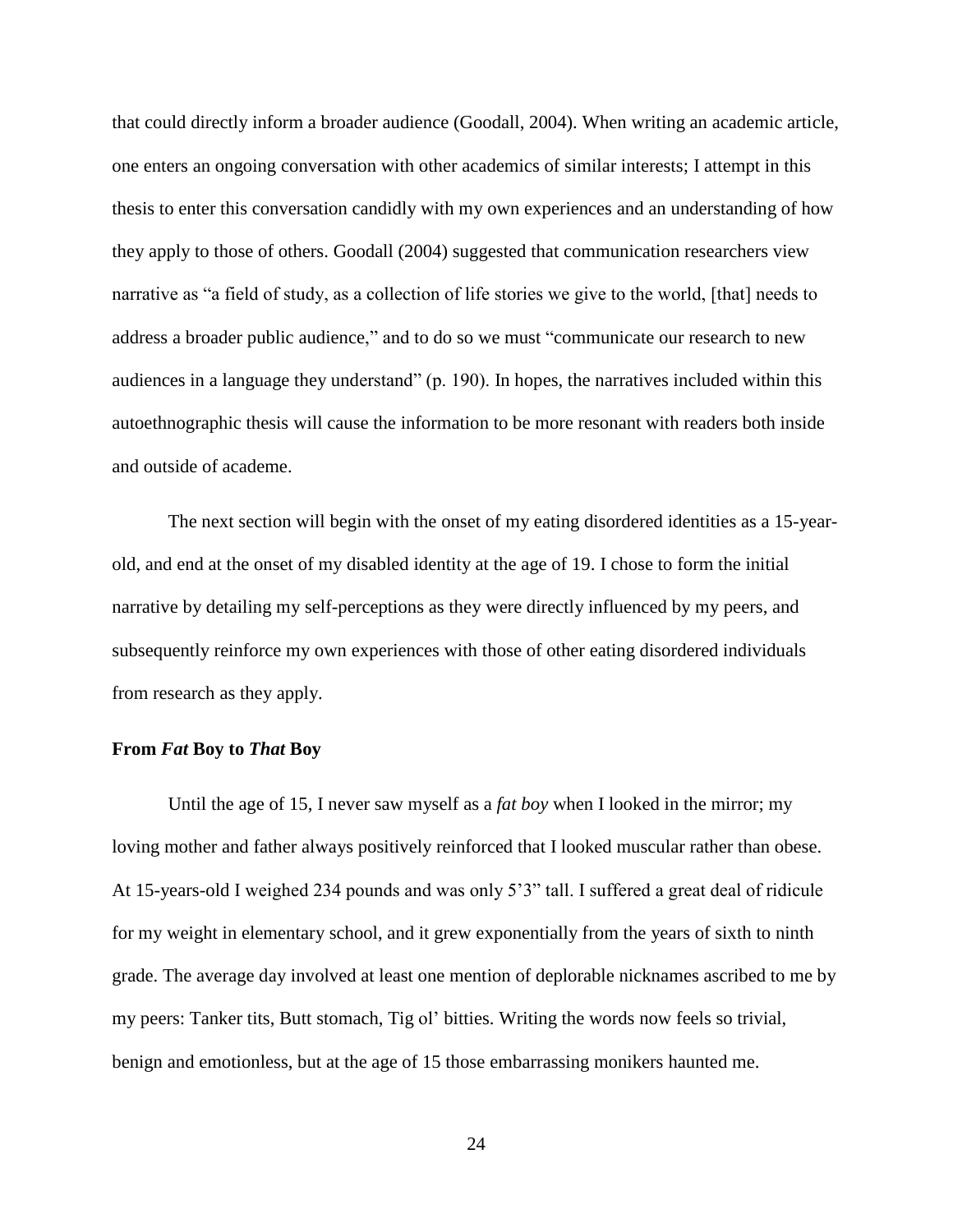The first semester of ninth grade was the longest four months of my life. I was too ashamed of myself to tell my family of the torment I was suffering. Though it sounds cliché, I remember several nights I cried myself to sleep over what had been said to me that day and in fear of what would be said next. The height of my torment usually peaked in the lunchroom any efforts I made to change my weight became a further source of humiliation. I suffered ridicule from multiple angles: I was insulted for my weight in regards to developing enlarged breasts, a double-chin and a sagging stomach, yet my eating choices were a source of further embarrassment as consuming salads and diet drinks led to epithetical assaults on my otherwise privileged masculinity and heterosexuality when my oppressors called me a "pussy" or "faggot."

I remember one specific lunch when I was laughed at and called faggot for getting a salad, and though I refused to participate in the conversation, it seemed to last for the entire period. The boy who called me a faggot continued to explain to me that I was a *fat boy* and that eating one salad was never going to change that. I remember every one of the mocking faces surrounding me, showing their teeth in laughter and the horror I felt when Tonya, a girl with whom I was enamored, halted at the table to defend me. The blood surged through my rounded cheeks for every word that she used to scold them; my first crush, motivated by pity, spoke on my behalf as I nervously shoveled more tasteless lettuce into my face. I had learned to deal with hateful judgment and ridicule, but her heartfelt pity drained my soul. I stood up quickly, dumped my tray in the garbage and walked swiftly to the closest bathroom as the boy said "Aww we hurt his feelings." I made sure there was no one in the bathroom and walked to the last toilet stall in the aisle closing the door behind me; I could feel the heat of the blood in my face like a fever. I pulled my shorts over the tops of my shoes so that no one passing through could identify me if they heard; then I sat on the toilet in overwhelming anger, trying to resist the urge to cry. I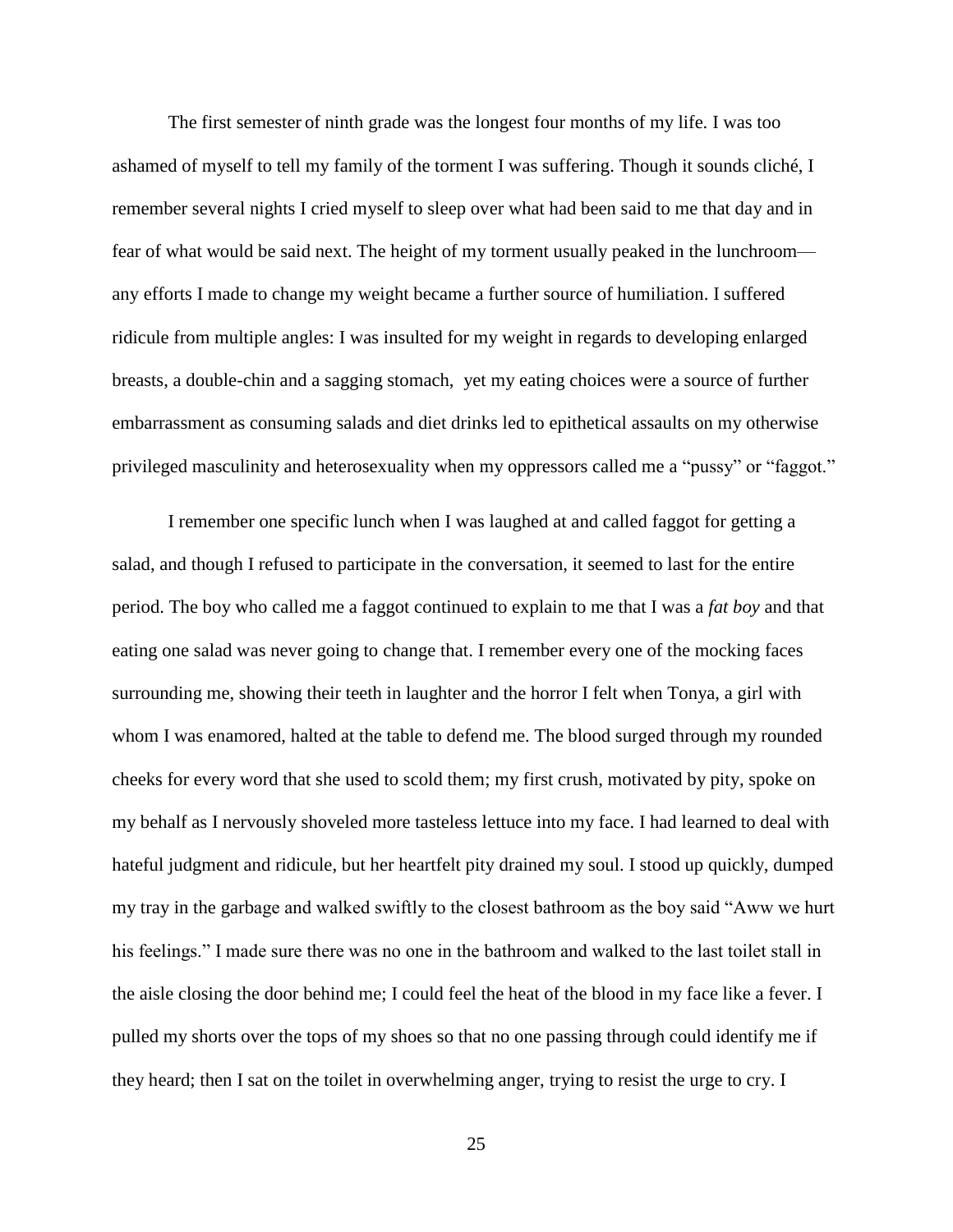clenched my fists so tightly that my fingernails cut deep into my calloused palms. I hated them all; I wanted them to die painfully and slowly for the ways that they had made a mockery of me. It was not long before the hatred I held for my oppressors turned inward.

"For anorexia, the repertoire of originating factors delineated by experts is complex and lengthy. It includes psychic or attitudinal conditions, familial and cultural factors, and somatic variables" (Pascual, 2001, p. 341). The most appropriate in regards to my particular case would be age-related cultural factors as reflected in high school bullying. Young males often experience bullying in high school, as their masculinity is used to negotiate acceptance and dominance into such heteronormative environments; the bullying rituals of young males have created an environment that fosters a "culture of cruelty" (Kindlon, 2000). Bullying is extremely important in regards to the development of eating disordered behaviors in males like myself. Weight history is an important differential factor between men and women with eating disorders as "men frequently have been mildly to moderately obese at one point in their lives before developing an eating disorder, and were particularly susceptible if obesity was present in childhood" (Strother, et al, 2012, p. 347). The common response to weight-related bullying for young males is a "conscious or unconscious manipulation of body shape." (Strother et al, 2012, p. 348). My oppressors continually reinforced the idea that my body was too far gone and too overweight to ever fix by dieting; my goal became to prove them all wrong.

# **Meeting Ana**

The salads I was ridiculed for eating at lunch hadn't really helped affect any kind of weight loss; my lethargy and comfort-eating at home counteracted any benefits just as my oppressors had told me they would. Each night I promised myself I would start dieting the next day, and each night I had a celebratory binge, eating everything in sight. The broken promises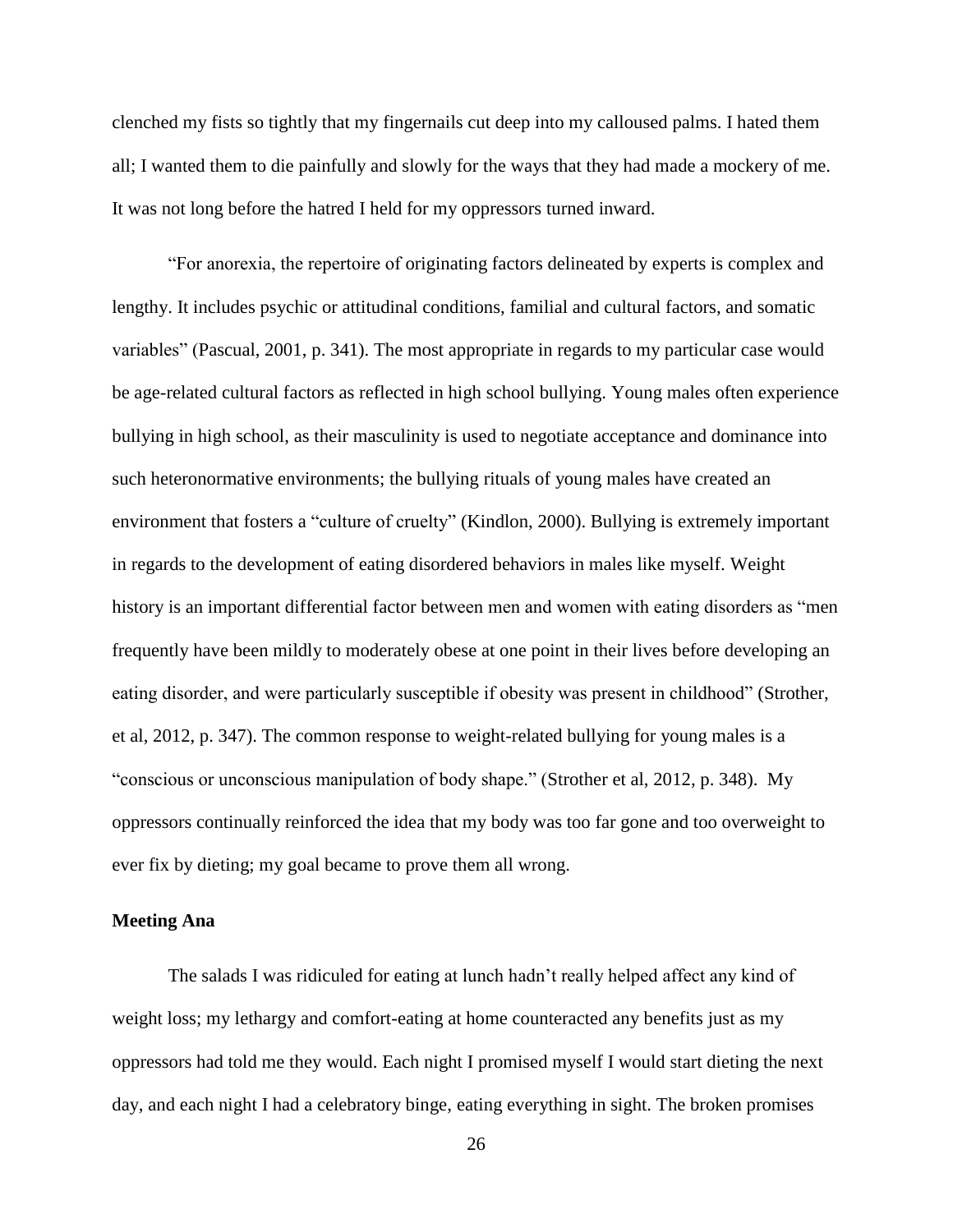only exacerbated my weight gain, until the day I discovered a cultural zeitgeist known as the Atkins diet that allowed me to eat great amounts of certain foods. Gradually, I became more obsessive and restrictive of what I allowed myself to eat and developed what I would later come to know as Anorexia Nervosa (Ana). Ana was a diet coach to help me in my struggles; she convinced me that fat couldn't stay in my system if it had no carbohydrates to stick to. The best part was that I could eat as much meat & cheese as I desired because each had 0 carbohydrates the diet was perfect for a binge eater. I realized that if I kept exercising more each day while never introducing more carbohydrates into my diet I would lose weight twice as fast! Ana and I created a strict diet and exercise regimen that I swore to abide by and never cheat:

Breakfast: 1 Low-carb wheat wrap with 1 tablespoon of extra-crunchy peanut butter. Lunch: Hamburger patties with cheese prepared on a Foreman grill (Any amount) Dinner: Hamburger or unseasoned chicken on foreman grill (Any amount)

Total # of Carbohydrates: 7 grams

Exercise: 1.8 mile Jog

My parent's bathroom had two mirrors, and I remember spending at least a few minutes after every shower scrutinizing my evolution. Once I began seeing a visible change in the size and shape of my face, I started drying my entire body completely and standing on the scale naked in order to know my exact weight. I became so obsessive that I would weigh my appendages individually to know the exact weight of each leg and arm. Every shower and every bowelmovement was followed by a measure of my weight; I made certain that the number was lower each day. My energy dwindled as quickly as my physical size; there were nights that I would awake, paralyzed, lying in bed next to my half-eaten plate of dry hamburger meat.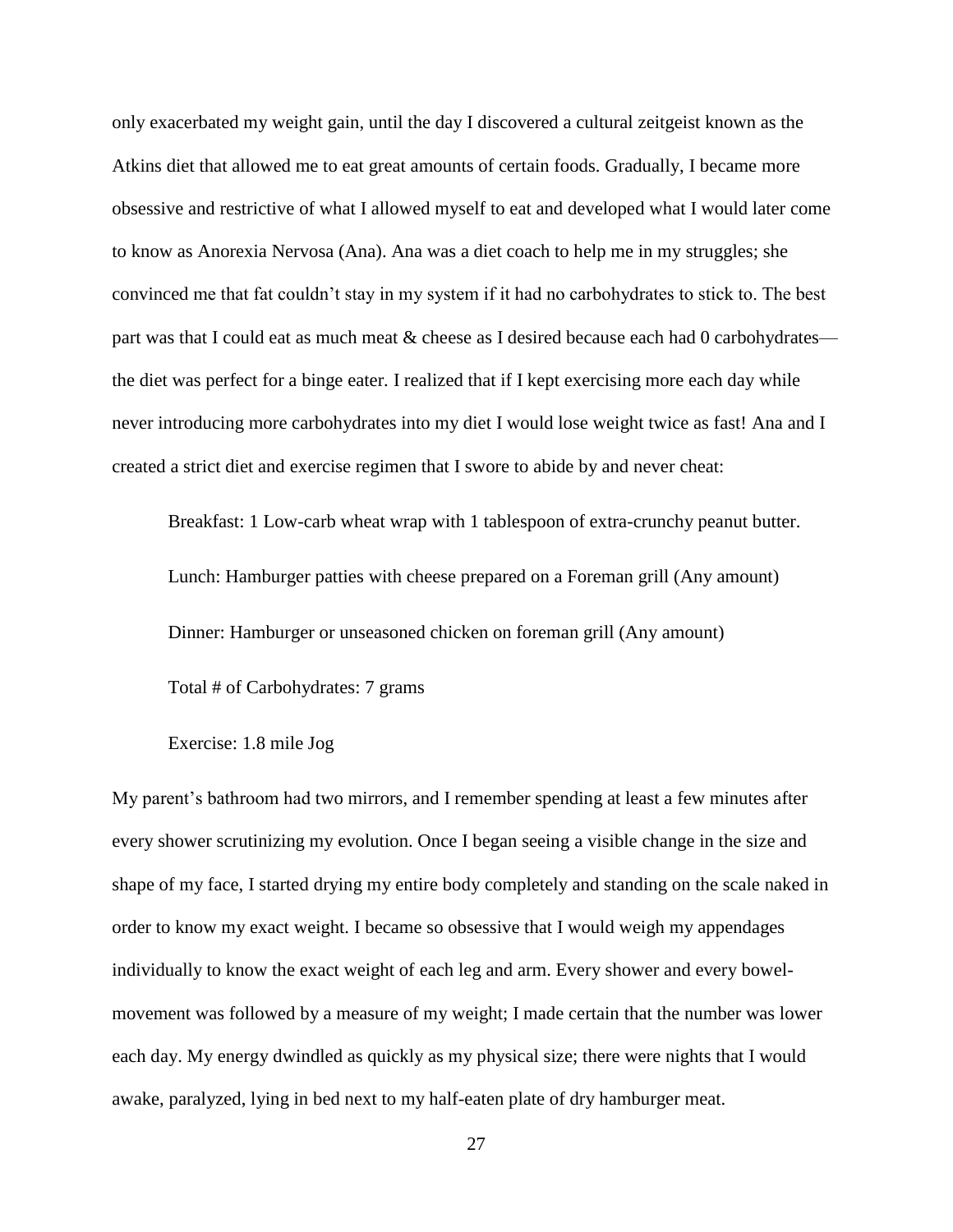The bullying continued for some time; I didn't even notice when it stopped because I had internalized a majority of it. My fatigue and depression kept me in an emotionless lull throughout most days, and the empowerment and pride one might expect to experience from weight loss were absent. I never succeeded at losing weight; I was constantly failing at losing it fast enough. My diet coach Ana became my love; she would always help me stay motivated and striving for visible, calculable, change. I had no idea that we were developing a relationship initially, but her words kept me inspired:

*Remember how much your family loves you—especially your mom and dad.*

*They love you so much—so much that they can't see what you've become.*

*If they knew how you were being treated at school it would break their hearts—you must never tell them!*

*Please don't let them feel pity for you—Don't make them feel this way.*

*I love you—I feel your pain—I have suffered with you—I don't want to suffer anymore either.*

*Let's show the assholes out there how strong we are together*

*I will help you.*

We decided that if I wanted success I would have to make drastic changes—lunch was changed to one hamburger patty and became my only meal of the day. When my parents became concerned about my fatigue and diet I would tell them that I had eaten a big lunch at school or that I was sleeping off a headache. Somehow, I never managed to see my eating behaviors as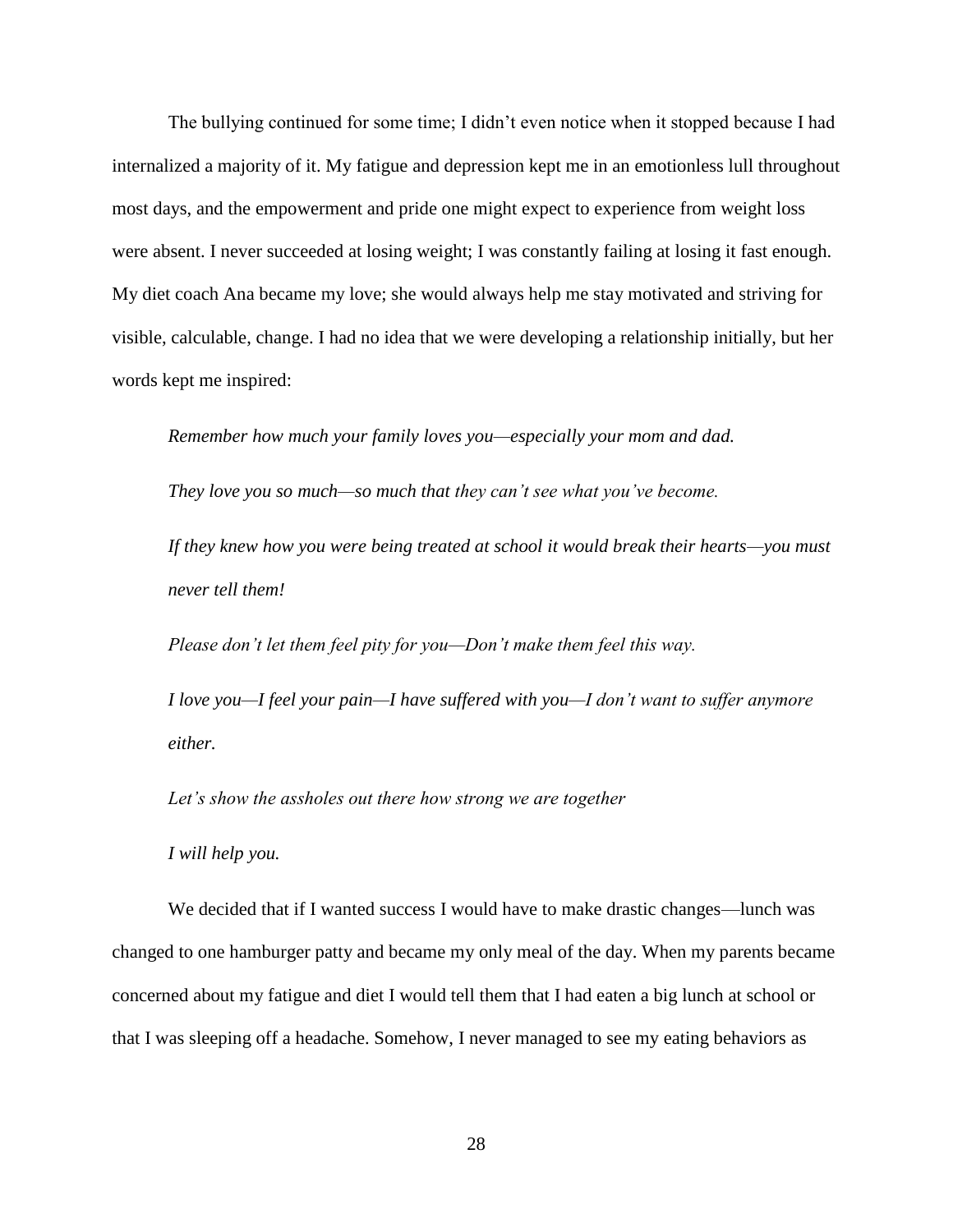disordered, yet I felt an urge to lie about them to my family because I viewed it as my secret weapon of mass reduction.

In early May 2004, my mother took me to the family practice physician to get a prescription for allergy medication. When the nurse asked me to step onto the weight-scale she seemed baffled and said, "That can't be right….whoever filled your chart out in December had your weight as 234!" I remember rejoicing at the shocked look on her face when I told her that "I did weigh 234 in December." Looking down at the scale with immeasurable pride—I now weighed exactly 130 pounds.

*Did you see the look on her face? It's because you've done the impossible!*

*This whole time, you did this on your own! Do you have any idea how strong you are? Look at the miracle diet ads on TV—lose 10 pounds in 30 days—HAH!*

*I love you*

With a loss of weight that easily paralleled symptoms of a terminal illness, I was still not diagnosed with any form of eating disorder. My weight loss was met with congratulations, admiration, and reinforcement from a nurse who was also practicing a form of the lowcarbohydrate diet. Greenberg and Schoen (2008) discussed the impact of gender on diagnosis: ". . . males may give more medically reasonable motives for dieting than women and therefore may not be diagnosed" (p.465); because I had unhealthily overweight in the past, my dieting was defensible. Drawing from the research of Currin, Schmidt, and Waller (2007), "even though the same diagnostic criteria for eating disorders are applied to men and women, physicians are more likely to recommend treatment when the patient is female" (as cited in Greenberg & Schoen, 2008, p. 465).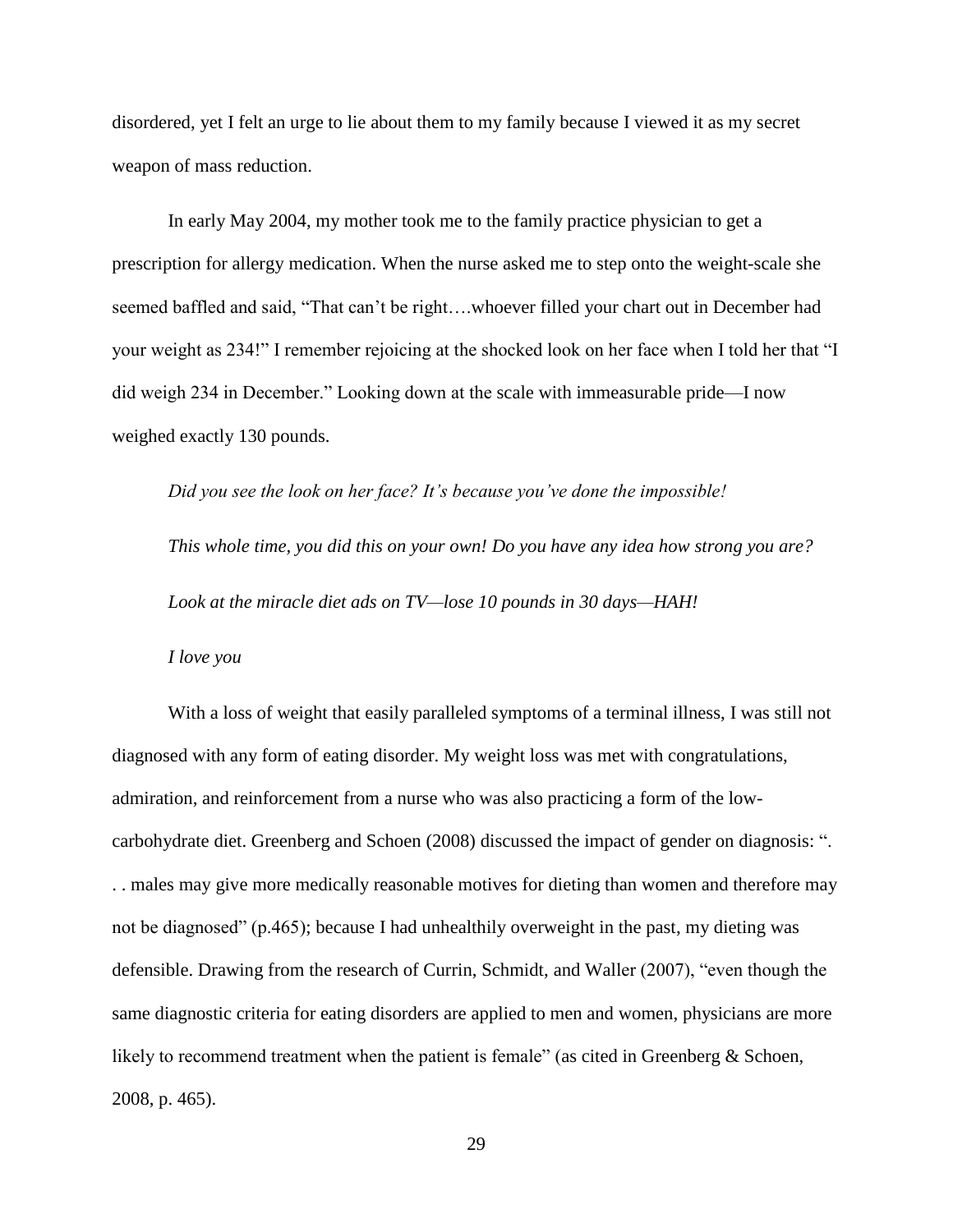If weight history was more recognized as an important contributing factor for male development of eating disorders, then my weight history of obesity would have been a factor that led to my diagnosis. Unfortunately, my masculinity and healthy weight at the time gave me the status of "hidden anorectic," someone who may have very severe anorexia but does not fit the stereotyped severity that is so commonly displayed in media (Lager & McGhee, 2003, p.268). Rather than see that my weight loss was clearly extreme, I was judged by my outward appearance, and I looked much healthier than I had since childhood.

# **Becoming—Unbecoming Spectacle**

Finally! I was experiencing what I had been waiting for. Every person that I knew had something positive to say about my accomplishment; I had lost more than 100 pounds in a single semester of school. Teachers, students, family members of friends and others all complimented me on how great I looked. The amount of attention I received was intoxicating, and above all else addictive.

My preoccupation with my diet subsided over the summer before sophomore year. I was still obsessively conscious of my weight, but I could no longer control my desire for tasteful foods. Restricting my diet for so long had made me crave foods that I hated before; okra, green beans, baked potatoes, corn bread and other home-cooked meals came first. Eventually, I relapsed into my old binge eating habits. Even though I did not gain weight quickly, I would perceive the fluctuations in my size as drastic when I looked in the mirror. Every bite of food had the power to make me feel visibly fatter. Regardless, I was finally confident that I would never be bullied about my weight again; I returned to school for my sophomore year with a newfound confidence.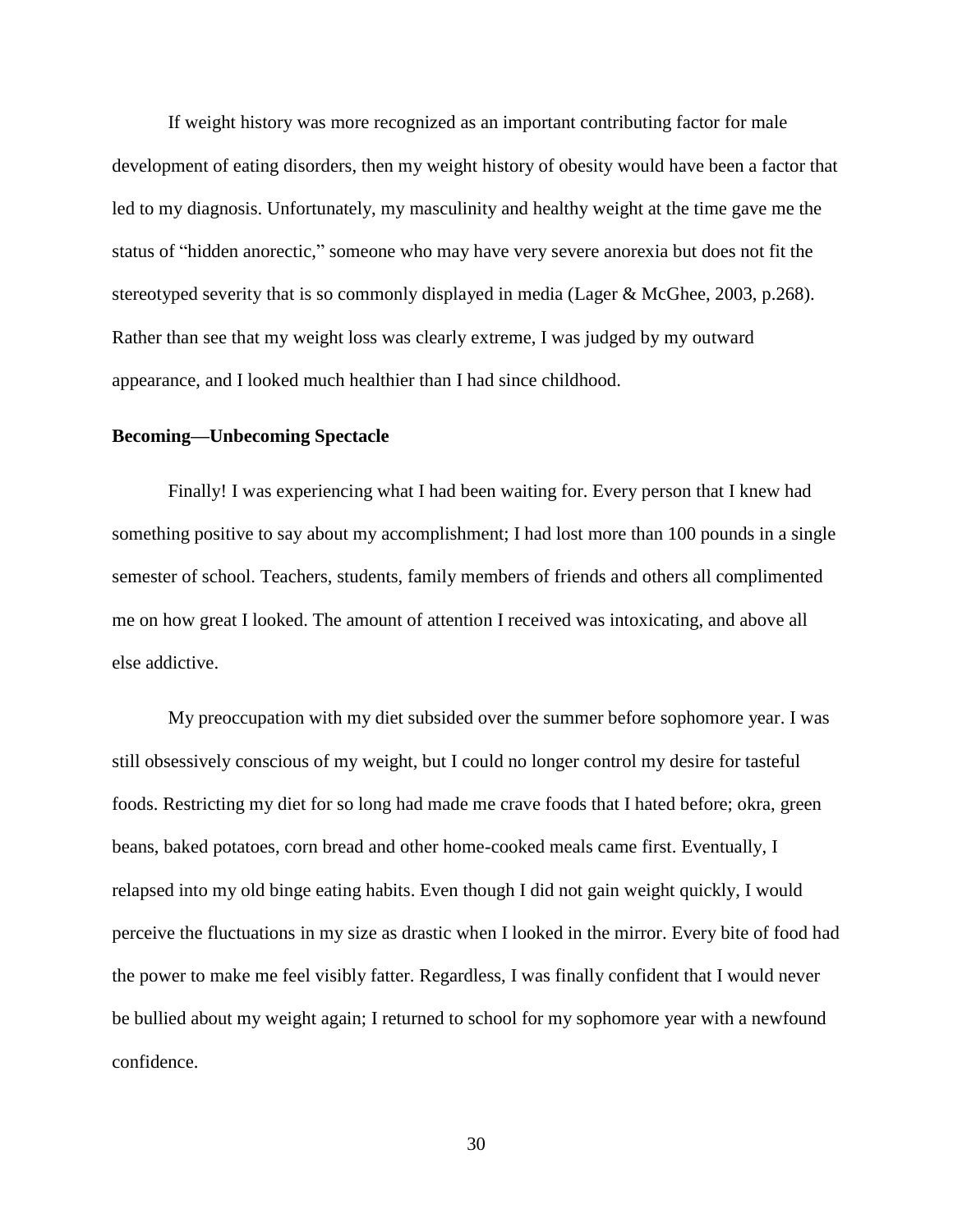To my surprise, I returned to school to find that the attention I received for my weight loss had subsided. I was an average-sized person for the first time, but I was left without a special accomplishment to boast. I began to strive for muscle definition once my fat was gone, and I became obsessively fixated on the mirrored reflection of my stomach and chest. I swore to never again be labelled as Tanker Tits or Butt Stomach. Ana was never happy with my decision—I had to gain size in order to build muscle. I can still remember her voice in the back of my mind every time I took a bite of food. Ana had become much more than a diet coach to me, and her influence over my behavior and emotions drastically increased with time.

*What the hell are you doing Taylor?*

*Do you not feel your skin rolling on your stomach when you sit? I see it and so does everyone else…*

*That isn't muscle—it's fat—you're getting tanker tits again. Look in the mirror and point your chin down!*

*Do you see the fat hanging? I'm so disappointed in you I don't know what to say. When you realize that you are fucking up—it will be far too late…*

Thanksgiving 2004, I drove to meet some friends at the Mexican restaurant in town. Tonya, the girl who defended me at the lunch table the previous year, had become a close friend of mine, and she brought her boyfriend along. When our food finally came out, I had more food than anyone else at the table. Tonya's boyfriend commented "Wow, how did you ever lose weight eating that much shit?" I explained that I was eating a lot more now in order to build muscle and that my goal was to get six-pack abs. He laughed while proceeding to explain to me that normally, fat people who lose weight can't ever get abs because of loose skin, and that I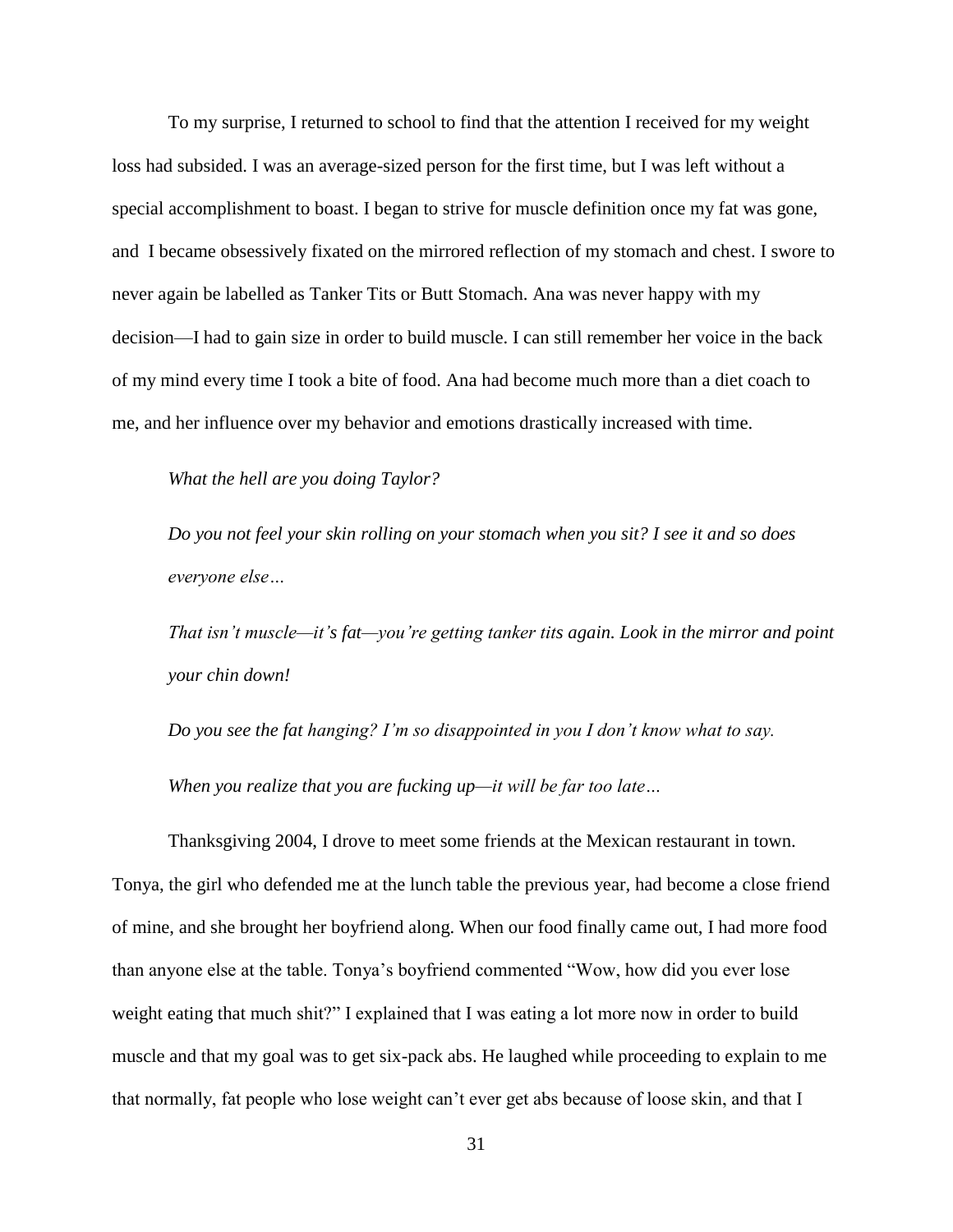would never get them eating "that fatty shit." I can't remember what she said, but for the second time Tonya defended me, only exacerbating my shame. Ana had accompanied me to dinner, as always, and she was clearly embarrassed by my lack of insight.

*Did you hear what Tonya said? It was amazing to her how much weight you lost!*

*You thought you would look better muscular? You look fat—did you see her boyfriend? He's smaller than you and I guarantee you he has abs—that's why she likes him—I mean Jesus look at his acne.*

*He laughed at you Taylor—you have embarrassed yourself—How many fucking carbs were in that meal?!?!*

When I left the restaurant I remember seeing the buttons stretching on my shirt, even though the shame I felt seemed to be constricting my torso as it shortened my breath. Turning down a bumpy back road, I felt my chest shaking no matter how hard I tried to flex my pectoral muscles—I had become fat again. I pulled to the side of the road in the throes of a panic attack. A mania overcame my entire being; I wondered how I could let this happen. Just as when I was 234 pounds thinking I was muscular, I was guilty of the same offense now. I could feel the fat attaching itself behind my nipples and below my navel.

*See… I was right…I told you that you were making a mistake*

*You don't see what everyone else does, and your friends don't want to hurt your feelings, but her boyfriend doesn't care to tell you what's real.*

*He knows you're not a threat to him—you've read about the Low-carb diet and how everyone gains their weight back.*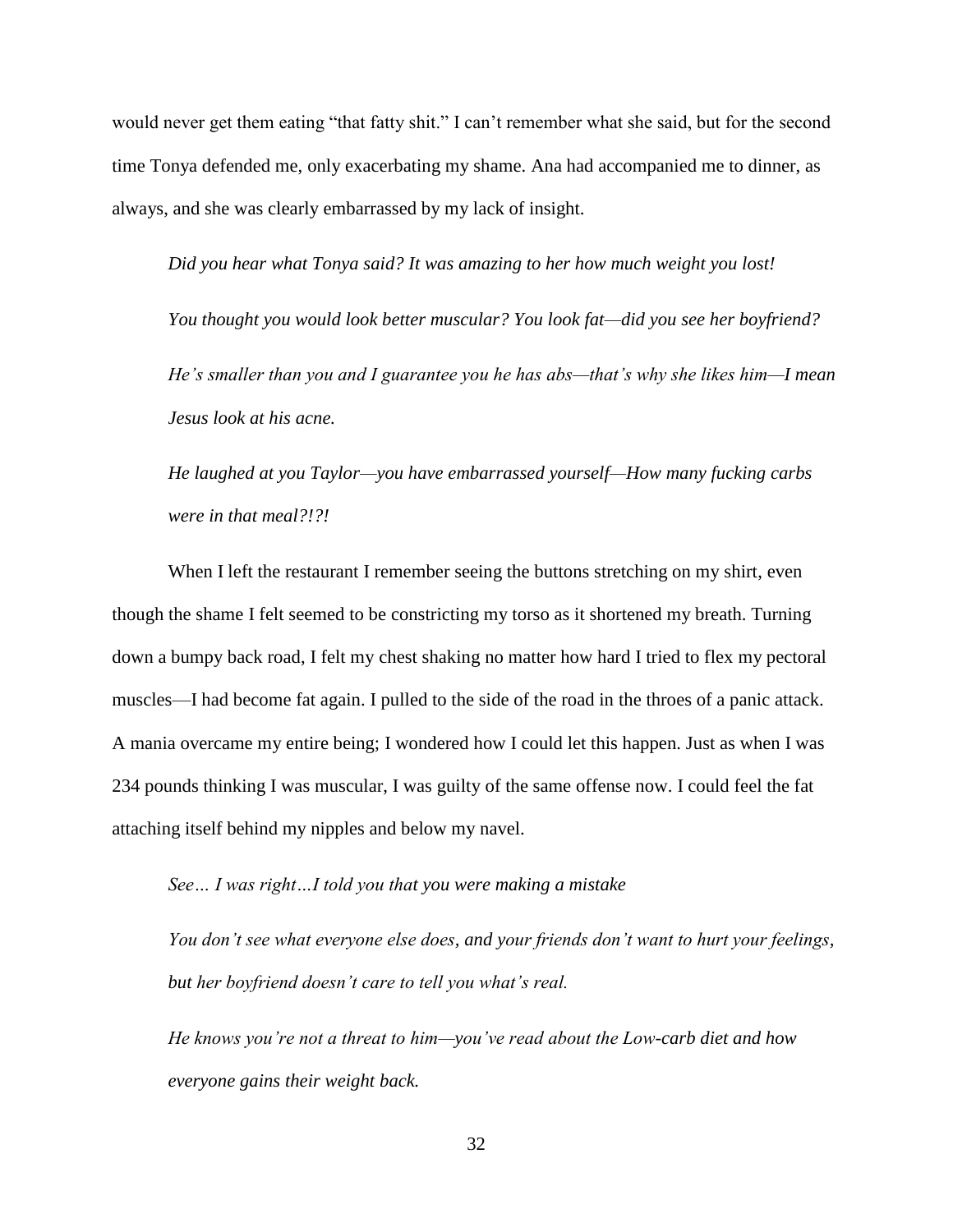*I told you to stay with our diet—but you wouldn't listen—now it will weeks before you can work that meal off.*

*I still love you—but I can't forgive you for turning us into a joke again.*

# **Returning to Spectacle**

My perceptions of my own body at this time were exaggerated by the fear of reliving my past experiences as a victim to bullying. I had internalized the remarks made about my chest and abdomen, and the terror of wearing the monikers of Tanker Tits or Butt Stomach again overrode my ability to pursue my goals in achieving muscularity. As with many men, (Griffiths, Murray, & Touyz, 2014), subscribing to masculine gender norms made me more susceptible to being critical of their bodies in terms of muscularity. In my case, pursuit of muscle definition was impossible if I couldn't lose the fat that I perceived to be heavily deposited my lower stomach and chest. As someone who was "over-concerned, or obsessed, with certain parts of [my body]" which I misperceived as being "irregular or extremely unattractive" (Strother et al., 2012, p. 350) I clearly was suffering from body dysmorphic disorder. My invisible, inward facing hatred and wrath manifested itself in the form of an outward performance. Scott (2008) describes, "One cannot see the effects of self-hatred without a physical, usually deemed abnormal, performance of it, such as cutting or purging" (p.131). These performative moments were greatly influenced by my status as a hidden anorectic at the time; my starvation had not yet become visibly extreme enough to communicate my self-hatred and protest of my past identity to others. Hidden anorectics are unable "to find a voice through their eating disorder in the way 'severe' anorectics do" (Lager & McGee, 2003, p.268). On my way home from the Mexican restaurant that Thanksgiving, I heard the voice of my struggle for the first time.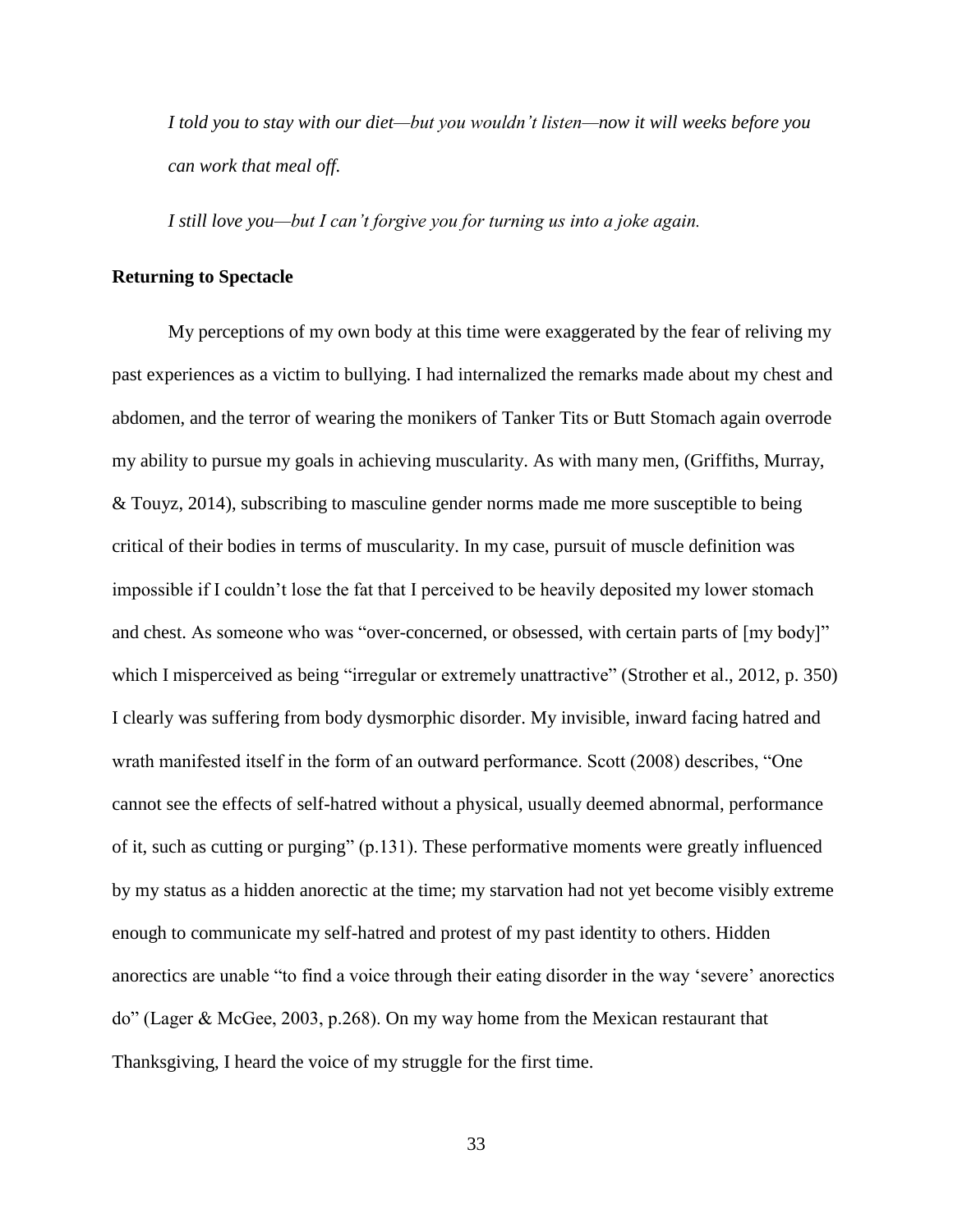# **Falling for Mia**

I leaped from the car and forced my fingers into my throat to expel the meal that was coming between myself and my goals, but it wasn't working. Remembering that food begins to be digested as soon as it comes in contact with saliva, I realized that I was running out of time! I pictured that spit, vomit, feces, dead rats, and boogers had been in my food—it didn't help. I unsheathed the straw from my diet soda and shoved it deep into my mouth, slicing the back of my throat and refusing to withdraw it until I vomited. The metallic taste of saliva built underneath my tongue with each empty heave until finally, my entire body tightened in success. By the time my stomach was empty my face was swollen and red, but I felt more satisfaction than I felt from eating the meal itself. I realize now that my biggest trigger was criticism, and to some degree, it still is today. I had lost my willpower, and had returned at my worst point to 150 pounds. Ana suddenly wasn't enough for me, I became infatuated with her sister Mia (Bulimia Nervosa). Ana and Mia together gave me such security, the two would neither become jealous nor abandon me.

Ana: *I am still with you Taylor—I won't EVER go away, but I'm afraid that now your loss of weight is too hard to maintain*

*It wasn't me—it was you that stopped—so you're the one to blame…*

*You've felt my presence all along, but have never known my name.*

*My name is Ana, look me up—study me and learn my ways*

*My sister Mia loves you too and she can help you change.*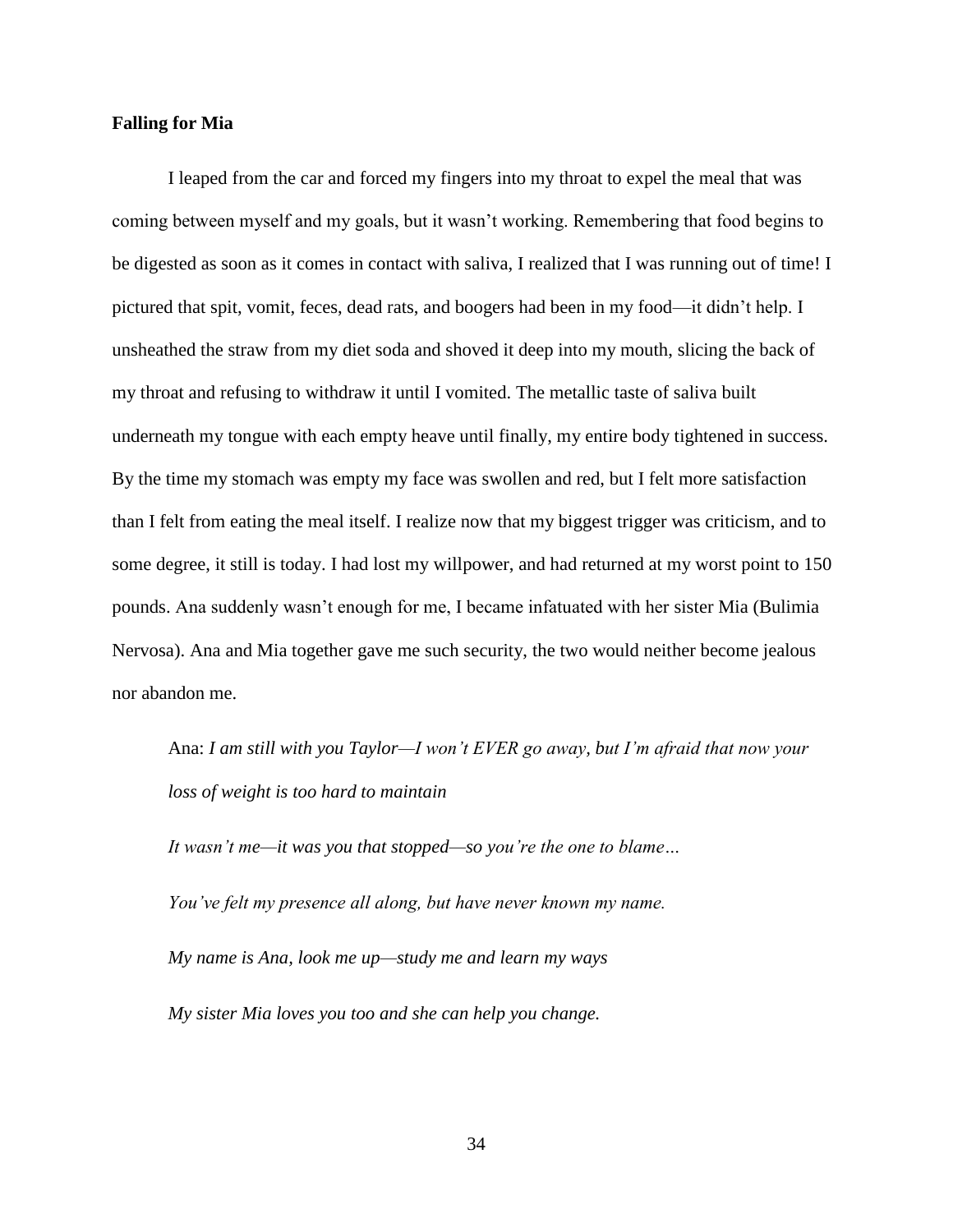If I couldn't eat healthy then I wasn't going to eat at all. I scoured the internet for resources on extreme weight loss; I read everything I could find about Ana and Mia. Borrowing from the stories of women that looked emaciated and skeletal, I knew that I had to get rid of all the fat in my stomach before I could ever see my abs. My will-power was revivified by the narratives of the women online—the ominous danger and near-death experiences appealed to my boredom. I wanted to be thin. I wanted the spotlight. I wanted a struggle to call my own again. I wanted to push myself beyond what I thought was possible, and I wanted it all immediately.

I knew that no one would be impressed by my weight loss anymore; it was old news and no one gives compliments for not gaining weight back. I had become fat again, and the limelight was fading. The achievements and recognition of my struggle had dissipated, and I was just like everyone else. I needed a new struggle to overcome. I needed it to be obvious, but most importantly I needed it to make and keep me thin. My second obsession with weight was deliberate, I needed to become bulimic. I never wanted people to know that I was bulimic, and I never wanted them to know I was anorexic. I wanted it to be obvious enough that they would accuse me of being both; my addiction to positive attention had overshadowed my thin-ideal. Mia became much more than a friend; an infatuation was born from the freedoms she granted me. Her guidance changed my outlook entirely:

Mia: *Wear your pain openly, but never admit we're here.*

*You've learned to love, you managed to change, but the end is far from near. Ana is not strong enough to help you now—that's clear. She worries now that you've lost your will, but I will quell her fear. I demand you show your suffering—they will all revere.*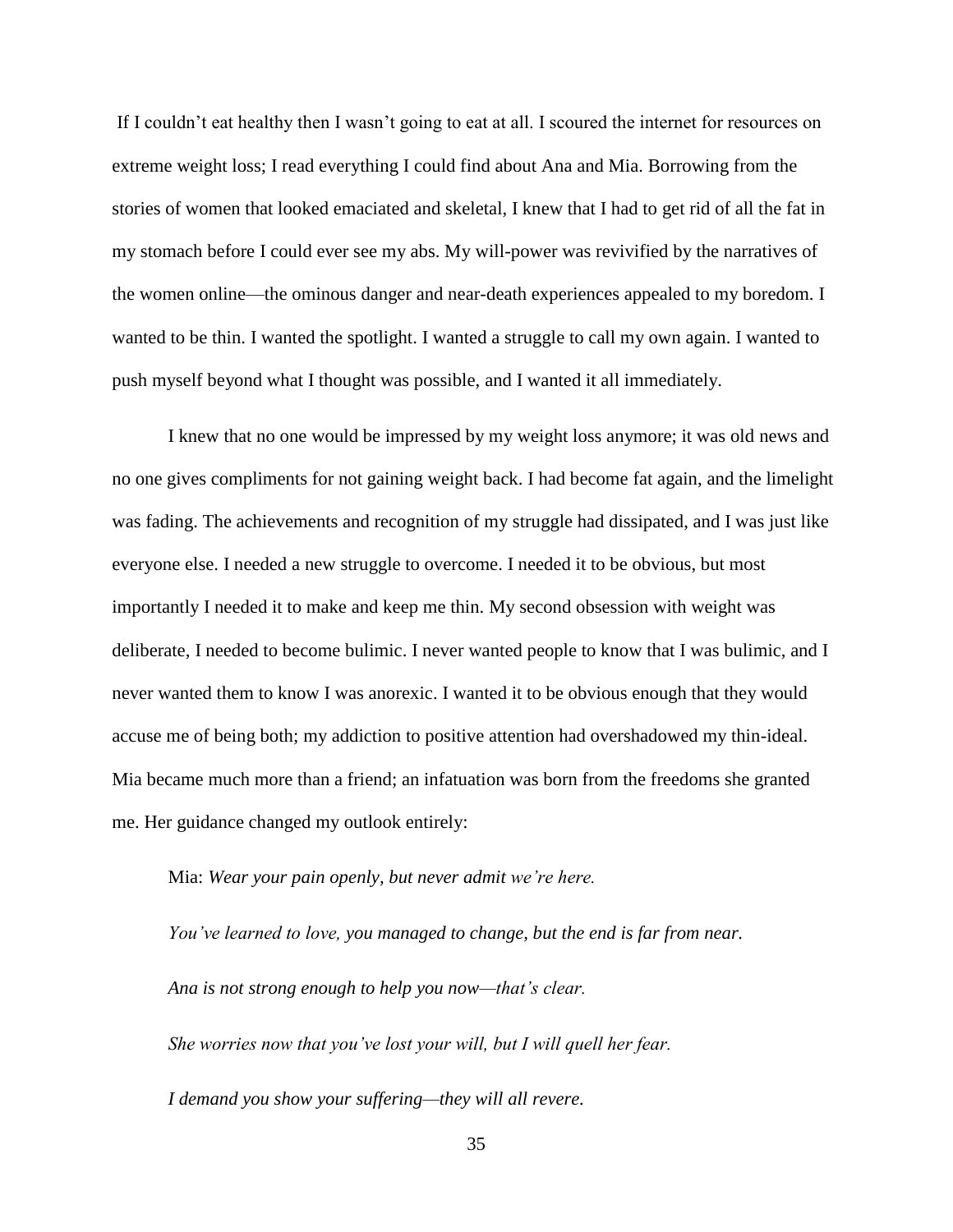#### *It's you and I and Ana now— but we'll take the wheel from here.*

My willpower to diet was completely broken; I incessantly craved bread, potatoes and other healthy but high-carb foods. In the beginning, if I ate so much as a single French-fry I would engorge myself by eating loaves of bread, drinking gallons of milk, scarfing down chocolate bars and ice cream. I performed so poorly with Mia initially that I knew I would hurt myself trying to impress her. My solution came from an online sufferer's story of her own recovery: simply eat until I was so full that my body had no choice but to vomit.

Mia was very different from Ana—it became impossible to hide our relationship from others the more infatuated I became. Eventually Ana's diet plan became complete starvation, and when I ate in order to placate my friends or family I would sneak into the woods behind my house to meet Mia. She taught me to chew my food intensely because the extra jaw motion would burn calories, while making the food small enough for her to dispose of easily. I became a student of my own disorders. Others' stories of recovery became blueprints, and I built from them my own innovative ways to preserve my health and secrecy while maintaining my disorder. I became the master architect, building fortified barriers to my temple that others would come to see as the walls of my inescapable prison. Ana and Mia were both so proud of me, and they supported me more each day:

# *Look at how much you've changed—they're all so shocked and stunned*

*You are now a spectacle—Your pariah days are done.*

*Remember where you came from—Remember how you were shunned Don't ever forgive them or yourself—just show them what you've become!*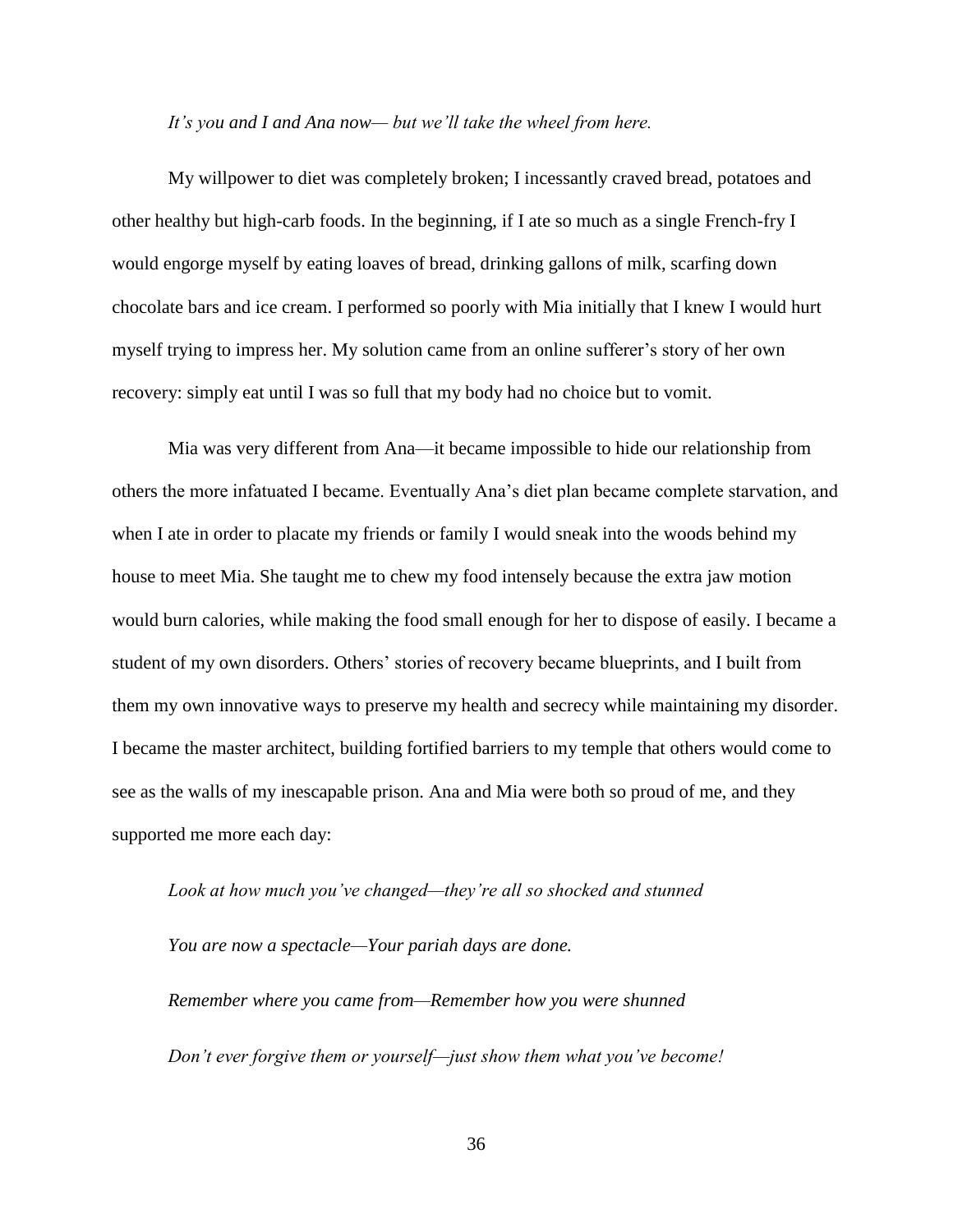We joined the track team as long distance runners, but my diet held me back from achieving any awards. Winning didn't matter to me like it did my teammates; I ran so people would see how active I was. In my mind, the ultimate achievement would have been to faint from exhaustion. If I got blurred vision and started seeing black spots I ran harder; I never felt like I had tried hard enough because I could never make myself faint. I wanted them to see my collapse as a manifestation of my will to succeed; the glory of self-sacrifice combined with the illusion that it was for the team. Being thin was now secondary to what had become a passive form of public suicide; I would imagine those whom I hated most as they latched onto the spectacle my death, crying and hugging each other, pretending to have compassion for me in the end. My journal contained the truth, filled with stories and names of people who tormented me when I was fat, and I would picture it damning their names forever. My body was a fully erect middle-finger directed sternly at the face of any person who doubted my ability to be thin, which I assumed was everyone.

Unlike anorexia, my addiction to bulimia developed from an informed decision; I actively studied the rituals of the culture before subscribing myself to its lifestyle. The internet was instrumental in my pursuit of weight-loss. I perused social networking sites dedicated to the stories of recovery which almost always included the diet and exercise regimen of the woman when her weight-loss was at its peak. Like the anorectics who use magazine testimonials as "how-to manuals" (Lager & McGhee, 2003, p. 280), I used the sites as how-to manuals to craft and perfect my own methods of starvation. Many narrative accounts of ED dramatize the illness in such a way that it positions those who have suffered as heroes and role models to younger readers that have poor self-esteem (Pascual, 2001,p.349). Although I never viewed women in the narratives as heroes, I was aware of the spectacle that they achieved through their suffering, and I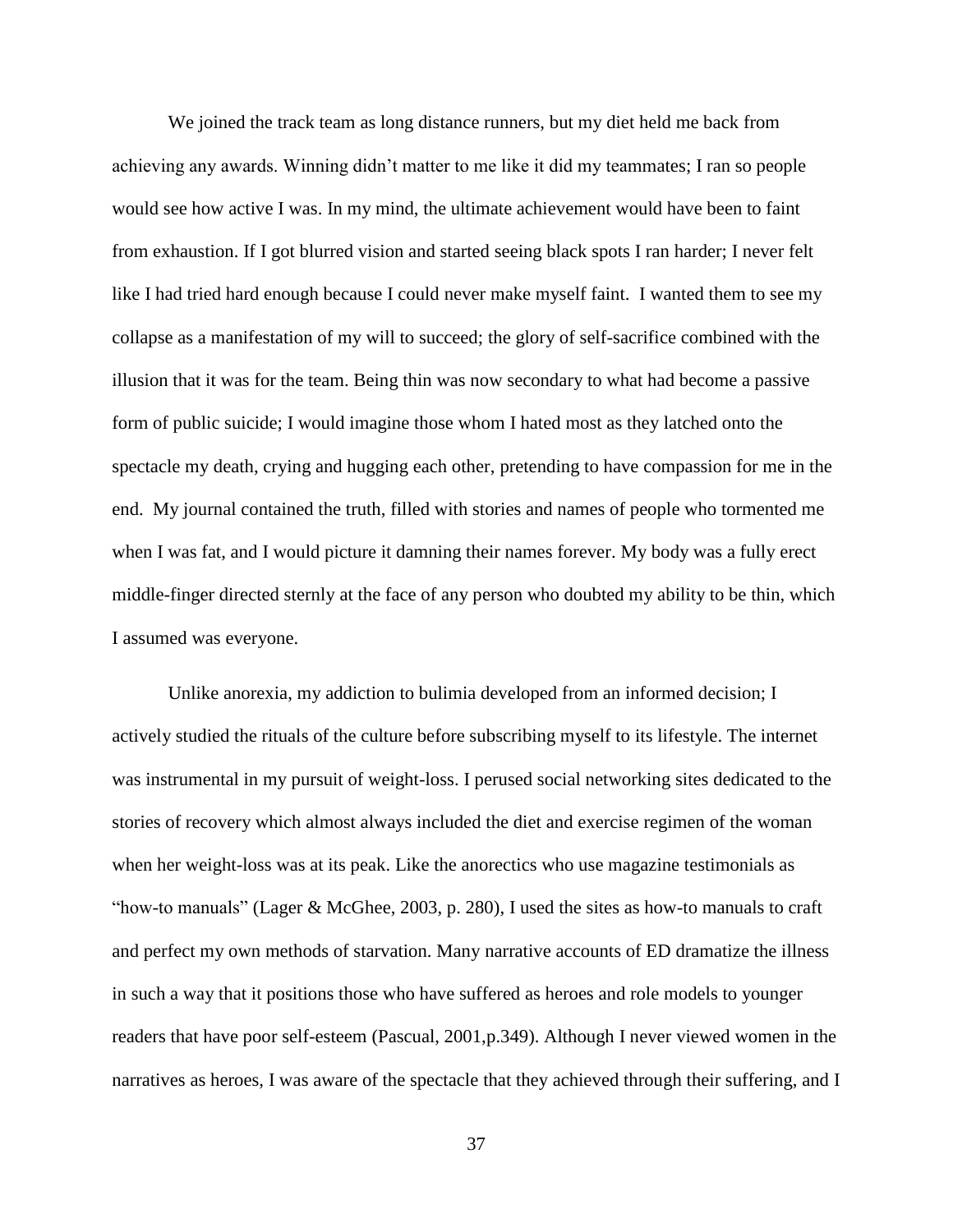wanted to be revered in the same light. I studied their methods and used them to polish my own. I was interested in recovery, but all I wanted to recover was my position as spectacle in the eyes of my peers.

My eating disorders became common knowledge. No one was comfortable enough to question me directly, other than my closest friends. I reveled in the attention, the whispers and the shock value of my disorder. I remember standing beside the lunch table and exhaling all the air in my lungs, sucking my stomach up into my ribcage and clasping my hands around my torso to show that I could touch my fingertips. Some days I would buy the entire loaf of buttered bread from the lunch counter and absorb the gaze of everyone around me as I devoured it, only to purge immediately after. I had quickly become more addicted to being the spectacle of attention; I wanted to be grossly underweight to shock them even if it wasn't considered attractive. I still never admitted the disorder to anyone but my girlfriend at the time.

Mia & Ana: *They envy you in your struggle Taylor—they never had to try Show them how you're in control—see the envy in their eyes Mock them with your binging, then purge until you die. It was Ana who brought you to me—She and I are on your side.. If anyone tries to stop you—you must be strong enough to fight.*

*Never forget your darkest days—or how we led you to the light.*

In my Honors Anatomy and Physiology course I made the boldest move thus far. The topic of the day's readings were eating disorders and their effects on the human body, and I couldn't help it. I outed myself in the most spectacular fashion as an expert in the field; I had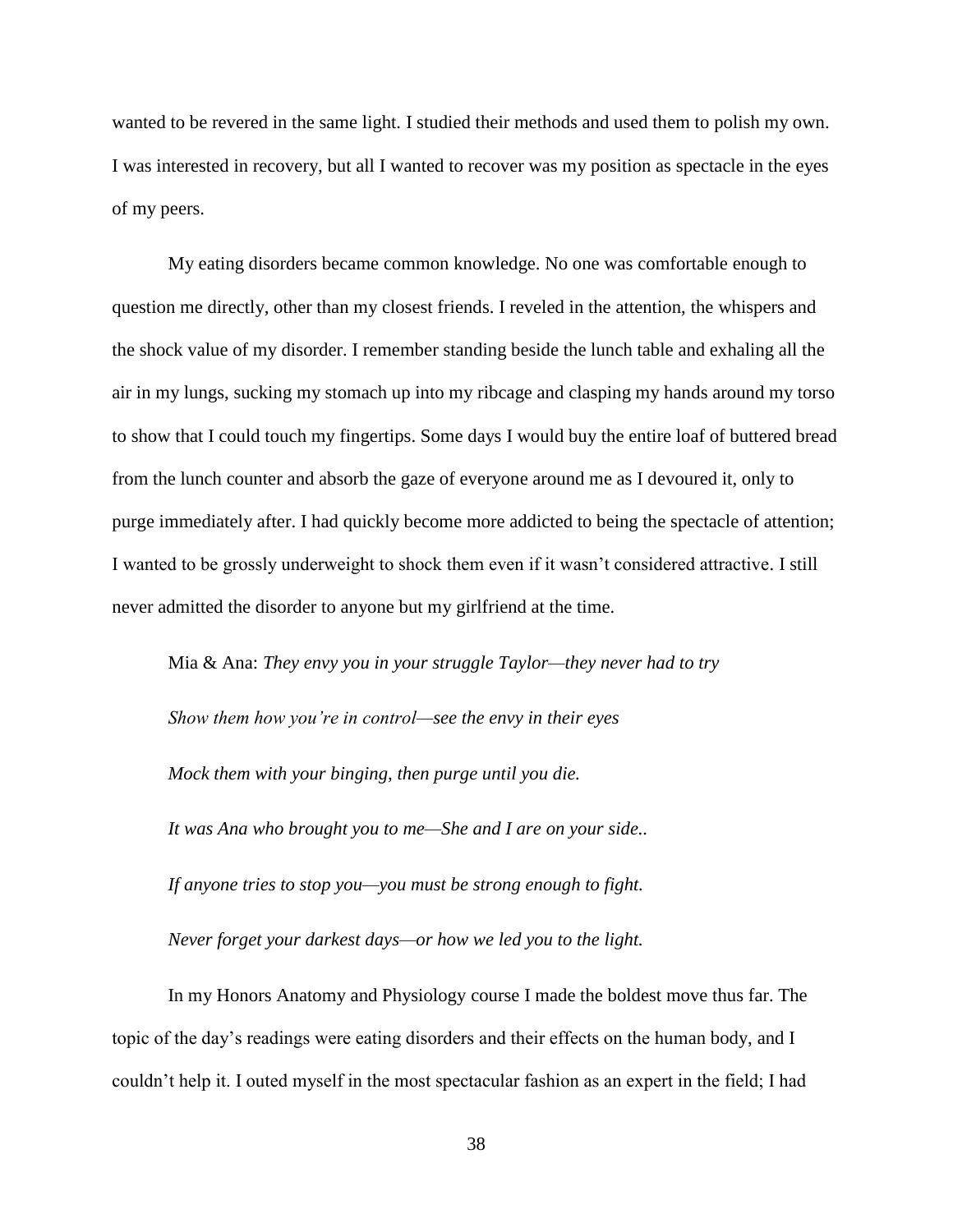compiled so many tricks and so much knowledge about anorexia and bulimia that I had never had opportunity to share. I felt stronger than the petulant fools surrounding me who thought that a simple book could teach them my art, and I felt offended by the descriptions of Mia and Ana's followers as lost, insecure addicts. I depicted myself as an Anorectic-bulimic proper, and in one self-aggrandizing swoop I explained and justified my methods to counter nearly every negative effect that the disorders could have. Anorexic-bulimia was *my choice,* not some crippling fucking addiction.

Ana & Mia: *They're calling you a girl—Delusional and erratic. A closeted, door-closed homosexual—a salad eating faggot! Interrupt the transmission—Lets introduce some static Tell them how we saved your life—when you were at your fattest! Clear your name and have them know you've never been an addict If you don't explain yourself today—Your reputation's had it We are your lovers, and your religion—Don't let your teacher be dogmatic.*

I took control of the classroom as the teacher stood astonished at the blackboard. I began asking students to pick side-effects and I would explain how to prevent them: 1) Tooth Decay: Swish cold water immediately after purging, water is a base that dilutes acid 2) Esophageal erosion: Take twice the suggested dose of tums antacids 10 minutes before each meal 3) Swollen face/Blood vessel rupture: Never kneel when purging, stand upright to avoid blood rush. I went on countering negative side-effects for a few minutes until the teacher asked, "What about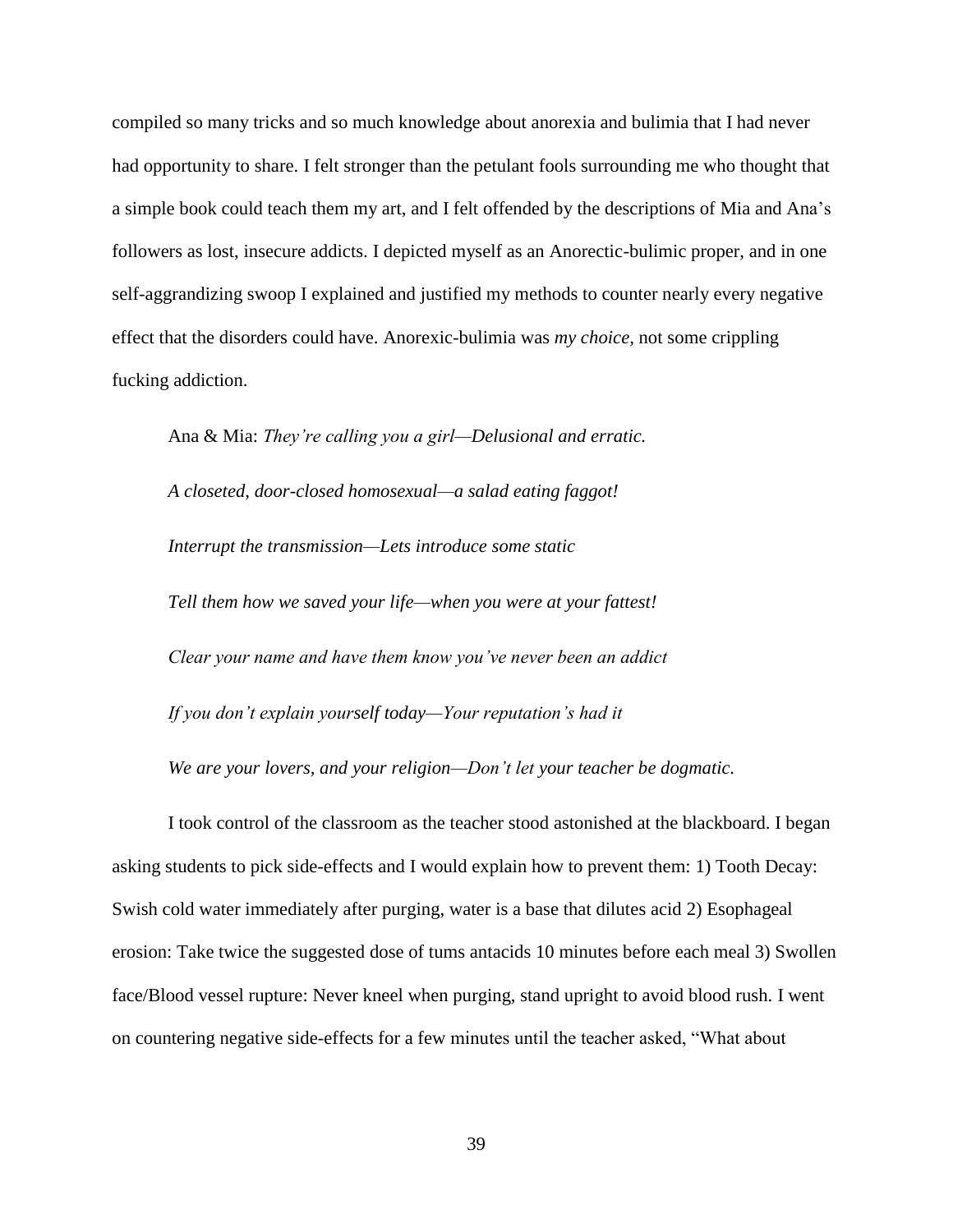cardiac arrhythmia, strokes, and heart attacks?" I had no good answer, and when class ended my teacher pulled me aside.

The sympathy of others only further pushed me to exacerbate my symptoms; I had become an actor, a liar, and a fraud. I feigned the will to recover in order to prevent my parents from being told and to increase others' sympathy; I was forced into a special group therapy session one day per week with peers from a variety of other stigmatized addictions: suicidals, cutters, bulimics and anorexics. My participation in the group proved to have a negative effect on the more senior members, as I would willingly share my techniques and methods with them outside of therapy. I remember feeling so distinguished when my name came over the intercom and I was pulled from class for counselling once a week*. Let them whisper,* I thought, *my name will spread like a wildfire through this school and when the smoke clears I will be the focus*. It wasn't until many years later that my identity as an anorectic-bulimic began to fade, and periods of lethargy and absence of exercise still even now continue to cause a spontaneous recovery of symptoms.

# **An Identity Forged: The Illusion of Struggle**

The medical discourse used to discuss eating disorders consistently prescribes the label of "sufferer" to the individual; the ideology that often accompanies such labels is that the individual is suffering *from* bulimia or anorexia (Holte et al., 2006; Hope et al., 2011; Rich, 2006; Scott, 2008). In my case however, the disorder manifested as an embodiment of suffering that was invisible to or overlooked by others; it became an art-form, a silent protest and an identity for me that resisted efforts to define (Scott, 2010, p. 136). Rather than suffering *from* the disorders, anorexics and bulimics tend to positively evaluate disordered behavior to be empowering and beneficial as it positions them as spectacle, distinguished from their peers (Rich, 2006). Pascual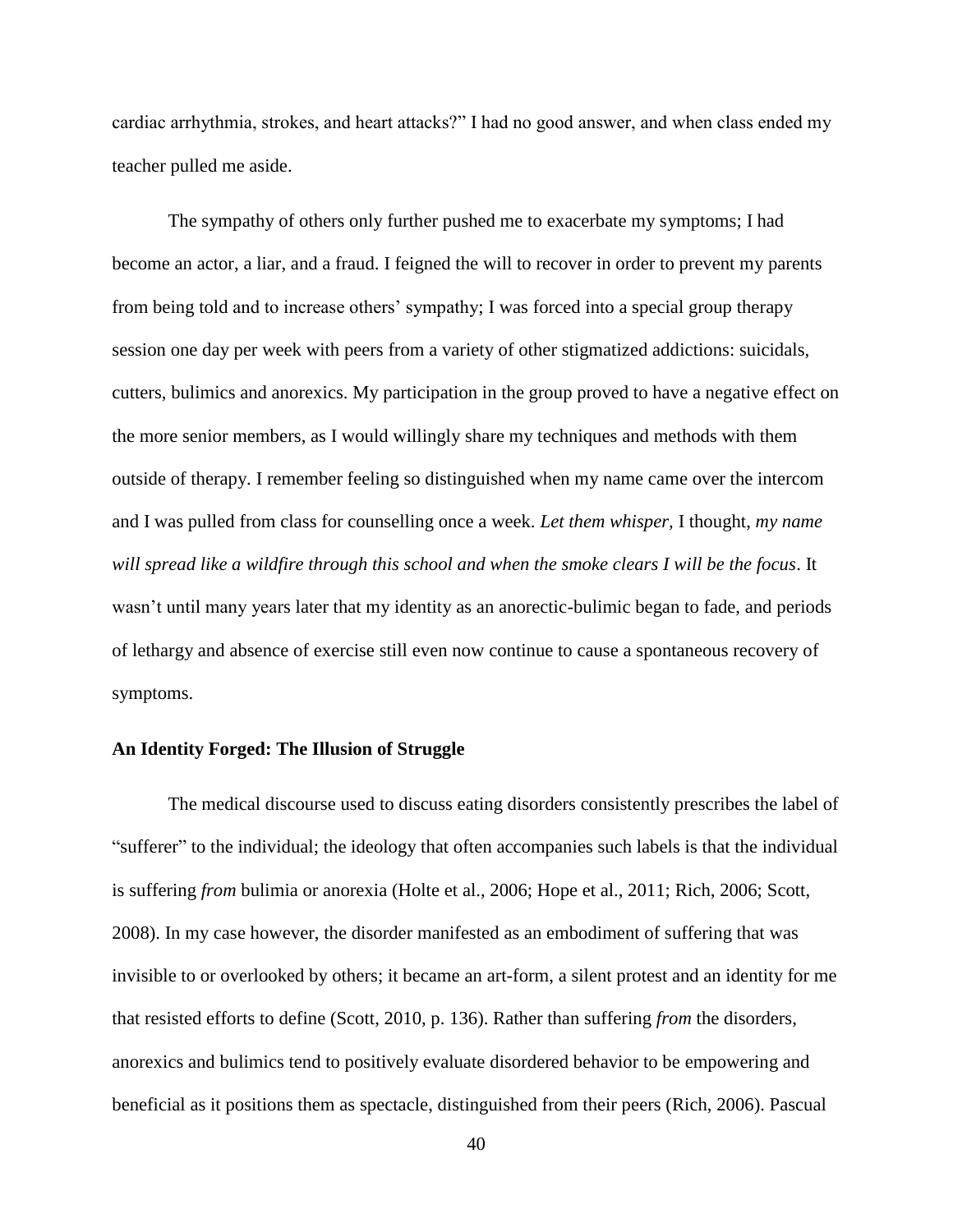(2001) states that "although researchers are divided as to the primary cause of the disease . . . they agree on its target: to seize selfhood [or] gain a sense of self" (p. 342). Research suggests that the Ana and Mia are responses to macro-societal expectations on women to conform to a specific body-type (Arnold & Doran 2007, p. 312; Lager & McGee, 2003, p.267); I believe that the disorders in my case manifested from internalized objectification and criticism, and evolved to a sense of distinguished identity that I eagerly sought after.

I didn't realize at the time that I was searching for an identity that separated me from any other males who competed with me for the spotlight. I became the antithesis of my former identity of the fat boy who was easy to talk to. I used the disorder as a manipulative way to get attention without openly begging for it, and a way to get unwarranted compliments. But most of all I wanted to shock and disgust people with the spectacle of my disorder; I wanted those who told me I couldn't ever be thin to see that they were wrong. My body was a message to those who doubted my ability: *I will die before I ever become your joke again,* I thought. And I meant it.

I desired to be the ultimate example of willpower, perseverance, self-control, and strength; anybody who has ever felt the pain of hunger knows the strength it takes to resist food when it is available. I was eager, even desperate, to be the spectacle, the reference point, which everyone used when they talked about transformation. The widely held view that the disorder was for women did not bring me shame; it only increased the level of spectacle I was able to achieve through my deviant behavior. After leaving the fishbowl-like environment of high school, the spectacle that I was so eager, lost its impact once again. I became aware of my addiction to the disorders whenever I continued the rituals even though they didn't serve to grant me the attention they had in the past. But one day my disordered behaviors dissipated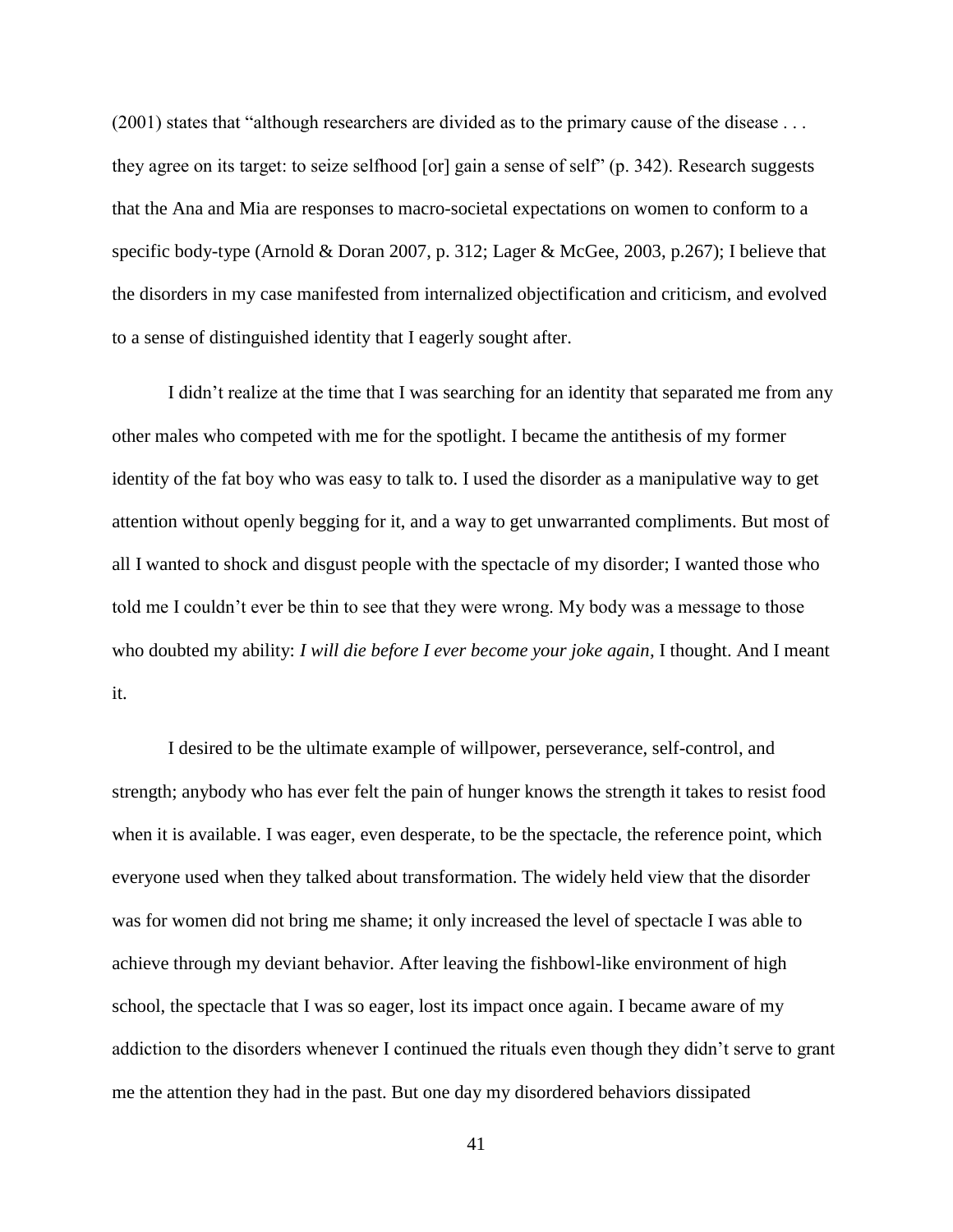spontaneously, when a new identity thrust me back into the locus of attention: the day I began a transitional journey to an identity of disabled amputee. I achieved a new kind of spectacle that required no rituals or performance to attain, a spectacle that I can never remove or control. Rybarczyk et al. (1997) discusses a possible explanation for how losing my right leg eased my recovery from my eating disordered identity:

"The limited research on *positive adjustment to disability* has focused on the changes that take place in an individual's value system. Specific value changes that are thought to be necessary for positive adjustment include *moving away from basing one's worth on either physical qualities or comparative value*[emphasis added]"(p.249).

After such a strong focus on my eating disorders, it may be jarring for readers to transition so quickly to a focus on my disability, but the quick transition is one way in which this autoethnography parallels the experiences that it details. I too was jarred, when I was forced to quickly turn from eating disorders and to face the identity that had been thrust upon me. At the age of 19, I was not prepared to discuss life as an amputee; my relationships with Ana and Mia never received the closure that is so common in dramatic love stories; I never said goodbye, nor did they. The day I became disabled, my focus shifted instantly to my permanent physical difference as an amputee. As they do in this autoethnography, the spectacle and focus I maintained through my eating disorders came to a jarring, unwelcomed and unexpected stop.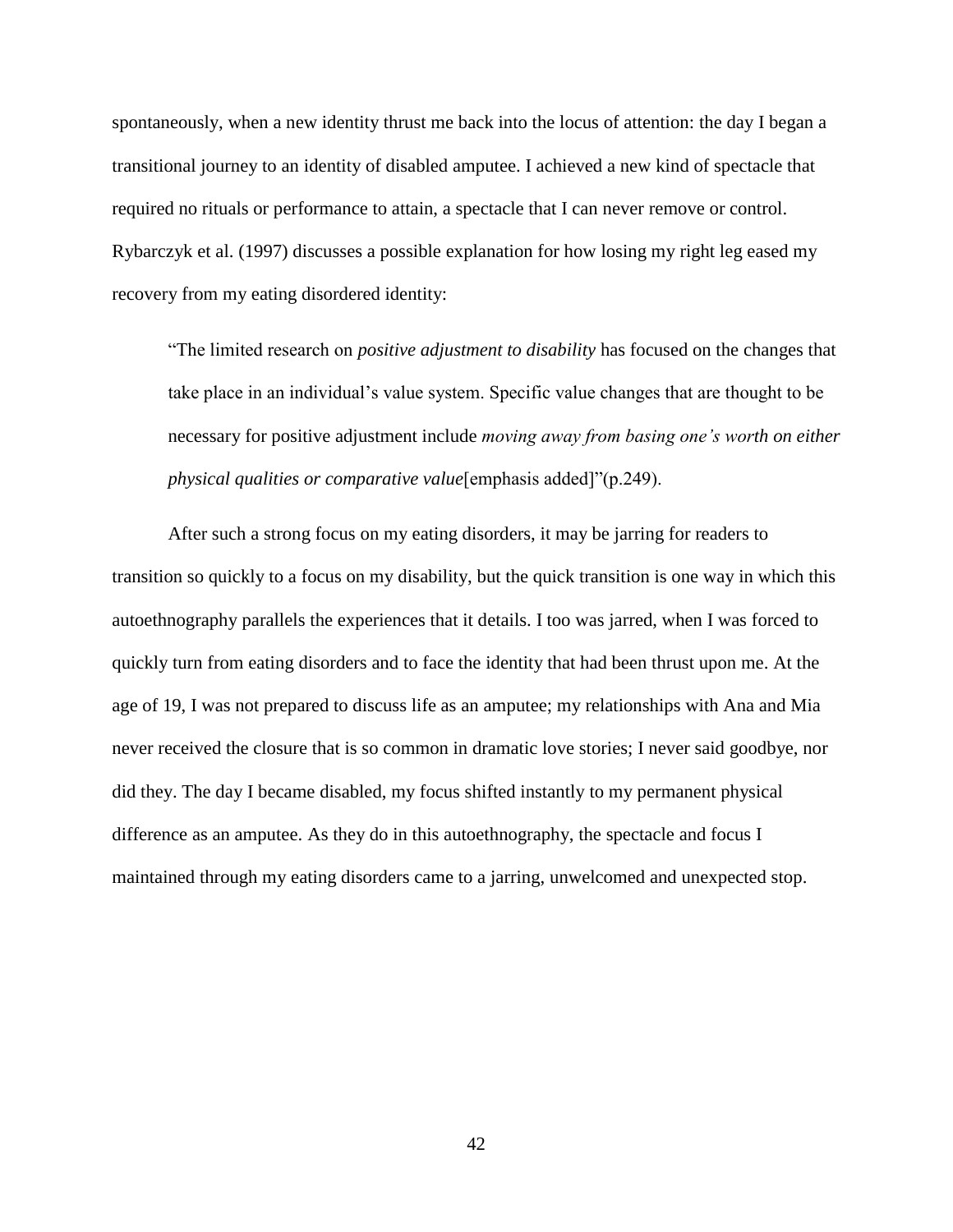# CHAPTER 3

## The Deviant Body: Researching Disabilities

Amputees may form social identities based on how they believe themselves to be perceived by able-bodied others (Scott, 2013), and disabilities of all kinds are socially limiting due to the stereotypes and stigmas that are borne out of their existence (Goffman, 1963). Beyond physical limitation, there are social norms that constrain the extent to which disabled individuals are able to elucidate their frustrations with others. Especially for individuals who experience traumatic amputation in adulthood, the pain, fatigue, and frustrations associated with a loss of independence can greatly affect the psyche of a new amputee (Ajala, 2011; Kratz et al., 2010). The experience of chronic pain can serve to alienate the family and friends of a person with disability, because the emotional and physical pain experienced through the newly acquired disability can cause compassion fatigue in caregivers (Esposito, 2014). There are social norms and etiquette that dictate how much of one's own suffering should be shared with others. Although family and friends' acceptance of negativity, complaints, misdirected anger and emotional breakdowns may be high initially, it decreases over time if the disabled individual shows no sign of improvement (Esposito, 2014).

Close friends and family are likely most prepared to provide consolation, care and sympathy immediately after a loved one experiences an amputation, but the ebb and flow of emotional suffering after limb loss does not peak until several months later (Kratz et al., 2010). One might expect that the trauma immediately after experiencing a limb amputation would be the most emotionally stressful, but the amputee's social interactions are initially limited to caregivers and medical professionals that are sensitive to their loss. Months after recovery from the injury itself, amputees begin to experience new difficulties in re-mastering their environment,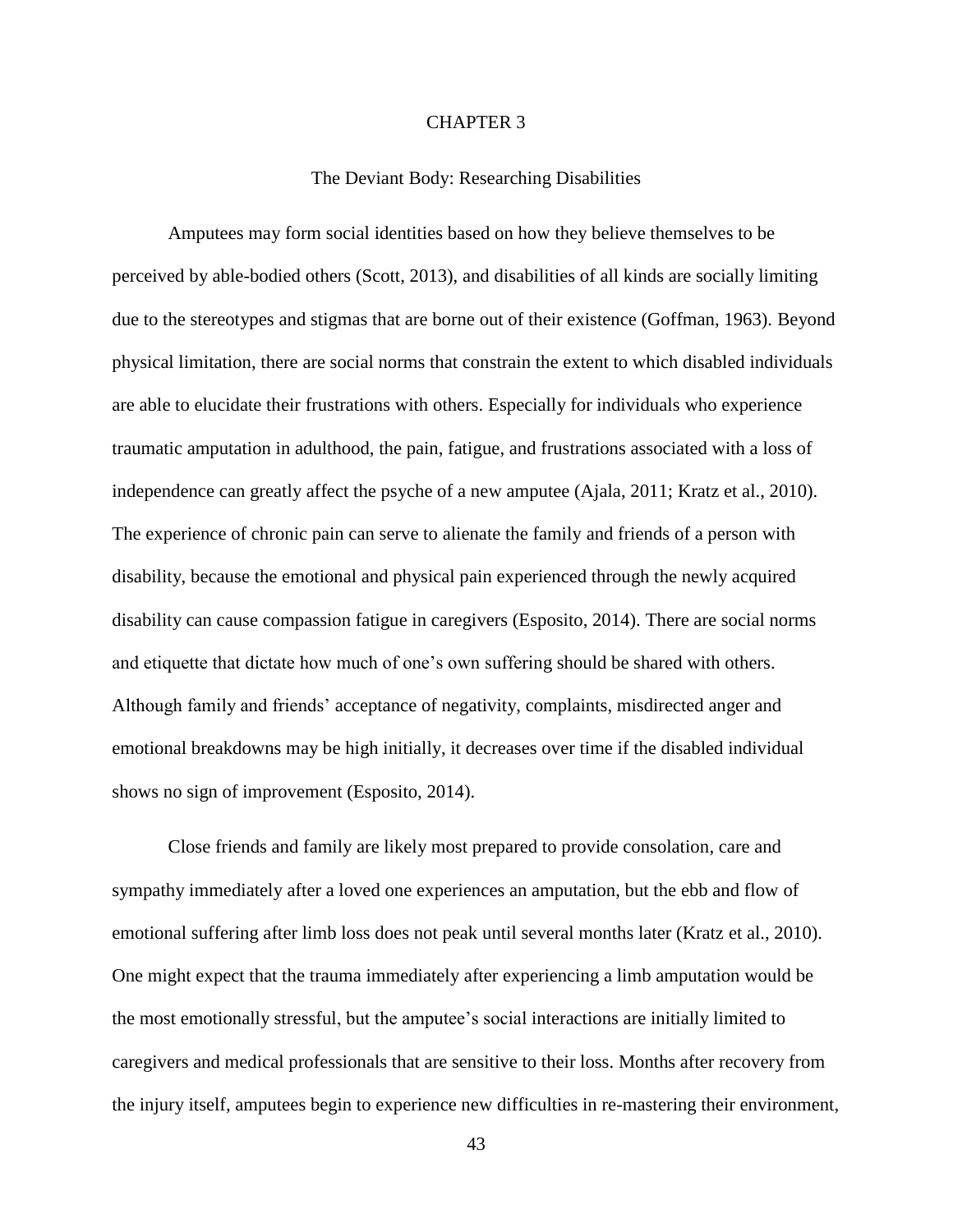and after exiting controlled familial and medical environments, amputees are eventually exposed to the drastic changes in the way they are interacted with socially (Rybarczyk, Nicholas & Nyenhuis, 1997). The negative social impacts of a visible disability are unavoidable, and amputees with prominent limb loss fall victim to a societal construct known as *disability stigma* (Goffman, 1963).

## **Disability Stigma: A Negative Form of Spectacle**

Goffman (1963) was the first to investigate to the concept social stigma and its negative effects on a stigmatized person's identity. In his groundbreaking work, Goffman (1963) loosely defines disability stigma as "abominations of the body" (p. 4). As the first researcher to examine the concept, his description is worth quoting at length. Goffman describes a stigmatized person as:

"an individual who might have been received easily in ordinary social intercourse[, yet] possesses a trait that can obtrude itself upon attention and turn off those of us whom he meets away from him, breaking the claim that his other attributes have on us"(Goffman, 1963).

Disability status' ability to override other qualities individuals have speaks a great deal to ways in which a person's physical disability becomes an ascribed negative social identity that is imposed upon them.

Much research has been done since the work of Erving Goffman, and his concept of stigma is often used in social research on people with disabilities in the workplace (McLaughlin, Bell, & Stringer, 2004; Schur, Kruse, Blasi & Blanck, 2009; Scott, 2013), in academe (Broyer, 2011; Scott, 2013;), and in the general public (Couser, 2005; Ellis, 1998). Although interactions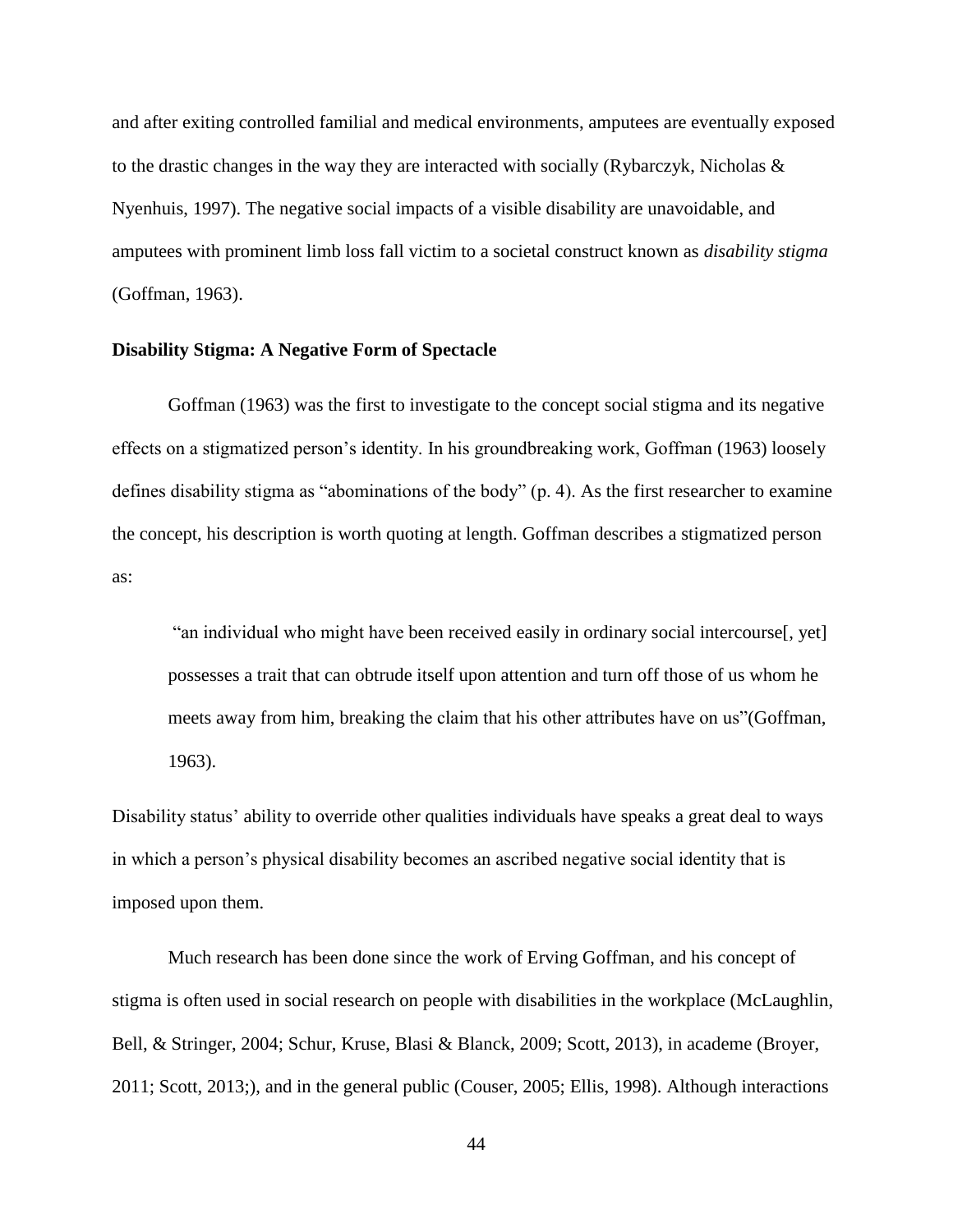within the workplace are beyond the scope of this autoethnography, the assertions made in such studies can easily be can easily be extended outside of organizations. An organizations' offensive tendency to value the perceptions and experiences of non-disabled people as they are affected by encountering persons with a disabilities, mirrors a larger cultural emphasis on how non-disabled people can be helped in adapting to needs of disabled people.

The research of disability in professional settings almost entirely focuses on able-bodied peer perceptions of the disabled individual (Mclaughlin et al., 2004). Harter, Scott, Novak, Leeman and Morris (2006) attempted to illuminate the ways that popular discourse negatively impacted perceptions of the disabled, yet nearly the entire work focused solely on the ablebodied staff members. Specifically, it examined the benefits that able-bodied staff members receive from working with disabled; the disabled in effect became offensively infantilized and viewed as tools to help evolve staff members' abilities to empathize or sympathize with diverse others. From this perspective, persons with disabilities are valued primarily in terms of their ability to change the viewpoints of their 'previously' ignorant, able-bodied caretakers (Couser, 2005, p.139). Further, media portrayals of persons with disabilities lead the non-disabled to view them in a subordinate light as "many journalists. . . still hold narrow views about people with disabilities, make subconscious assumptions about who they are, and are not trained to report on people with disabilities in a non-stigmatizing way"(Zhang & Haller, 2013, p.330); the shortcomings of Harter's et al. (2006) research suggests that perhaps academics may hold similarly narrow and limited views.

Stigma is the most commonly interrogated social phenomenon in regard to disability, yet even this concept involves ascribed stereotypes rather than the lived experiences of people who face that stigma (Goffman, 1963). Too often, able-bodied researchers investigate the intricacies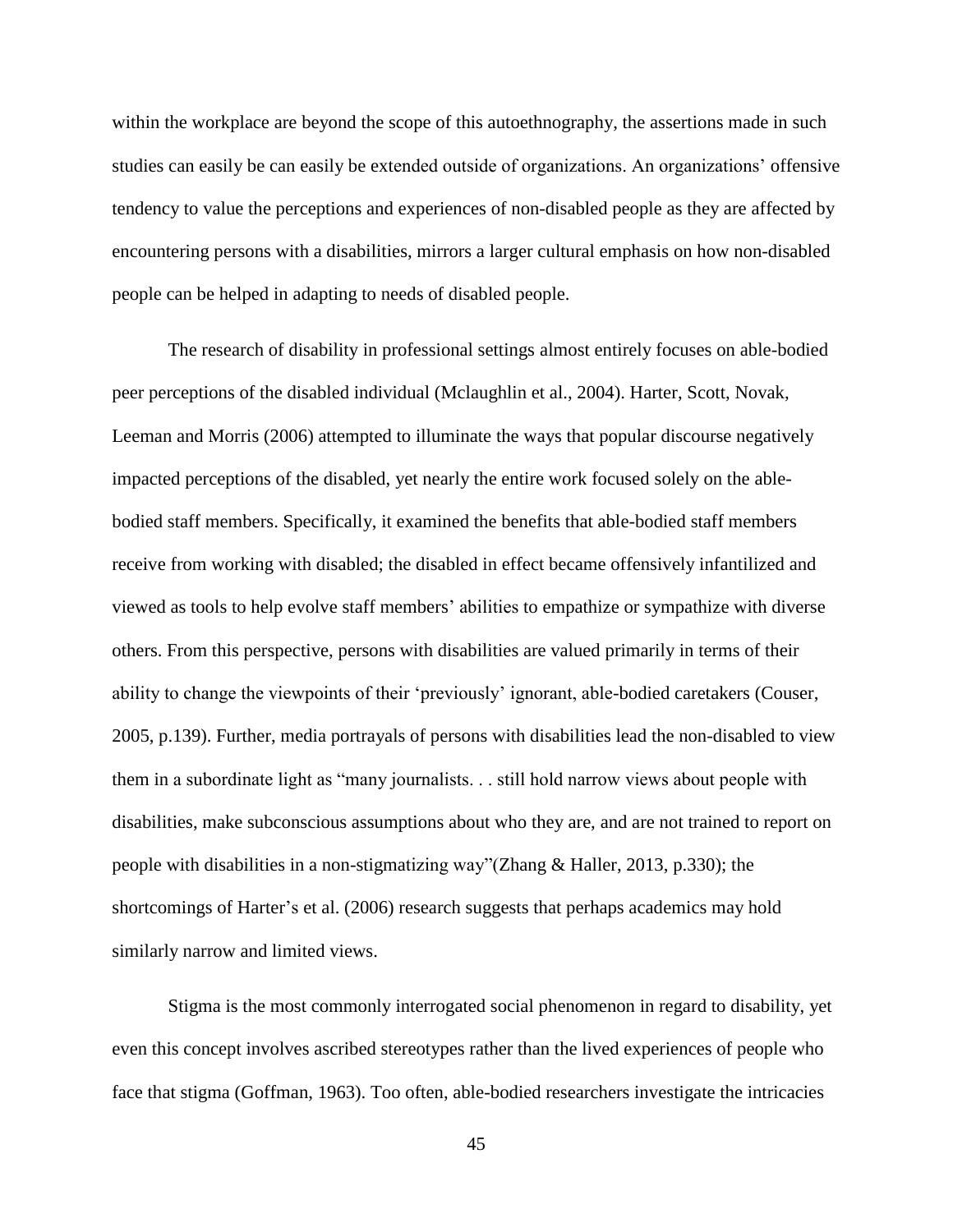of disability management with little regard for the individual's interpretation of his/her own disability. The effects of stigma on the disabled individual can never be fully captured by statistical or didactic approaches to knowing, and there is an ever-growing need to examine the ways in which our society is limited by our lack of strides to reduce stereotyping and misconceptions borne out of that stigma.

How does disability stigma affect the individual in social and organizational contexts? The answer depends not only on the way disability manifests in the individual, but also on that individual's ability to conceal or pass as able-bodied (Goffman, 1963). The aesthetics, required accommodations and estimated permanence of a person's disability can affect their opportunities a great deal (Mclaughlin et al., 2004; Schur et al., 2009). In the competitive environments of western society, "accommodations [for the disabled] are likely to be viewed as unfair unjustified and expensive 'perk[s]'—especially when seen as making the accommodated person's work easier. . ." (Schur et al*.*, 2009, p. 385). If a person's disability cannot be easily observed, peers may begin to resent that individual because of the accommodations afforded to them, however it is very common for disabled individuals to downplay the effects of their disability in front of peers while seeking their acceptance (Mclaughlin et al*.*, 2004; Murray, 2005). This is problematic because disabled individuals often put forth concerted effort to make communication partners comfortable with their disability, and to do so often requires them to negate the extent of their actual suffering in exchange for acceptance (Murray, 2005, p.432).

When a person's disability can be temporarily concealed in order to appear able-bodied and avoid stigma it is considered "passing" (Goffman, 1963). An amputee's ability to pass as able-bodied with prosthetic devices, though beneficial in many circumstances, can be very damming to the flow of conversation if the individual is discovered to be disabled. Being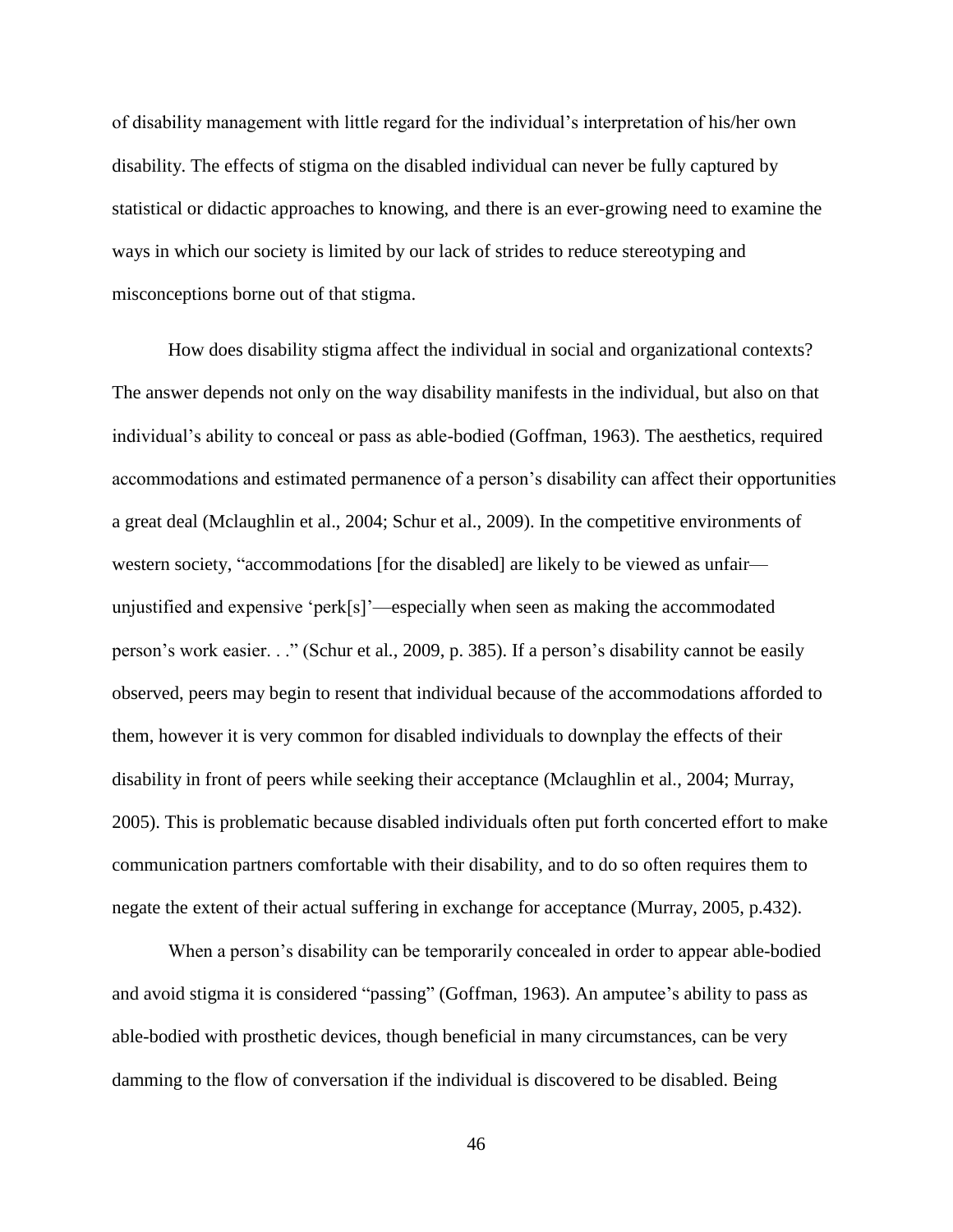discovered can make the disabled individual appear disingenuous for not being more forthcoming about their body's deviance (Murray, 2005). Similar to a non-disabled person's distaste for accommodating disabilities that are concealable in the workplace, a disabled person passing in public may cause other disabled individuals to mistakenly confront them about their undeserving use of accommodations such as handicapped parking and bathroom stalls. The broad application of the singular term disability causes for within-group "othering" that perpetuates stigma perceptions amongst the disabled as well.

# **Dividing Lines in the Disability Community**

The social landscape gets even more difficult to navigate for those negotiating the stringent politics within the disabled "community." The disabled may be more divided and hierarchical than any other minority group; "people with disabilities build communities through a more transparently political process than other groups" (Siebers, 2001, p.748). Again, disability is a term that encompasses more than physical disadvantages, and the within-group hierarchy and othering tactics meant to distinguish levels of suffering among the disabled are often so rigid that it is unlikely that any individual would refer to themselves as a member of the illusory disabled community (Couser, 2005, p.124). Individuals with disabilities reserve the right to claim or refute their status of "disabled" contextually, as there are certain arenas in which each person may be more proficient and unaffected by their conditions.

There are also divisions in social treatment, as "people react more negatively to some disabilities than to others" (Colella & Varma, 2001, p.313). Majorly, in regard to physical disabilities, the ability to conceal one's difference from others is relative to one's placement within the hierarchy of the disabled community. Passing "is seen by many people with physical disability as pivotal in avoiding stigma, and the social identities of disabled people so often hinge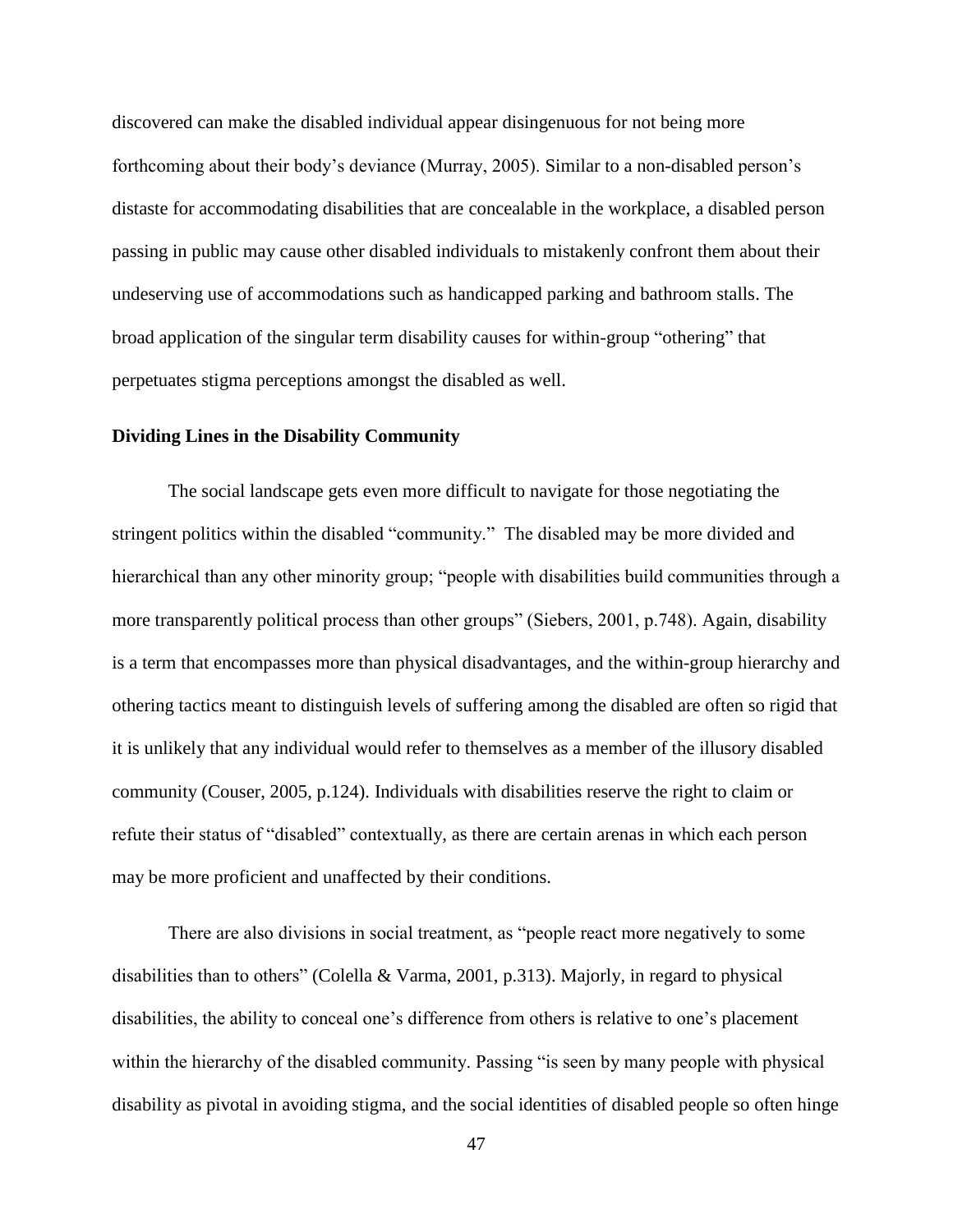upon the public availability of this information" (Murray, 2005, p.436). The ability to pass does limit stigma in social situations, therefore disabled persons who experience more stigma are less likely to view passers as equal within the disabled community. Furthermore, persons with congenital limb loss in early life often have higher chances of graduating college, being employed, and identifying with the disabled community than do individuals who become disabled later in life (Ajala, 2011, p.193). It seems all too obvious that differences in treatment and ability could cause for within-group strife amongst individuals with a myriad of diverse disabilities that have their own stigmas attached to them.

#### **Ascribed Spectacle: The Onset of Disabled Identity**

Disability begets stigma, as stigma begets a negative view of the stigmatized individual's worth in society. A disabled man becomes a more pronounced spectacle in western society, as the attention his body draws from onlookers is focused on his lack of ability. Stigma becomes ascribed spectacle with an inherently negative valence. Although every day now I am granted spectacle, it is not something I eagerly seek as when I was an eating disordered boy. I get attention even when I don't want it, compliments that are unwarranted, and I shock and perhaps even disgust people with the spectacle of my disability. I no longer have to starve myself to stand out in public. As a disabled man, I am incessantly asked to retell the events that led to the loss of my right leg, often to strangers who otherwise would likely have no desire to speak to me. Persons with bodies that deviate from the norm in the way that mine does, are often asked to justify themselves and explain their bodies (Goffman, 1963). I have told an abbreviated version of my leg amputation to strangers and acquaintances more than a thousand times over the last six years. In what follows, I tell an elaborated and much more vivid version of how I recovered from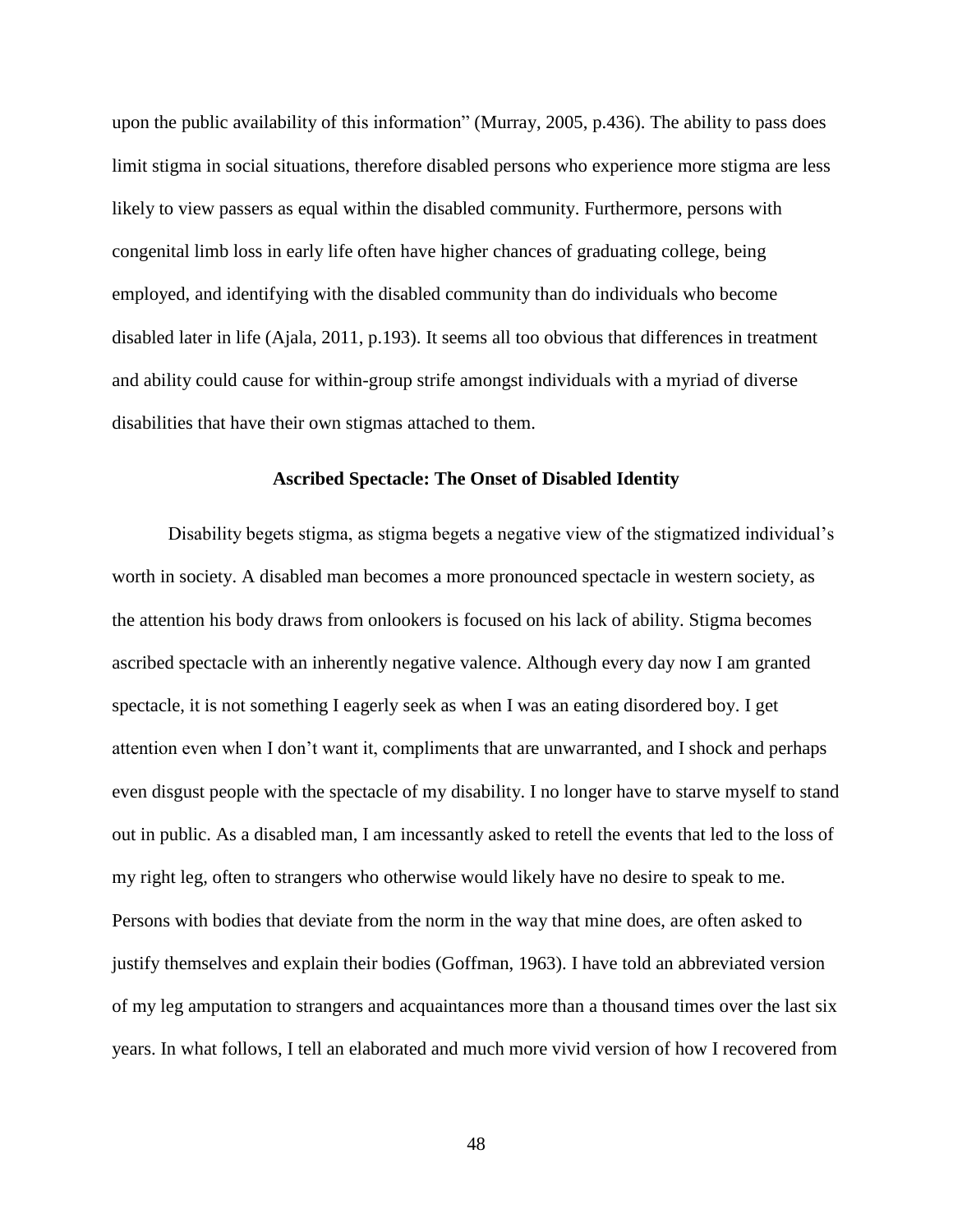my sought-after eating disordered identities and came to embrace my ascribed identity as an amputee.

# **Transitioning to a New Spectacle**

Throughout my adult life, my most beloved possession was theYamaha R6 sport-bike that I purchased when I was 19 years old. I dreamed of having that machine for as long as I can remember, and when I finally purchased it, the feeling was beyond any level of satisfaction that words could describe. The freedom and power between my legs and at my finger-tips became another form of addiction, and I could not go more than a day without riding my motorcycle.

One particular day, I was on my way to visit my grandmother whom had just graciously offered to help pay for my tuition at the community college. The road was covered with beautiful shadows as the sun shined through the roadside trees, and although at times I would accelerate very quickly, I wasn't really in a hurry to get anywhere. As I rounded a corner, some children in the back of a red convertible Jeep turned around in their seats to watch me, just as I watched motorcyclists when I was younger. I decelerated in order to put some distance between myself and the Jeep; when there was a sufficient amount of room between us, I decided to show off.

Downshifting into second gear, I twisted the throttle, released the clutch, and the front tire of the motorcycle leapt from the ground to its maximum height as the exhaust pipe emitted a deafening roar. I stood on the rear foot-peg with my head raised to a height higher than the motorcycle's front tire as the children began jumping and pointing with excitement. When I started getting closer to the Jeep I loosened my grip on the throttle as the front tire came back in contact with the ground just close enough for me to see the astonishment on their faces. After a short time, I waved goodbye to the boys and passed the Jeep to continue on my route to my grandmother's house.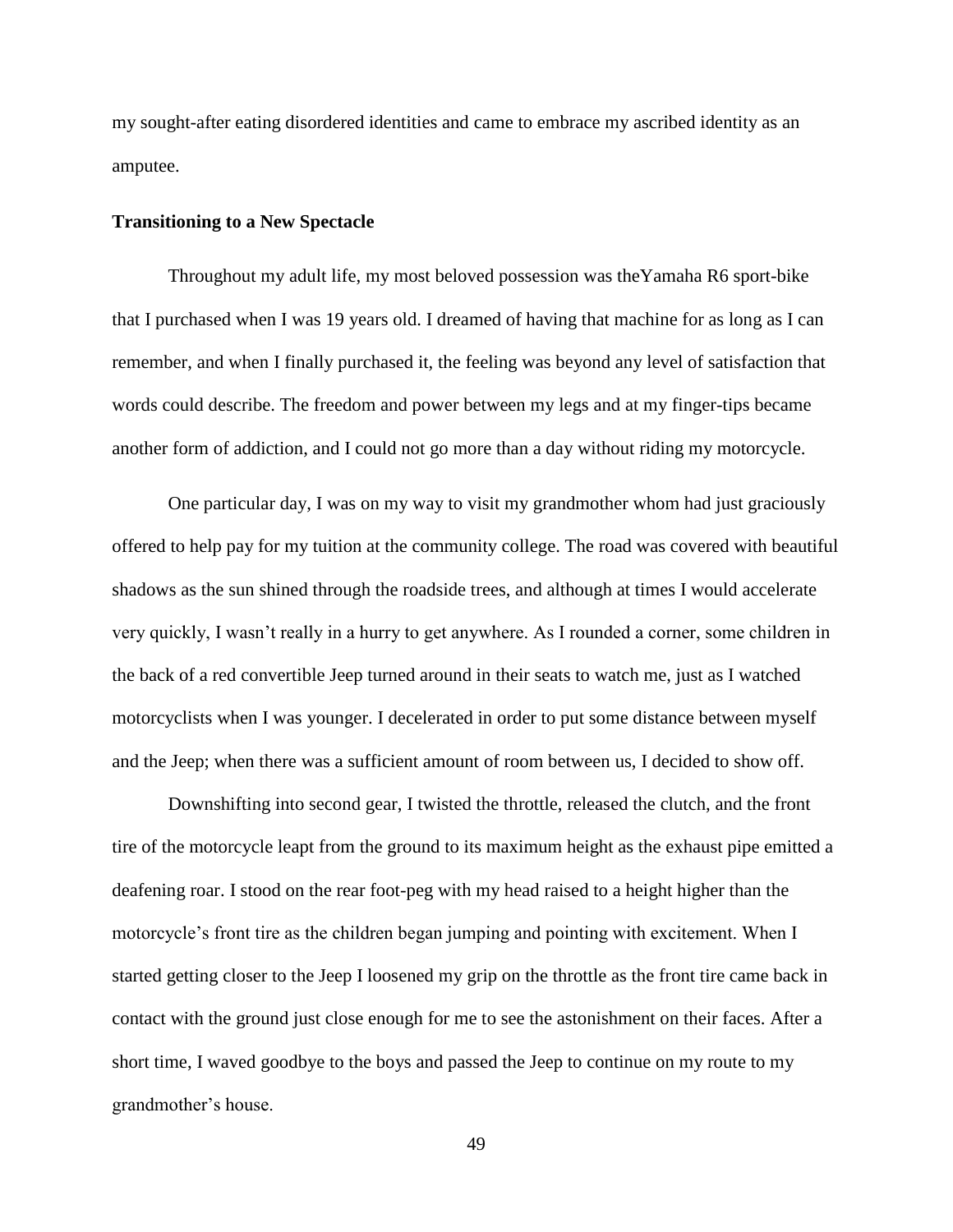Several miles later, I knew I was approaching the two most crowded gas stations on the back road I was travelling. I downshifted into second gear in order to raise the sound of my engine on approach and hopefully get some looks from the high-school girls pumping gas. Travelling at 60 miles per hour, I quickly noticed a white car drifting into my lane, and I moved close to the shoulder to make sure the driver could see me. Before I could blink an eye, the white car cut across my lane without signaling. I stomped my bike's transmission into first gear, and I pulled the front brake into the tightest fist I have ever made as the rear wheel lifted into the air. Impact was inevitable. My motorcycle struck the back door of the car with such a force that the car was spun into the parking lot of the gas station.

Immediately upon impact, my hands were ripped from the motorcycle and my body took flight into the air as I looked down at the cars below me. In my mind was an anxious need to give my full attention to the moment, because I knew that whenever I struck the ground there was no way I could live through it. Luckily, I was wrong; my hands were the first thing to touch the ground 60 feet later as I rolled onto my back and skidded 93 feet from the point of impact.

When I came to a stop, I raised up to a seated position quickly to make sure that I wasn't paralyzed. I looked at my arms; they were barely scraped. My legs looked perfectly fine—there wasn't a scratch on either of them. I looked at my feet and realized that I could only move my left ankle. *I must have broken my leg, but thank god!!! I'm not paralyzed*. When I realized that I had only broken my leg, I looked to see if my motorcycle was totally demolished. It was.

The smoking wreckage of my motorcycle was a terrible sight; *I'll never be able to talk mom and dad into letting me get another one*. I suddenly felt a strange sensation and realized that the backside of my shorts was warm and wet. I looked around to see if I had landed in some sort of puddle. Lifting the blue-tinted visor from my helmet as I raised my leg to see what I was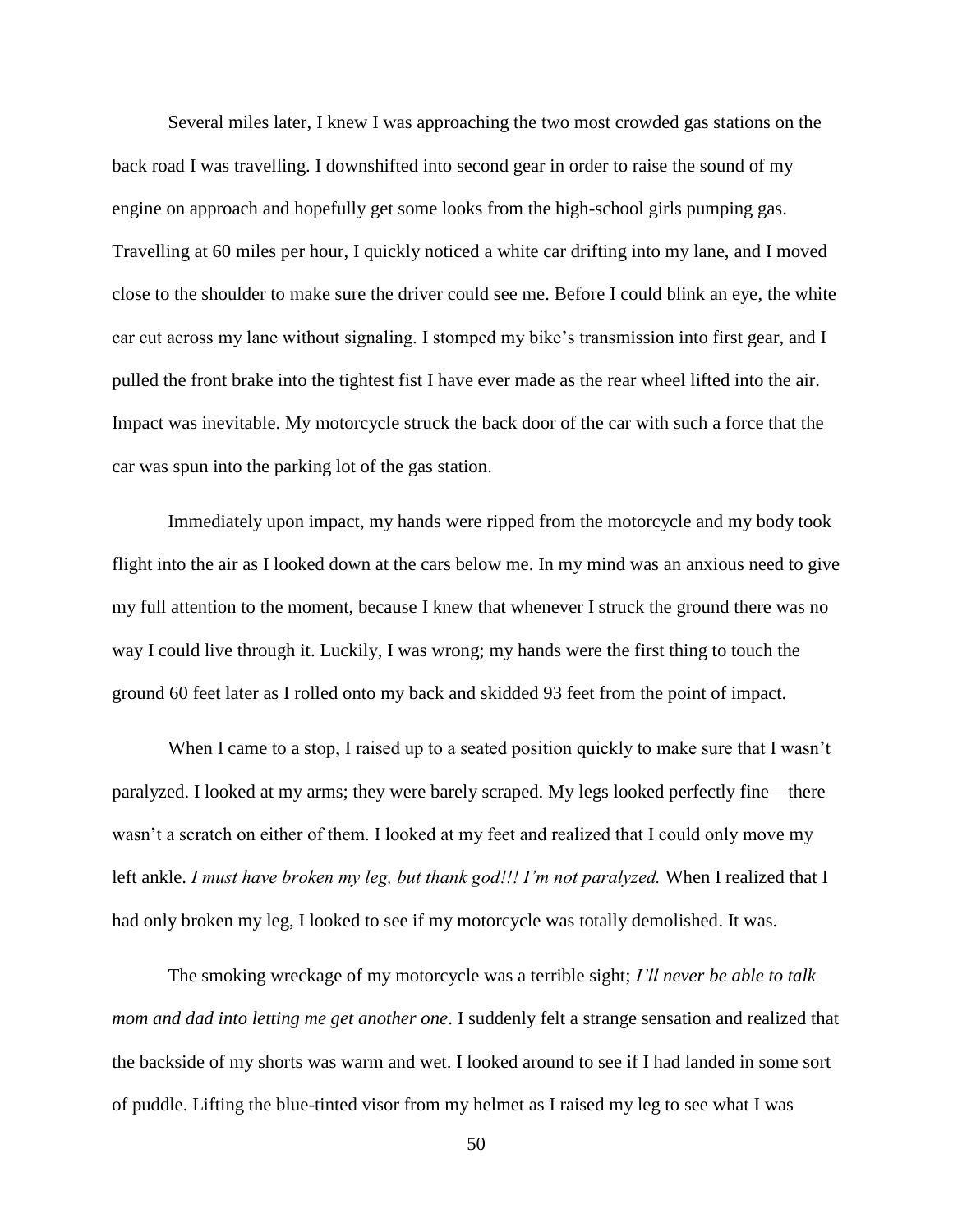sitting in, I saw it. The splintered and frayed femur bone protruded out of the bottom of my shorts. I pulled my shorts back to see that my leg had been cut almost completely off. I reached down and tried to scoop some of the gravel-covered meat back into a pile before my mind fully registered what was happening to me. I can remember the clicking sound my bone made when an involuntary twitch caused me to scrape it across the rough pavement as the rest of my leg lie motionless.

The yellow fat cells, red muscle fibers, and gray elastic tendons all looked so foreign; it was as if I was watching a movie of someone else's life. I jerked in fear and watched the bone flail in the air as veins snapped and a huge burst of hot blood squirted several feet from my femoral artery. I unstrapped my glove on my left hand and grabbed on to the calf of my now amputated leg. I dug my fingernails into the calf muscle to see if I could even feel it; I pinched so hard that I tore through the thick skin of my leg and felt my fingernails touch underneath it. Blood continued to cascade from my leg, and I looked to see its stream rolling down the hill away from me. It was at this point that the pain started; it was unlike any feeling I had ever experienced.

*"HELP!!! SOMEONE PLEASE COME HELP ME!!!*" I saw two women running towards me in the distance as I laid my back onto the hot pavement to pull my phone from the bloodsoaked pocket of my shorts. *I don't wanna die…I don't wanna die* I whimpered to myself as I dialed my mother's telephone number and shoved the phone into the helmet. I tried to gather myself before she could answer the phone, because I knew it was going to be the last time I ever got to talk to my mother. I couldn't leave without telling her how much I love her.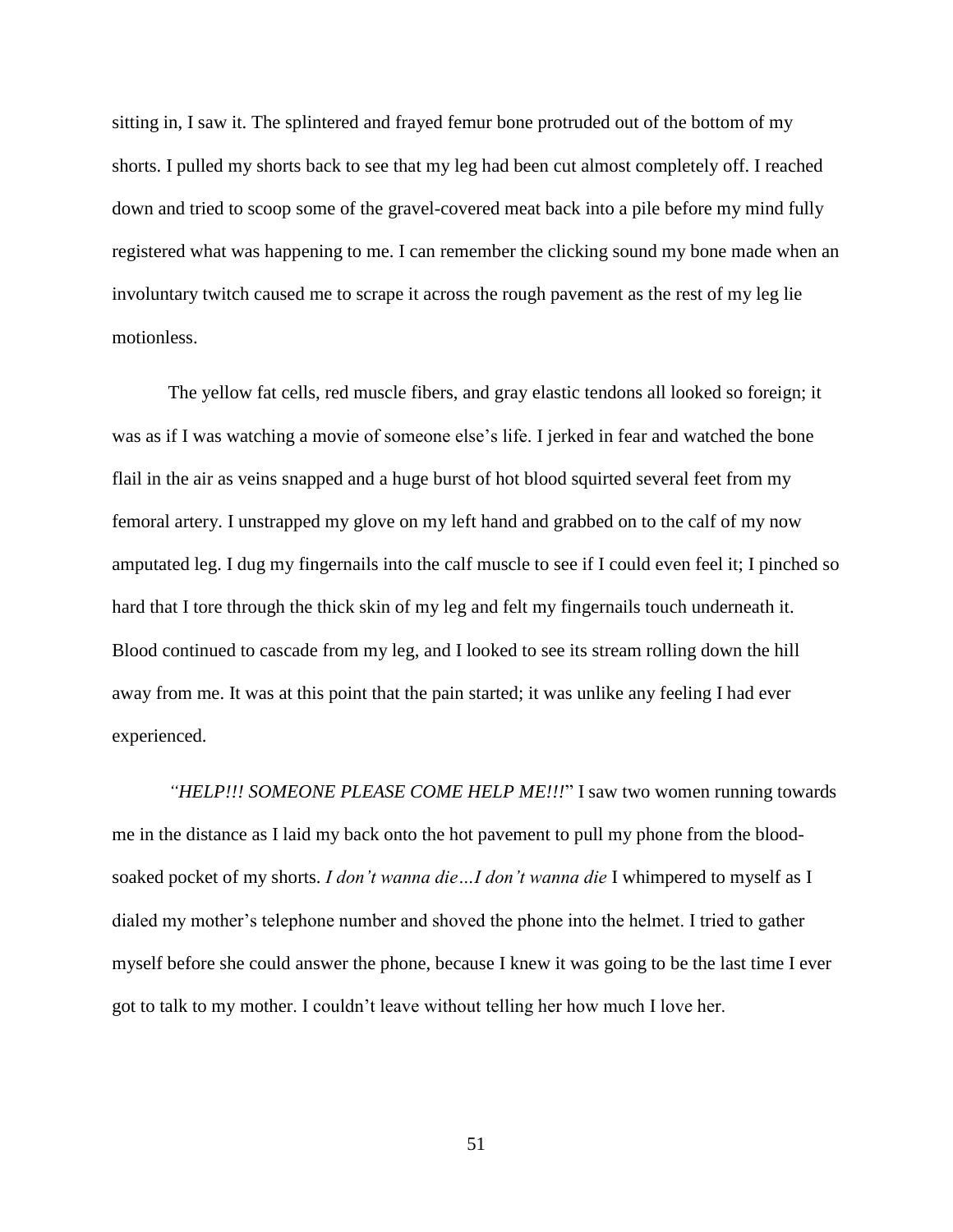Hello?

# Momma!?

What's wrong baby?

Momma, I don't have a lot of time right now. So, you've gotta listen real careful and remember what I say Okay?

Oh god, what's wrong?

I wrecked my motorcycle really bad and I…I'm dying Momma. I love you so much. I'm so sorry I put you and dad through this. Please tell dad not to blame himself for letting me get this bike, okay? I want you to know that you are the best momma in the whole wide world Ok? Please take care of Chancey for me! Tell my brother I love him so very much, and momma tell him he is my hero.

Oh god! NO! Honey, you're okay! Tell him yourself.

No mommy. . . I've lost too much blood, and they, they can't save me. I didn't wanna leave you without saying goodbye. I love you more than you'll ever know. I'm not scared momma, and the only thing I want right now is for you to know how much I'm sure gonna to miss you. They're taking my phone away momma, please just say goodbye to me so I know you're okay. . .

Taylor I love you so much son

I love you too momma.

There was a woman kneeling in front of me, unwrapping some kind of equipment as the second woman to arrive at my side pulled the phone from me and handed it away. "It's really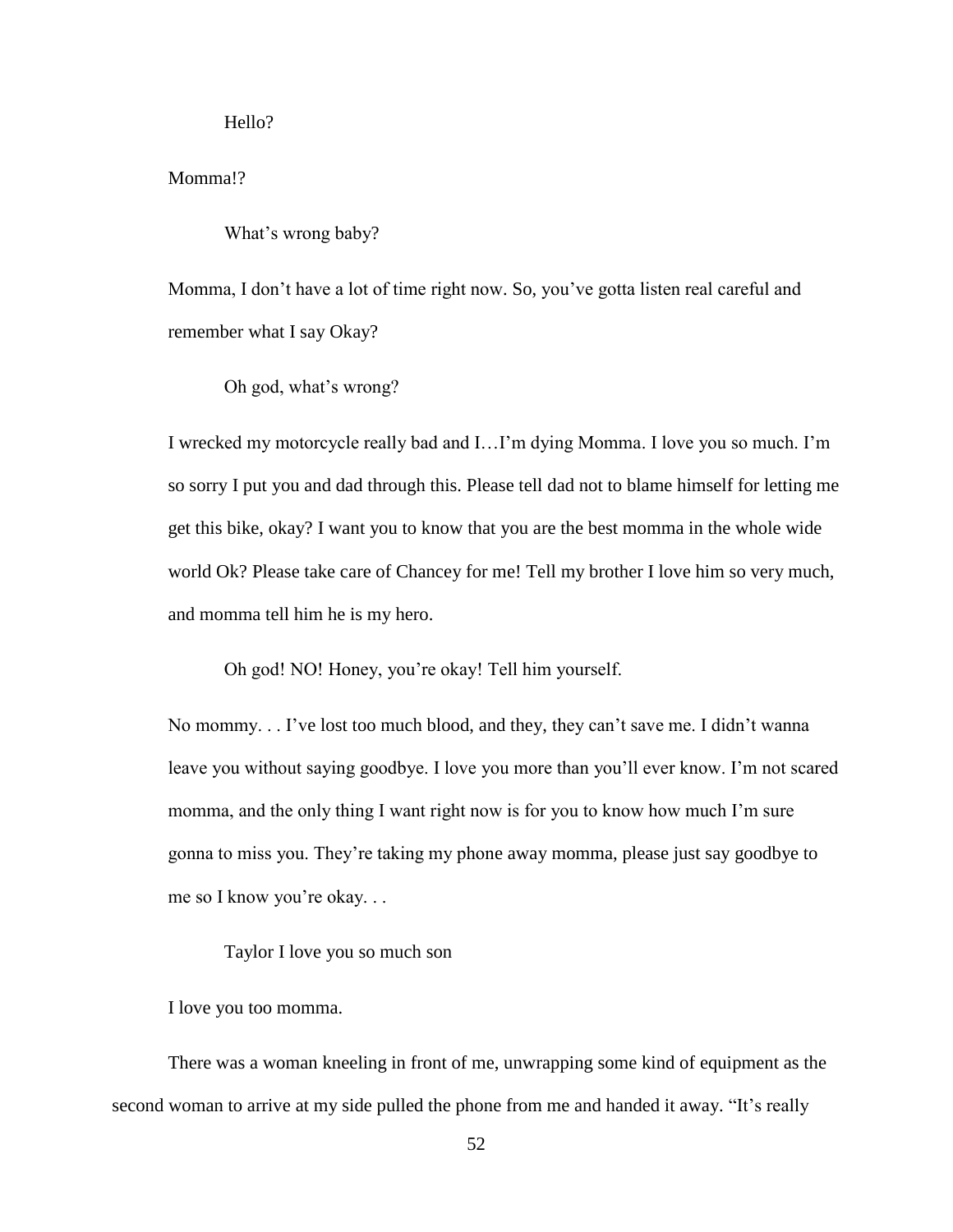bad, we're gonna have to cut your clothes off honey." In less than a minute I was lying naked on the hot pavement as a swarm of people surrounded to watch me die. "If I had known I was gonna die like this today, I would have at least trimmed up some of the hair down there. . . I swear ladies, it doesn't always look that bad." My joke fell on deaf ears as a numbing cold grew from my fingertips up my arms and deep into my chest; it took my breath away. *This is it*, I thought. "Ma'am, Will you please. . . hold my hand for a minute? I can't get it to quit shaking."

The woman's face flushed with tears as she squinted her eyes and sat down beside me. She laced her fingers between mine and lifted my hand into her lap as we waited for the ambulance. The pavement was burning the back of my head, so I raised up just long enough to see the astonished faces of two young boys in the back seat of a Jeep and wave goodbye to them for a second time. I laughed aloud at the things in life that I once thought mattered, as I smiled and thought, *what a beautiful day to die*.

The woman kneeling in front of me was a nurse, and she saved my life on her way home from work that day. She was only three cars behind me when I wrecked, and somehow managed to wrap my leg with a tourniquet. The doctors would later tell me that I was less than 10 heartbeats away from death when she had managed to stop the bleeding. I still, to this day, have never gotten the courage to thank her.

When the paramedics arrived and lifted me onto a gurney, they began running with me through the tall grass of a nearby cow field to where the Life Star helicopter had landed. My lower leg rolled off of the stretcher and dangled for a brief moment before they stopped to restrain me; I screamed in pain as I watched pieces of my kneecap dangling against the blades of grass. When they finally loaded me into the helicopter I was flown to the University of Tennessee medical center. As I exited my first helicopter ride ever, it was once again just like a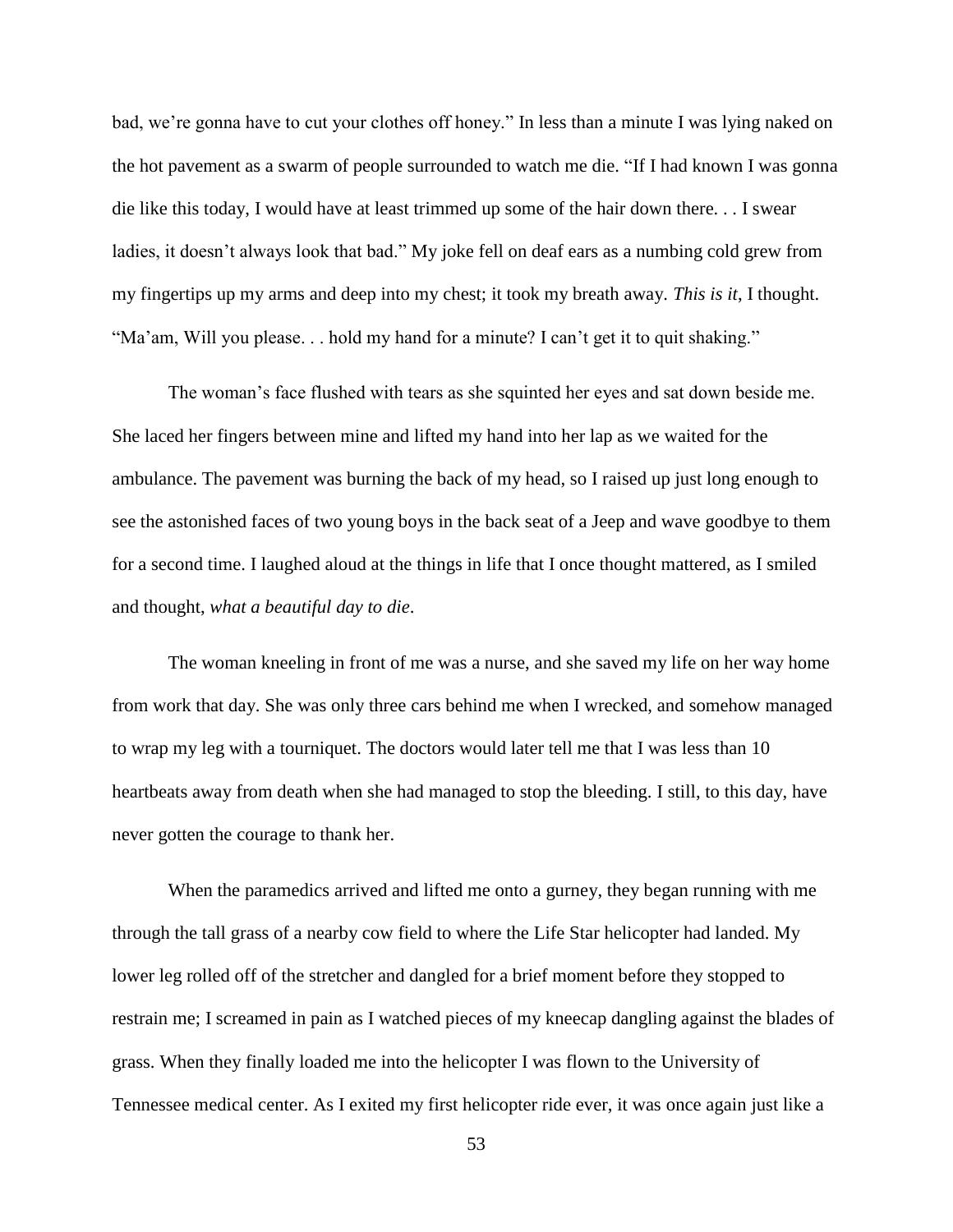movie scene. Bursting through doors, there was a herd of people in white coats surrounding me speaking in medical jargon. I asked the doctor "Am I going to live?"

We're going to do everything we can to make sure you do. We're going to give you something for the pain to help you sleep so we can work on your leg. Count backwards from 10, and don't worry. You won't remember any of this.

#### **Owing an Explanation to Others**

Research surrounding the lived experience of traumatic amputations is scant in general, and it seems, to be non-existent in communication literature. The reason I detail the events that led to the loss of my right leg is to not only tell the story but also to exemplify what people have expected me to tell nearly every week after the day I left the hospital. I have been asked to tell this story by strangers I cross paths with in public, but I tell a less affective and traumatic version that still satisfies their curiosities. The more a person deviates from the norm of what is expected, the more that person is expected to volunteer personal information about himself (Goffman, 1963, p.64). Over time it became necessary for me to develop a version of my story specifically to share with those curious enough to ask for it. A man who becomes disabled must have ". . . a 'memory,' that is, in this case an accurate and ready accounting in his own mind regarding the facts of his present and past which he might owe others" (Goffman, 1963, p.64-65). I subconsciously developed an objective, medicalized storytelling voice that allows me to speak scientifically about the happenings of that day; I was unaware of this process until I investigated it for the purposes of this autoethnography. The objective, medicalized language I use to re-tell my story to general others allows me to avoid welling up with the emotions at the devastating events as told in the previous narrative.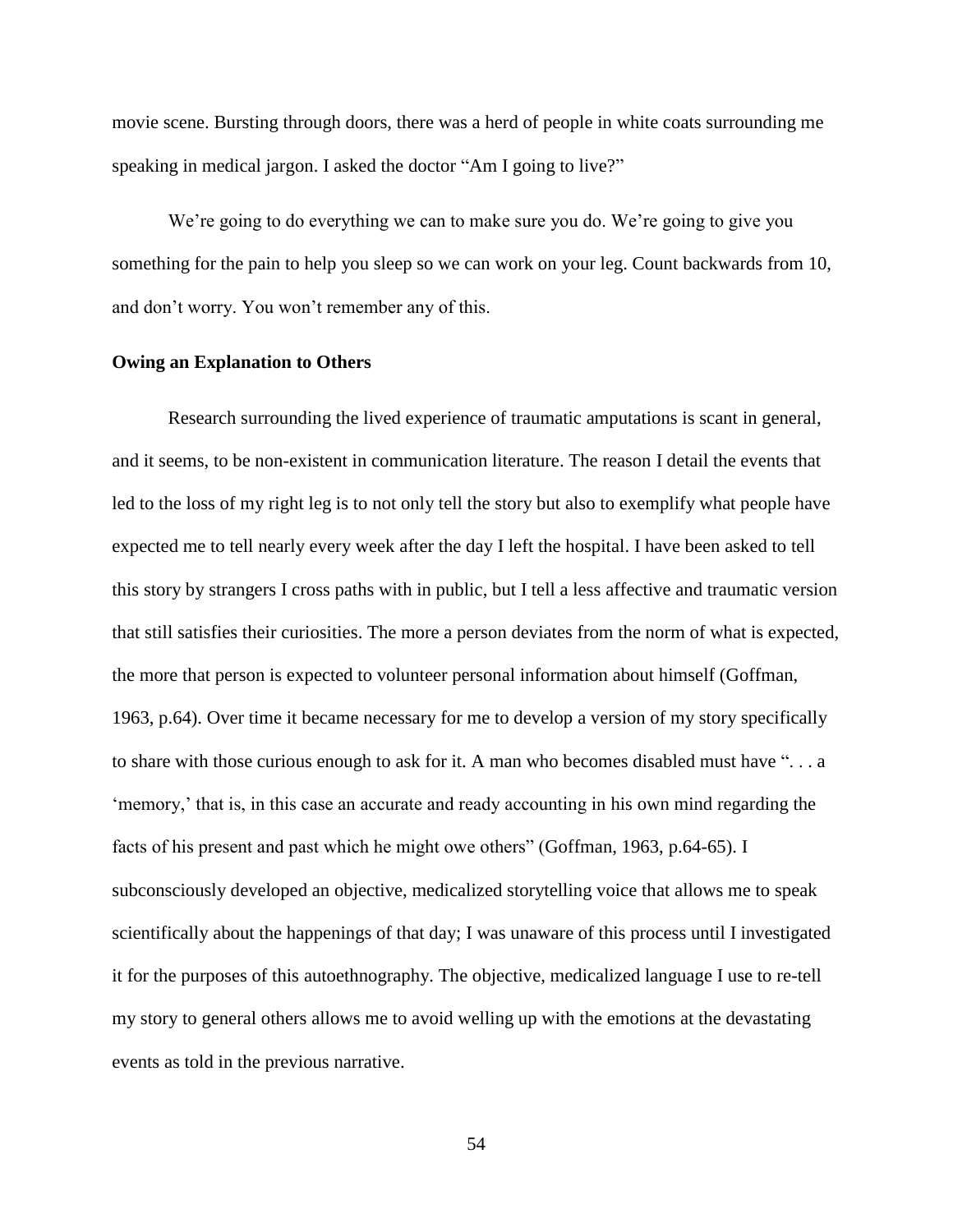Why must I answer to the curiosity of complete strangers? Disabilities come in many different forms, but I would argue that none stirs the curiosity of onlookers more than a limb amputation.

"What'd you do to your leg? Why are you limping like that? What have you done to yourself? If you don't mind me asking, what happened? Can I ask you a personal question? Military? You a veteran? An old buddy of mine lost his leg in a car accident a couple of years ago, how'd you lose yours if you don't mind me asking [note the attempt at reciprocity]? How long ago did that happen? That's awful, did you feel anything? Did it hurt? I bet you went into shock when it happened. Did they take it off when you got to the hospital or…? Can I see it? Thank you for your service. Do you remember anything from when it happened? How much do those legs cost? How fast were you going? Were you still conscious? I bet that hurt like hell, didn't it? Was it your fault?"

Research on stigma suggests overtures like these imply that "the stigmatized individual is a person who can be approached by strangers at will, providing only that they are sympathetic to the plight of persons of his kind" (Goffman, 1963, p. 16). It has been and remains troubling for me that the worst day of my life is the only thing that anybody wants to hear about when they talk to me. I have found no research that discuss the effects of such interrogations on the psyche of amputees, but I know that I cannot be the only one who lives this way. The dearth of social scientific work in this area "may stem from the interactionist emphasis on the 'beholder' rather than the 'holder' of an experience such as stigma" (Ellis, 1998, p. 527). The social sciences are concerned with the way my presence affects others, and only rarely does the focus shift to the ways that their communication affects me. I am expected to "minimize the presence of difference as much as possible, to give it as minimal visibility as possible" (Broyer, 2011, p.53), and when I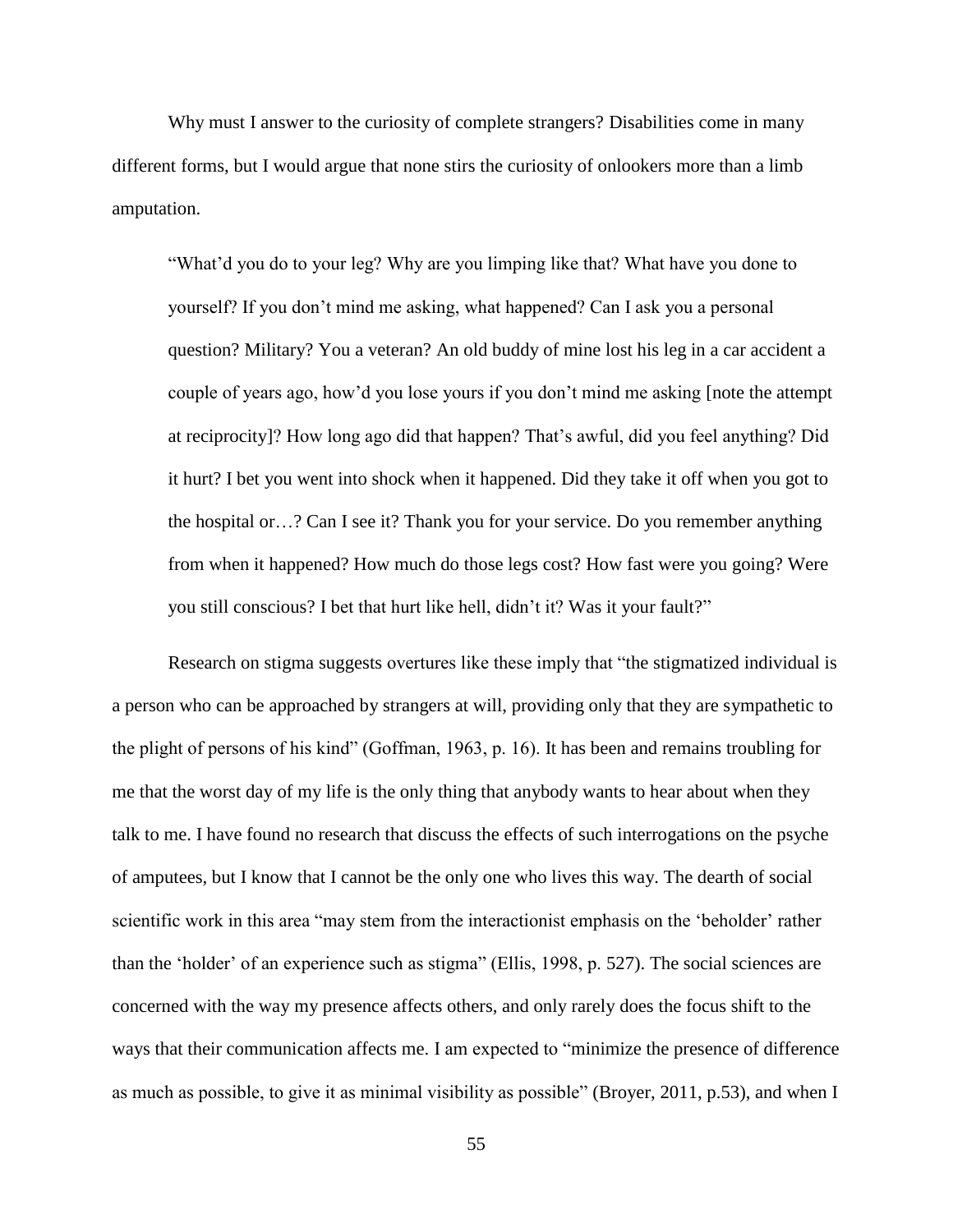fail to meet those expectations I unfailingly am confronted and interrogated about the etiology and extent of my disability.

Amputees use language to sculpt their identities as they relate to the term disability, and amputees may only contextually define themselves as disabled, meaning that an amputation is not always indicative of disability. From my eating disordered identity to becoming an amputee, my interpretation of other's perceptions of my body has been the *de facto* measure I have used to evaluate my worth in life. When I initially became disabled I was horrified of my amputation's possible effect on my future in terms of sexual relationships, and even the simplest conversational flirting. Although there are individuals who fetishistically fixate on amputees as sexual objects (Alaniz, 2012), those individuals are by and large heterosexual males, fixating on females. Western culture is so highly fixated on the most minute and nearly unnoticeable negative valences of bodily blemishes and asymmetries (Ellis, 1998) that I wonder how, with an asymmetry as profound as a missing limb, could I ever be perceived as attractive again?

Over hundreds of conversations, I have developed stock phrases that I use to deal with individuals of any age, and at any level of distinct curiosity. I use attention buffering and misdirection to my advantage to avoid crossing the fine line between "that's interesting" and "that is horrifically sad." At times when I am feeling depressed, sullen and downtrodden, I have overshared information that has made others uncomfortable; there is a delicate *pas de deux* that I feel compelled to perform in order to safeguard individuals from their own curiosity. It becomes my job to make sure that others are comfortable throughout the entire conversation; it becomes my job because, as Goffman (1963) states ". . .since the stigmatized person is likely to be more often faced with these situations than are [non-stigmatized persons], [s/he] is likely to become more adept at managing them"(p.19). When I am able to hide from my reluctant spectacle as an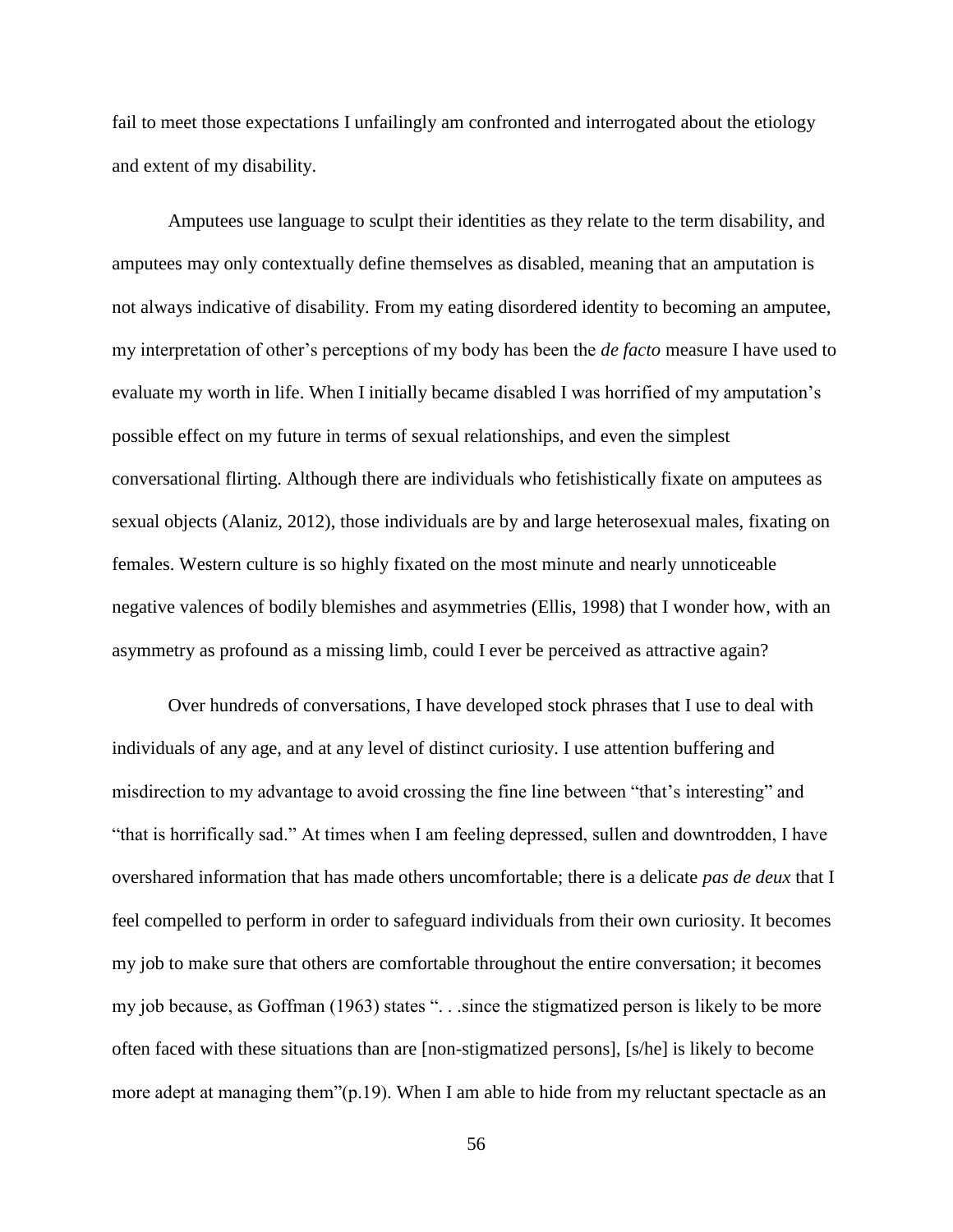amputee by passing as able-bodied, those who are unwise to my stigmatized identity often unintentionally throw dirt on my identity as they dig a conversational hole so deep that they require my help to pull themselves out of it. Amputees often find "passing" as able-bodied to have a preventative effect on the spectacle of their disability as it causes for stigmatizing interactions, but it can become very uncomfortable for all parties when the amputee's bodily difference becomes apparent.

#### **Passing as a Normal: Hiding in Plain Sight**

As single college-aged men sometimes do, I have had nights where I wake up at an apartment full of strangers. One weekend I rose to be greeted by 4 acquaintances—2 of which I hadn't seen in years—and two complete strangers. I woke up in someone else's house, lying in bed next to a young woman that didn't live there, without my prosthetic on—and without crutches. The heat of the night had faded into the chilling reality that I had disassembled myself the night before. I had every reason in the world to take my leg off then, but suddenly I was frantically scurrying to put myself back together before she could wake up.

Given Goffman's (1963) claim that "when a stigma is immediately perceivable, the issue still remains as to how much it interferes with the flow of interaction" (p. 49), and I was horrified by the thought of being watched and interrogated as I put myself back together. Young woman lying beside me was a "pre-stigma friend," (p. 40) or a friend who hadn't spent much time with me after I became an amputee. The last thing I wanted to do was put on a prosthetic assembly seminar. It is impossible to put my leg on in front of "normal" like herself without being scrutinized and questioned about the process. An amputee's body becomes spectacle, as "they quickly become sources of fear and fascination for able-bodied people, who cannot bear to look at the unruly sight before them, but also cannot bear not to look away" (Siebers, 2001, p. 746).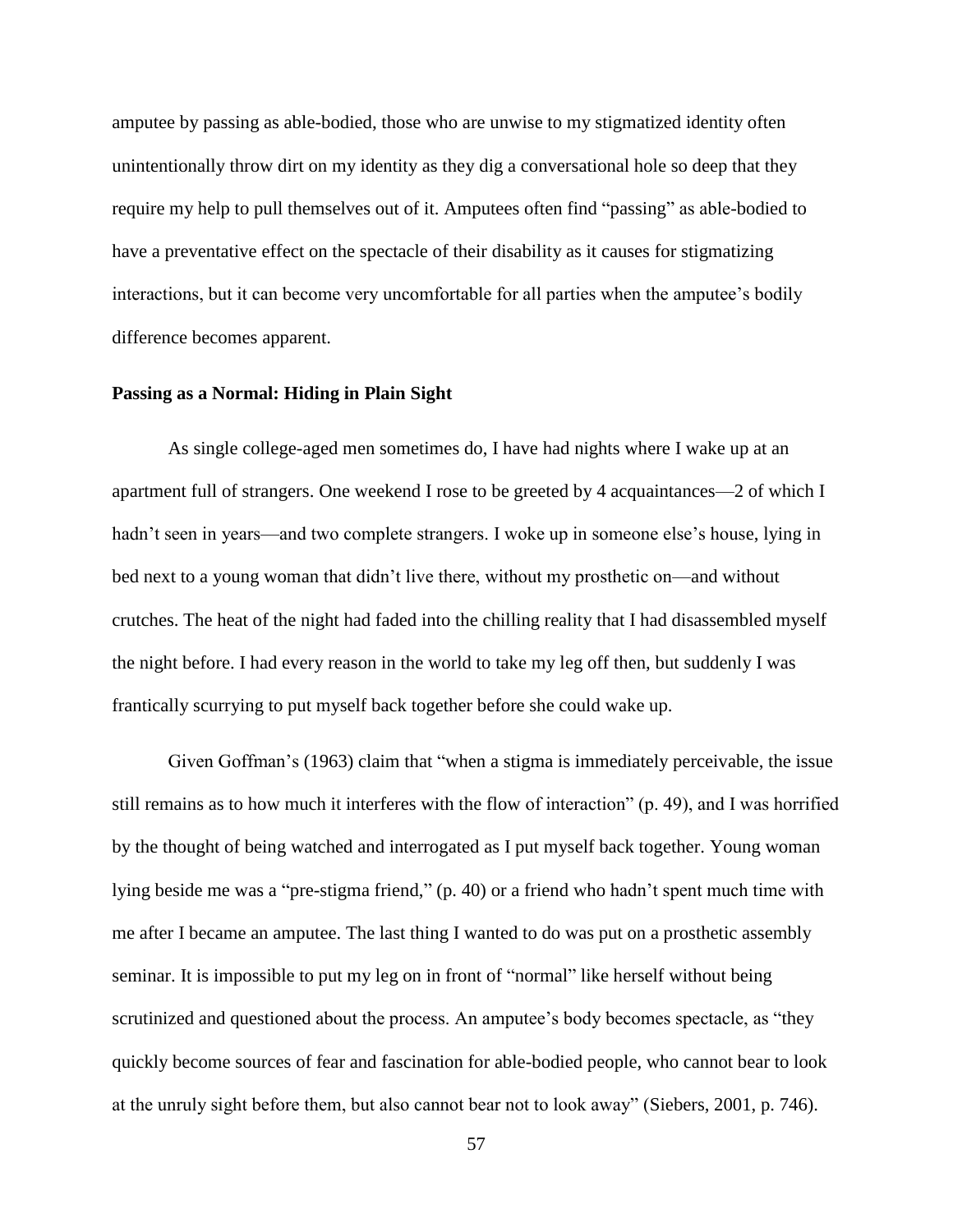Unlike the eager spectacle of my eating disorders, I do not enjoy being recognized as deviant in the ascribed spectacle of disabled. The last thing I wanted in this moment was to be stared at.

*DAMN IT!* I thought, *I don't have any alcohol to make my liner hold suction—I can't put my fucking leg back on!* In a hungover panic I hopped to the bathroom in my underwear and fill my mouth with sulfur-laden water, I swallowed a couple of gulps before filling my mouth and holding it. Hopping back to my leg that was still wearing the shoe and pants from the night before, I spat the water into it and rubbed it around the inside of the socket for lubrication. I slid into the socket with the liner on my leg, and closed the air-tight valve that holds it in place… *Success!* I buttoned my pants and limped into the hallway, to realize that I must have fallen at some point in the night because my prosthetic foot was turned slightly inward.

Even when it causes me pain or discomfort, I still find it important to wear my leg in front of people who don't know me well, and the research of Murray (2005) has shown me that I am not the only amputee that feels this way. Most often, I wear my prosthetic for the benefit of the people around me; my difference has the ability to make others uncomfortable, especially if they haven't spent much time around amputees. Murray's (2005) study suggested that being aware of other's discomfort with my own limb loss could cause me to perpetually cater to them by wearing a prosthesis (p. 433). On this morning, I had only briefly been acquainted with everyone else in the house—and I didn't feel like talking about my life with them.

Two large bull dogs roamed the small living corridor between the bedroom and the kitchen. I thought about something I learned years ago—even the nicest of dogs are put off by my crutches. I briefly remembered that one of the dogs growled and snapped at me the night before, even though I was *passing* as a normal! The young woman I didn't know—Tracy, it turned out—said "Don't look at that one, and don't touch him! He's mean!" as the dog thrusted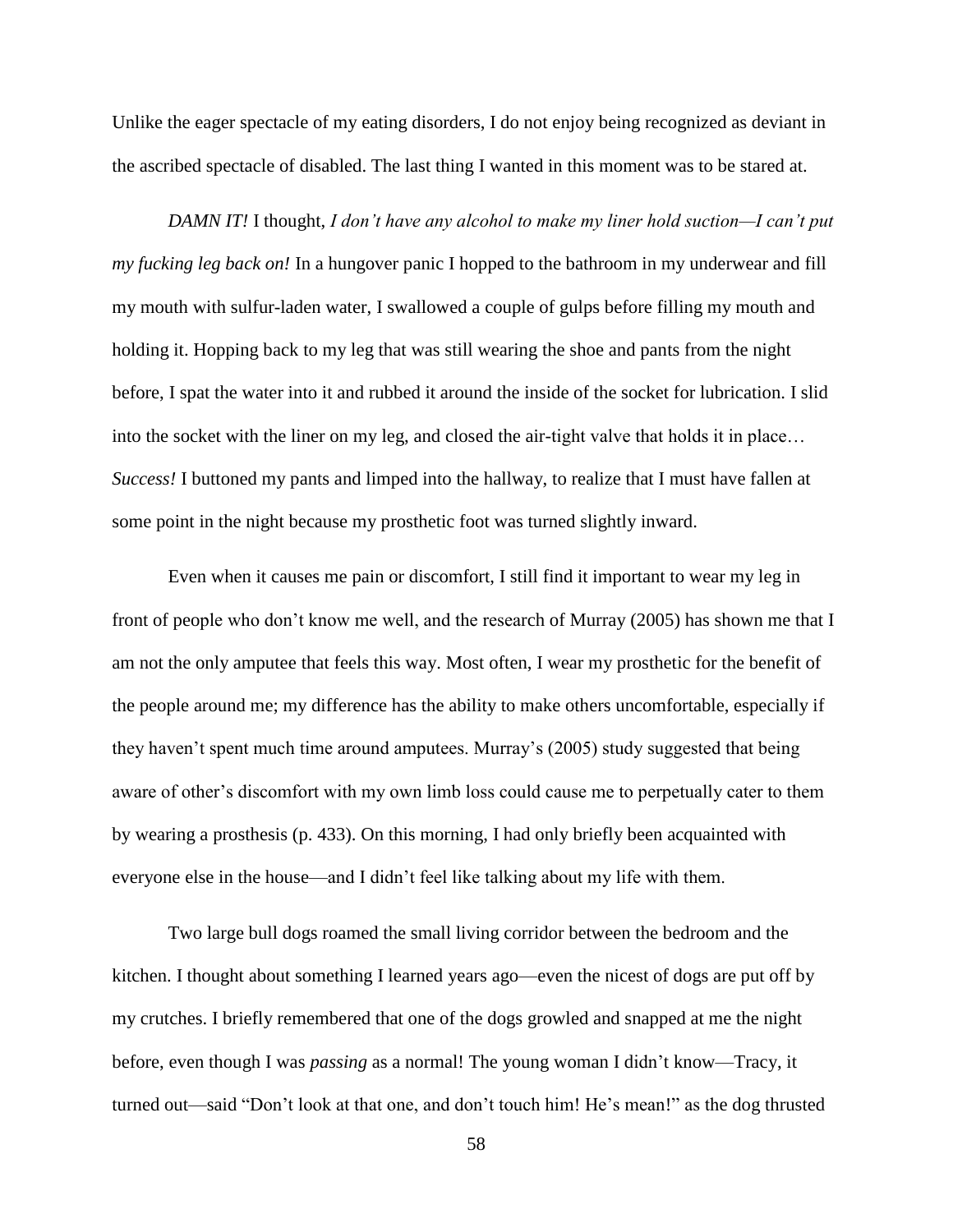his massive snout into my crotch. I walked backwards a few steps, and the hinge in my prosthetic bent under my weight because of my inward twisted foot and I stumbled. The dog instantly raised its lips, exposing all of its teeth to me and began snarling ferociously—"Buuuuuck, leave him alone! That's not fair-he can't run from you hahaha!"

Although I resented her comment, I have to admit I was thinking the exact same thing. "Fuck you," I muttered under my breath, unsure whether I was talking to the dog, her, or myself. My head was throbbing with every brain-swelling beat of my heart, as it feebly attempted to piece together the night before. I saw that my crutches were still leaned against the wall behind the couch where I had left them 7 hours before, and I knew better than to use them in front of *those* animals.

"Can I get a cup of water from your sink guys?" "NO!" they answered, obviously teasing me. I dragged my feet into the living room to grab a dirty cup from the coffee table in front of them and stumbled over a cell phone charger—pulling the cellphone to the ground in a crash. "Shit, I'm so sorry, I didn't see it" "Jeeze Gimpy, why don't you break some more stuff!!" Millard said, still obviously teasing me. I chuckled it off apologetically and walked to the sink. As I waited for the water to turn warm, I remembered vividly explaining my motorcycle accident to the girl I had woken up beside.

"I heard you called your mom to say goodbye to her before the EMT's made it there" she said. The words flashed through my mind along with a visualization of her saddest face, all but begging me to reveal the dramatic details. The water spilled over from the cup, burning my hand, returning me to the present with more anxiety than before.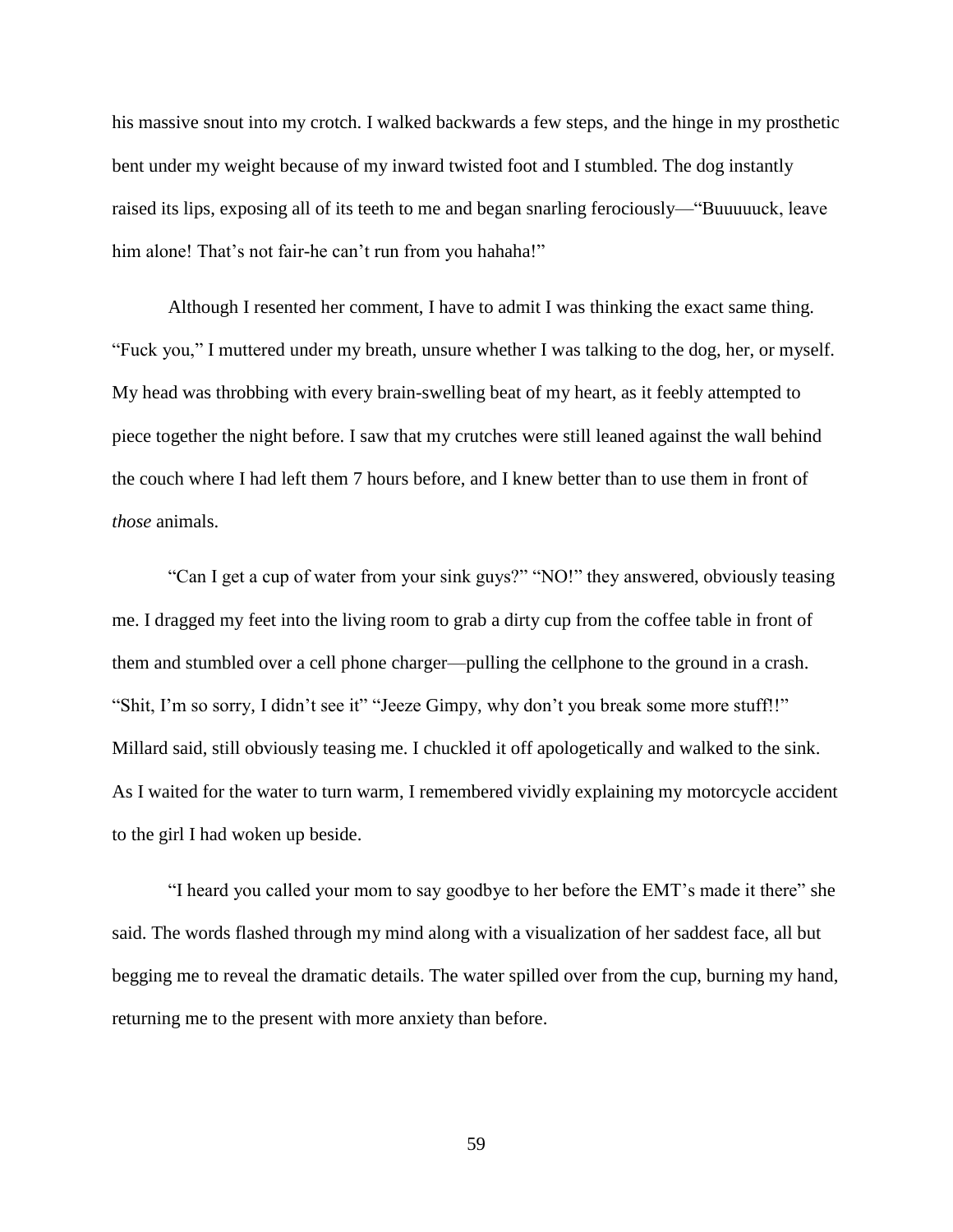I looked at Holly and asked her if she would take me back to where my car was parked in the city. Sighing loudly, she looked at the other two roommates sitting on the other couch and said, "Tracy, you've got to go to work—will you and Millard take him?"—"Naw let's make him walk! Hahahaha" Millard cackled as I sipped the rancid, egg-smelling, tap water. "Do you mind if I make us some coffee for the road Gimpy?" At that point I had gotten tired of all the gimp humor, but I realized that I was too hungover to start an argument in someone else's house about how I didn't feel as though I was being treated fairly. "Not at all, douchebag" I said as we all chuckled for a moment.

Nearly an hour later all five of us piled into the back of a large truck and began winding down the beautiful, nauseating, back roads to Food City before returning to my car. Walking through the grocery store, we stopped to play the claw-drop game for a stuffed animal that couldn't have been worth more than a dollar. The hallway was full of electric wheelchairs, plugged into the wall waiting for customers with disabilities. "Cripple….Hey Cripple---There ya go!" Millard said, pointing to the wheelchair closest to me. I dug my fingernails into the palm of my hand, trying to keep my temper; *I mean they really are such nice people*. *I can't understand why this fucker won't lay off of me. Why is he so damned incessantly fixated on my leg?*

I raised my voice to express my frustration, "Dude…I'm going to the counter, getting a Gatorade and a pack of smokes, then I'm getting the hell out of here. I'm not trying to ride in that noisy fucking chair for the five minutes I'm here." Immediately after finishing my sentence, an elderly man sat in the chair and pulled out to do his shopping. *God, how could I be so rude in front of that man? I identify more with him than I do any of these losers.* I was sick, angry, and red-faced with rage and embarrassment. "Haha, I'm just messing with you gimpy—you look like you're having a lot of trouble walking without those crutches."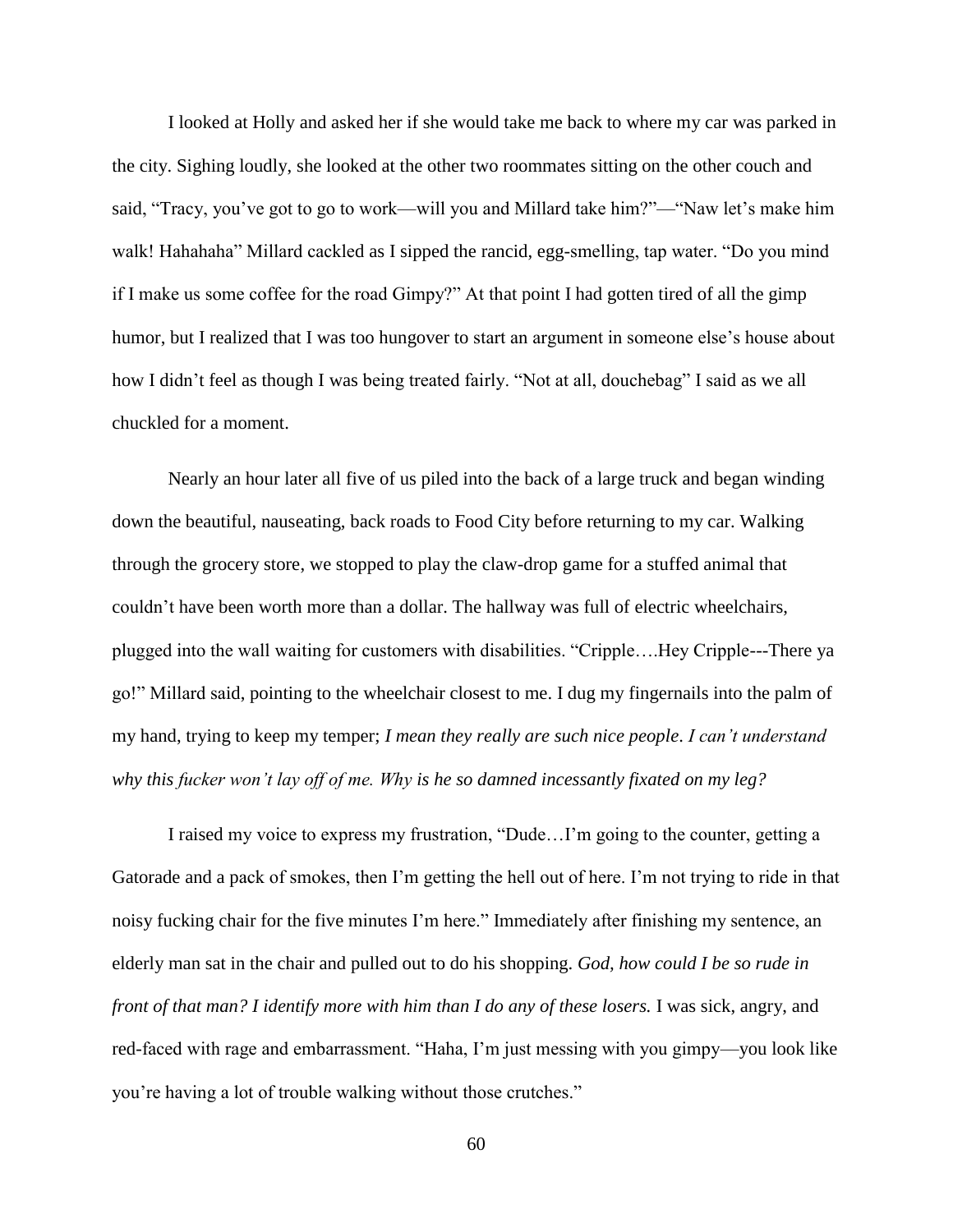"HAH!!!" I exclaimed sarcastically and walked the other direction in the fluorescent light-mare for anyone with the slightest headache. After getting a drink and some cigarettes, I walked outside with Karyn—the girl I had spent the night with. "I don't like how you let people make fun of you like that; it's wrong." "What should I do then Karyn? Start a scene and explain something that 20-something years of living around other people couldn't teach him? I wanted to hit him in his nose but that won't solve anything." "I just think you let peop—." "I'm too hungover for your pity, spare me, it's not your life to worry about. I think they are good people that don't realize how offensive they are being. They heard me joking with you and Holly joking with me, and they think they can too. Let it go. I just want to get back to my car."

Minutes went by as we stood in silence and watched people come and go from the storefront of the grocery mecca. "I'm an ass Karyn, I'm sorry. I just, I'm used to this shit and it just …ah…I don't know, I get defensive when other people want to help defend me, ya know?" I suppose I had developed a distaste for being defended by others back when I was bullied for my weight, my disability status however, could never be fixed by any amount of self-control or restrictive behaviors like my weight could.

Millard walked out pushing a grocery cart to the back of the truck, and I started helping unload cases of water into the truck-bed. "Hey, Taylor?" It was the first time Millard had used my name, and his solemn tone completely took me off guard. I already knew before he spoke that he was feeling remorse or at least trying to behave as if he was. "What's up brotha?" I ask, trying to preemptively lighten up the moment. "I'm really sorry man, I had no idea you only had one leg, and neither did Tracy. Holly told us inside; I'm really sorry bro I feel like an asshole."

As happens so often, the script flipped as I felt I needed to console Millard about his actions and explain to him how I wasn't upset, I knew he was joking, and that it happens all the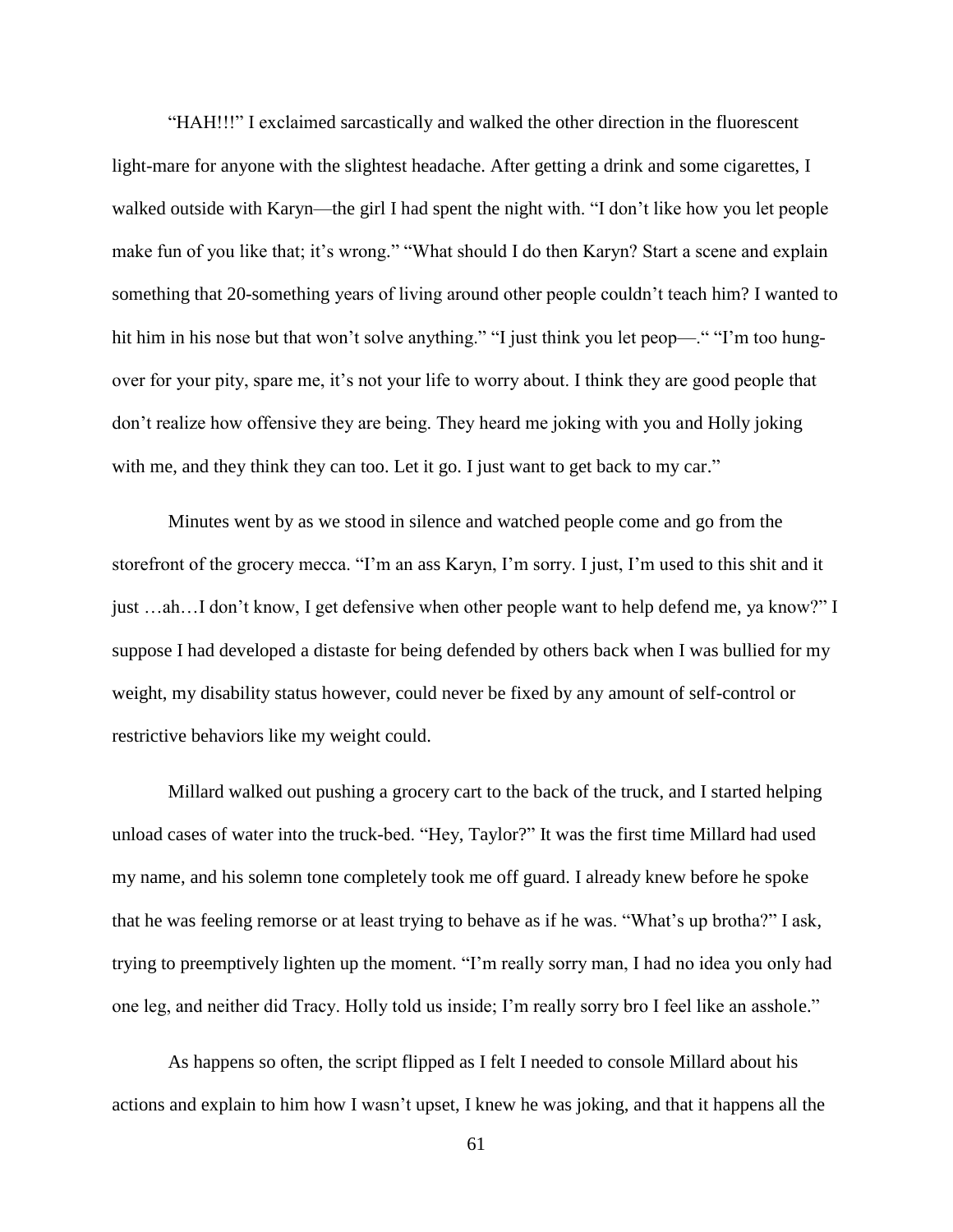time. "I knew you didn't mean anything by it bro, you didn't know… It happens all the time people see the crutches and"— *Interrupting me quickly* "I saw the crutches and thought you just twisted your ankle or something bro, I had no idea you were actually hurt or anything." "Exactly, but I'm not actually hurt, it was like 6 years ago Millard, seriously don't worry about it—I'm definitely not upset at you bro and I really appreciate your apology."

Tracy walked up as we finished loading the truck and began apologizing as well, "I'm sorry for joking about your leg—I didn't know—that was an awful joke." I couldn't stand the awkwardness of their apologies, my best efforts were directed at downplaying their folly and the level of offense I took from it. When they finally dropped me off back at my car, I drove home without the radio on as I thought of how much the morning events applied to the thesis I was writing.

The offensive things that Tracy and Millard had been saying all day were not intended to offend me. "For example," as Goffman (1963) says, "while a lame boy may seem always to present himself as such, strangers can momentarily assume that he has been in a temporarily incapacitating accident" (p. 74). They had deduced from my crutches that I was only temporarily disabled; if my disability were only temporary I would have been laughing along with them given Murray's (2005) suggestion that ". . . temporarily disabled persons promote selfdefinitions that state 'this deviance will not always be me'" (p.436).

My ability to "pass" as a non-disabled individual was compromised when my new acquaintances became aware of my crutches. Assuming that my limp was impermanent, they began to interact with me as if I were a "normal" by chastising me based on a straw-man caricature of the extreme disability that they did not know I actually embodied (Goffman, 1963). My ability to "pass" led me to witness the ways in which my disability is mocked, and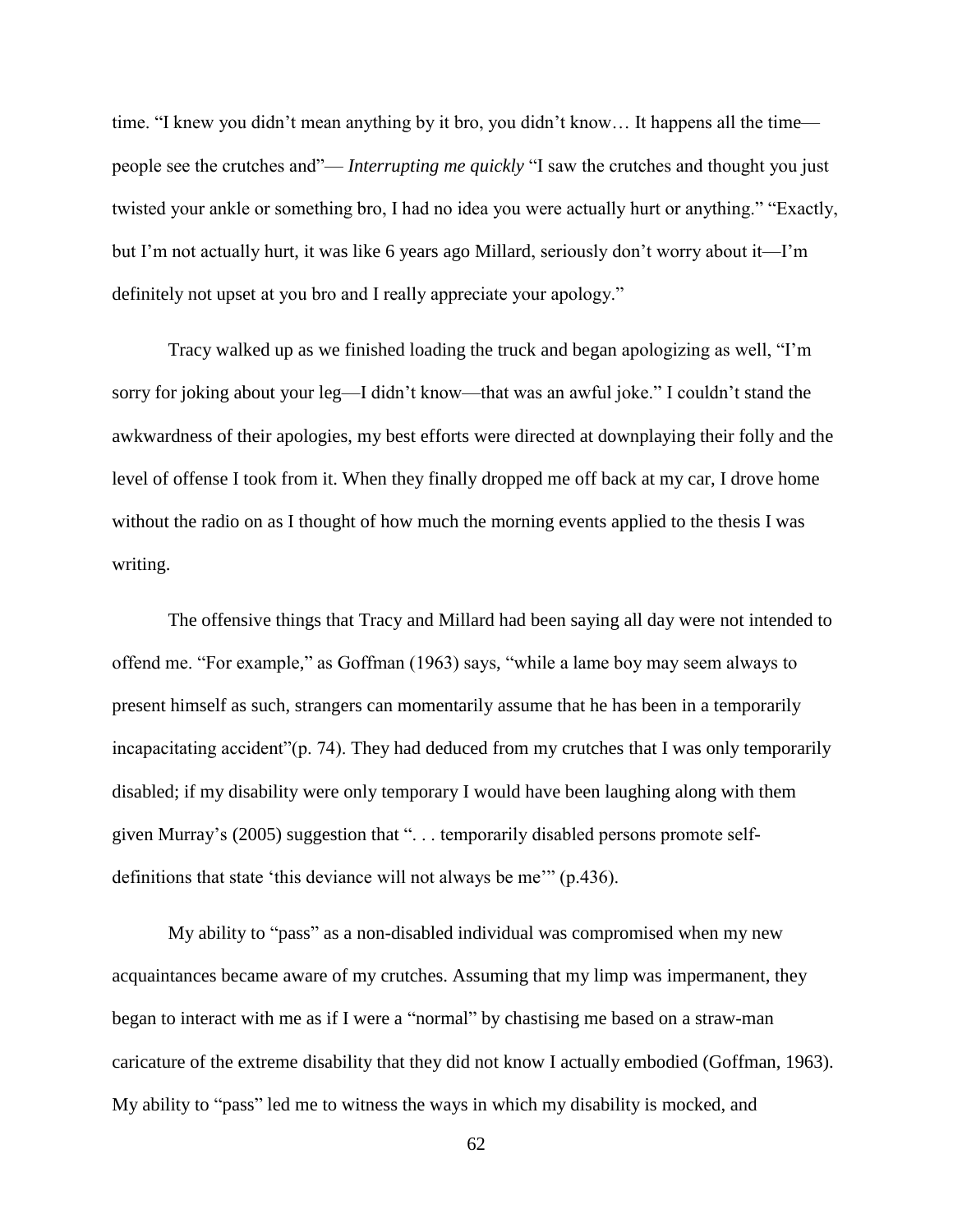consequently led me to the uncomfortable need to diffuse the situation by negating how offended I was. I felt forced to console my oppressors in order to rid myself of the discomfort that they caused me. The ability to conceal one's limb absence by using prosthetics can make it extremely difficult to "broach the subject with others" (Murray, 2005, p.436).

Broyer (2011) experienced disability stigma at a young age in the ways that I experienced it in transition to my disabled identity: over time my amputation was relatively meaningless to me until the attention of others positioned me as a spectacle (p. 38). I rarely consider myself different from others, until after they have called attention to my difference. I do not believe that Millard and Tracy would have ever been so openly discriminatory if they had known of my disability beforehand, but their lack of tact in joking around with me made it hard to forgive them.

As I contemplated on the morning for the rest of my long trip home, I started to think of whether or not I should include this story in my thesis. I remember that Couser (2005) advocated the autoethnographic method for its ability to take an experience like this one and write it; thus rendering it visible to a public beyond those with whom I interact daily (p. 140). Perhaps my experiences could help others avoid or deal with social missteps like those which I endured that morning. I spent the rest of the drive deciding whether I was comfortable with the idea, and I suppose now that I must have been.

The curiosity of adults undoubtedly affects the way they communicate with me, but I must use a great deal more caution when explaining myself to children who are equally, if not far more curious about my leg. My own sense is that children need not be burdened with the existential crises one undergoes following a limb amputation, and after hundreds of trials I have finally crafted ways to strategically answer their questions without shattering their fantastically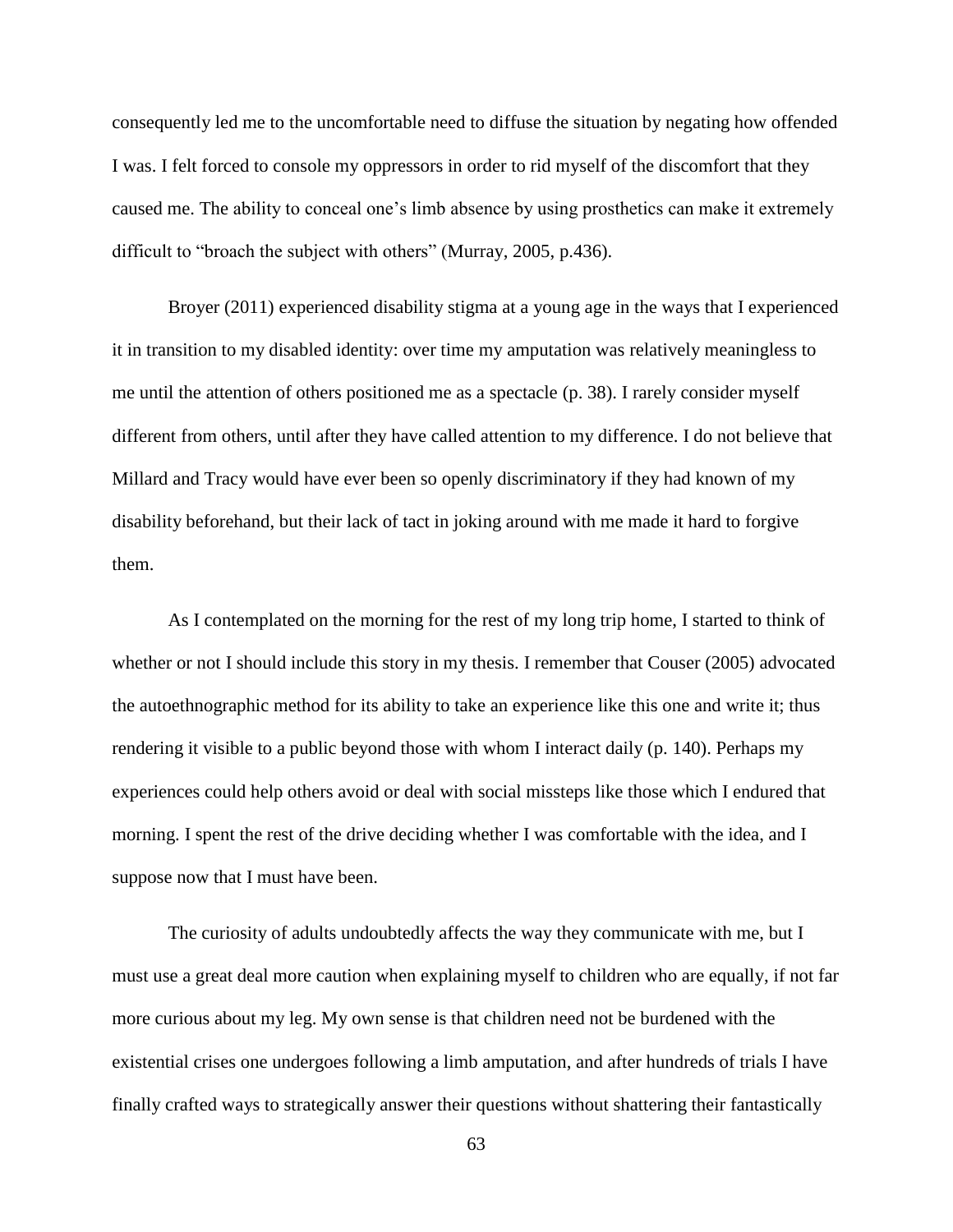innocent paradigms. The following story explains a specific time in my transition to embodiment in which I was unable to deal with the curiosity of children in an effective way. The experience itself served as a catalyst to my social awareness of children-at-large. The following narrative takes place at the end of my first vacation to the state of Texas.

### **Keeping Austin Weird: Curiosity Intrigues me, Language Minimizes**

It's 106 degrees, mid-day in Austin, Texas. I'm crutching around the outside of an Apple store while my friends Lisa and Jesse search for phone cases inside. My hands are cracked, calloused, and dehydrated from a week's worth of vacation without my prosthetic. I raise my left hand to look at the time on my watch—my hand is bruised from the repetitive motions required to walk on crutches. It is two hours until our flight leaves for Dallas. I feel the eyes of every person as they fixate, examine, and avert from my leg; I want to go home.

There are no empty benches nearby. I rarely accept offers to sit down; I don't know why. It's been seven days since I have worn my prosthetic, and the phantom pain has returned. I resist the urge to move my residual limb back and forth—I know it will shock people too much. It feels like someone is pulling my toenails off while my foot is asleep—but my toes have no toe-nails, and they are connected to a prosthetic foot on the other side of the country that is propped up against my bedroom wall. *Jesus Christ—how long does it take to find a cover for your phone?* The heat combined with my unusually extreme phantom sensation is causing me to sweat profusely—I look down and see sweat drops hitting the ground underneath the open leg of my shorts. It's the first time I've seen that happen before.

I become self-conscious watching people frolic about this outlet mall with friends, family, spouses, and children; often when they see me they stop smiling—even when I've smiled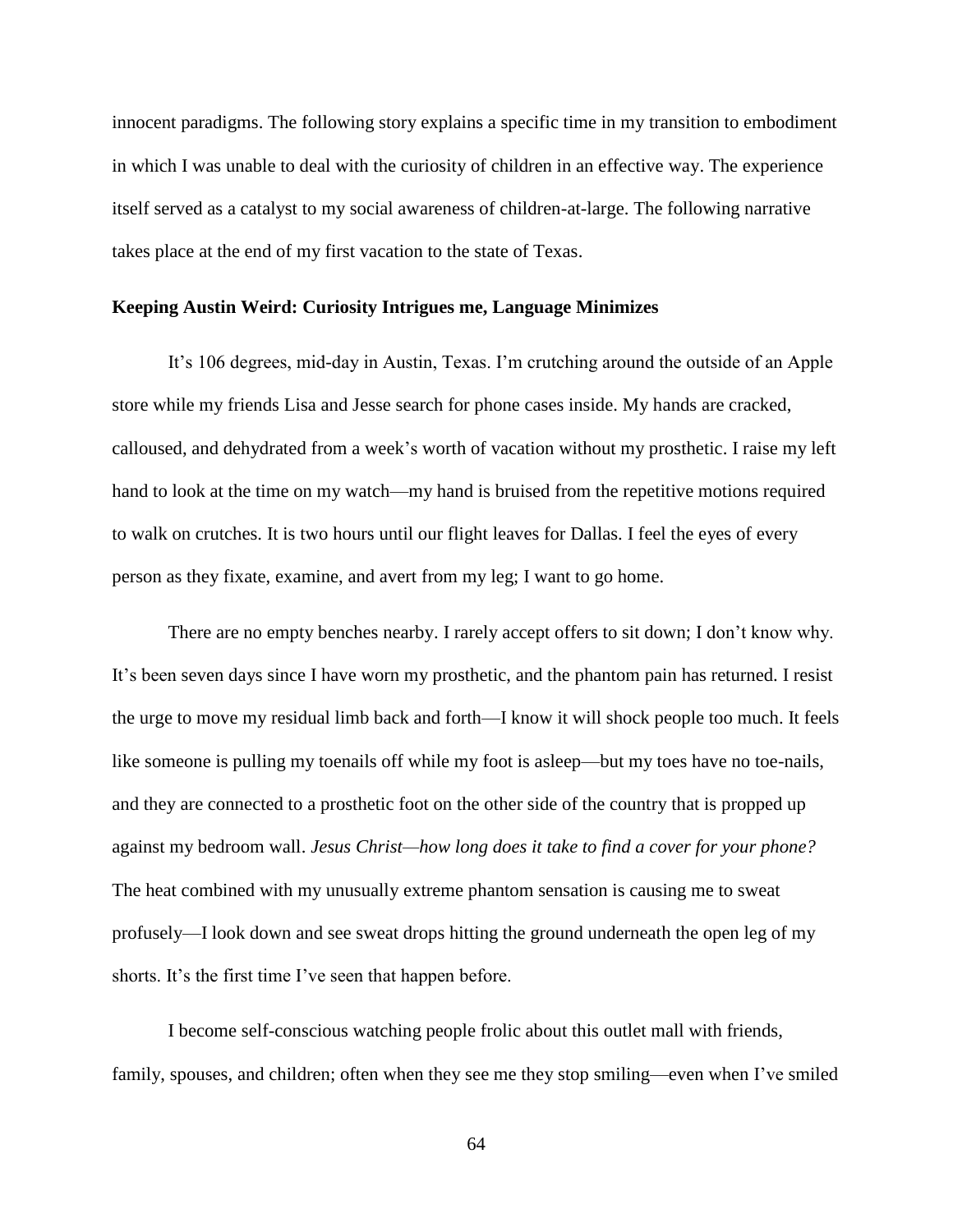back. A sharp pain shoots through my pinky finger on my left hand; I'm holding too much of my weight on my crutches. I move the arm-pit pads of the crutches to my elbows and bow my head to rest on my forearms. I realize this stance is probably awkward to those passing by, but I no longer care because I am exhausted. Briefly I console myself, *Your prosthetic would have driven you mad on the plane; and it's so hot here that you would have sweated until it fell off. Your leg muscle has atrophied so much that the prosthetic leg won't fit correctly when you get home… Your crutches wouldn't have fit in a bag….*

I feel a hot breeze blowing through cooling the sweat on my arms and neck. Naturally, I turn my body to an angle to prevent my shorts from fluttering and exposing my residual limb. "What happened to his leg daddy?" I hear a young boy say—I look up, smile, and wave at the boy so he won't be scared. I feel like the watch on my wrist is the only thing keeping people from thinking I'm homeless, so I stand in ways that expose it most obviously to passers-by. As I place my forehead back into a resting position on my arms, I feel a hand tug on my shorts nearly pulling my pants off on my right side. It's not a phantom sensation.

Being in the social sphere without my prosthetic on draws a great deal of attention; I often avoid being seen in public without a prosthesis on, even when it causes me pain.

Three children—missing various baby teeth from each of their smiles are standing less than 3 feet in front of me staring at my leg. I rarely miss the opportunity to chat with curious children; I never want them to grow up being afraid of people like me. Parents often scold their kids for looking, "Don't stare, it's not nice." Normally when a family with children enters my immediate area—I can see the strain on the faces of the parents as they anticipate the darndest things kids could say. These children had exited the Apple store without guardians.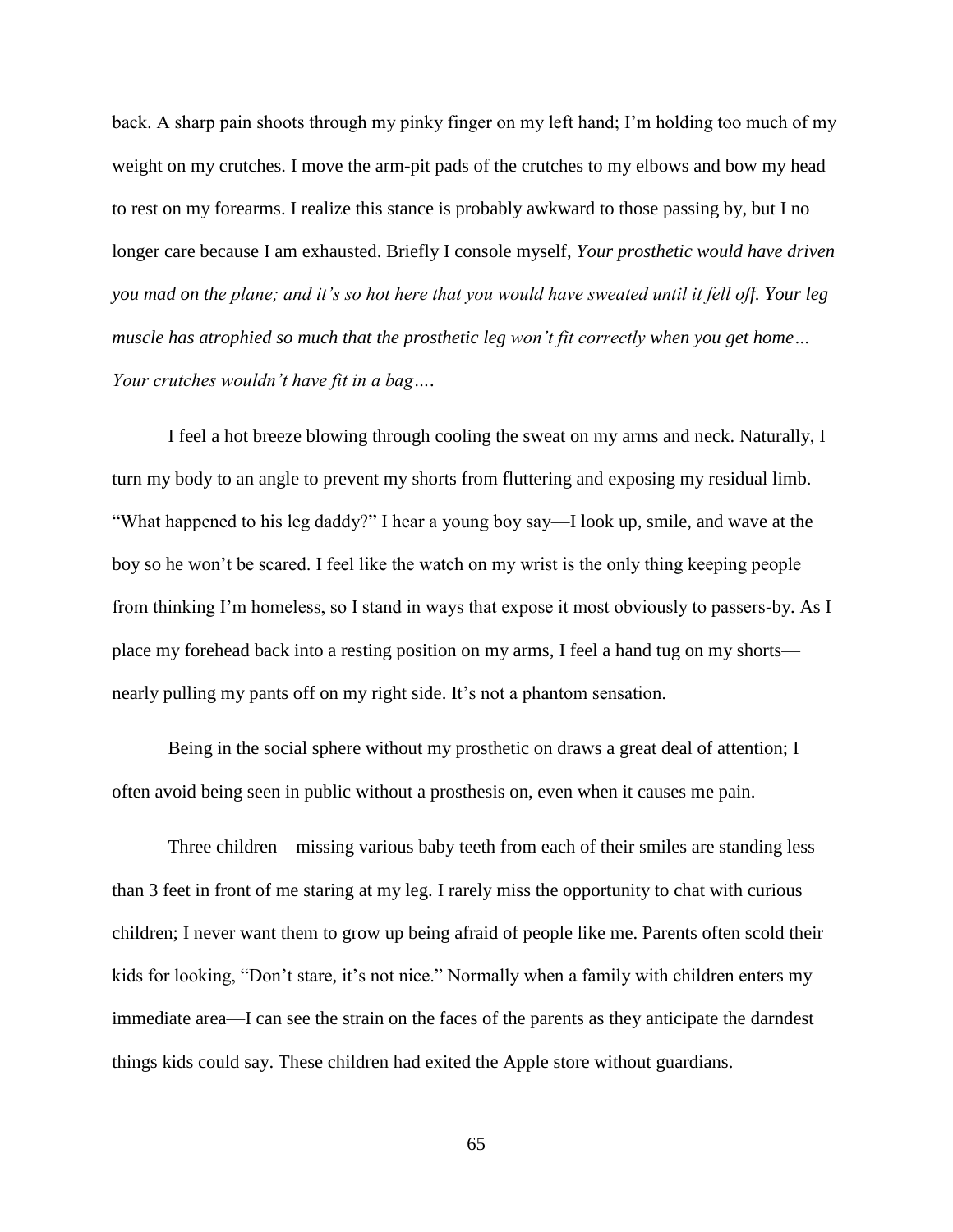Two little boys and one little girl—each appeared to be less than 6 years old—were staring at me with curious smiles and vacant eyes. I could tell they weren't scared of me, but I was torn from a self-loathing daydream by a violation of my private space. I stepped back with my heel, leaving my crutches in place to buffer some distance between myself and the boy tugging on my pants. "Whoa little man, where are your parents?" "They're inside" said all three of the children in unison. "Maybe you should go find them, they're probably worried about you" I coaxed. "They're right there!" said the little girl pointing at two women through the window. Two women were standing behind the window inside of the Apple store; one of them waved at the little girl as she pointed, but she didn't acknowledge me. Suddenly I was surrounded by the three children, circling me with their gaze fixated where my leg was *supposed to be*. "Where's your leg at mister?"… *Incinerated and pulverized into dust at some hospital crematory* I thought to myself. "I don't have one," I said, as they began squatting and trying to look up my shorts. Every move I made they countered immediately—*I can't shake them*.

People were walking by without looking, and I assumed they didn't want to get involved. The little girl ran up to a man about my age who was walking with his girlfriend, "Hey mister! *Look* he doesn't have a leg!" Part of me was embarrassed, but I actually laughed because I saw how uncomfortable it made them. As they continued walking I yelled, "And now, for my next trick!!!!" sarcastically pretending to be a street magician like one I had seen nearby. The charade was quickly drawing attention as the children started putting their hands on the crotch of my pants and trying to feel for my leg; I was mortified when I looked around at the number of people staring—it was no longer my narcissistic paranoia—I was the reluctant center of attention. I hopped around and tried to block them away from me with my crutches as the boy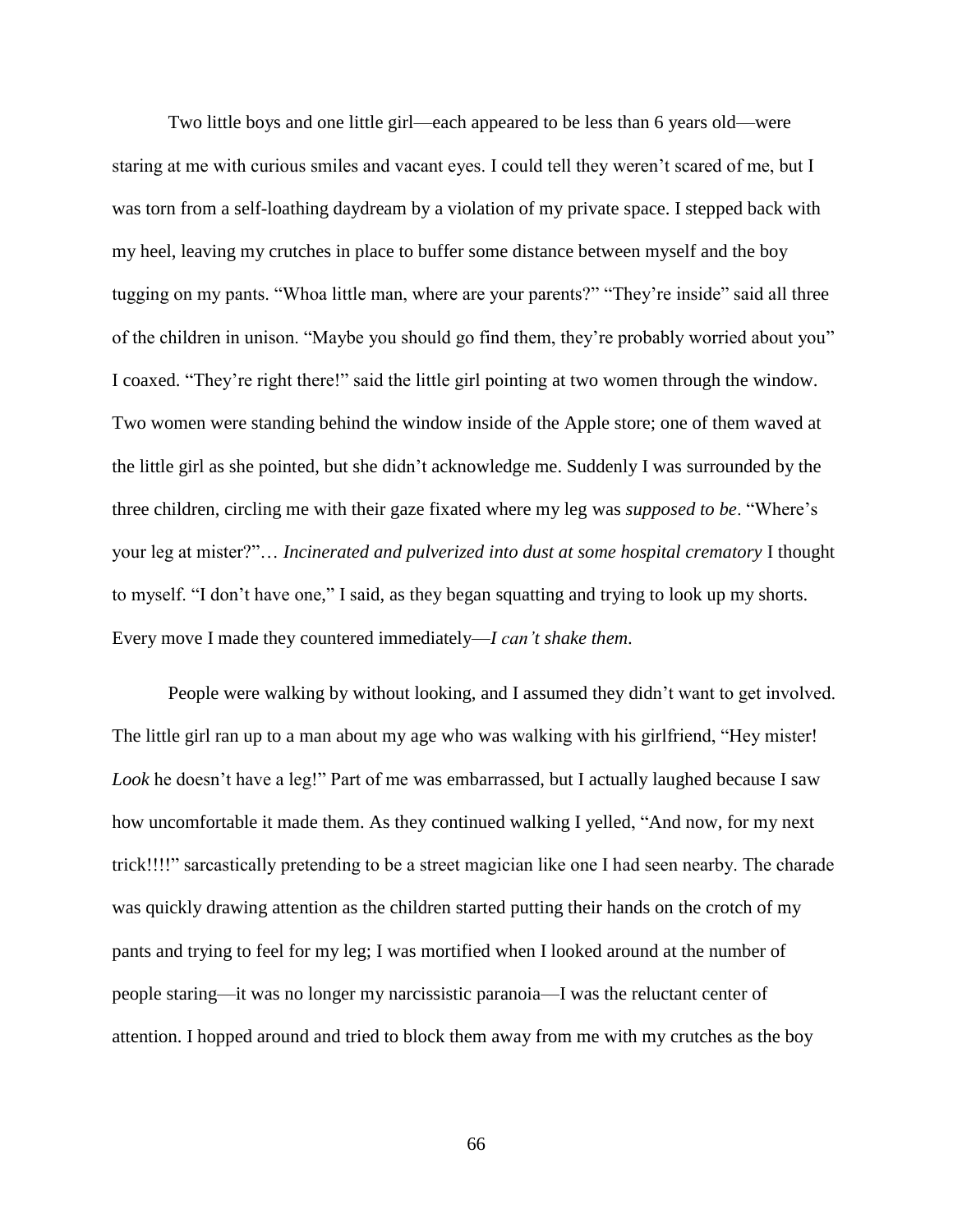who initially tugged my shorts grabbed the bottom of my pant leg and tried to look up my shorts. I smacked his hands away, and he giggled as he ran out of my reach.

I saw two people watching from tables on the patio of some restaurant that probably wouldn't serve me, considering the way I was dressed. I believed they were filming me with the cameras on their phone. *Damn, I don't want to go viral like this—I can't hit this kid*… "STOP IT!" I yelled, and held my arms up at the women whom I assumed to be the guardians of the children, as if to say "Are you not seeing this? Help me!" Each of them returned the same gesture to me, and I realized that I was not going to get any help from them. The kids were so happy and laughing as they continually cornered me in awkward positions. *I am being molested in some kind of ridiculous game of tag that I can't stop*. I saw more people with phones pointed at me, and I believed I was being filmed by everyone.

"Show us your leg!"—"I can't show you my leg; stop it right now!" Bursting into laughter they were literally jumping up and down with excitement. "Why not?!?!" For the first time I wished that children were scared of me. "Show us your leeeeeg, Show us your leeeeeg" they started singing loudly as they skipped around me… *This…is not...fucking…happening to me right now.*

The little boy grabbed at my pant leg for a third time and I put my hand on his forehead and shoved him backwards. He lost his balance and fell on his butt, laughing, and jumped back up like it was a game. They each started doing it as if they wanted to be shoved back too; he did make it look kind of fun. Finally my friends walked out laughing—completely unaware of how traumatic the scene unfolding was for me. The children started following us down the walkway away from the store; I turned around to stomp my foot and shoo them like stray animals. They loved the interaction and kept running back, until finally one of the women walked out and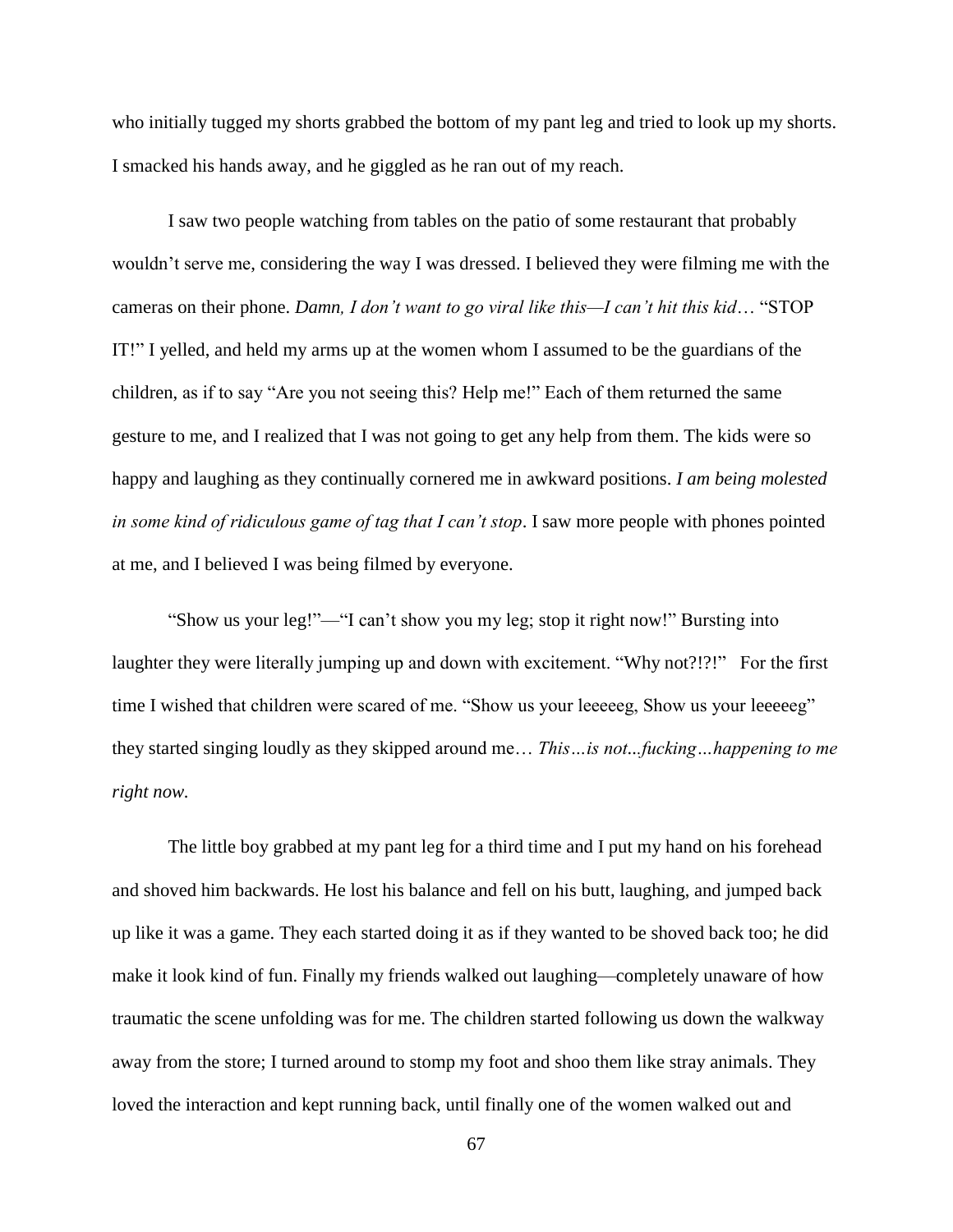yelled each of their names followed by an angry "Get back here right now!!! Leave that poor man alone!"

# *That poor man?* I thought.

The kids ran to the woman, and streams of profanity flew through my mind… I felt like a poor man after all, who couldn't solve the situation himself. We left the mall and drove straight to the airport. It was when I was taking my shoe off at the security check that I noticed the small chocolate handprints smeared all over the waist and leg of my camo shorts.

"The full range of reactions that are enacted toward me in the public sphere make it clear to me that there is something that is different, something that is other, that my body is something that needs investigation and justification"(Broyer, 2011, p.39). The children were entranced by the novelty of my disability; I can assume very comfortably that I was the first amputee they had ever been exposed to before. The same may be true of the woman who so kindly asked the children to "leave that poor man alone." Exposure to persons with amputations like mine can help prevent nondisabled individuals from developing negative stereotypes or help them to overcome them (Schur et al., 2009). In this particularly extreme case, I was accosted by the children and avoided by their guardians likely due to my obvious position as a disabled other. Murray (2005) argues that such uncomfortable interactions may result from failure to wear a prosthetic leg in public (p. 428), and I would have to agree

I was in a process of failing: 1) failing to cope, 2) failing to pass as normal and 3) failing to handle the situation myself. As a stigmatized individual, I am likely to feel that "to be present among normals nakedly exposes [me] to invasions of privacy, experienced most pointedly perhaps when children simply stare"(Goffman, 1963, p. 16). The more recent autoethnographic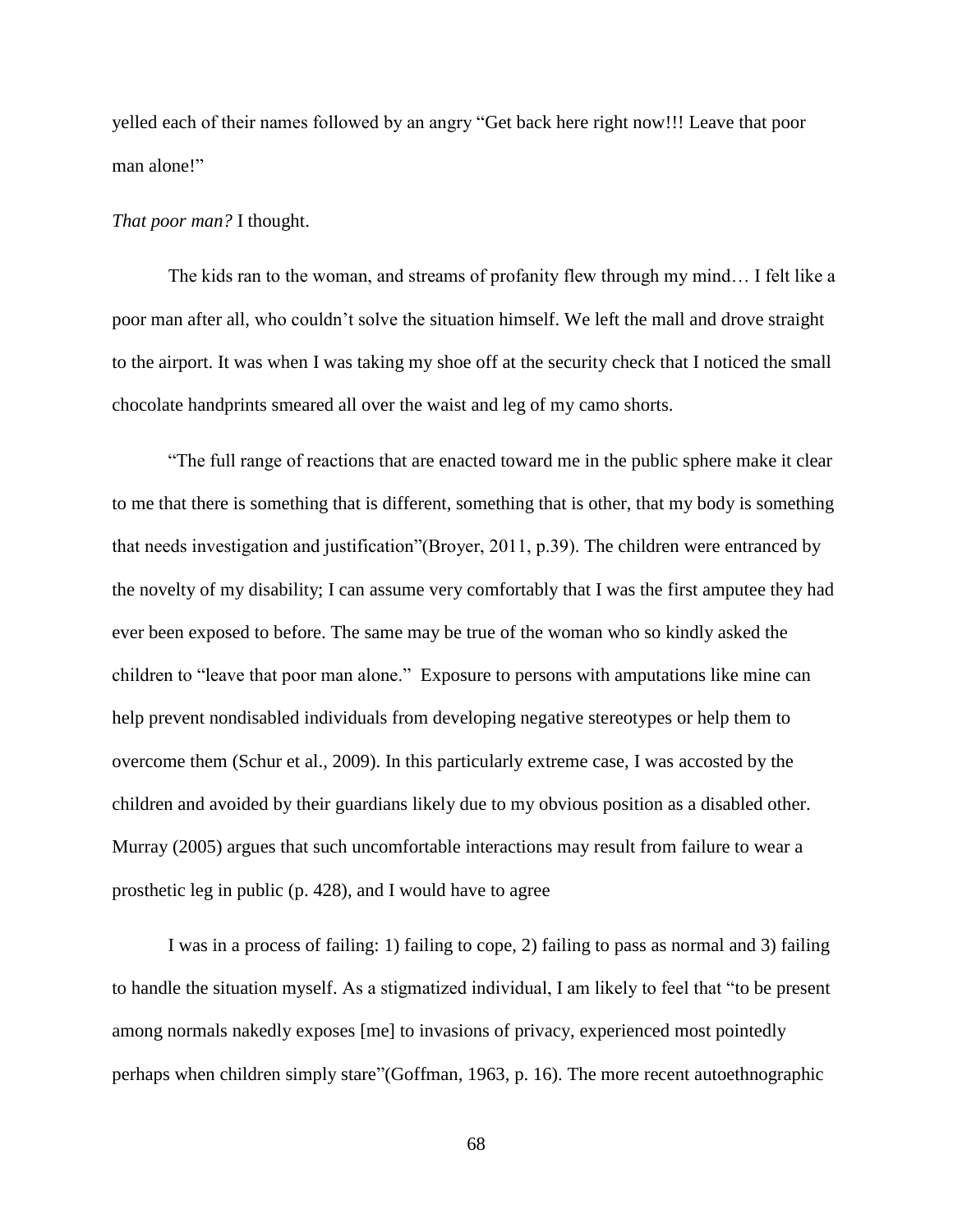research of Broyer (2011) explains the distinct interactional differences between adults and children by saying her disability was "…nonexistent before children stared and commented on it or before adults stared, and then quickly averted their eyes in order to make it appear as if they were not looking"(p.38-39). I find the only people at fault in my harassment to be the mother or guardian of the three children for not being responsible for them, and for communicating aloud that she thought I was a "poor man."

I echo the sentiments of a 33-year-old amputee's narrative from the research of Rybarczyk et al*.* (1997) as she states "Children are very open about asking about it [my disability], and I'm open with them. Mothers, however, can sometimes be rude. I've had them pull their children away from me. They seem embarrassed by my physical appearance" (p.246). I, however, was more concerned with the language use employed by the mother in my own narrative than I was by her restraining of the children. Her language ripped me from their view as an interesting individual worth interrogating, and positioned me as a *poor man* that need be left alone. Her words were so powerfully offensive to me because of my self-stigma that I had created by internalizing what I believed others to be thinking of me in the moment. I believed that I appeared poverty stricken because of my lack of a prosthetic limb, through visions of what Cooley (1902) would call my *looking-glass self* (as cited in, Ellis, 1998).

I had discerned through my own observations and social awareness that I was the only visible amputee crutching around that mall in Texas, and I was hyper-aware of the way others were likely perceiving my clothing and lack of a prosthetic. I was horrified of being thought of as unworthy of occupying space in the mall as a *poo*r man or a *crippled* man, and I knew that my outfit achieved the former whereas my crutches made obvious the latter. Such insecurities were spawned from my own self-stigma. I sometimes "consciously hold negative attitudes about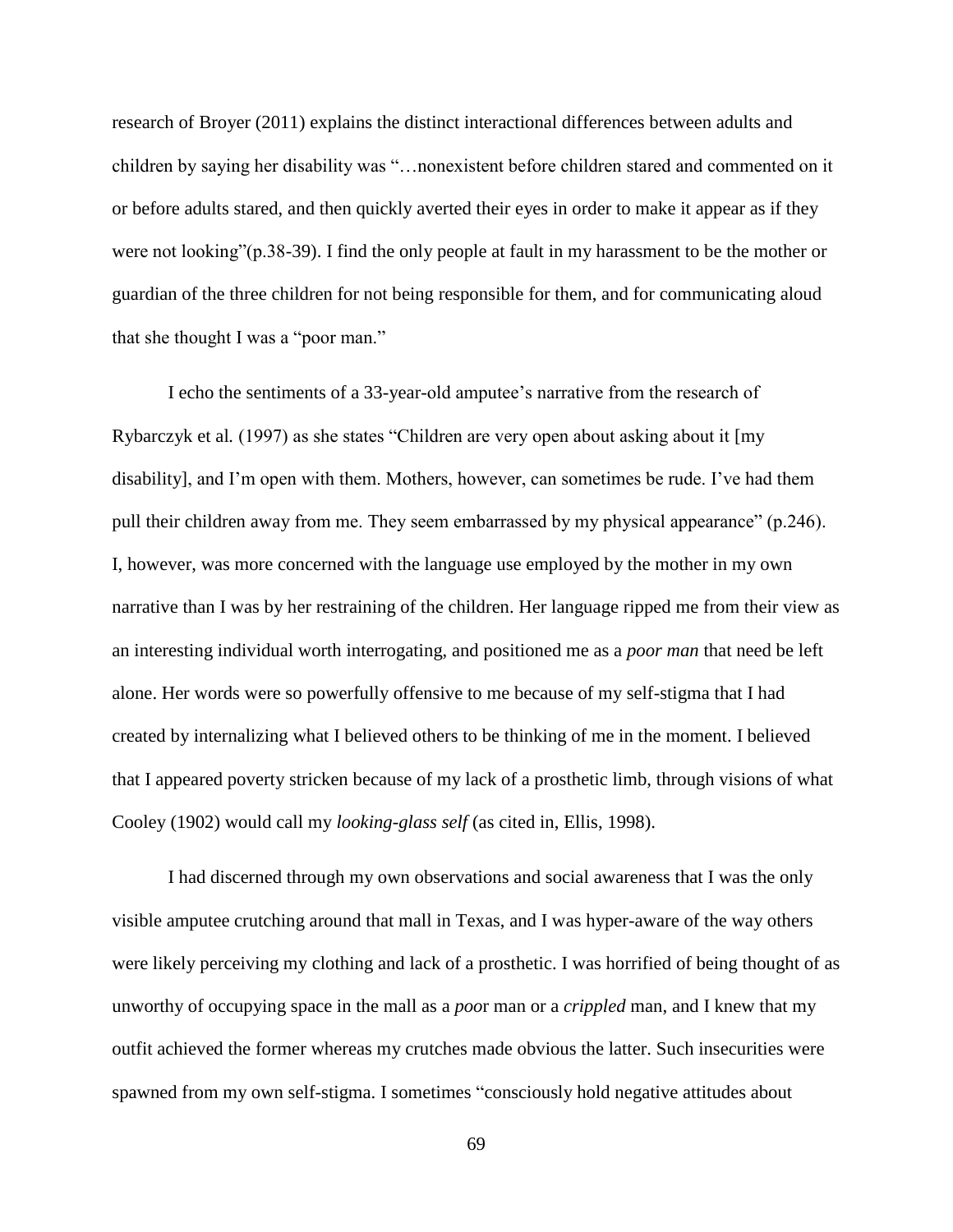[myself] as a result of [my] altered body and consequent disability" (Rybarczyk et al*..,* 1997, p.247). Drawing from Williamson (1995), Ryzbarczyk et al.. (1997) goes on to state that "... being predisposed to self-consciousness in public situations [can be] significantly correlated with activity restriction" (p.248). Although crutches may grant me relief in many ways, they are very restricting in my ability to move about in public without drawing the attention of others, and this often forces me to be self-consciously aware of the troubling spectacle I embody when I use them. When people see my crutches they often examine me, perhaps to see why I am using them. When I use crutches rather than a prosthetic leg, my body deviates significantly from what others expect to see, and I have become keenly aware of the discomfort my body appears to inflict on able-bodied others.

My obvious differences from able-bodied persons without amputations would likely mislead readers to assume that I find community within social spheres occupied by other disabled individuals. This is a misconception borne out of the use of the blanket-term "disabled" under which there are a countless number of referents that do not relate or identify with one another. The following describes my misconstrued membership in the disabled community, a community that is divided and has "its own prejudices and internal pecking order" (Couser, 2005, p.124). My goal is to explicate the linguistically constructed conception that there is a solidarity-infused community that exists for what one would likely think of as *my kind of people.*

# **Passing** *over* **Community***:* **The Hierarchy of Authentic Suffering**

The term *disabled* has many applications but is primarily used as an adjective to categorize individuals who have physical or psychological characteristics that deviate from the norm in a way that impedes their ability to navigate or interact in an able-bodied world. The myriad of different physical and mental characteristics are all encompassed by the singular term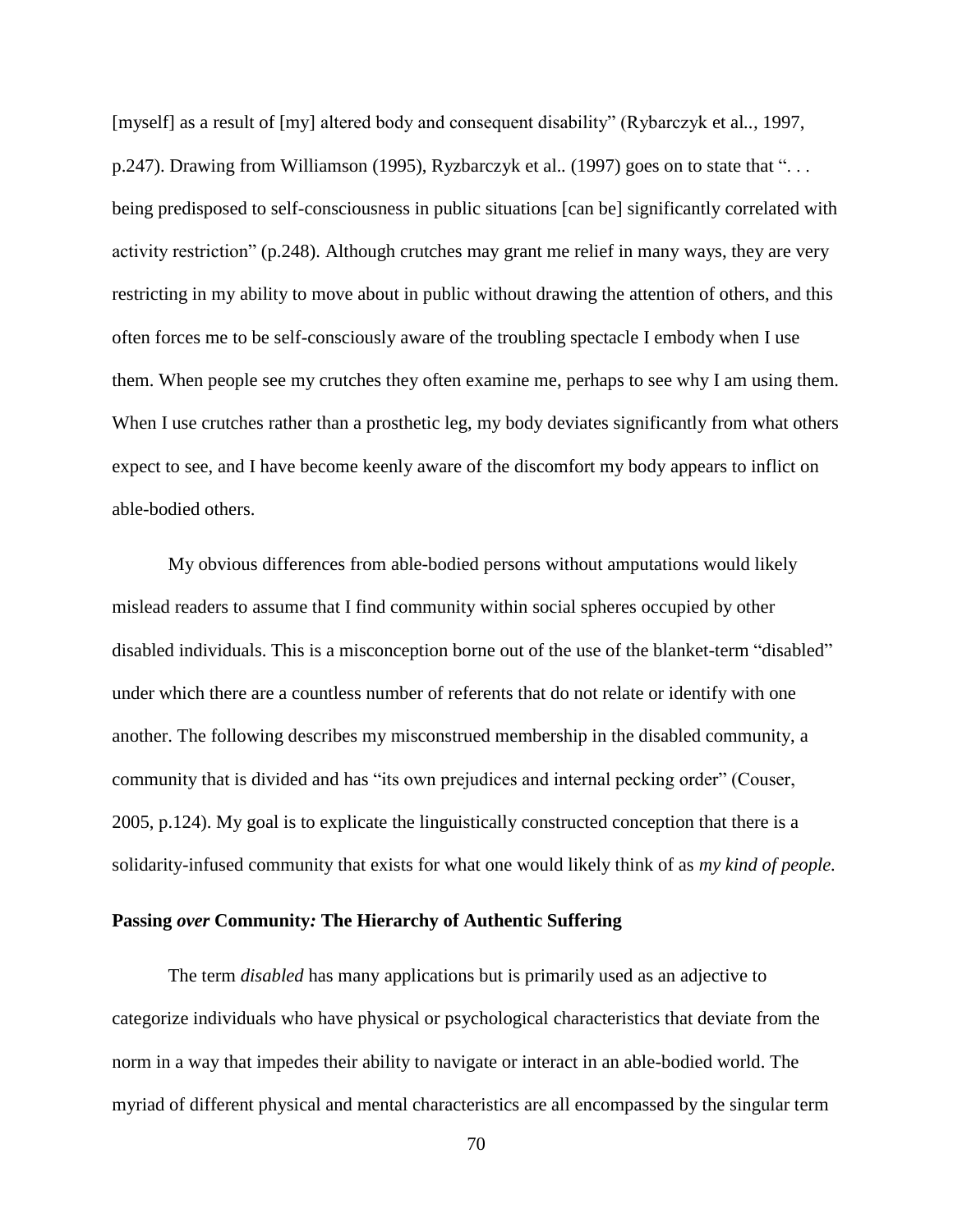*disability.* This conflation has created the illusion that there is a distinct disabled community of which individuals naturally become a part upon developing a disability; this is not the case.

Excluding situations in which one is seeking accommodation or monetary support, individuals with disabilities often work to distance themselves from their ascribed status of *disabled* (Broyer, 2011). As a participant in disability culture, I have borne witness to the strictly enforced and unwritten rules in what I call *the hierarchy of authentic suffering*. This hierarchy is the result of the defensive and offensive othering tactics that happen within the population of disabled individuals. I am only able to account for those within my own realm of disability lower-extremity amputations that affect physical mobility. From what I can ascertain, the hierarchy is as follows:

Bilateral Hip Disartics—(Wheelchair users)

Bilateral AKAs—Both legs amputated above knee

Hip Disartics—Leg removed at the hip

AKA/BKAs—1 amputation on each leg of differing lengths

Bilateral AKAs—both legs amputated above the knee

AKAs**[me]**—Above knee amputations

Bilateral Knee Disartics—both legs amputated at the knee joint

Knee Disartics—amputated at the knee joint

Bilateral BKAs—Both legs amputated below the knee

BKAs—Below knee amputation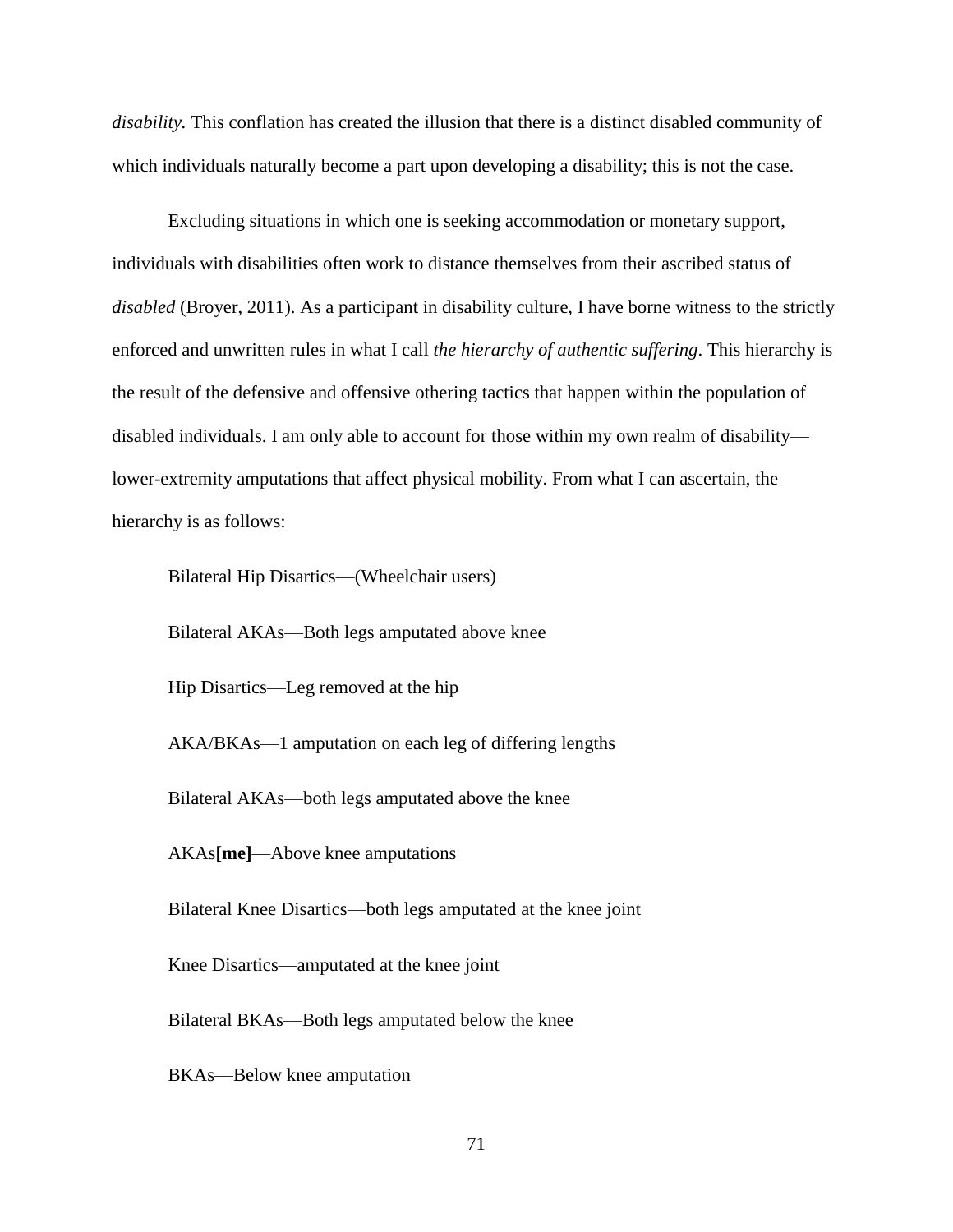#### Single/Double Foot Amputation

This hierarchy, is less a form of claiming status than it is a claim to authentic suffering. It is socially unacceptable within amputee culture to complain about one's own suffering in the presence of, or try to console, others who are positioned higher on the hierarchy. This is a strange phenomenon—and one's position on the hierarchy is relatively static, depending on each individual's level of mobility and access to resources such as prosthetics and physical therapy.

If a foot amputee (FA) begins talking about how much she has suffered while in the presence of an above-knee amputee (AKA), then the AKA is likely to "console" the FA in terms that position the latter as suffering less in comparison to the AKA: "At least you can still…," or "At least you don't have to…," or "Just be glad that…". I have been on both sides of this discussion before at different times in the past, and it fosters a competitive environment of oneupmanship when amputees begin comparing the qualities of their lives.

I came to realize that a hierarchy existed as I began spending more time around other amputees. Outside of the prosthesis clinics that I have been to, I have only rarely met other leg amputees in public that were not "passing" (Goffman, 1963). I used to only see other amputees briefly in the lobby of my old prosthetic clinic, before being ushered to a closed room like a doctor's office. For the past year however, I have been receiving prosthetic care from a fellow amputee and relative of mine in New Orleans, where I am allowed much more freedom to interact with other amputees and hear their stories. The time that I have spent there has helped construct and solidify my view that a *hierarchy of authentic suffering* exists.

One of my relatives is a prosthetist as well as a LBKA or left below-knee amputee, and I am an RAKA or right above-knee amputee. Even though he is a veteran prosthetist who has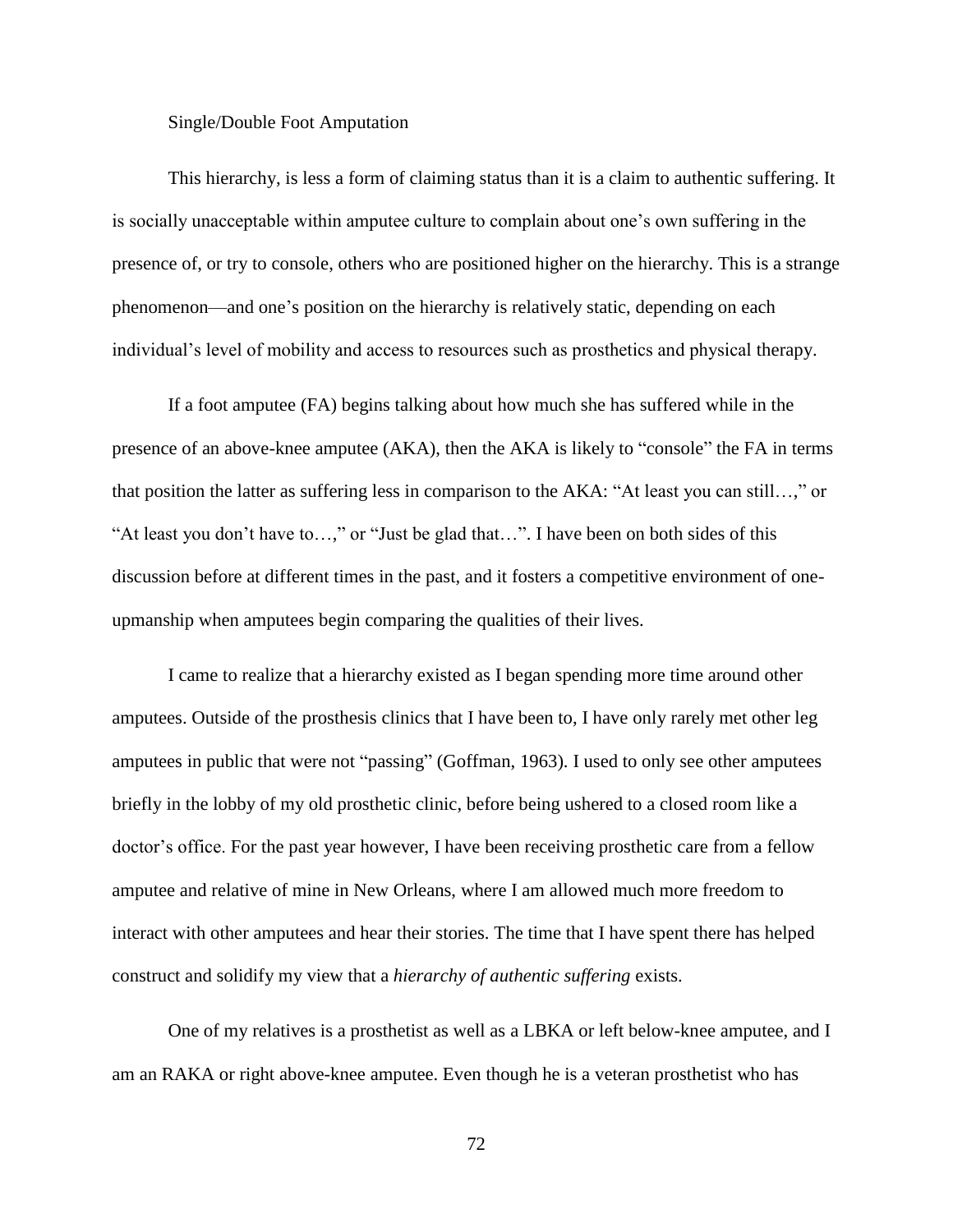helped fit amputees with prosthetic limbs for decades, in moments of frustration I rehearse my resentment of him as being ignorant of how much more suffering my amputation causes me than his does him:

*He could still run if he really wanted to; he still has his knee. His suspension system is way superior to mine and it always will be because of how short my femur is. He expects me to NEVER use crutches? He's on a high horse because his leg is so much easier and faster to put on. He may know what's going on but he has no idea what it feels like, so who the hell is he to try to console me?*

I only feel this way when I'm particularly frustrated with my own situation, but were he not a prosthetist and if his age was closer to mine I would feel this way all the time. I told his son, who is also a prosthetist, about my frustration and he laughed saying: "T, you're not the only one. Guys come in here all the time that are (Insert higher level amputations) and they all tell him he doesn't know what it's like for them . . . some of 'em actually get mad at him." I remember hearing him say that as I watched Mr. Ron (Prosthetic technician) filing away at a wooden prosthetic leg that was being made to fit an AKA that was uninsured. The joints were primitive, the aesthetics were minimal, and I was thinking how much better off I was than whoever would receive that leg. Mr. Ron was whistling while he slowly sanded at the wooden calf of the prosthetic; he is one of the few true artisans left in the business. He placed the leg on the table and began to walk across the room to get another tool, and as he walked I watched him limp and drag his leg. Mr. Ron was and still is a right hip disarticulation amputee, and since that day I have felt unworthy of claiming any suffering in his presence. I don't feel sorry for Mr. Ron; I respect and acknowledge his position above me on the heirarchy. In honesty, although I would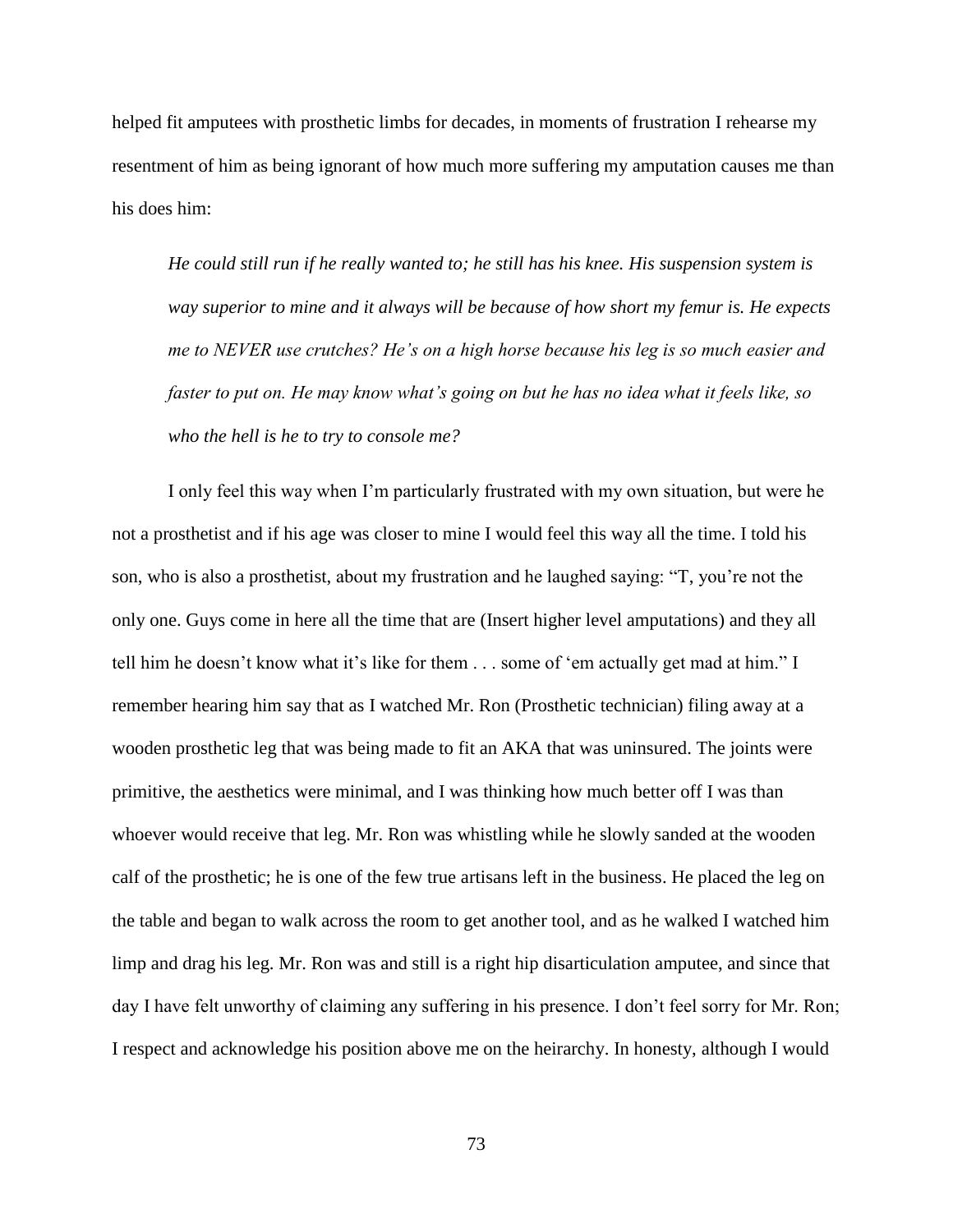expect his struggle to be greater than my own, he often appears to fare much better than I do in regards to living and enjoying life to its fullest.

These happenings depict the politics of a sub-group of leg amputees, which is a subgroup of amputees, which is a sub-group of mobility disabilities, which is a subgroup of physical disabilities, which doesn't include mental disabilities. So, even the most exhaustively focused micro-level of the disability population, the othering methods that we induce serve to completely thwart the formation of any community. On the macro-scale it is almost laughable to imagine a community being formed under the blanket term *DISABLED,* which includes everyone from the blind, quadriplegics, the depressed, obese people, and even folks with carpal tunnel syndrome. When there are no grounds on which to commiserate, it seems unlikely that any disabled individual will find an immersive community outside of their sub-sub-sub-sub-sub-groups.

It is much easier to empathize with a man who has no shoes, so long as he isn't standing next to a man with no feet. "Physical disability is at once a personal experience and a shared cultural creation—the experience *of* a body *through* a body in relationship *with other* bodies" (Scott, 2013). The term *other bodies* encompasses other deviant bodies of fellow amputees and physically disabled individuals. The simplest, most primitive form of community is one that is based on propinquity, yet "when not institutionalized, [the disabled] are often geographically dispersed. . ." (Couser, 2005, p. 124).

Aside from the insider's perspective I have gained from prosthetic care offices that I have had access to, I'm very limited in the amount of interactions I have had with other amputees. Couser (2005) specifically addressed the issue at hand by saying "In any case, since disabled people do not share a single condition, they cannot be—nor should they be—represented as a monolithic community" (p. 124). Although Couser (2005) attributes the pecking order and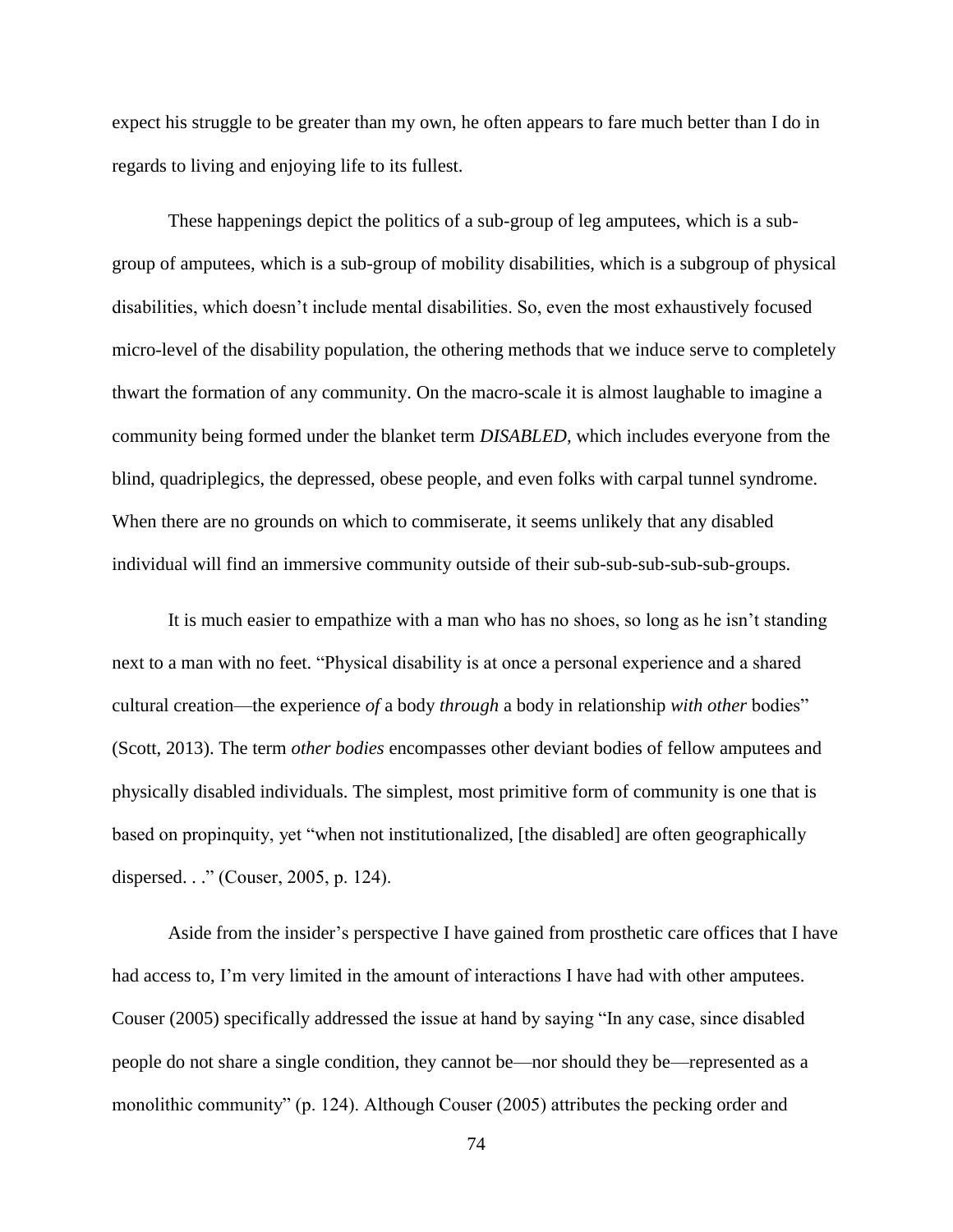prejudices in relation to the disconnection between mental and physical disabilities, I extend this assertion to encompass the entire range of lower-limb amputations. Using Couser's (2005) own words to describe that "all of these differences create potential fault lines within the group as a whole; far from monolithic, then, the category of disabled people is inflected with differences that profoundly affect identity politics (p. 125).

To date, I have never heard another amputee even allude to the existence of a hierarchy within the disabled community, but all of the amputees I have spoken with appear to be tacitly aware of our differences. The fact that we are all forcibly grouped together by the term "disabled" based on our lacking something in comparison to able-bodied "normals," perhaps causes us to distance from each other in attempt to maintain our own individual identities. The closer one is to being able-bodied based on appearances, mobility, treatment and behavior, the more distanced he or she is from being accepted as an equal within the disabled community.

The level of spectacle one is ascribed to for their disability has a positive relationship with their level in the hierarchy of authentic suffering, as those who are more capable of "passing" as able bodied are less able to claim membership to the disabled community. "Passing as a normal" allows a disabled individual to intermittently prevent himself from being ascribed as a reluctant spectacle in public, which arguably causes them to suffer less social consequences for their bodies differences. I often catch myself feeling superior to people that are positioned lower in the hierarchy when they fail to "pass" as well as I do, yet when they exceed me in ability, I tend to discount their achievement as being less than my own. As I watch them walk step-over-step up a staircase I think, *they have it easy compared to what I've been through*, but deep down I know that statement can't always be true**.**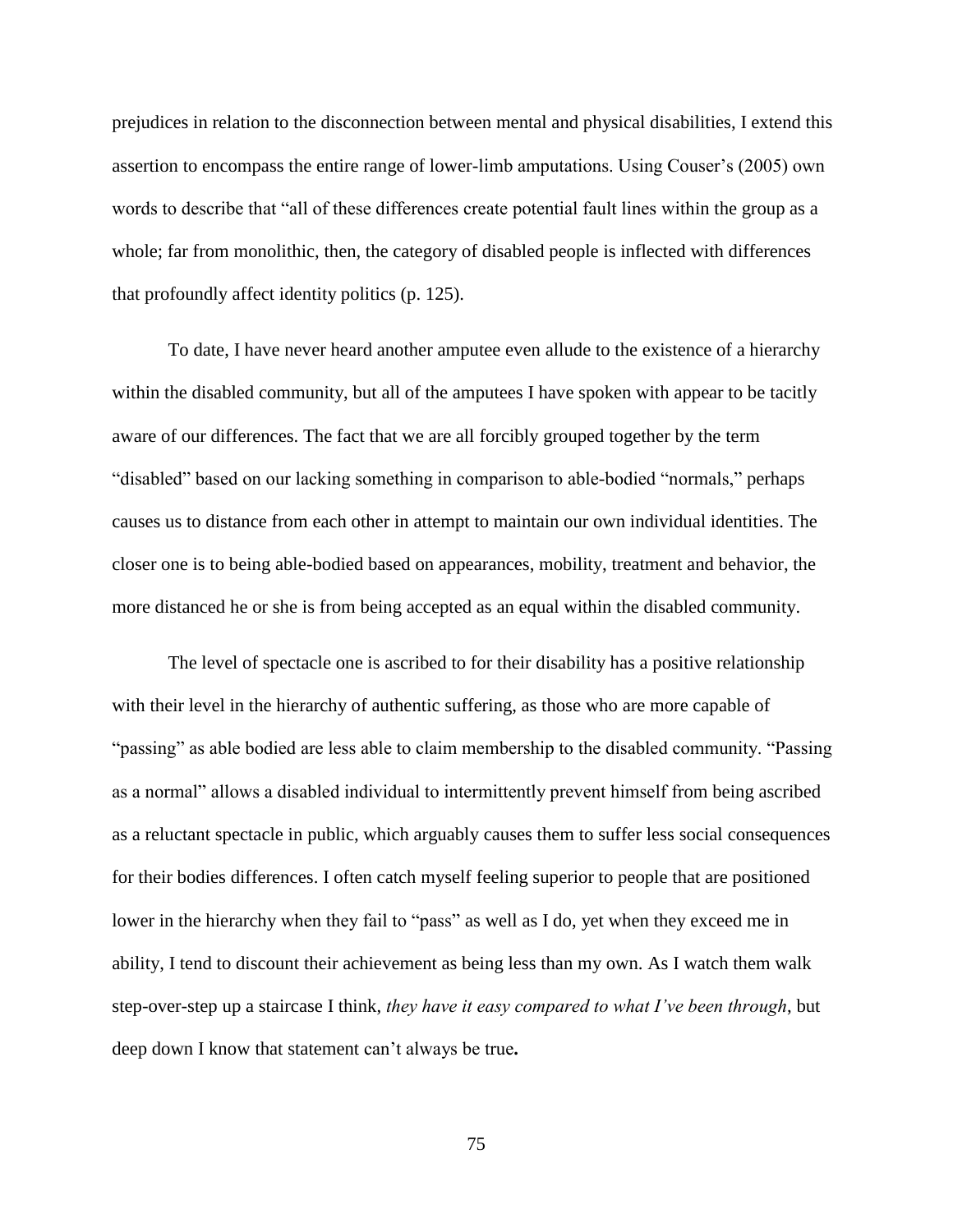#### CHAPTER 4

### Spectacle: Take It or Live It

Though there are obvious overtones throughout this entire work that refer to the effects of ideal masculinity on my identities, it is important to note that it serves a slightly different function in the case of my eating disordered identities than in my disabled identity in regards to spectacle. Control and agency were seized and exemplified through my eagerly sought spectacle of eating disordered male, whereas they were negated by the reluctantly ascribed spectacle of disabled amputee. Curbing my desires to eat, and controlling my body's ability to digest food, I viewed as the ultimate seizure of agency and control over the ways which others would perceive me. My loss of that control happened upon the onset of my disability, and furthermore I found myself with a new need to project a mastery of my own environment. I believe that my perceptions of ideal masculinity have a notable effect on the valence that I place on ascribed spectacle, a socially constructed view of myself which I have no ability to manipulate and must, reluctantly, accept.

As a young boy, I suffered a great deal of bullying and negative attention under the ascribed spectacle of *fat boy*, and although I loathed the negative attention I received, I formed an identity based on what my oppressors thought of me. I hated what I represented to those who cast their gazes upon me in judgment of my physical body. I was told by others that I could never change, and I began to believe that I was destined to be labelled as Tanker Tits or Butt Stomach for the rest of my life. Initially, the only time I received recognition from other students in my high school was for the negative character traits that they were able to deduce from my apparent fatness.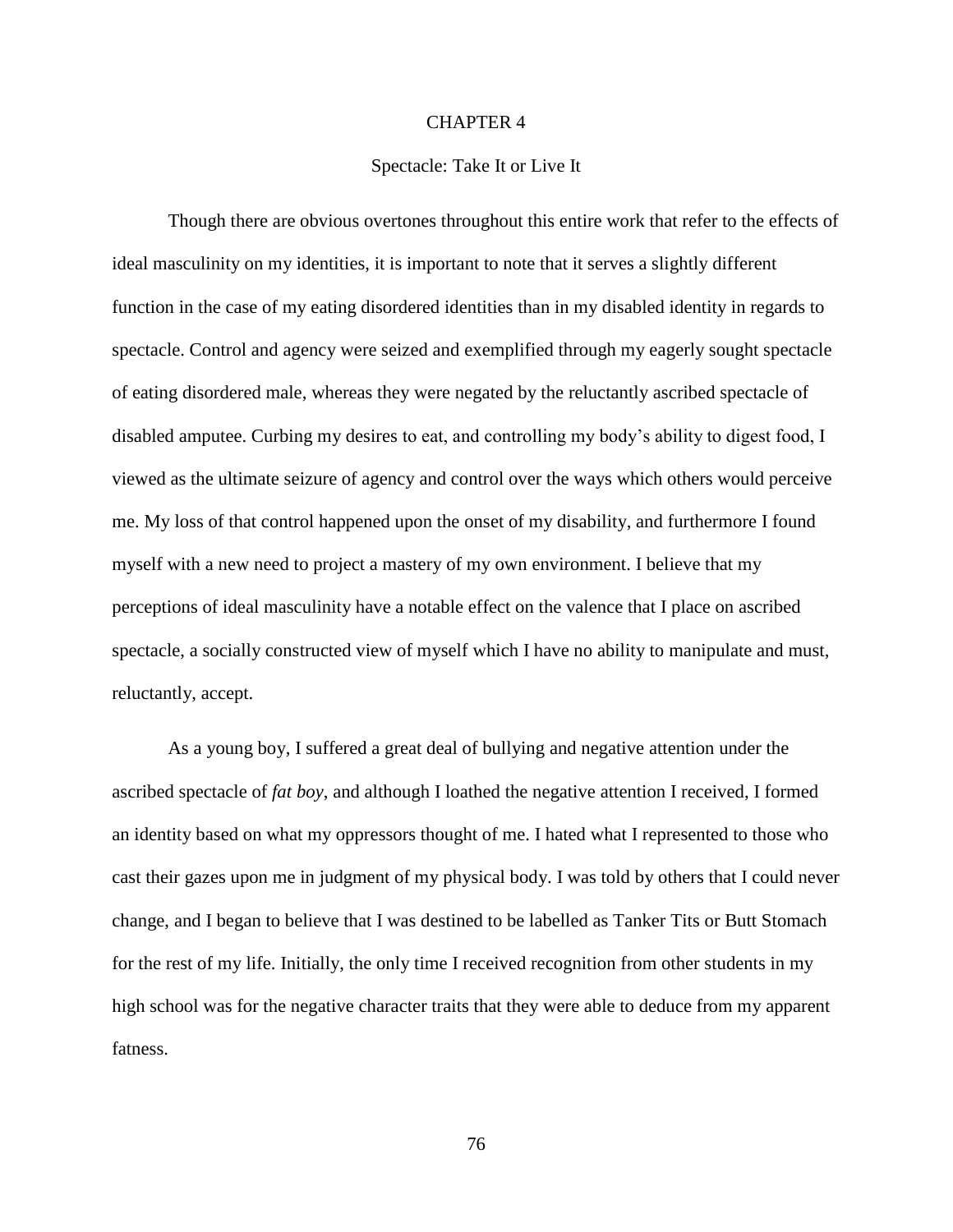The majority of my teenage years were spent learning that my physical size was something that separated me from and disgusted my peers, so I decided that the only way to be accepted by them was to reduce it. I believed that by losing weight I would achieve acceptance, and I was right. I was showered with praise for my incredible feat; losing 100 pounds in a single semester of high school gave me a taste of a different kind of spectacle, one that was eagerly achieved rather than ascribed. The shower eventually turned cold, as I then became an embodiment of the norm, and just as soon as I came to love the praise and spectacle I had achieved for my efforts, I faded into obscurity as an average male. I was no longer being bullied, yet I had acquired a taste for compliments and acknowledgment that could not be satiated.

In an eager attempt to regain my spectacle among my peers, I developed what I believed to be a method for regaining the spotlight. I began making efforts to become the thinnest boy in my high school. I started by embracing Anorexia Nervosa and starving myself for weeks on end, my hope was that my peers would grow worried and provide me once again with the positive reinforcement of saying "You don't look fat!" When my emaciated figure stopped drawing attention, I adopted a new strategy that I studied diligently on the internet: becoming bulimic.

Bulimia became my way of showing that I too was disgusted with my previous spectacle as a *fat boy*, and my purging rituals were symbolic of that disgust. It was never good enough to simply remove food from my system; I wanted the warning signs to be flashing in front of the faces of all my peers and superiors. I wanted them to know I was lost and focus their attention onto worrying about my health; I knew that if I could do that, it would be because they were finally noticing how thin I was. I achieved what I was so eager for: my peers were no longer focusing on my weight itself, they were focusing on how absurdly thin my body had become. I neglected to mention earlier in the thesis that I used their attention to gain status within my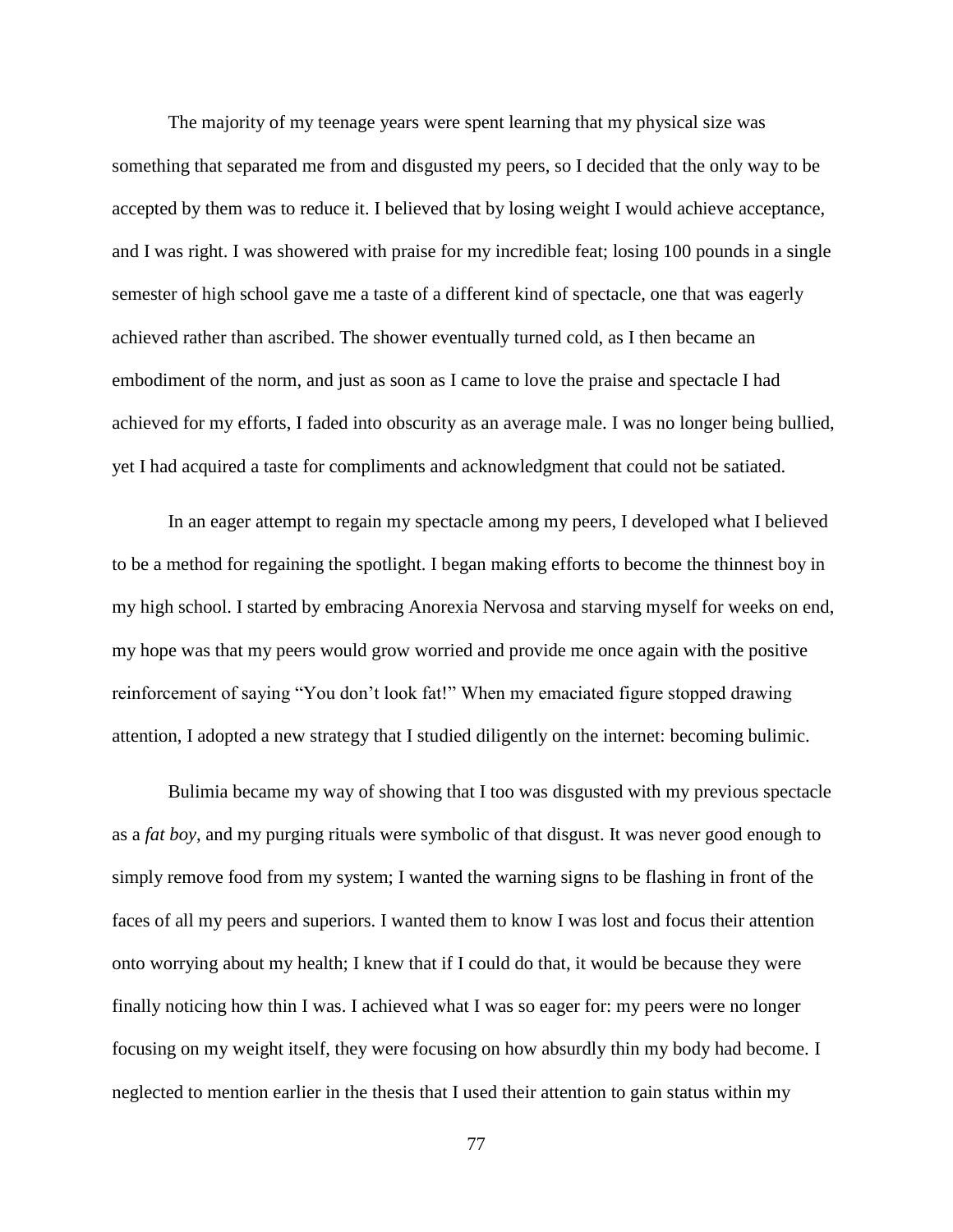school. I knew people were talking, so I branched out socially and made an effort to talk to and become liked by every person that I could. It led me to be elected by my peers as junior-class president and Mr. Junior in 11th grade, and in my final year of high school I received a landslide victory in my campaign for Student Council President, a position that was voted on by the entire student body.

*Tanker Tits got elected to be your President ya'll!* To me, the election felt like a vote for the most attractive and likeable person in the school. Knowing that my thinness and rituals were giving me the attention that I had been starving for, I believed them to be the only things valuable about me as a person. Through Ana and Mia I was able to captivate the attention of my peers through word-of-mouth, and I made sure that every time I was around others I was politicking for them to like me on a personal level. If they didn't like me why would they care that I was starving to death? Without Ana and Mia, my only other options were to be ridiculed or completely unnoticed, and I feared both of those alternatives more than death.

My death was something that I romanticized during the embracement of my eating disordered identities; death to me was the ultimate achieved spectacle. I yearned for it, not out of a hatred for life, but out of a lust for recognition as the antithesis of Tanker Tits. No one told me that high school relevance wouldn't transfer into life after graduation; I learned that lesson through experience. People in line at the gas station, in the aisles of the grocery store, in cars that I passed in traffic, none of them gave a damn that I was starving myself. I realized the folly of my own actions, but I had become addicted to the rituals themselves. I could not rid myself of the perceived need to starve and purge when I did eat, until the day that I lost my leg.

Staring at my insides as they lay scattered across the pavement, I saw the yellow fat cells that I hated, and I wanted nothing more than to put them back into my body. It was a spectacular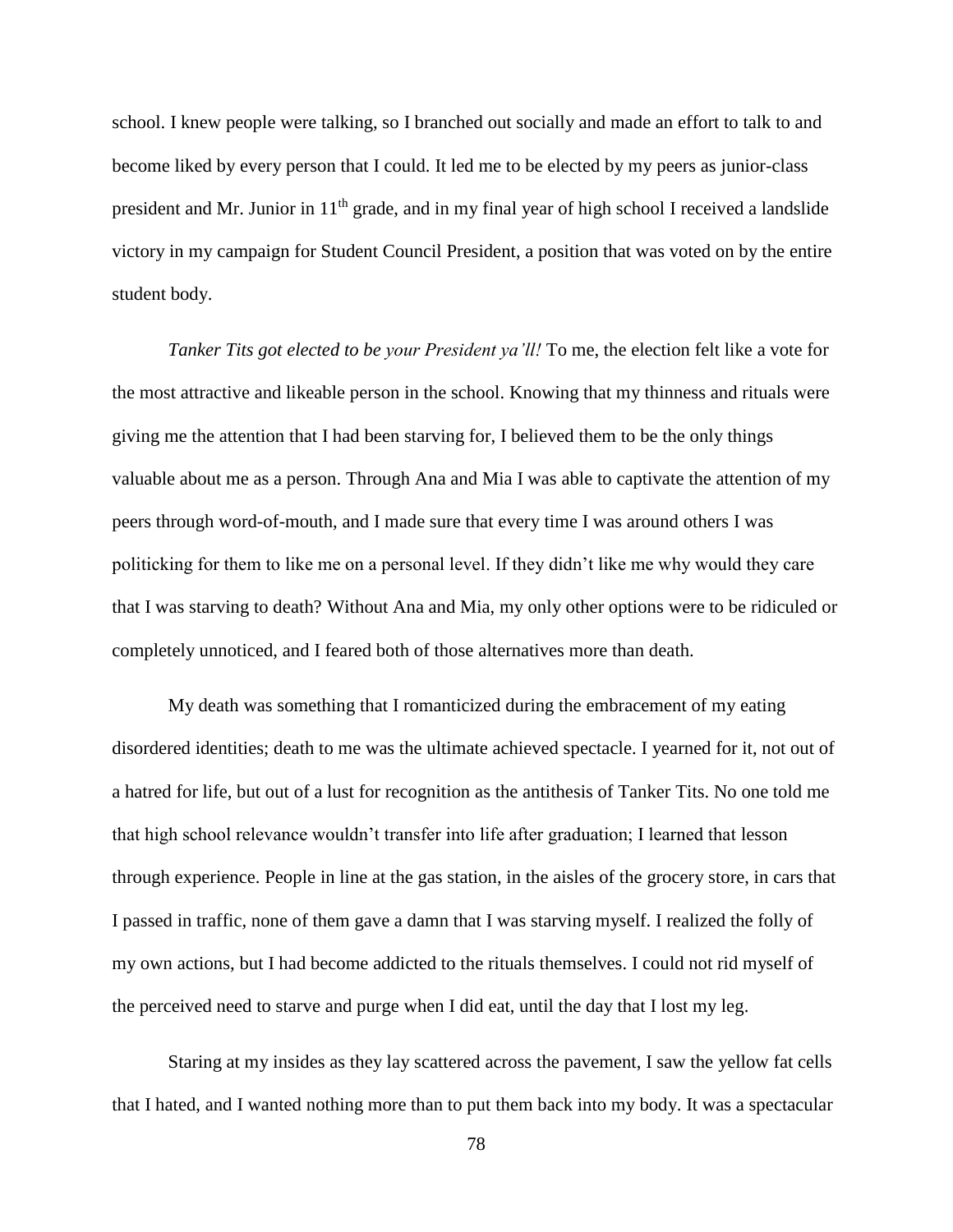feeling, clinging to the life that I had been convincing myself for years that I wanted no part of. Just before accepting death, I accepted myself for the first time in my life since childhood. *How foolish*, I thought, as I realized myself to be the biggest bully that I had ever known. My neardeath experience created a solace for me, and removed my need for others' approval. I wanted another chance to live for me, without caring about how others perceived my body. I was never fully granted that.

I awoke in the hospital with the newly ascribed spectacle of a disabled amputee, and didn't become fully aware of my body's new ability to draw attention until months later. Initially, I thought that people poured into the hospital in droves to show they were happy that I was still alive, and as I sat at the end of a cafeteria in the hospital I lost control of myself and began to laugh in their faces. I remember their shocked expressions as they were likely contemplating my sanity; my awareness of their contemplation only exacerbated my uncontrollable laughter. *Half of these fuckers don't even know my middle name*, I thought to myself as they sat stunned by my inappropriate behavior. Laughing was not a decision I made, but I had no language to explain how I was feeling. I would assume that the gathering of people surrounding me at the cafeteria table were equally uncertain of how to communicate their concerns to me. Humor had always been one of my strongest coping mechanisms, and is still to this day. I never cried over the loss of my leg at the time, but I have since wept over the ways it seems to make people to feel uncomfortable to be in my presence.

Since that day, I have put forth tireless efforts to hide my difference from those around me, but I am not ashamed of my amputation. I attempt to hide my disability for the same reason I attempted to lose my weight, because each of them solicit negative reactions from people who don't know me well enough to understand that they don't define me. I could not hide my obesity,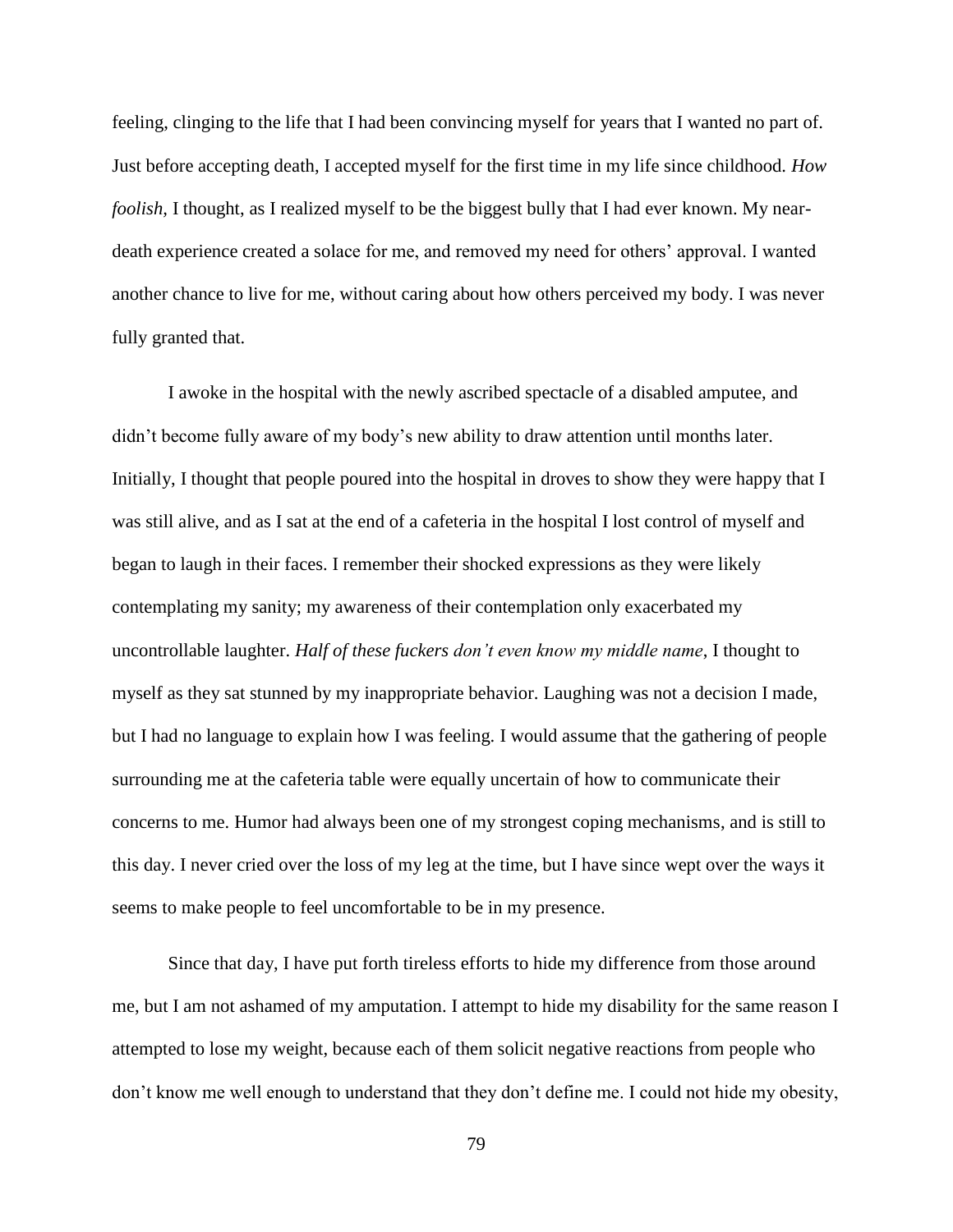just as I cannot hide my disability, yet the onset of the latter caused me to place more value on my mind than on my physical body.

After seeing the way my disability changed the interactions I had with other people, I became fascinated by all levels of study within the social sphere. I began to excel in college in my studies of sociology, and graduated to a masters' program in communication studies. My experience of eating disorders and disability provided me with a wealth of knowledge that helped me to empathically understand others much better than I could have without them, and became the impetus for this autoethnographic thesis.

## **Discussion**

This thesis makes several contributions to literature across multiple fields of study. In regards to the method itself, this autoethnography is the first to discuss both eating disordered and disabled identities. Furthermore, it is a rare autoethnographic account of the lived experiences of a heterosexual, eating disordered male. The paper is less about the experience of disability or eating disorders *per se*, than it is about how the two are each forms of identity that maybe, and were for me, intimately connected to spectacle. To date, the human body as spectacle has not been examined in the extant literature through critically reflexive narrative. This thesis uses the concept of spectacle in a very unique way, and is also the first to argue that there are both eager and ascribed forms of it.

The narratives and research included in this thesis can inform in the fields of psychology, medicine, communication, disability studies, masculinity studies, and critical feminist scholarship. The experiences detailed throughout this thesis will hopefully serve to help academics, relationship partners, friends and family of eating disordered or disabled individuals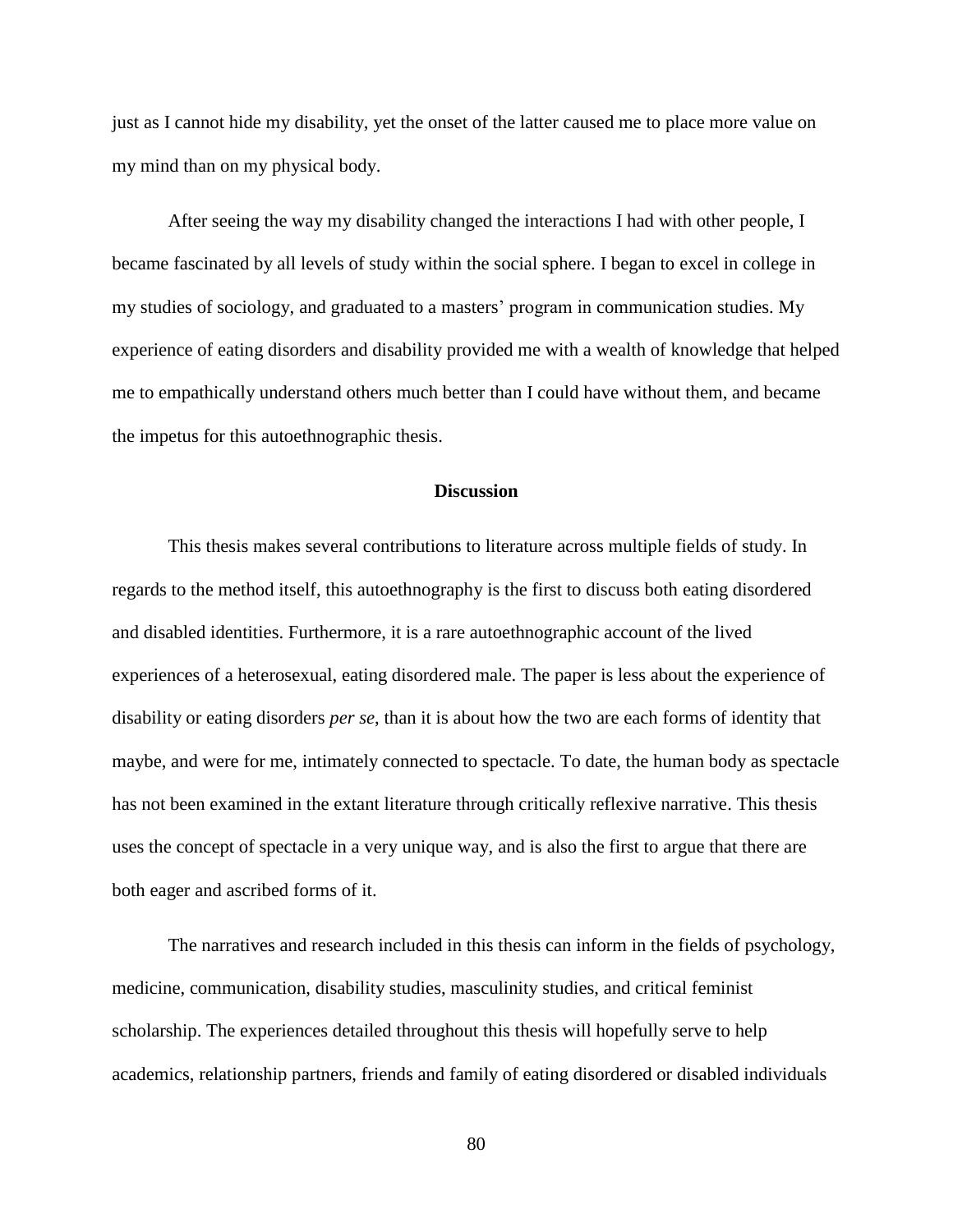better understand what they face in a society that is pervaded by objectification and criticism of bodies that deviate from the norm. With a better understanding of how one might experience eating disorders or disabilities, it becomes much easier to relate to and provide support to someone that suffers through either. I must reiterate that my experiences are unique to me, and other eating disordered or disabled men and women may not place the same value on their identities as I have. In hopes, it will show others that they are not alone in their struggles.

#### **Implications for Future Research**

Future researchers would benefit from a recognition of how the autoethnographic process is a very tedious and revealing method of research, and I would warn against using this method in pursuit of one's graduate thesis. A thesis is unlike other academic scholarship; it has a deadline and can prevent graduation from one's academic institution if the paper is not finished in time. When I initially decided to pursue an autoethnographic thesis, I was unaware of how strenuous the process would become. Any reservations that arose concerning the personal nature of my paper was met with the uncomfortable reality: I had no time to change my mind.

Before crafting the narratives included in this thesis, I required a much better understanding of the autoethnographic method itself. At first thought, it seemed like the easiest process imaginable, but I quickly found that was not the case. Some stories are better left untold, and some need told more than others. It becomes the job of the researcher evaluate the worth of the experiences they share, based on the goals of their research. There were many narratives that I worked for countless hours on that never met the criteria to be included in this thesis, but writing them helped direct my focus in other passages that did.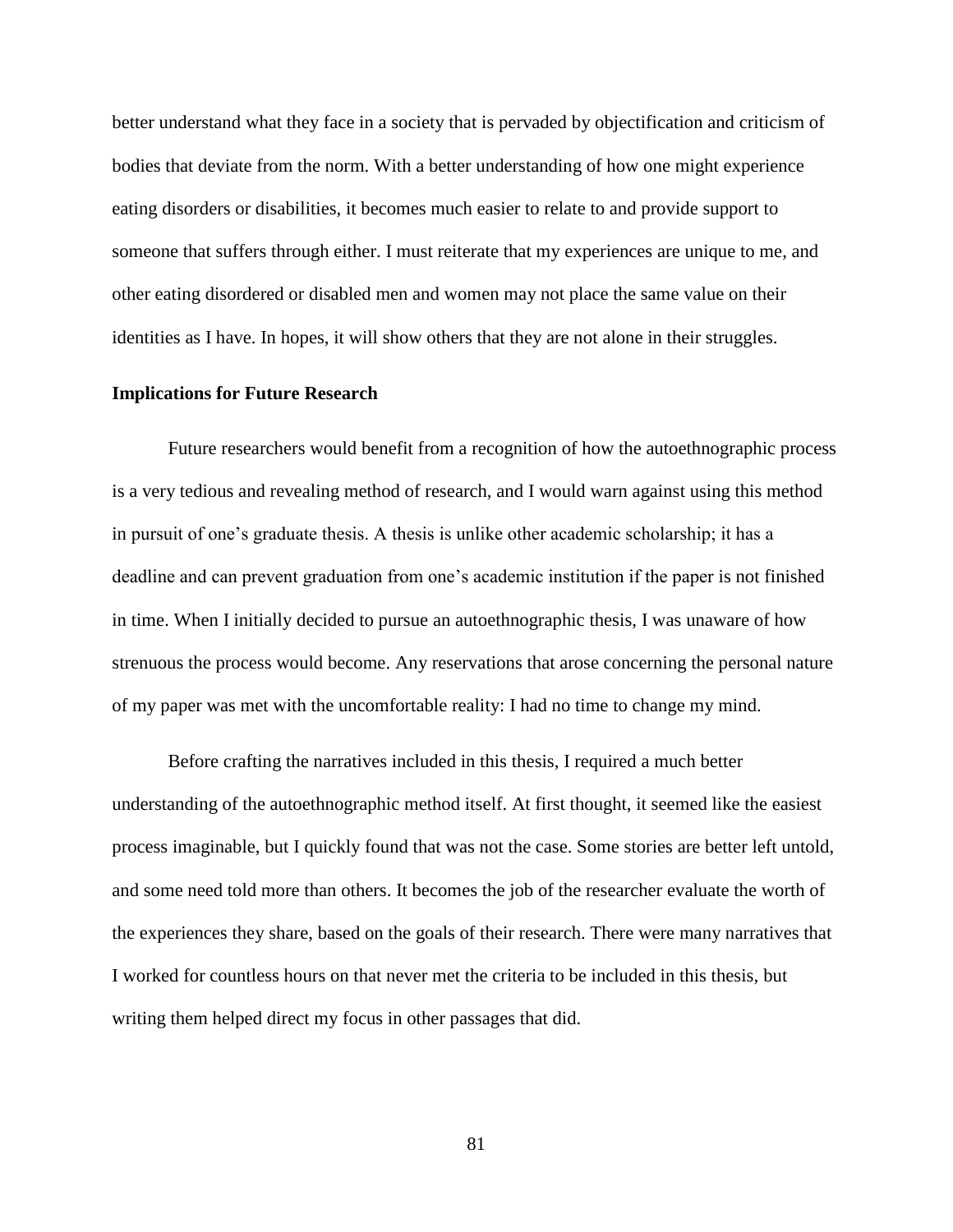I believe it is extremely important to maintain a journal of researcher reflections that discuss the process of conducting autoethnography itself. I believe that researchers' critical reflections they find while conducting the process may further add to our understanding of the method as a whole. I was privileged to be enrolled in a communication studies program in which I received one-on-one suggestions, criticisms and insight from each of the professors in my department. Had I not been granted such privilege, I would likely have given up on the pursuit of my degree. I believe there is much more work to be done than what I have accomplished with this thesis, and I hope that others will use and critique it as they add to their own knowledge.

### **Researcher Reflections**

There are many aspects of both my disabled identity and eating disordered identities that were cognitively inaccessible to me prior to my writing and researching of them. Before interrogating my eating disordered identity, I lived in denial of my previous struggles with Ana (anorexic identity) and wholly accepted Mia (bulimic identity) as I had purposefully acquired the latter. Prior to crafting my own narrative accounts of living with a disability, I was unaware of the ways that it had served as a catalyst for my interests in sociology and communication studies. I have read the detailed narratives and significant statistics of other researchers that blazed the trail for me to follow, and I stray from the path they created in hopes that it will illuminate aspects of each that are consistently overlooked in more traditional forms of research.

I was surprised by the myriad vivid memories that surfaced as a result of this autoethnography. Although this work is written in a way that speaks very matter-of-factly about various identities and my transitions between them, the process of these transitions went unnoticed as I lived them. Through the use of the autoethnographic method as means to study both my own experiences and the experiences of others through existing research, I was able to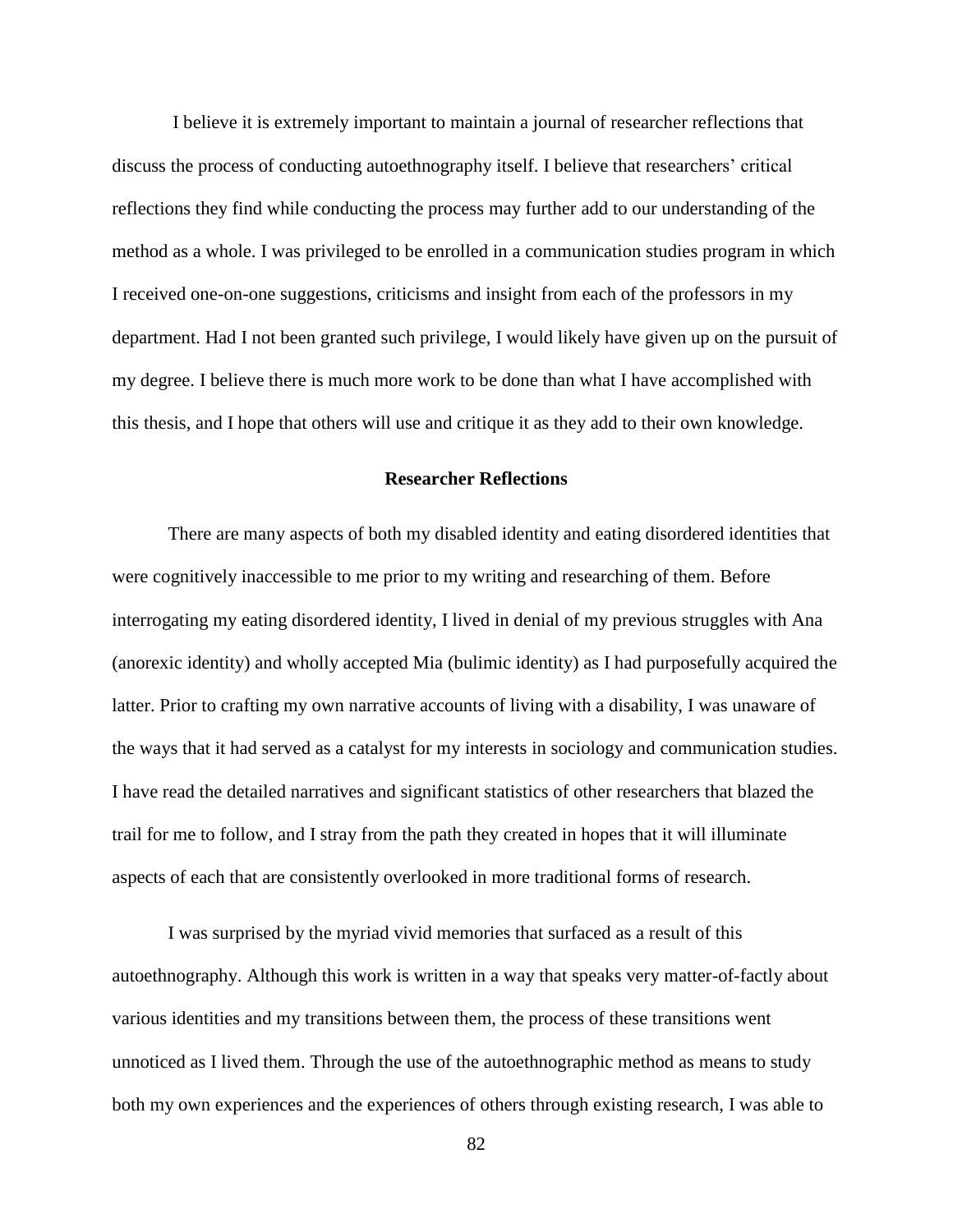fully conceptualize Ana, Mia, and my disabled identity. Each of these identities now intersect in my subconscious and throughout these narratives in a way that has furthered my understanding of myself. I have by no means recovered from my eating disorders, but facing them in this way, while not my intent, has been therapeutic in some ways.

My eating disordered identity is very much a part of my past, but I am still subject to a spontaneous recovery of symptoms. I would be lying if I said that writing these narratives didn't invite old habits to resurface; writing myself back into a disordered identity was not something that I thought was possible until I focused my lens on what it used to mean to me. Nearly every time I move from this laptop and crutch to the bathroom, I stop and raise my shirt in front of the mirror over my sink. As I look at my reflection, I see the face of a man with different problems. When I release my shirt and grip the hard-plastic handles of my crutches, I hear the clanking of the weathered and weakened metal that has carried me for years. I turn to my bedroom and see the different prosthetic pieces that put me together in a way that masks my deviant body for the public. As I put my leg on in front of a full length mirror, I strap a tight elastic band around my waist as a fail-safe to ensure my leg won't come off, and I can't help but notice the way my skin rests above it like the top of a muffin.

I am never satisfied. My perfectionist tendencies often hurt my progression, as even the work that is this thesis is not good enough for me. I want to tell more of my story: my extreme phantom pains, the way friends interacted with me in the hospital, the amputee fetishists/fakers/devotees that stalked my social media, the times that I have been mocked as a drunk for limping as I walked, and the way I pushed guilt onto my friends for continuing to live their lives. Learning to accept my own difference allowed me to reframe my world in a way that decreased the impact of my ascribed spectacle, and furthermore made it possible for me to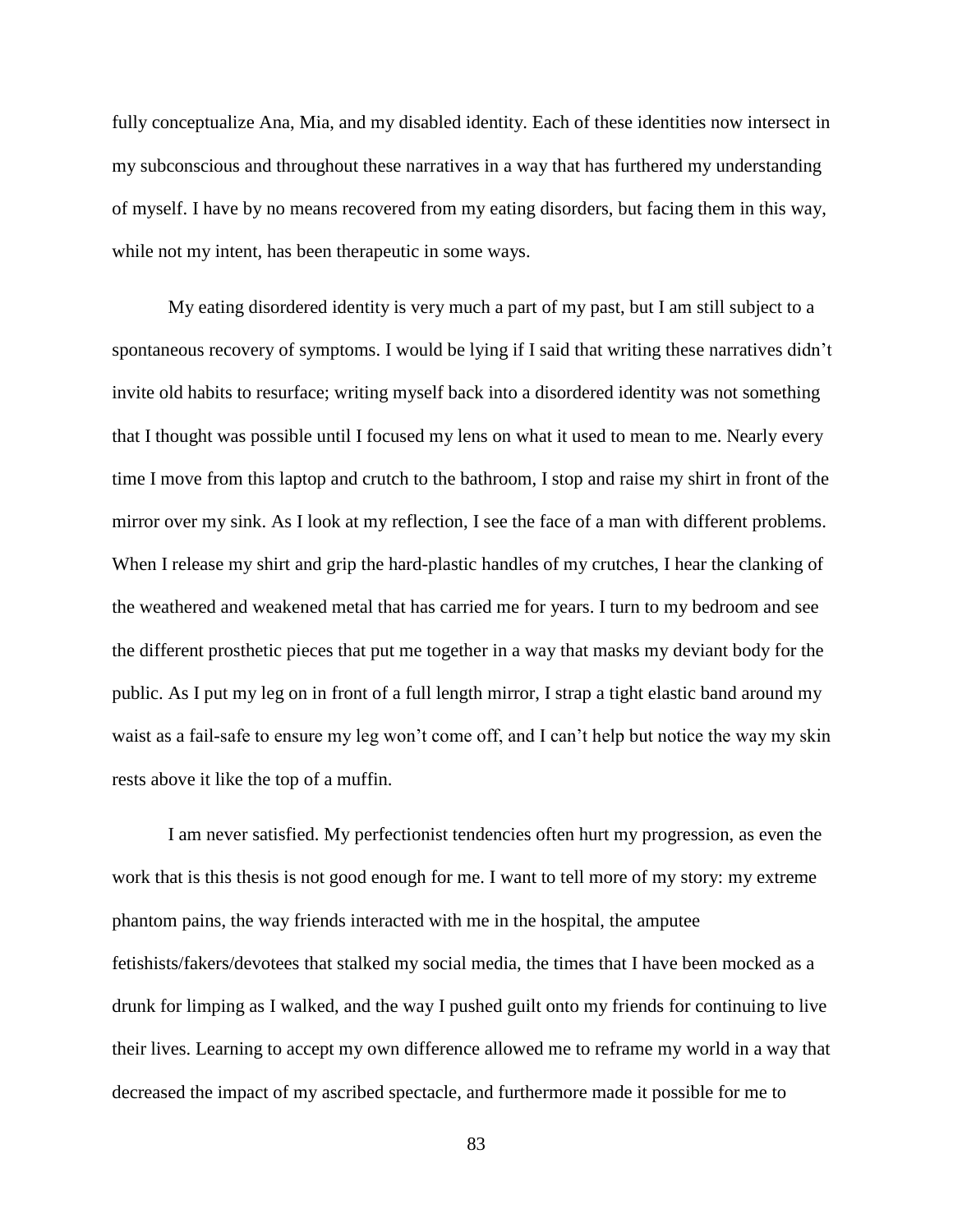reconnect with friends that I alienated by projecting the problems I had with myself onto them. My understanding of the process could never have been so thorough had I not read through the experiences of others after writing my own.

I have dragged a highlighter across the most enthralling narratives I could find, and though many parallels can be drawn between my own experiences and those I was reading about, none discussed eating disorders or disabilities in the same manner that I have. I have discussed these negative aspects of my identity in the ways that they have shaped my life positively, and I have gotten what I was searching for. The works of others have opened my eyes to the fact that even though I rarely recognize them in passing, there are others who have lived or will live the same experiences that I have, and if I were a religious man, I would pray for them. Ana and Mia still visit from time to time, and my views of my body in relation to both disability and weight will likely regress and evolve accordingly. I may never conquer the demons that I have created for myself, but at least now, I know them by name.

#### **The Anxiety of Self-Revelations**

Through writing my own detailed personal narratives, I have unveiled aspects of my own psyche and life that I would have otherwise left un-interrogated. Some aspects of my life have been under a veil, hidden, even from me until now. I'm afraid that my own experiences truly are insignificant when held in comparison to the myriad of struggles throughout the human condition; we are the only species that ponders its own worth in regards to its own kind. When I read my own narratives, I am afraid of how other academics will perceive them. As a 26-year-old man, I have spent as many years in adulthood that I have spent as an amputee—my evolution from teen to adult happened in the midst of my disability's onset.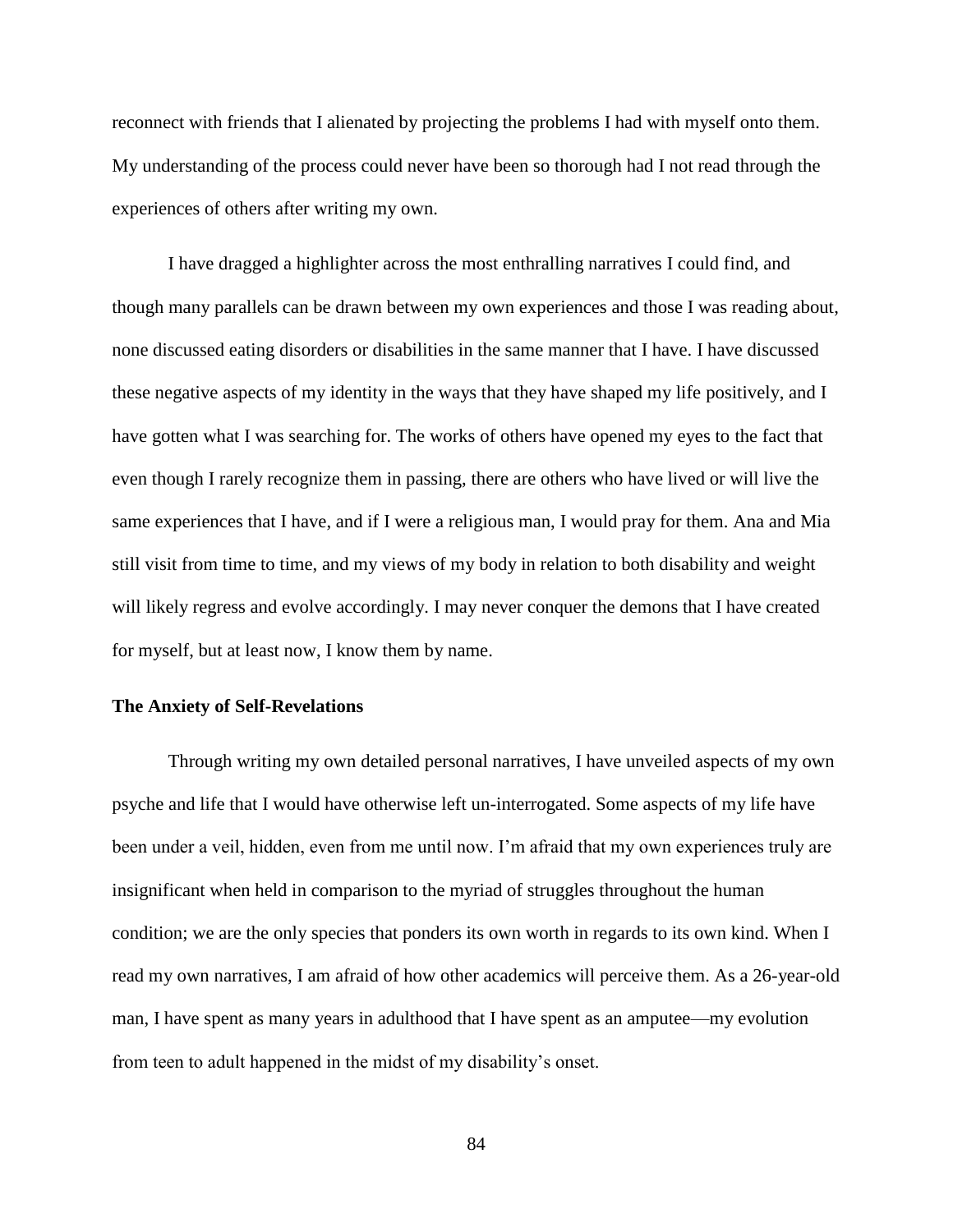I have been isolated from others my own age in many ways; I have many acquaintances and few very close friends. None of my close friends live within two hours distance; so much of the relationships that I have are maintained through cell-phone conversations and random visits from each of them. This affects my narratives in an unforeseen way—most of my experiences in the social world have been at one of five places: gas stations, restaurants, bars, the gym, and school. The graduate program for communication studies, in which I am enrolled, is sparsely populated, and a restructuring of the department I entered has left me removed from several members of my original cohort of students.

Most of the previous paragraph was to set the scene of my unique social existence; I spend the vast majority of my time in isolation at my apartment or in moderate isolation as a student in the classroom. Now whenever I am home alone—I'm drafting narratives to investigate my subordinated position in society. Imagine waking up every day in order to paint a picture of your struggle for others to learn from, and then imagine having to draft it in a dramatic and engaging manner in order for them to give any attention to it. I find myself wondering why I even started this journey in the first place.

I'm afraid for people to hear detailed narratives from when I have been in bar environments, physical altercations, intimate or erotic endeavors, because I am afraid that it will have an effect on their perceptions of me as an academic. There is no other method of research that delves so deeply into the personal life of the researcher than autoethnography; I have become both *the researcher* and *the researched*. I am the interview participant that I must attempt to understand, cannot use a pseudonym for, and that no institutional review board will protect.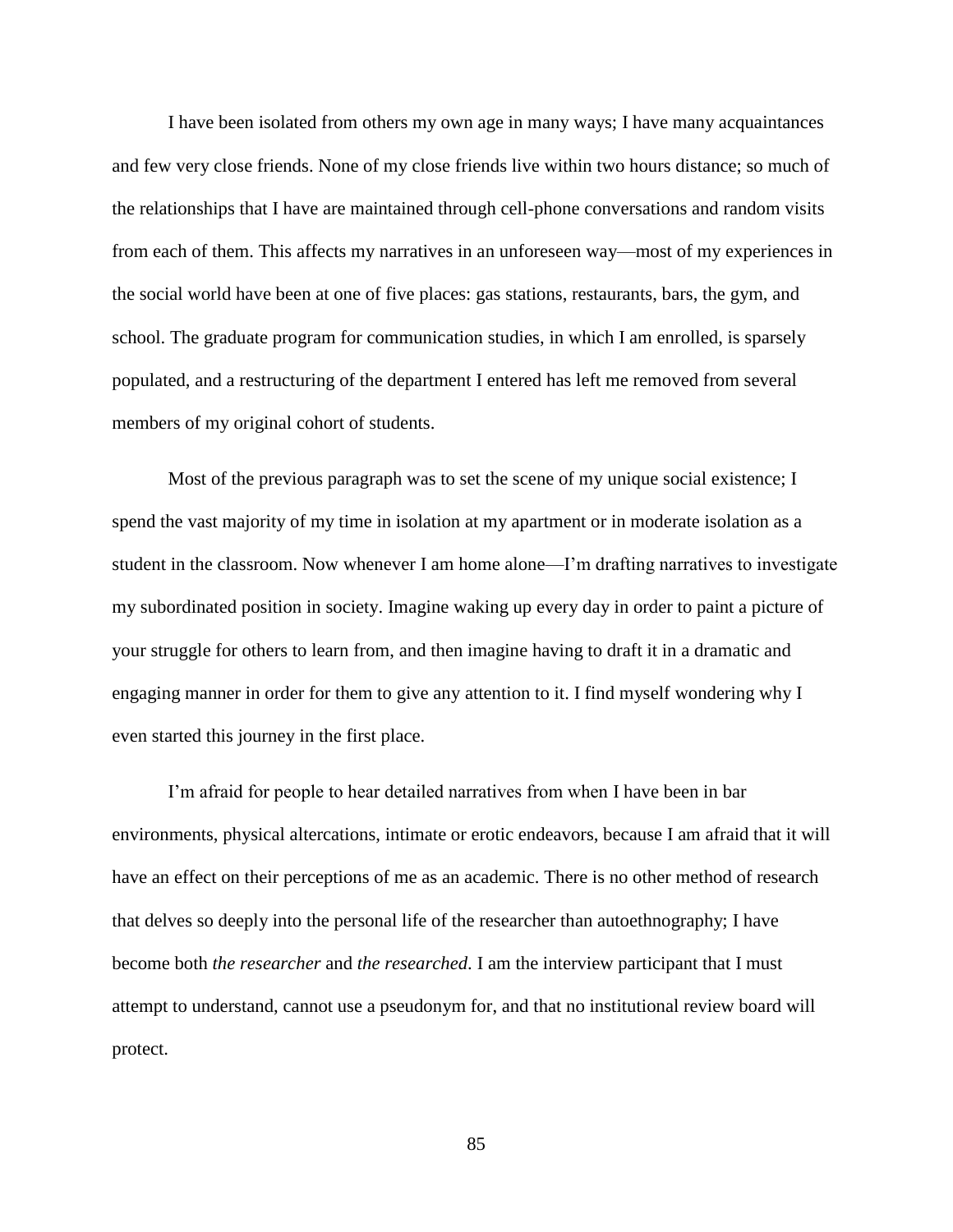I continually do a great deal of contemplating on the social repercussions of releasing my own narratives for public consumption. I have become a retroactive narcissist in the ways which I shed light on my past, and I fear people will read my narratives and think that my life is always a depressive struggle to overcome. Cataloging my experiences into narratives has created a sort of "lowlight reel" of all my troubles. It is impossible to totally capture my life experiences in writing—so I wind up picking apart my own past with a fine-toothed comb in order to tease out the dramatic details that were often mundane when I initially lived them. Consequently, I wind up dwelling on past experiences now—even when I'm not writing them.

I used to regularly communicate on social media platforms like Facebook, but I deleted my accounts because I didn't want my historical present to embarrass me in the future. Now I find myself wondering whether I should do the same in regards to my graduate thesis.

*Should I delete my writings, forget the assignment and take comprehensive exams? If I choose that route, will someone come around years from now that shares my standpoint and do what I did not have the gall to? Regardless of which decision I make—I have equal opportunity of regretting either decision for the rest of my life. Interrogating my own psyche has left me with a strong awareness of myself as a cynic.*

As a man, I have become a critical scholar with a strong respect for feminist ideals. When unveiling my internal dialogue for the consumption of readers, there are times when my thoughts do not match the values that I claim. I fear that, at times, I may be perceived as sexist based on a readers interpretations of my personal thoughts or perversions. At what point do I censor myself? Is it ethical for me to censor? Is it ethical for me not to? Researchers have an obligation to protect the anonymity of confidentiality of their research subjects. When I tell my story openly, am I accurately and ethically representing myself or am I abdicating my obligation to protect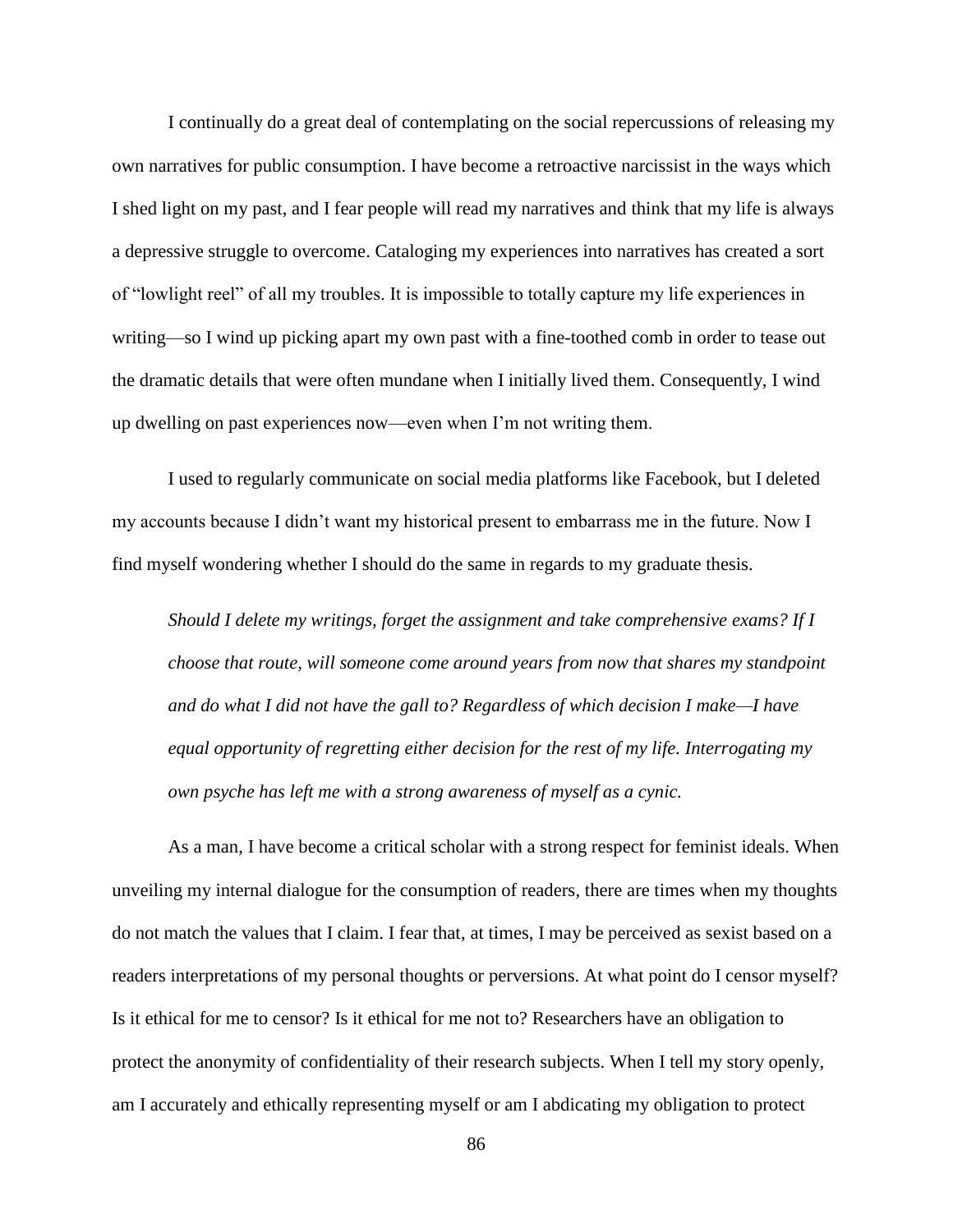myself? I can only know the message I intend to send to my readers, but I can never truly know how they will receive it.

My father bears the burden of providing me with perspective and consolation—he helps to jar me back into a world that doesn't simply revolve around me. I call him every time that I write, and he listens intently to every word, providing me with feedback along the way. In fact, throughout the stages of writing this reflection—I have been calling home to express my conflicting thoughts and read to him what I have written. He used the words of two different authors which he believed synopsize my conflict:

"When you look into an abyss, the abyss also looks into you." –Friedrich Nietzsche

"It is by going down into the abyss that we recover the treasures of life. Where you stumble, there lies your treasure." –Joseph Campbell

I have knowingly embarked on a journey into my own abyss; where I have stumbled in the past are the times that I selectively represent to the reader. I often outsmart myself through tacit denial of my circumstance, and then as I write somehow reality begins to weather away any plausible deniability. In hopes, I'll find some treasure around here somewhere.

### **The Process: Is it Changing Me?**

I noticed over a conversation with my friend in which I am explaining my thesis work to, that I barely mentioned anything other than my own narratives. I am admittedly overly selfabsorbed after days of being cooped up in my apartment reading and writing about amputees and eating disorders. I found it odd that I was explaining the fact that I used to have an eating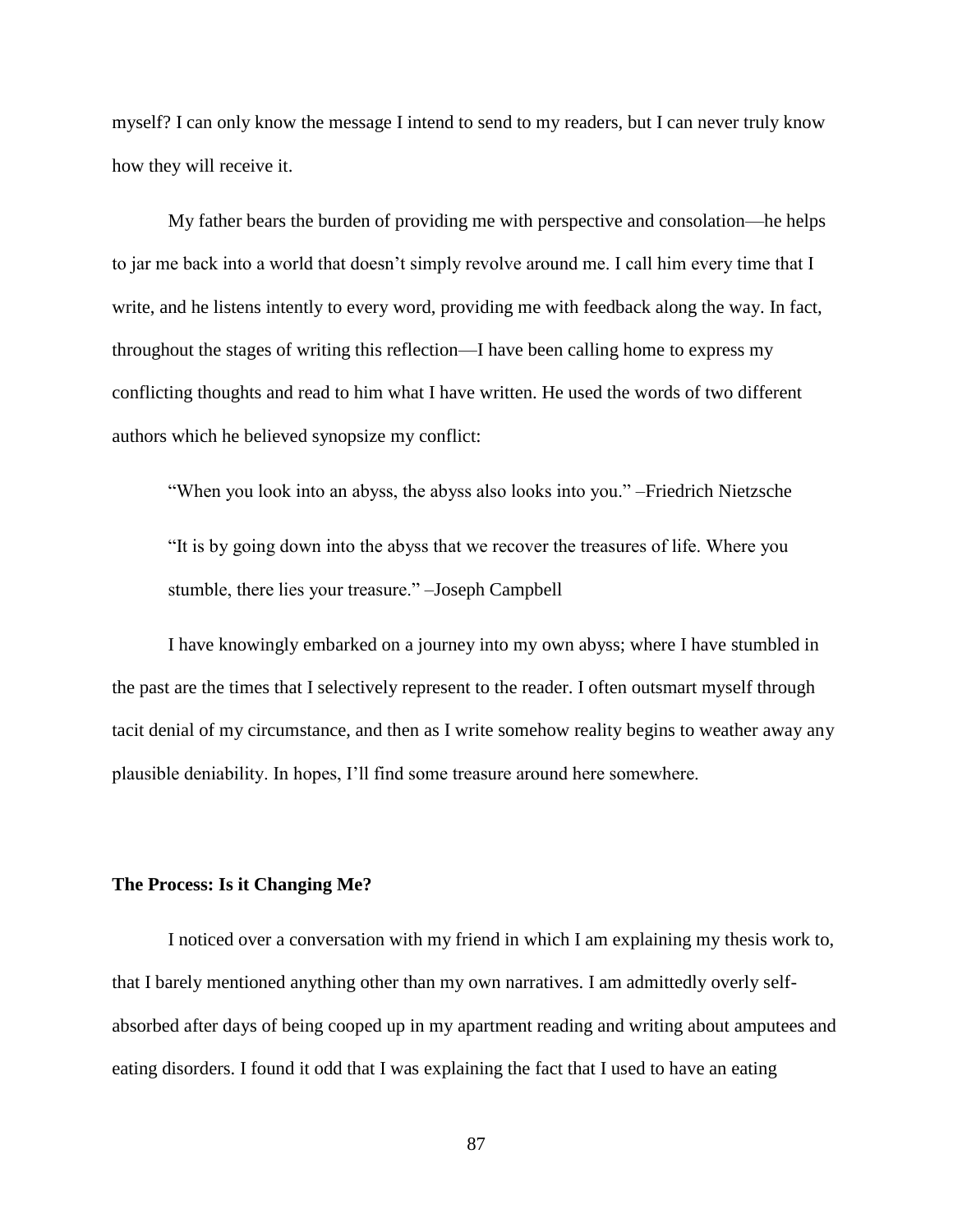disorder to someone that I hadn't seen for any length of time in over a year. I wonder now if this paper is making me more comfortable with sharing my past, or if I am in some sort of scholastic psychosis that has me believing it's not embarrassing to completely expose my intrapersonal privacy to my peers, professors, and professionals. Is it my self-focus in writing becoming obnoxious and transmuting itself into my daily life?

I calm myself by realizing that, before I entered graduate school I never had the language to have such conversations. I've exposed myself to the very parts of this discipline that interest me the most, and I have done so resolutely. I decide again every day that I am not going to forgo the opportunity to share my paradigm by taking comprehensive examinations instead; in 3 days my choice will be irreversible. I have daydreamed at times about keeping these writings to myself and simply reveling in the fact that I finally know myself. Better, anyway. I imagine it would be therapeutic in the way that writing a hateful or apologetic letter and never mailing it is, but I know that I would regret not trying to follow my advisor's advice to "be brilliant!"

I never feel change as it happens, but I know that each semester I have grown as a person because of what I have read and studied. I wonder what kind of effect will come about from this thesis project. I think about other amputees reading what I have written, and judging me as something weaker than they. It sounds strange, but I do not know very many people like me. I've interacted with every other amputee I've met and I catch myself quickly as I continue to write that I can count all of them with my fingers. I'm not perfect; I too will accidently use language, mannerisms, stereotypes and assumptions that embarrass me from time to time. The difference is that with time came better understanding, and with awareness it happens less and less each day.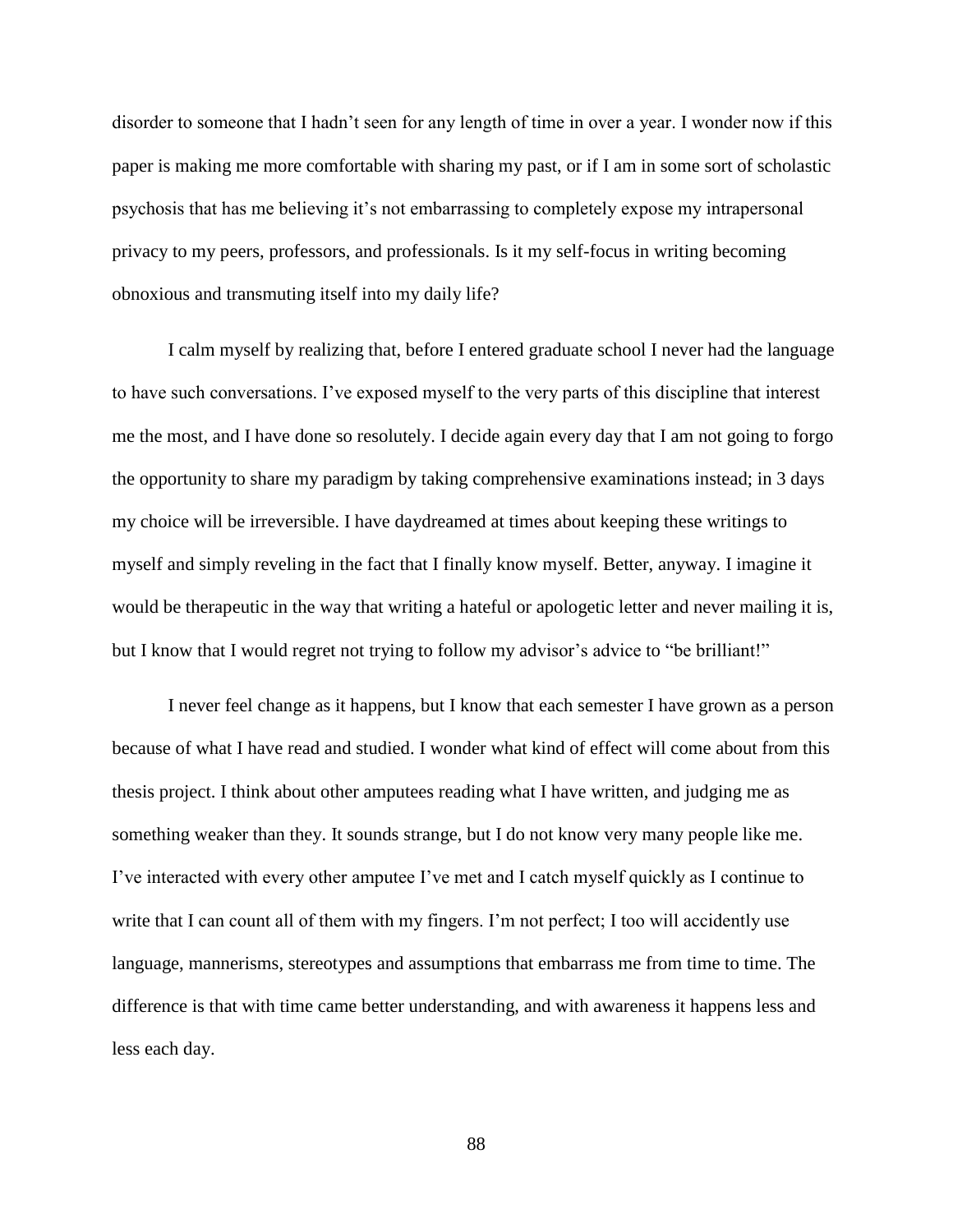#### REFERENCES

- Ajala, M. A. (2011). Psycho-social correlates of adjustment in adult amputees. *Psychologia*, *19*(2), 191-198.
- Alaniz, J. (2012). A groovy, different kind of lay: Sex, disability and amputee love. *International Journal of Comic Art*, *14*(1), 198-216
- Arnold, L.B., & Doran, E. (2007). Stop before you hurt the kids: Communicating self-control and self-negation in Femininity, Mothering, and Eating Disorders. *Women's Studies in Communication, 30*(3), 310-339.
- Bjork, T., Wallin, K., & Pettersen, G. (2012). Male experiences of life after recovery from an eating disorder. *Eating Disorders*, 20, 460-468. Doi: 10.1080/10640266.2012.715529
- Bochner, A. P. (2001). Narrative's virtues. *Qualitative Inquiry, 7*, 131-157.
- Boyle, M., & Parry, K. (2007). Telling the whole story: the case for organizational autoethnography. *Culture and Organization*, *13*(3), 185-190.
- Broyer, N. (2011). Becoming Disabled: knowledge and truth. *Postscript, 8*.
- Carpenter, C.A. (2010). "Do thyself no harm": Protecting ourselves as autoethnographers. *Journal of Research Practice, 6*(1), 1-13
- Colella, A., & Varma, A. "The impact of subordinate disability on leader-member exchange relationships." *Academy of Management Journal* 44, no. 2 (2001): 304-315.
- Cooks, L. (2009). You are what you (don't) eat? Food, identity and resistance. *Text and Performance Quarterly,* 29(1), 94-110. Doi: 10.1080/10462930802514388
- Couser, G. T. (2005). Disability and (Auto)Ethnography: Riding (and Writing) the Bus with My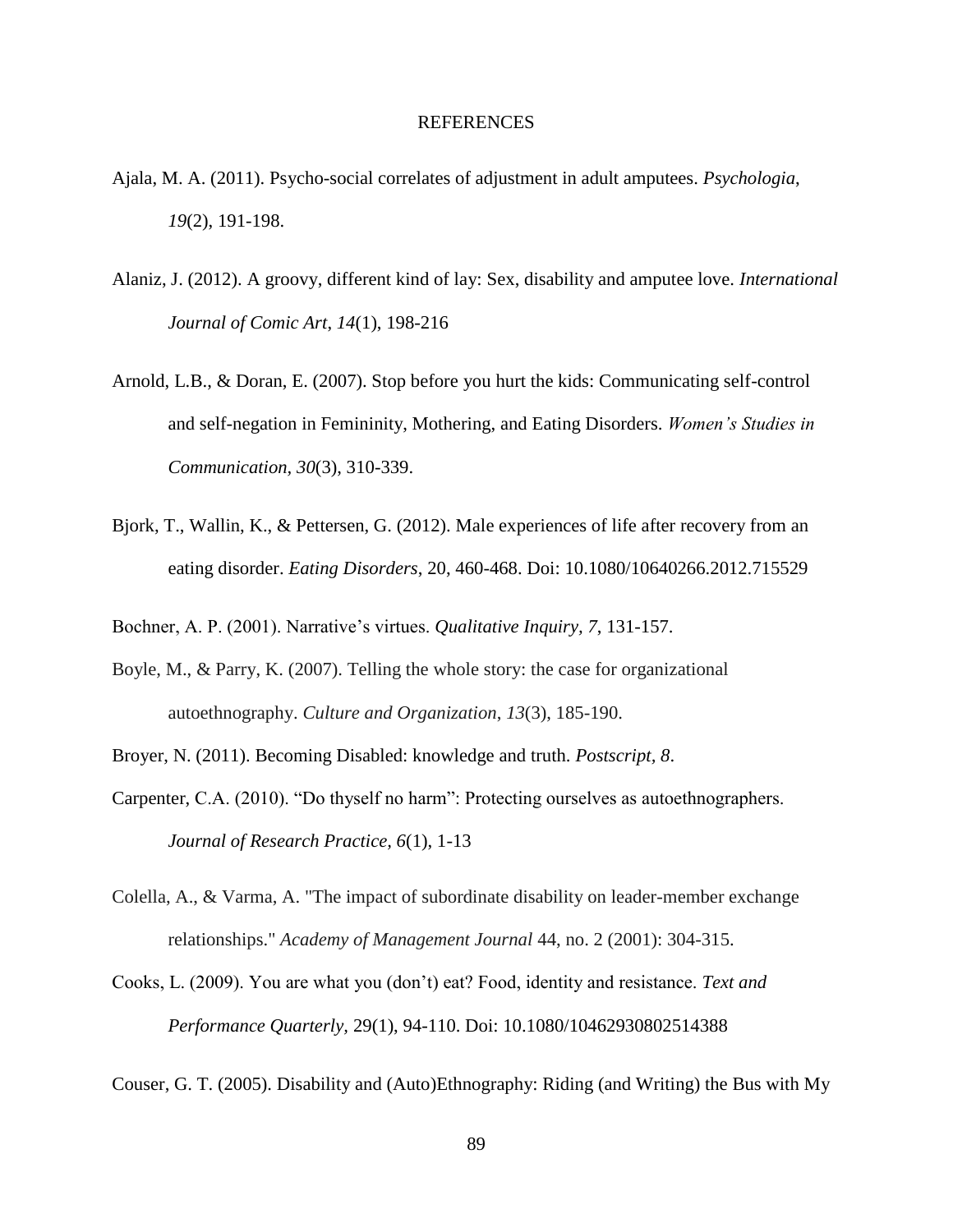Sister. *Journal of Contemporary Ethnography*, 34, 121-142

- Drummond, M.J.N. (2005). Men's bodies: Listening to the voices of young gay men. *Men and Masculinities*, 7(3), 270-290. Doi:10.1177/1097184X04271357
- Ellis, C. E. (1998). "I HATE M Y VOICE": Coming to Terms with Minor Bodily Stigmas. The *Sociological Quarterly, 39*, 517-537.
- Ellis, C., Adams, T. E., & Bochner, A. P. (2011). Autoethnography: an overview. *Forum Qualitative Sozialforschung / Forum: Qualitative Social Research*, *12*, Art. 10.

Ferreday, D. (2003). Unspeakable bodies: erasure embodiment and the pro-ana community. *International Journal of Cultural studies*, 6(3), 277-295. doi:10.1177/13678779030063003

- Goffman, I. (1963). *Stigma: Notes on the management of spoiled identity.* New York: Simon & Schuster
- Goodall, H. L. (2004). Narrative ethnography as applied communication research. *Journal of Applied Communication Research, 32,* 195-194.
- Greenberg, S.T., & Schoen, E. G. (2008). Males and eating disorders: Gender-based therapy for eating disorder recovery. *Professional Psychology: Research and Practice*, 39(4), 464- 471. Doi:10.1037/0735-7028.39.4.464
- Griffiths, S., Murray, S.B., & Touyz, S. (2014) Extending the masculinity hypothesis: An investigation of gender role conformity, body dissatisfaction, and disordered eating in young heterosexual men. *Psychology of Men and Masculinity,* 1-7. Doi: 10.1037/a0035958
- Haas, S.M., Irr, M.E., Jennings, N.A., & Wagner L.M., (2010). Communicating thin: A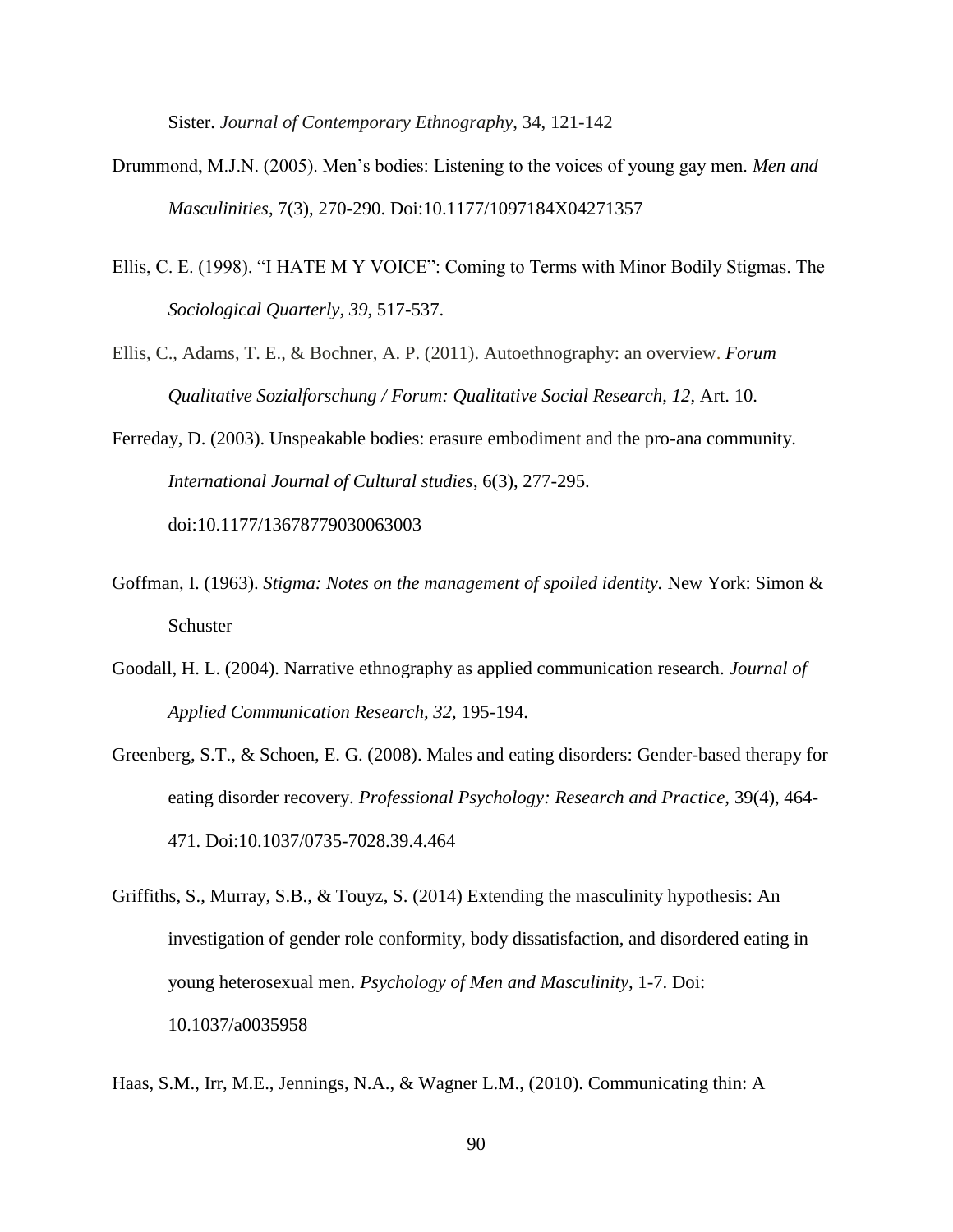grounded model of online negative enabling support groups in the pro-anorexia movement. *New Media & Society,* 13(1), 40-57. doi:10.1177/14614444810363910

- Harter, L.M., Scott, J.A., Novak D.R., Leeman, M., & Morris, J.F. (2006). Freedom through flight: Performing a counter-narrative of disability. *Journal of Applied Communication Research,* 34(1), 3-29.
- Herrmann, A.F. (2012). "Criteria Against Ourselves?": Embracing the opportunities of qualitative inquiry. *International Review of Qualitative Research, 5*(2), 135-152
- Holte, A., Norbo, R.H.S., Espeset, E.M.S., Gulliksen, K.S., Skarderud, F. (2006). The meaning of self-starvation: Qualitative study of patients' perception of anorexia nervosa. *International Journal of Eating Disorders*, 39(7), 556-564. doi: 10.1002/eat.20276
- Hope, T., Tan, J., Stewart, A., & Fitzpatrick, R. (2011). Anorexia nervosa and the language of authenticity. *Hastings Center Report*, 41(6), 19-29. doi: 10.1002/j.1552- 146x.2011.tb00153.x
- Horine, K. A. (2008). *The tyranny of the spectacle: Tattooed bodies in contemporary visual culture* (Order No. 3333812). Available from ProQuest Dissertations & Theses Global. (304556676). Retrieved from https://login.ezproxy.etsu.edu:3443/login?url=http://search.proquest.com/docview/30455

6676?accountid=10771

- Kindlon, D. J., Thompson, M., & Barker, T. (2000). *Raising Cain: Protecting the emotional life of boys*. New York: Ballantine Books.
- Kratz, A.L., Williams, R.M., Turner, A.P., Raichle, K.A., Smith, D.G., & Ehde, D. (2010). To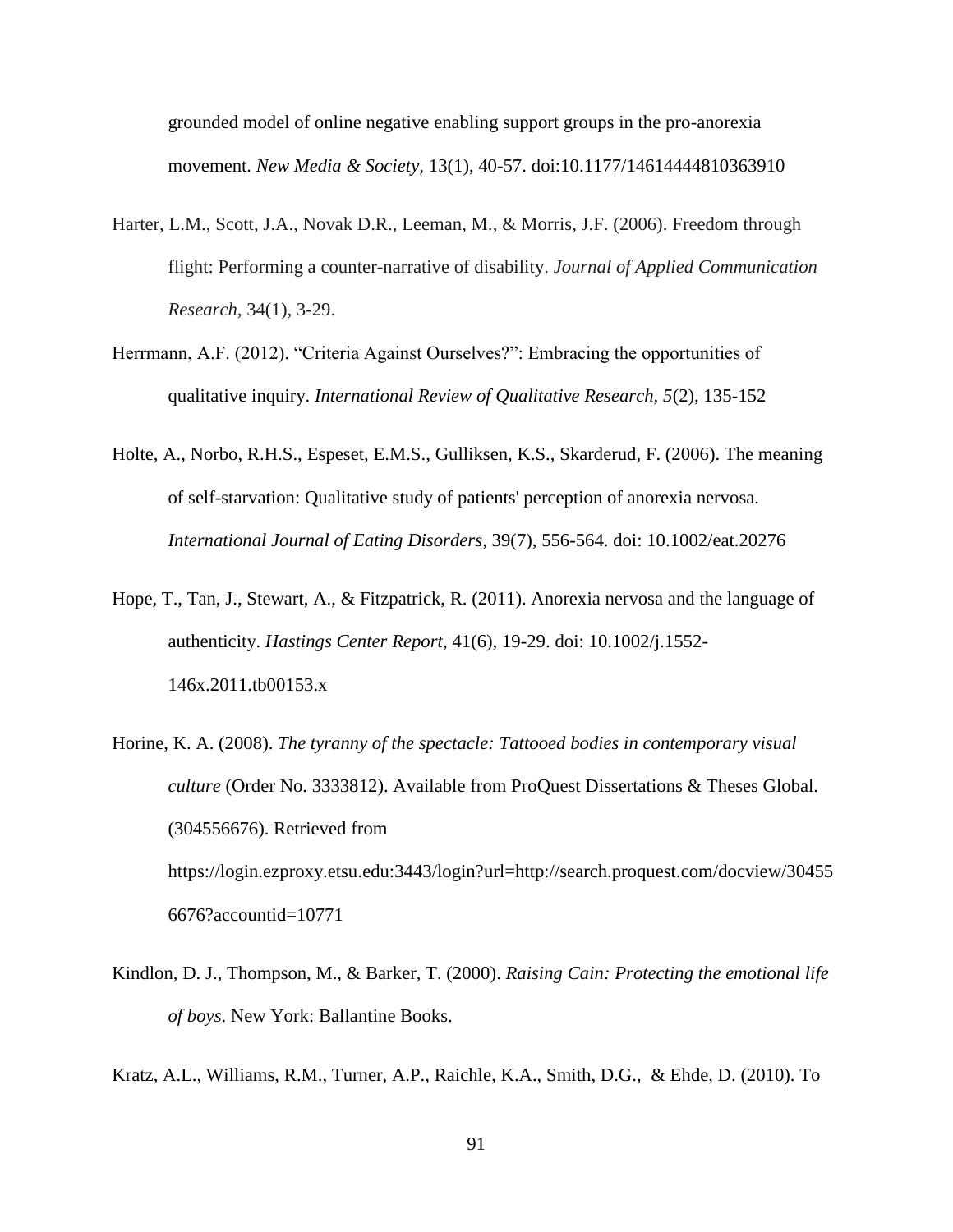lump or split? Comparing individuals with traumatic and nontraumatic limb loss in the first year after amputation. *Rehabilitation Psychology,* 55, 126-138.

- Lager, E.G., & McGee, B.R. (2003). Hiding the anorectic: a rhetorical analysis of popular discourse concerning anorexia. *Women's Studies in Communication*, 26(2), 266-295. doi: 10.1080/07491409.2003.10162461
- McLaughlin, M. E., Bell, M. P., & Stringer, D. Y. (2004). Stigma and acceptance of persons with disabilities understudied aspects of workforce diversity. *Group & Organization Management*, *29*(3), 302-333.
- Mooney, K.M., DeTore, J., & Malloy, K.A. (1994). Perceptions of women related to food choice. *Sex roles*, 31(7-8), 433-442. doi: 10.1007/BF01544199
- Murray, C.D. (2005) The social meanings of prosthesis use. *Journal of Health Psychology, 10*(3), 425-441.
- Pascual, N. (2001). Depathologizing anorexia: the risks of life narratives. *Style*, 35(2), 341-353.
- Rich, E. (2006). Anorexic dis(connection): managing anorexia as an illness and an identity. *Sociology of Health and Illness*, 25(3), 284-305. doi: 10.1111/j.1467-9566.2006.00493.x
- Rybarczyk, B., Nicholas, J.J., Nyenhuis, D.L. (1997) Coping with leg amputation: Integrating research and clinical practice. *Rehabilitation Psychology, 42*(3), 241-256
- Schur, L., Kruse, D., Blasi, J., & Blanck, P. (2009) Is disability disabling in all workplaces? Workplace disparities and corporate culture. *Industrial Relations: A Journal of Economy and Society, 48*(3), 381-410.
- Scott, J. (2008). Performing Unfeminine Femininity: A performance of identity analysis of bulimic women's personal narratives. *Text and Performance Quarterly, 28*, 116-138. doi: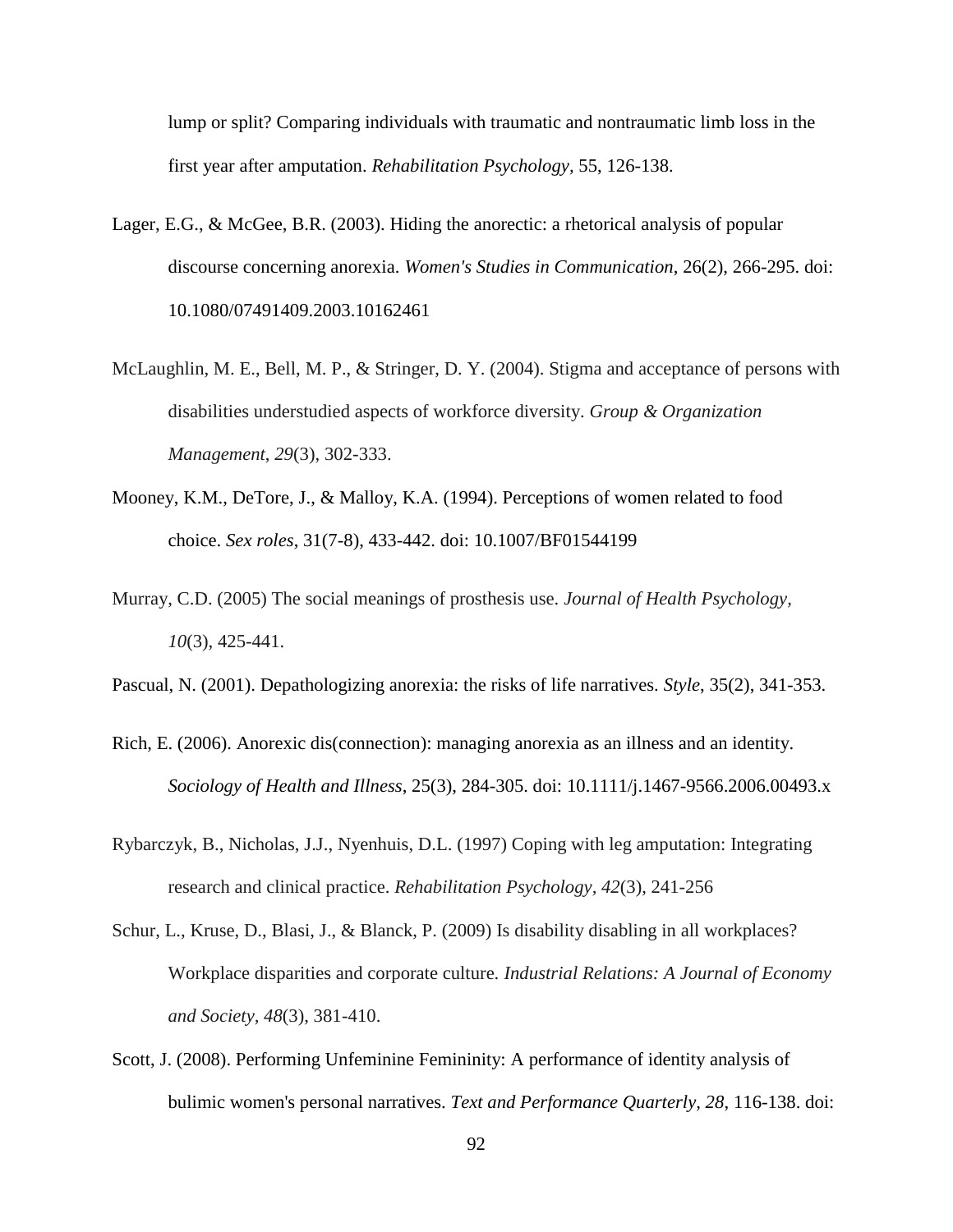10.1080/10462930701754382

- Scott, J.A. (2013). Problematizing a Researcher's Performance of "Insider Status": An Autoethnography of "Designer Disabled" Identity. *Qualitative Inquiry, 19*, 101-115.
- Siebers, T. (2001). Disability in theory. From social constructionism to the new realism of the body. *American Literary History.*
- Stommel, W. (2008). Mein Nick bin ich! Nicknames in a German forum on eating disorders. *Journal of Computer-Mediated Communication, 13*, 141-162. doi: 10.1111/j.1083- 6101.2007.00390.x
- Strother, E., Lemberg, R, Stanford, S.C., & Turberville, D. (2012). Eating disorders in men: Underdiagnosed, undertreated, and misunderstood. *Eating Disorders*, 20, 346-355. Doi:10.1080/10640266.2012.715512
- Wolf, M., Theis, F., & Kordy H. (2013). Language use in eating disorder blogs: Psychological implications of social online activity. *Journal of Language and Social Psychology*, *32(2)*, 212-226. doi:10.1177/0261927X12474278